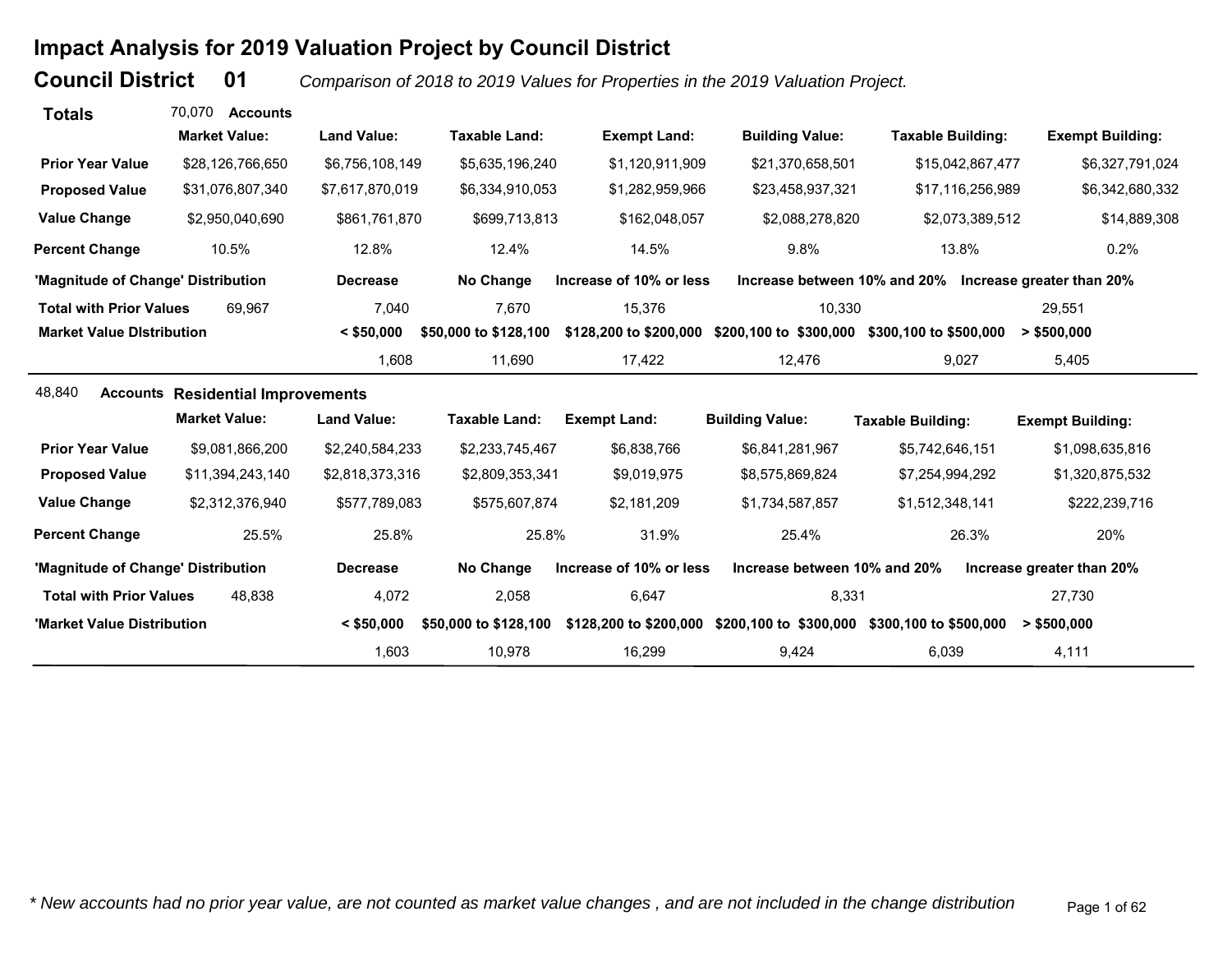## **Accounts** 3,172 **Residential Vacant Land**

|                                    | <b>Market Value:</b>                               | <b>Land Value:</b> | <b>Taxable Land:</b> | <b>Exempt Land:</b>     | <b>Building Value:</b>       | <b>Taxable Building:</b>                                                                                               | <b>Exempt Building:</b>   |
|------------------------------------|----------------------------------------------------|--------------------|----------------------|-------------------------|------------------------------|------------------------------------------------------------------------------------------------------------------------|---------------------------|
| <b>Prior Year Value</b>            | \$117,958,600                                      | \$117,751,784      | \$97,236,684         | \$20,515,100            | \$206,816                    | \$206,816                                                                                                              | \$0                       |
| <b>Proposed Value</b>              | \$988,300                                          | \$988,300          | \$988,300            | \$0                     | \$0                          | \$0                                                                                                                    | \$0                       |
| <b>Value Change</b>                | (\$116,970,300)                                    | (\$116,763,484)    | (\$96,248,384)       | (\$20,515,100)          | (\$206, 816)                 | (\$206, 816)                                                                                                           | \$0                       |
| <b>Percent Change</b>              | $-99.2%$                                           | $-99.2%$           | $-99.0%$             | $-100.0\%$              | $-100.0\%$                   | $-100.0\%$                                                                                                             | #Num!                     |
| 'Magnitude of Change' Distribution |                                                    | <b>Decrease</b>    | No Change            | Increase of 10% or less | Increase between 10% and 20% |                                                                                                                        | Increase greater than 20% |
| <b>Total with Prior Values</b>     | 3,141                                              | 2                  | 3,136                | 0                       |                              | 0                                                                                                                      | 3                         |
| 'Market Value Distribution         |                                                    | $<$ \$50,000       |                      |                         |                              | \$50,000 to \$128,100 \$128,200 to \$200,000 \$200,100 to \$300,000 \$300,100 to \$500,000 > \$500,000                 |                           |
|                                    |                                                    | 0                  | 0                    | 0                       | 0                            | 0                                                                                                                      | 0                         |
| 10,488                             | <b>Accounts Residential Condos</b>                 |                    |                      |                         |                              |                                                                                                                        |                           |
|                                    | <b>Market Value:</b>                               | <b>Land Value:</b> | <b>Taxable Land:</b> | <b>Exempt Land:</b>     | <b>Building Value:</b>       | <b>Taxable Building:</b>                                                                                               | <b>Exempt Building:</b>   |
| <b>Prior Year Value</b>            | \$3,140,408,450                                    | \$400,808,993      | \$400,729,198        | \$79,795                | \$2,739,599,457              | \$2,318,082,262                                                                                                        | \$421,517,195             |
| <b>Proposed Value</b>              | \$3,340,082,000                                    | \$432,644,249      | \$432,527,704        | \$116,545               | \$2,907,437,751              | \$2,590,734,668                                                                                                        | \$316,703,083             |
| <b>Value Change</b>                | \$199,673,550                                      | \$31,835,256       | \$31,798,506         | \$36,750                | \$167,838,294                | \$272,652,406                                                                                                          | (\$104, 814, 112)         |
| <b>Percent Change</b>              | 6.4%                                               | 7.9%               | 7.9%                 | 46.1%                   | 6.1%                         | 11.8%                                                                                                                  | $-25%$                    |
| 'Magnitude of Change' Distribution |                                                    | <b>Decrease</b>    | No Change            | Increase of 10% or less | Increase between 10% and 20% |                                                                                                                        | Increase greater than 20% |
| <b>Total with Prior Values</b>     | 10,434                                             | 1,002              | 1,750                | 5,080                   | 1,639                        |                                                                                                                        | 963                       |
| 'Market Value Distribution         |                                                    | $<$ \$50,000       |                      |                         |                              | \$50,000 to \$128,100 \$128,200 to \$200,000 \$200,100 to \$300,000 \$300,100 to \$500,000                             | > \$500,000               |
|                                    |                                                    | $\overline{2}$     | 700                  | 1,115                   | 3,046                        | 2,983                                                                                                                  | 1,282                     |
| 728                                | <b>Accounts Apts/Nursing Homes/Student Housing</b> |                    |                      |                         |                              |                                                                                                                        |                           |
|                                    | <b>Market Value:</b>                               | <b>Land Value:</b> | <b>Taxable Land:</b> | <b>Exempt Land:</b>     | <b>Building Value:</b>       | <b>Taxable Building:</b>                                                                                               | <b>Exempt Building:</b>   |
| <b>Prior Year Value</b>            | \$2,677,319,600                                    | \$507,206,863      | \$450,955,396        | \$56,251,467            | \$2,170,112,737              | \$1,186,060,296                                                                                                        | \$984,052,441             |
| <b>Proposed Value</b>              | \$2,858,134,200                                    | \$546,358,571      | \$483,512,265        | \$62,846,306            | \$2,311,775,629              | \$1,432,128,221                                                                                                        | \$879,647,408             |
| <b>Value Change</b>                | \$180,814,600                                      | \$39,151,708       | \$32,556,869         | \$6,594,839             | \$141,662,892                | \$246,067,925                                                                                                          | (\$104,405,033)           |
| <b>Percent Change</b>              | 6.8%                                               | 7.7%               | 7.2%                 | 11.7%                   | 6.5%                         | 20.7%                                                                                                                  | $-11%$                    |
| 'Magnitude of Change' Distribution |                                                    | <b>Decrease</b>    | No Change            | Increase of 10% or less | Increase between 10% and 20% |                                                                                                                        | Increase greater than 20% |
| <b>Total with Prior Values</b>     | 728                                                | 110                | 4                    | 394                     |                              | 94                                                                                                                     | 126                       |
| 'Market Value Distribution         |                                                    |                    |                      |                         |                              | $\leq$ \$50,000 \$50,000 to \$128,100 \$128,200 to \$200,000 \$200,100 to \$300,000 \$300,100 to \$500,000 > \$500,000 |                           |
|                                    |                                                    | 0                  | 0                    | 0                       | 0                            | 0                                                                                                                      | 0                         |

*\* New accounts had no prior year value, are not counted as market value changes , and are not included in the change distribution* Page 2 of 62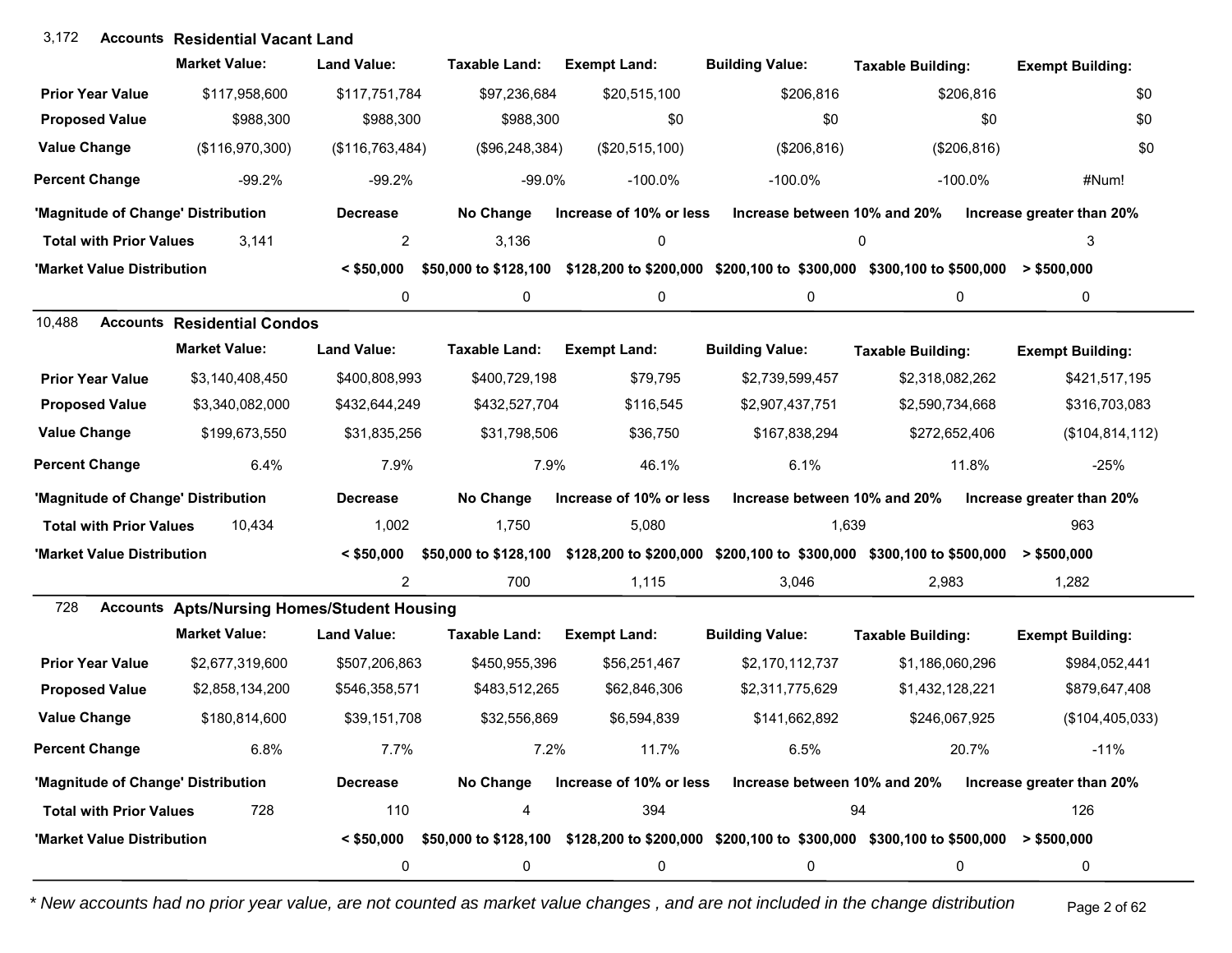| 1,241                              | <b>Accounts Commercial/Restaurants/Gas Stations/ Amusements</b> |                    |                         |                         |                              |                                                                                                                 |                           |
|------------------------------------|-----------------------------------------------------------------|--------------------|-------------------------|-------------------------|------------------------------|-----------------------------------------------------------------------------------------------------------------|---------------------------|
|                                    | <b>Market Value:</b>                                            | <b>Land Value:</b> | Taxable Land:           | <b>Exempt Land:</b>     | <b>Building Value:</b>       | <b>Taxable Building:</b>                                                                                        | <b>Exempt Building:</b>   |
| <b>Prior Year Value</b>            | \$2,003,440,200                                                 | \$420,653,459      | \$412,346,559           | \$8,306,900             | \$1,582,786,741              | \$1,228,911,946                                                                                                 | \$353,874,795             |
| <b>Proposed Value</b>              | \$1,962,692,400                                                 | \$408,092,284      | \$399,965,436           | \$8,126,848             | \$1,554,600,116              | \$1,205,214,633                                                                                                 | \$349,385,483             |
| <b>Value Change</b>                | (\$40,747,800)                                                  | (\$12,561,175)     | (\$12,381,123)          | (\$180,052)             | (\$28,186,625)               | (\$23,697,313)                                                                                                  | (\$4,489,312)             |
| <b>Percent Change</b>              | $-2.0%$                                                         | $-3.0%$            | $-3.0%$                 | $-2.2%$                 | $-1.8%$                      | $-1.9%$                                                                                                         | $-1\%$                    |
| 'Magnitude of Change' Distribution |                                                                 | <b>Decrease</b>    | No Change               | Increase of 10% or less | Increase between 10% and 20% |                                                                                                                 | Increase greater than 20% |
| <b>Total with Prior Values</b>     | 1,241                                                           | 1,014              | 32                      | 111                     | 18                           |                                                                                                                 | 66                        |
| 'Market Value Distribution         |                                                                 | $<$ \$50,000       |                         |                         |                              | \$50,000 to \$128,100 \$128,200 to \$200,000 \$200,100 to \$300,000 \$300,100 to \$500,000                      | $>$ \$500,000             |
|                                    |                                                                 | 0                  | $\mathbf 0$             | 3                       | 0                            | 0                                                                                                               | 0                         |
| 2,792                              | <b>Accounts Mixed Use</b>                                       |                    |                         |                         |                              |                                                                                                                 |                           |
|                                    | <b>Market Value:</b>                                            | <b>Land Value:</b> | <b>Taxable Land:</b>    | <b>Exempt Land:</b>     | <b>Building Value:</b>       | <b>Taxable Building:</b>                                                                                        | <b>Exempt Building:</b>   |
| <b>Prior Year Value</b>            | \$1,191,909,300                                                 | \$240,089,273      | \$238,693,263           | \$1,396,010             | \$951,820,027                | \$878,352,486                                                                                                   | \$73,467,541              |
| <b>Proposed Value</b>              | \$1,210,450,700                                                 | \$245,425,729      | \$243,921,956           | \$1,503,773             | \$965,024,971                | \$897,766,414                                                                                                   | \$67,258,557              |
| <b>Value Change</b>                | \$18,541,400                                                    | \$5,336,456        | \$5,228,693             | \$107,763               | \$13,204,944                 | \$19,413,928                                                                                                    | (\$6,208,984)             |
| <b>Percent Change</b>              | 1.6%                                                            | 2.2%               | 2.2%                    | 7.7%                    | 1.4%                         | 2.2%                                                                                                            | $-8%$                     |
| 'Magnitude of Change' Distribution |                                                                 | <b>Decrease</b>    | No Change               | Increase of 10% or less | Increase between 10% and 20% |                                                                                                                 | Increase greater than 20% |
| <b>Total with Prior Values</b>     | 2,792                                                           | 624                | $\overline{2}$          | 2,048                   | 49                           |                                                                                                                 | 69                        |
| 'Market Value Distribution         |                                                                 | $<$ \$50,000       | \$50,000 to \$128,100   |                         |                              | \$128,200 to \$200,000 \$200,100 to \$300,000 \$300,100 to \$500,000                                            | > \$500,000               |
|                                    |                                                                 | 0                  | $\overline{1}$          | 0                       | 3                            | 3                                                                                                               | $\overline{2}$            |
| 186                                | <b>Accounts Office Buildings</b>                                |                    |                         |                         |                              |                                                                                                                 |                           |
|                                    | <b>Market Value:</b>                                            | <b>Land Value:</b> | Taxable Land:           | <b>Exempt Land:</b>     | <b>Building Value:</b>       | <b>Taxable Building:</b>                                                                                        | <b>Exempt Building:</b>   |
| <b>Prior Year Value</b>            | \$2,668,983,600                                                 | \$536,469,629      | \$482,170,497           | \$54,299,132            | \$2,132,513,971              | \$1,754,927,592                                                                                                 | \$377,586,379             |
| <b>Proposed Value</b>              | \$2,761,354,000                                                 | \$518,795,907      | \$464,238,895           | \$54,557,012            | \$2,242,558,093              | \$1,851,506,441                                                                                                 | \$391,051,652             |
| <b>Value Change</b>                | \$92,370,400                                                    | (\$17,673,722)     | (\$17,931,602)          | \$257,880               | \$110,044,122                | \$96,578,849                                                                                                    | \$13,465,273              |
| <b>Percent Change</b>              | 3.5%                                                            | $-3.3%$            | $-3.7%$                 | 0.5%                    | 5.2%                         | 5.5%                                                                                                            | 4%                        |
| 'Magnitude of Change' Distribution |                                                                 | <b>Decrease</b>    | No Change               | Increase of 10% or less | Increase between 10% and 20% |                                                                                                                 | Increase greater than 20% |
| <b>Total with Prior Values</b>     | 186                                                             | 13                 | $\overline{\mathbf{1}}$ | 152                     | 11                           |                                                                                                                 | 9                         |
| 'Market Value Distribution         |                                                                 | $<$ \$50,000       |                         |                         |                              | $$50,000$ to $$128,100$ $$128,200$ to $$200,000$ $$200,100$ to $$300,000$ $$300,100$ to $$500,000$ > $$500,000$ |                           |
|                                    |                                                                 | 0                  | 0                       | 0                       | 0                            | 0                                                                                                               | 0                         |

*\* New accounts had no prior year value, are not counted as market value changes , and are not included in the change distribution* Page 3 of 62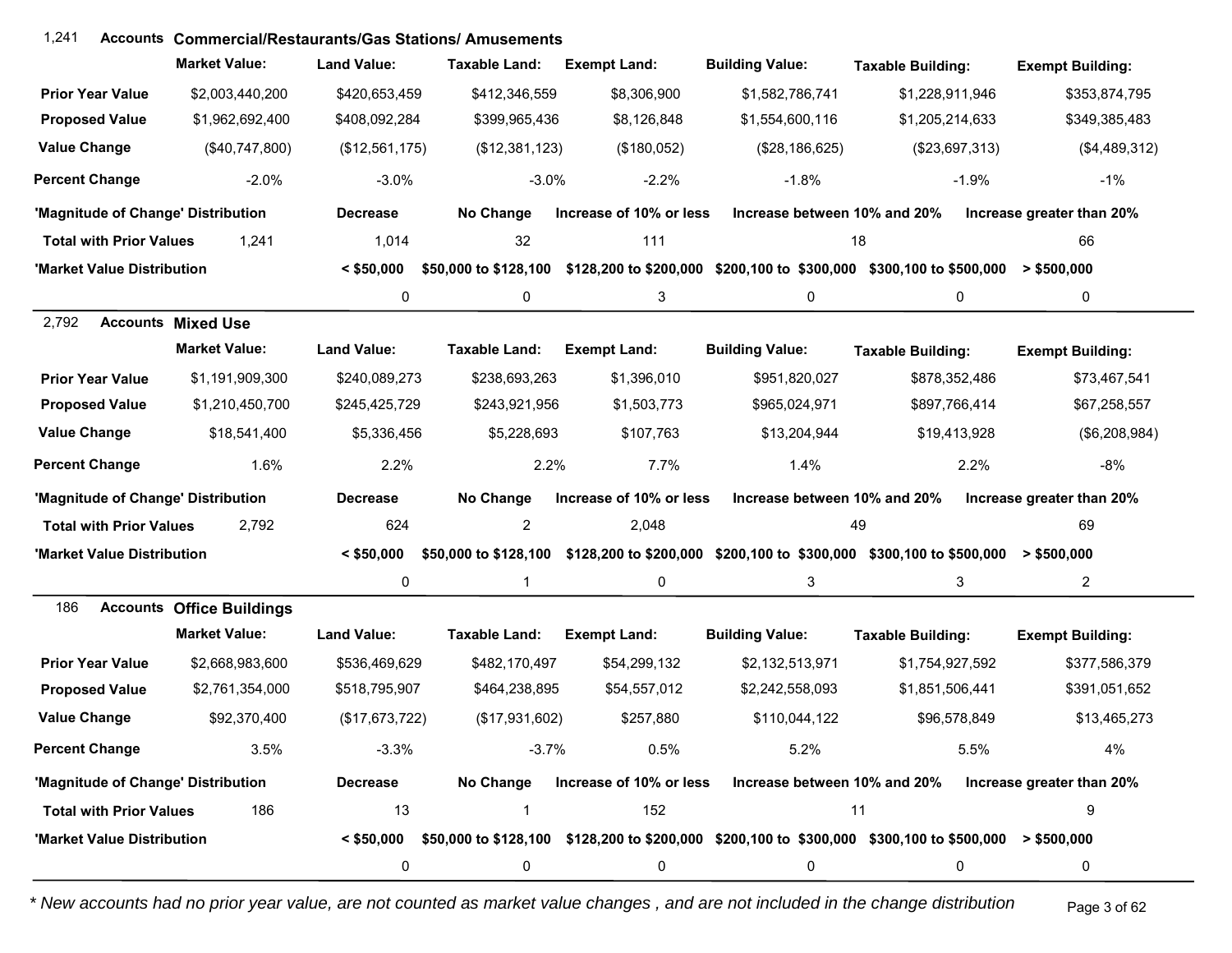### **Accounts** 952 **Industrial / Automotive**

|                                    | <b>Market Value:</b>         | <b>Land Value:</b> | <b>Taxable Land:</b> | <b>Exempt Land:</b>     | <b>Building Value:</b>                                                                                                                               | <b>Taxable Building:</b> | <b>Exempt Building:</b>   |
|------------------------------------|------------------------------|--------------------|----------------------|-------------------------|------------------------------------------------------------------------------------------------------------------------------------------------------|--------------------------|---------------------------|
| <b>Prior Year Value</b>            | \$588,121,500                | \$246,715,801      | \$233,089,366        | \$13,626,435            | \$341,405,699                                                                                                                                        | \$293,718,831            | \$47,686,868              |
| <b>Proposed Value</b>              | \$643,379,300                | \$254,520,447      | \$242,374,663        | \$12,145,784            | \$388,858,853                                                                                                                                        | \$334,352,224            | \$54,506,629              |
| <b>Value Change</b>                | \$55,257,800                 | \$7,804,646        | \$9,285,297          | (\$1,480,651)           | \$47,453,154                                                                                                                                         | \$40,633,393             | \$6,819,761               |
| <b>Percent Change</b>              | 9.4%                         | 3.2%               | 4.0%                 | $-10.9%$                | 13.9%                                                                                                                                                | 13.8%                    | 14%                       |
| 'Magnitude of Change' Distribution |                              | <b>Decrease</b>    | No Change            | Increase of 10% or less | Increase between 10% and 20%                                                                                                                         |                          | Increase greater than 20% |
| <b>Total with Prior Values</b>     | 940                          | 35                 | 71                   | 534                     | 133                                                                                                                                                  |                          | 167                       |
| 'Market Value Distribution         |                              | $<$ \$50,000       |                      |                         | \$50,000 to \$128,100 \$128,200 to \$200,000 \$200,100 to \$300,000 \$300,100 to \$500,000 > \$500,000                                               |                          |                           |
|                                    |                              | 0                  | 0                    | 0                       | $\mathbf{1}$                                                                                                                                         | $\mathbf 0$              | $\mathbf{1}$              |
| 31<br><b>Accounts Hotels</b>       |                              |                    |                      |                         |                                                                                                                                                      |                          |                           |
|                                    | <b>Market Value:</b>         | <b>Land Value:</b> | <b>Taxable Land:</b> | <b>Exempt Land:</b>     | <b>Building Value:</b>                                                                                                                               | <b>Taxable Building:</b> | <b>Exempt Building:</b>   |
| <b>Prior Year Value</b>            | \$1,186,227,700              | \$225,063,510      | \$224,814,930        | \$248,580               | \$961,164,190                                                                                                                                        | \$908,274,850            | \$52,889,340              |
| <b>Proposed Value</b>              | \$1,122,524,500              | \$200,110,000      | \$199,884,580        | \$225,420               | \$922,414,500                                                                                                                                        | \$876,932,508            | \$45,481,992              |
| <b>Value Change</b>                | (\$63,703,200)               | (\$24,953,510)     | (\$24,930,350)       | (\$23,160)              | (\$38,749,690)                                                                                                                                       | (\$31,342,342)           | (\$7,407,348)             |
| <b>Percent Change</b>              | $-5.4%$                      | $-11.1%$           | $-11.1%$             | $-9.3%$                 | $-4.0%$                                                                                                                                              | $-3.5%$                  | $-14%$                    |
| 'Magnitude of Change' Distribution |                              | <b>Decrease</b>    | No Change            | Increase of 10% or less | Increase between 10% and 20%                                                                                                                         |                          | Increase greater than 20% |
| <b>Total with Prior Values</b>     | 31                           | 25                 | 0                    | 4                       |                                                                                                                                                      | 2                        | 0                         |
| 'Market Value Distribution         |                              | $<$ \$50,000       |                      |                         | \$50,000 to \$128,100 \$128,200 to \$200,000 \$200,100 to \$300,000 \$300,100 to \$500,000                                                           |                          | $>$ \$500,000             |
|                                    |                              | 0                  | 0                    | 0                       | 0                                                                                                                                                    | 0                        | 0                         |
| 3                                  | <b>Accounts Data Centers</b> |                    |                      |                         |                                                                                                                                                      |                          |                           |
|                                    | <b>Market Value:</b>         | <b>Land Value:</b> | <b>Taxable Land:</b> | <b>Exempt Land:</b>     | <b>Building Value:</b>                                                                                                                               | <b>Taxable Building:</b> | <b>Exempt Building:</b>   |
| <b>Prior Year Value</b>            | \$388,780,400                | \$81,324,640       | \$81,324,640         | \$0                     | \$307,455,760                                                                                                                                        | \$273,550,569            | \$33,905,191              |
| <b>Proposed Value</b>              | \$323,585,200                | \$68,317,040       | \$68,317,040         | \$0                     | \$255,268,160                                                                                                                                        | \$232,607,460            | \$22,660,700              |
| <b>Value Change</b>                | (\$65,195,200)               | (\$13,007,600)     | (\$13,007,600)       | \$0                     | (\$52,187,600)                                                                                                                                       | (\$40,943,109)           | (\$11,244,491)            |
| <b>Percent Change</b>              | $-16.8%$                     | $-16.0%$           | $-16.0%$             | #Num!                   | $-17.0%$                                                                                                                                             | $-15.0%$                 | $-33%$                    |
| 'Magnitude of Change' Distribution |                              | <b>Decrease</b>    | No Change            | Increase of 10% or less | Increase between 10% and 20%                                                                                                                         |                          | Increase greater than 20% |
| <b>Total with Prior Values</b>     | 3                            | $\mathbf 1$        | 0                    | 1                       |                                                                                                                                                      | 0                        | 1                         |
| 'Market Value Distribution         |                              |                    |                      |                         | $\leq$ \$50,000 $\,$ \$50,000 to \$128,100 $\,$ \$128,200 to \$200,000 $\,$ \$200,100 to \$300,000 $\,$ \$300,100 to \$500,000 $\,$ > \$500,000 $\,$ |                          |                           |
|                                    |                              | 0                  | 0                    | 0                       | 0                                                                                                                                                    | 0                        | 0                         |

*\* New accounts had no prior year value, are not counted as market value changes , and are not included in the change distribution* Page 4 of 62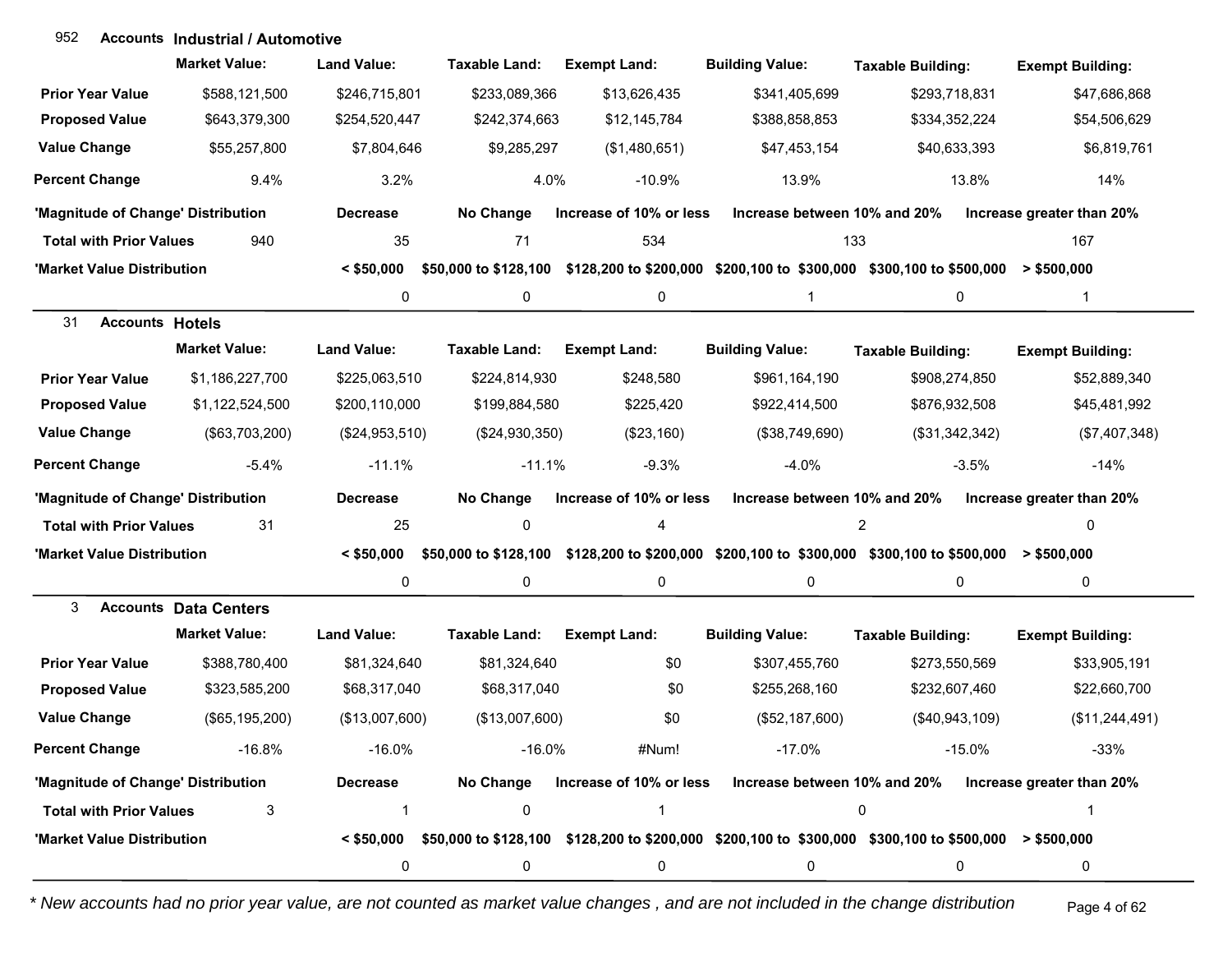| 39                                 | <b>Accounts Garages</b>                     |                    |                       |                         |                              |                                                                                                                             |                           |
|------------------------------------|---------------------------------------------|--------------------|-----------------------|-------------------------|------------------------------|-----------------------------------------------------------------------------------------------------------------------------|---------------------------|
|                                    | <b>Market Value:</b>                        | <b>Land Value:</b> | Taxable Land:         | <b>Exempt Land:</b>     | <b>Building Value:</b>       | <b>Taxable Building:</b>                                                                                                    | <b>Exempt Building:</b>   |
| <b>Prior Year Value</b>            | \$543,618,700                               | \$187,444,295      | \$186,839,149         | \$605,146               | \$356,174,405                | \$313,435,986                                                                                                               | \$42,738,419              |
| <b>Proposed Value</b>              | \$520,082,700                               | \$171,765,690      | \$171,160,544         | \$605,146               | \$348,317,010                | \$299,188,414                                                                                                               | \$49,128,596              |
| <b>Value Change</b>                | (\$23,536,000)                              | (\$15,678,605)     | (\$15,678,605)        | \$0                     | (\$7,857,395)                | (\$14, 247, 572)                                                                                                            | \$6,390,177               |
| <b>Percent Change</b>              | $-4.3%$                                     | $-8.4%$            | $-8.4%$               | 0.0%                    | $-2.2%$                      | $-4.5%$                                                                                                                     | 15%                       |
| 'Magnitude of Change' Distribution |                                             | <b>Decrease</b>    | No Change             | Increase of 10% or less | Increase between 10% and 20% |                                                                                                                             | Increase greater than 20% |
| <b>Total with Prior Values</b>     | 39                                          | 15                 | 11                    | 9                       |                              | 3                                                                                                                           |                           |
| 'Market Value Distribution         |                                             | $<$ \$50,000       | \$50,000 to \$128,100 |                         |                              | \$128,200 to \$200,000 \$200,100 to \$300,000 \$300,100 to \$500,000                                                        | > \$500,000               |
|                                    |                                             | 0                  | 0                     | 0                       | 0                            | 0                                                                                                                           | 0                         |
| 51                                 | <b>Accounts Low Income / General Family</b> |                    |                       |                         |                              |                                                                                                                             |                           |
|                                    | <b>Market Value:</b>                        | <b>Land Value:</b> | <b>Taxable Land:</b>  | <b>Exempt Land:</b>     | <b>Building Value:</b>       | <b>Taxable Building:</b>                                                                                                    | <b>Exempt Building:</b>   |
| <b>Prior Year Value</b>            | \$37,788,600                                | \$9,561,025        | \$6,450,475           | \$3,110,550             | \$28,227,575                 | \$13,410,775                                                                                                                | \$14,816,800              |
| <b>Proposed Value</b>              | \$37,741,700                                | \$9,487,300        | \$6,014,300           | \$3,473,000             | \$28,254,400                 | \$12,294,000                                                                                                                | \$15,960,400              |
| <b>Value Change</b>                | (\$46,900)                                  | (\$73,725)         | (\$436, 175)          | \$362,450               | \$26,825                     | (\$1,116,775)                                                                                                               | \$1,143,600               |
| <b>Percent Change</b>              | $-0.1%$                                     | $-0.8%$            | $-6.8%$               | 11.7%                   | 0.1%                         | $-8.3%$                                                                                                                     | 8%                        |
| 'Magnitude of Change' Distribution |                                             | <b>Decrease</b>    | No Change             | Increase of 10% or less | Increase between 10% and 20% |                                                                                                                             | Increase greater than 20% |
| <b>Total with Prior Values</b>     | 51                                          | 15                 | 32                    | $\overline{2}$          |                              | $\overline{c}$                                                                                                              | 0                         |
| 'Market Value Distribution         |                                             | $<$ \$50,000       | \$50,000 to \$128,100 |                         |                              | \$128,200 to \$200,000 \$200,100 to \$300,000 \$300,100 to \$500,000                                                        | $>$ \$500,000             |
|                                    |                                             | 3                  | 5                     | $\pmb{0}$               | 0                            | 0                                                                                                                           | $\mathbf 0$               |
| 314                                | <b>Accounts Institutional</b>               |                    |                       |                         |                              |                                                                                                                             |                           |
|                                    | <b>Market Value:</b>                        | <b>Land Value:</b> | <b>Taxable Land:</b>  | <b>Exempt Land:</b>     | <b>Building Value:</b>       | <b>Taxable Building:</b>                                                                                                    | <b>Exempt Building:</b>   |
| <b>Prior Year Value</b>            | \$1,437,291,600                             | \$232,999,051      | \$29,495,664          | \$203,503,387           | \$1,204,292,549              | \$112,687,026                                                                                                               | \$1,091,605,523           |
| <b>Proposed Value</b>              | \$1,453,930,400                             | \$250,117,749      | \$32,780,632          | \$217,337,117           | \$1,203,812,651              | \$109,966,584                                                                                                               | \$1,093,846,067           |
| <b>Value Change</b>                | \$16,638,800                                | \$17,118,698       | \$3,284,968           | \$13,833,730            | (\$479,898)                  | (\$2,720,442)                                                                                                               | \$2,240,544               |
| <b>Percent Change</b>              | 1.2%                                        | 7.3%               | 11.1%                 | 6.8%                    | 0.0%                         | $-2.4%$                                                                                                                     | 0%                        |
| 'Magnitude of Change' Distribution |                                             | <b>Decrease</b>    | No Change             | Increase of 10% or less | Increase between 10% and 20% |                                                                                                                             | Increase greater than 20% |
| <b>Total with Prior Values</b>     | 314                                         | 7                  | 289                   | 4                       |                              | -1                                                                                                                          | 13                        |
| 'Market Value Distribution         |                                             |                    |                       |                         |                              | $\leq$ \$50,000 \$50,000 to \$128,100 \$128,200 to \$200,000 \$200,100 to \$300,000 \$300,100 to \$500,000 $\geq$ \$500,000 |                           |
|                                    |                                             | 0                  | 6                     | 5                       | $\overline{c}$               | 2                                                                                                                           | 9                         |

 $\sim$ 

*\* New accounts had no prior year value, are not counted as market value changes , and are not included in the change distribution* Page 5 of 62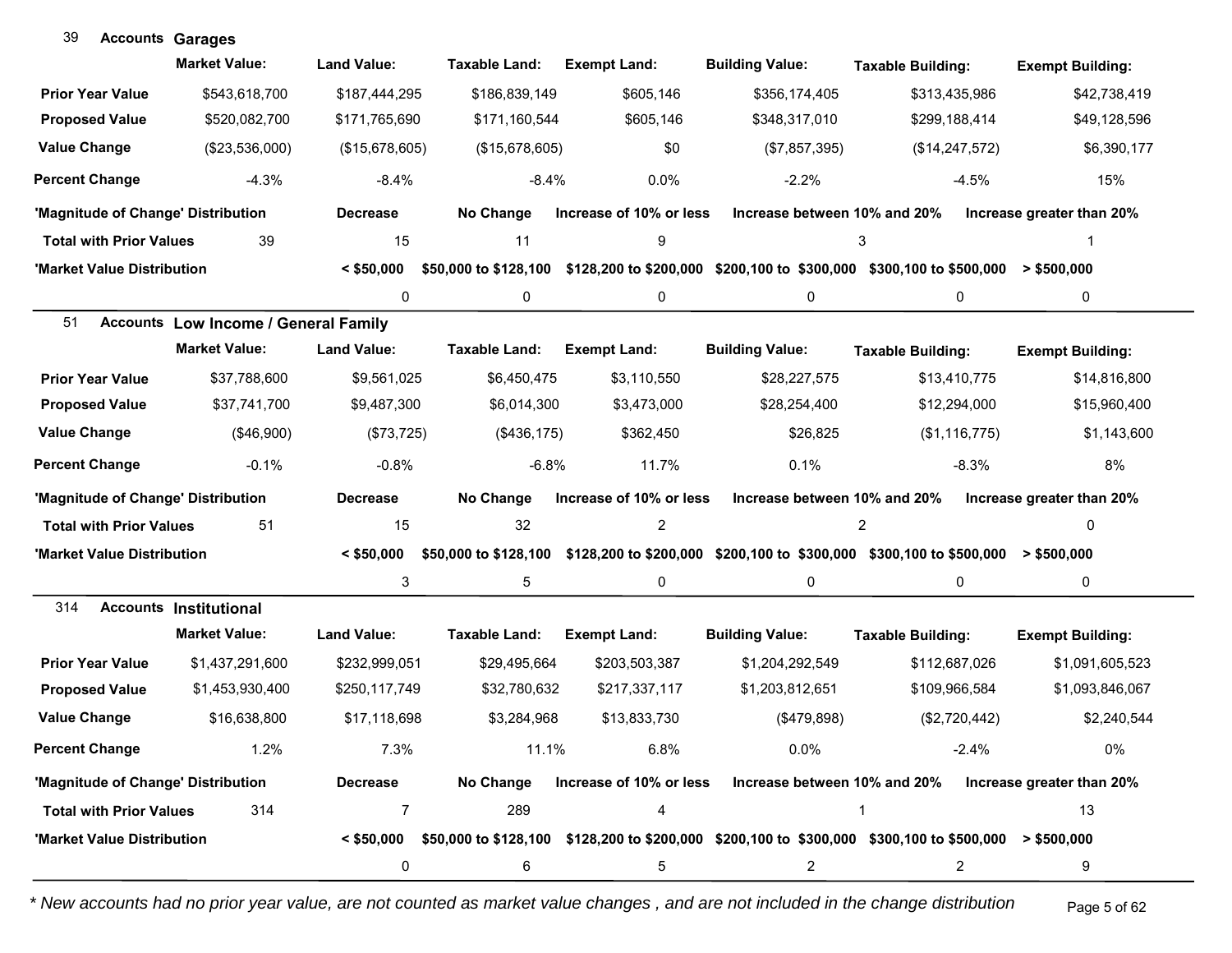| 191                                | <b>Accounts Government / Institutional Land</b>              |                    |                       |                         |                              |                                                                                                                        |                           |
|------------------------------------|--------------------------------------------------------------|--------------------|-----------------------|-------------------------|------------------------------|------------------------------------------------------------------------------------------------------------------------|---------------------------|
|                                    | <b>Market Value:</b>                                         | <b>Land Value:</b> | Taxable Land:         | <b>Exempt Land:</b>     | <b>Building Value:</b>       | <b>Taxable Building:</b>                                                                                               | <b>Exempt Building:</b>   |
| <b>Prior Year Value</b>            | \$2,164,785,300                                              | \$412,807,066      | \$6,235,658           | \$406,571,408           | \$1,751,978,234              | \$18,530,530                                                                                                           | \$1,733,447,704           |
| <b>Proposed Value</b>              | \$2,164,495,600                                              | \$410,999,149      | \$6,246,142           | \$404,753,007           | \$1,753,496,451              | \$18,530,530                                                                                                           | \$1,734,965,921           |
| <b>Value Change</b>                | (\$289,700)                                                  | (\$1,807,917)      | \$10,484              | (\$1,818,401)           | \$1,518,217                  | \$0                                                                                                                    | \$1,518,217               |
| <b>Percent Change</b>              | 0.0%                                                         | $-0.4%$            | 0.2%                  | $-0.4%$                 | 0.1%                         | 0.0%                                                                                                                   | 0%                        |
| 'Magnitude of Change' Distribution |                                                              | <b>Decrease</b>    | No Change             | Increase of 10% or less | Increase between 10% and 20% |                                                                                                                        | Increase greater than 20% |
| <b>Total with Prior Values</b>     | 191                                                          | 1                  | 189                   |                         |                              | 0                                                                                                                      | 0                         |
| 'Market Value Distribution         |                                                              | $<$ \$50,000       | \$50,000 to \$128,100 |                         |                              | \$128,200 to \$200,000 \$200,100 to \$300,000 \$300,100 to \$500,000                                                   | > \$500,000               |
|                                    |                                                              | 0                  | 0                     | 0                       | 0                            | 0                                                                                                                      | 0                         |
| 936                                | Accounts Non-Res / Non-Institutional Vacant Land / Cemeterie |                    |                       |                         |                              |                                                                                                                        |                           |
|                                    | <b>Market Value:</b>                                         | <b>Land Value:</b> | <b>Taxable Land:</b>  | <b>Exempt Land:</b>     | <b>Building Value:</b>       | <b>Taxable Building:</b>                                                                                               | <b>Exempt Building:</b>   |
| <b>Prior Year Value</b>            | \$858,890,400                                                | \$858,500,939      | \$524,867,033         | \$333,633,906           | \$389,461                    | \$30,761                                                                                                               | \$358,700                 |
| <b>Proposed Value</b>              | \$1,238,094,200                                              | \$1,238,094,200    | \$741,769,494         | \$496,324,706           | \$0                          | \$0                                                                                                                    | \$0                       |
| <b>Value Change</b>                | \$379,203,800                                                | \$379,593,261      | \$216,902,461         | \$162,690,800           | (\$389,461)                  | (\$30,761)                                                                                                             | (\$358,700)               |
| <b>Percent Change</b>              | 44.2%                                                        | 44.2%              | 41.3%                 | 48.8%                   | $-100.0\%$                   | $-100.0\%$                                                                                                             | $-100%$                   |
| 'Magnitude of Change' Distribution |                                                              | <b>Decrease</b>    | No Change             | Increase of 10% or less | Increase between 10% and 20% |                                                                                                                        | Increase greater than 20% |
| <b>Total with Prior Values</b>     | 932                                                          | 104                | 4                     | 389                     |                              | 47                                                                                                                     | 388                       |
| 'Market Value Distribution         |                                                              | $<$ \$50,000       |                       |                         |                              | \$50,000 to \$128,100 \$128,200 to \$200,000 \$200,100 to \$300,000 \$300,100 to \$500,000                             | $>$ \$500,000             |
|                                    |                                                              | 0                  | 0                     | 0                       | 0                            | 0                                                                                                                      | 0                         |
| 92                                 | <b>Accounts Railroad Land</b>                                |                    |                       |                         |                              |                                                                                                                        |                           |
|                                    | <b>Market Value:</b>                                         | <b>Land Value:</b> | <b>Taxable Land:</b>  | <b>Exempt Land:</b>     | <b>Building Value:</b>       | <b>Taxable Building:</b>                                                                                               | <b>Exempt Building:</b>   |
| <b>Prior Year Value</b>            | \$36,645,500                                                 | \$35,396,588       | \$23,471,261          | \$11,925,327            | \$1,248,912                  | \$40,600                                                                                                               | \$1,208,312               |
| <b>Proposed Value</b>              | \$37,596,200                                                 | \$36,347,288       | \$24,421,961          | \$11,925,327            | \$1,248,912                  | \$40,600                                                                                                               | \$1,208,312               |
| <b>Value Change</b>                | \$950,700                                                    | \$950,700          | \$950,700             | \$0                     | \$0                          | \$0                                                                                                                    | \$0                       |
| <b>Percent Change</b>              | 2.6%                                                         | 2.7%               | 4.1%                  | 0.0%                    | 0.0%                         | 0.0%                                                                                                                   | 0%                        |
| 'Magnitude of Change' Distribution |                                                              | <b>Decrease</b>    | No Change             | Increase of 10% or less | Increase between 10% and 20% |                                                                                                                        | Increase greater than 20% |
| <b>Total with Prior Values</b>     | 92                                                           | 0                  | 90                    | $\pmb{0}$               |                              | 0                                                                                                                      | 2                         |
| 'Market Value Distribution         |                                                              |                    |                       |                         |                              | $\leq$ \$50,000 \$50,000 to \$128,100 \$128,200 to \$200,000 \$200,100 to \$300,000 \$300,100 to \$500,000 > \$500,000 |                           |
|                                    |                                                              | 0                  | 0                     | 0                       | 0                            | 0                                                                                                                      | 0                         |

*\* New accounts had no prior year value, are not counted as market value changes , and are not included in the change distribution* Page 6 of 62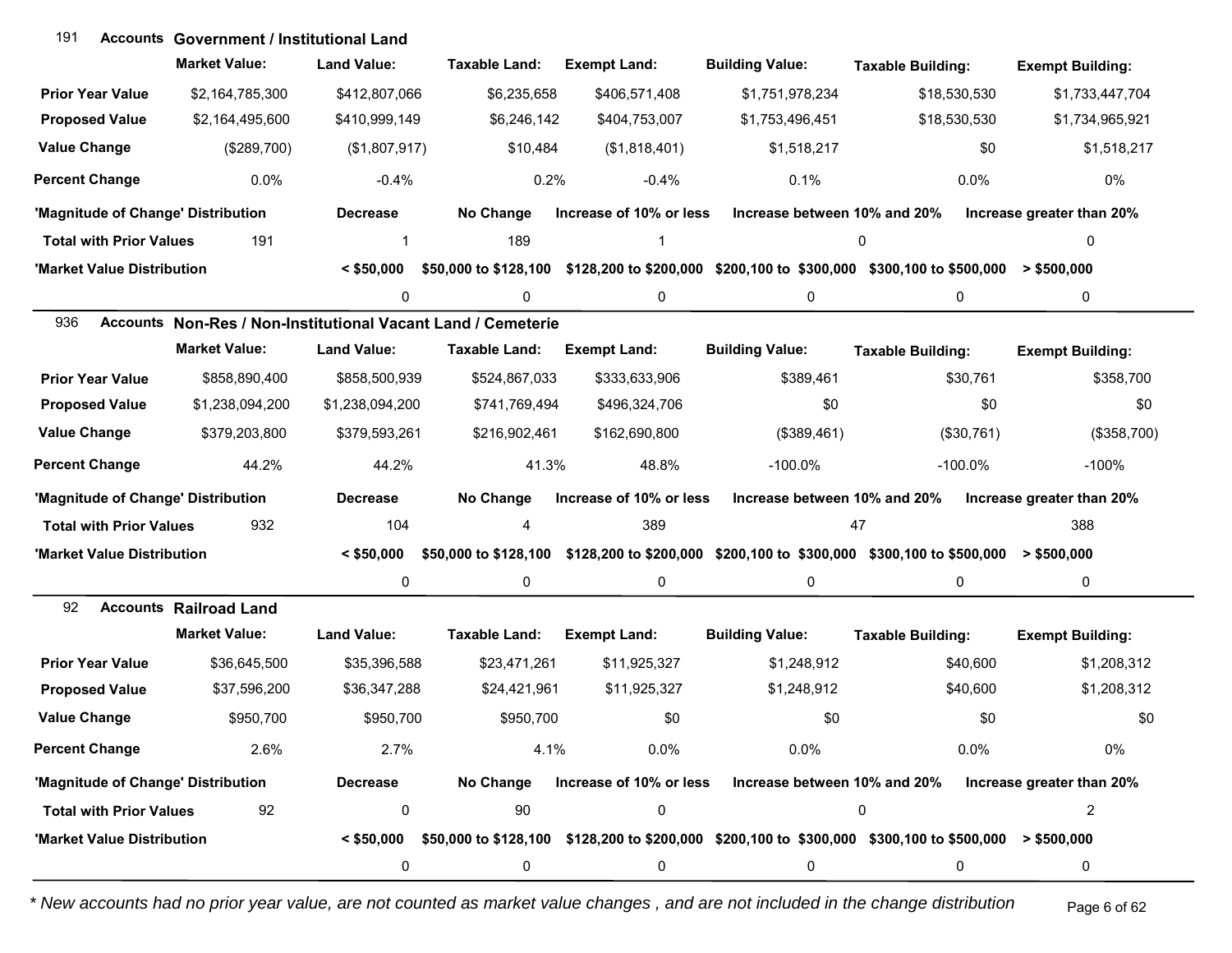#### **Accounts Wireless**14

|                                    | <b>Market Value:</b> | <b>Land Value:</b> | Taxable Land:         | <b>Exempt Land:</b>     | <b>Building Value:</b>       | Taxable Building:      | <b>Exempt Building:</b>   |
|------------------------------------|----------------------|--------------------|-----------------------|-------------------------|------------------------------|------------------------|---------------------------|
| <b>Prior Year Value</b>            | \$2.731.000          | \$2.731.000        | \$2.731.000           | \$0                     | \$0                          | \$0                    | \$0                       |
| <b>Proposed Value</b>              | \$7,432,800          | \$7,432,800        | \$7,432,800           | \$0                     | \$0                          | \$0                    | \$0                       |
| <b>Value Change</b>                | \$4.701.800          | \$4,701,800        | \$4.701.800           | \$0                     | \$0                          | \$0                    | \$0                       |
| <b>Percent Change</b>              | 172.2%               | 172.2%             | 172.2%                | #Num!                   | #Num!                        | #Num!                  | #Num!                     |
| 'Magnitude of Change' Distribution |                      | <b>Decrease</b>    | No Change             | Increase of 10% or less | Increase between 10% and 20% |                        | Increase greater than 20% |
| <b>Total with Prior Values</b>     | 14                   | 0                  |                       | 0                       | 0                            |                        | 13                        |
| 'Market Value Distribution         |                      | $<$ \$50,000       | \$50,000 to \$128,100 | \$128,200 to \$200,000  | \$200,100 to \$300,000       | \$300,100 to \$500,000 | > \$500.000               |
|                                    |                      | 0                  | 0                     | 0                       | 0                            | 0                      | 0                         |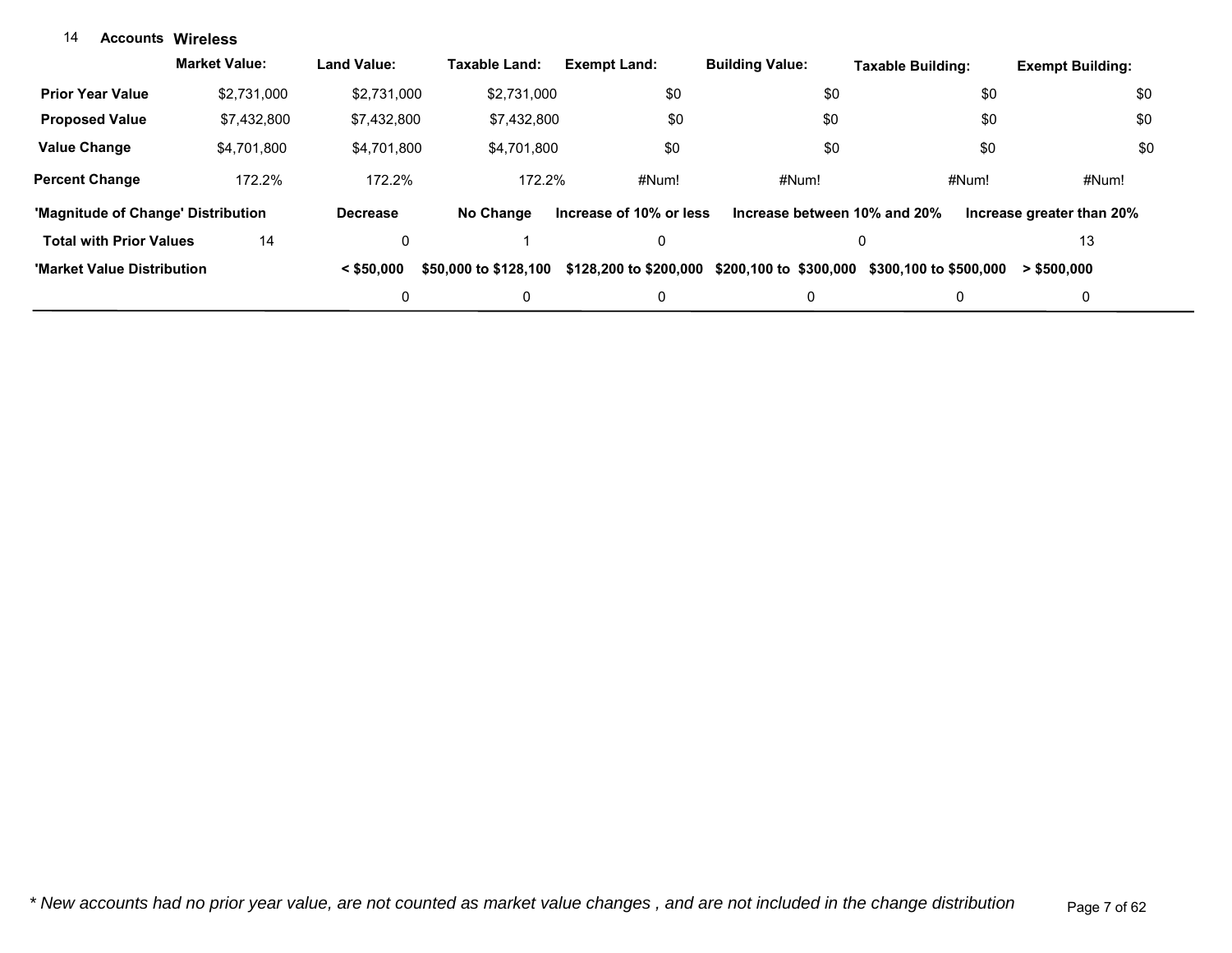# **Impact Analysis for 2019 Valuation Project by Council District**

**Council District**

 **02***Comparison of 2018 to 2019 Values for Properties in the 2019 Valuation Project.* 

| <b>Totals</b>                      | 63.475<br><b>Accounts</b>                |                    |                       |                         |                              |                                                        |                           |
|------------------------------------|------------------------------------------|--------------------|-----------------------|-------------------------|------------------------------|--------------------------------------------------------|---------------------------|
|                                    | <b>Market Value:</b>                     | <b>Land Value:</b> | <b>Taxable Land:</b>  | <b>Exempt Land:</b>     | <b>Building Value:</b>       | <b>Taxable Building:</b>                               | <b>Exempt Building:</b>   |
| <b>Prior Year Value</b>            | \$21,424,448,600                         | \$6,169,065,322    | \$3,802,100,088       | \$2,366,965,234         | \$15,255,383,278             | \$10,272,881,894                                       | \$4,982,501,384           |
| <b>Proposed Value</b>              | \$22,757,541,900                         | \$5,572,190,739    | \$4,281,664,769       | \$1,290,525,970         | \$17,185,351,161             | \$12,151,804,133                                       | \$5,033,547,028           |
| <b>Value Change</b>                | \$1,333,093,300                          | (\$596, 874, 583)  | \$479,564,681         | (\$1,076,439,264)       | \$1,929,967,883              | \$1,878,922,239                                        | \$51,045,644              |
| <b>Percent Change</b>              | 6.2%                                     | $-9.7%$            | 12.6%                 | $-45.5%$                | 12.7%                        | 18.3%                                                  | 1.0%                      |
| 'Magnitude of Change' Distribution |                                          | <b>Decrease</b>    | No Change             | Increase of 10% or less |                              | Increase between 10% and 20% Increase greater than 20% |                           |
| <b>Total with Prior Values</b>     | 63,131                                   | 7,292              | 5,801                 | 11,838                  | 14,007                       |                                                        | 24,193                    |
| <b>Market Value Distribution</b>   |                                          | $<$ \$50,000       | \$50,000 to \$128,100 | \$128,200 to \$200,000  | \$200,100 to \$300,000       | \$300,100 to \$500,000                                 | $>$ \$500,000             |
|                                    |                                          | 1,235              | 24,278                | 9,884                   | 5,946                        | 7,046                                                  | 5,025                     |
| 48,888                             | <b>Accounts Residential Improvements</b> |                    |                       |                         |                              |                                                        |                           |
|                                    | <b>Market Value:</b>                     | <b>Land Value:</b> | <b>Taxable Land:</b>  | <b>Exempt Land:</b>     | <b>Building Value:</b>       | <b>Taxable Building:</b>                               | <b>Exempt Building:</b>   |
| <b>Prior Year Value</b>            | \$7,882,822,100                          | \$1,952,765,329    | \$1,932,549,701       | \$20,215,628            | \$5,930,056,771              | \$5,022,958,272                                        | \$907,098,499             |
| <b>Proposed Value</b>              | \$10,019,770,000                         | \$2,502,143,362    | \$2,471,880,863       | \$30,262,499            | \$7,517,626,638              | \$6,406,126,800                                        | \$1,111,499,838           |
| <b>Value Change</b>                | \$2,136,947,900                          | \$549,378,033      | \$539,331,162         | \$10,046,871            | \$1,587,569,867              | \$1,383,168,528                                        | \$204,401,339             |
| <b>Percent Change</b>              | 27.1%                                    | 28.1%              | 27.9%                 | 49.7%                   | 26.8%                        | 27.5%                                                  | 23%                       |
| 'Magnitude of Change' Distribution |                                          | <b>Decrease</b>    | No Change             | Increase of 10% or less | Increase between 10% and 20% |                                                        | Increase greater than 20% |
| <b>Total with Prior Values</b>     | 48,886                                   | 6,032              | 558                   | 7,393                   | 12,525                       |                                                        | 22,378                    |
| 'Market Value Distribution         |                                          | $<$ \$50,000       | \$50,000 to \$128,100 | \$128,200 to \$200,000  |                              | \$200,100 to \$300,000 \$300,100 to \$500,000          | $>$ \$500,000             |
|                                    |                                          | 1,167              | 24,068                | 9,251                   | 4,614                        | 5,486                                                  | 4,022                     |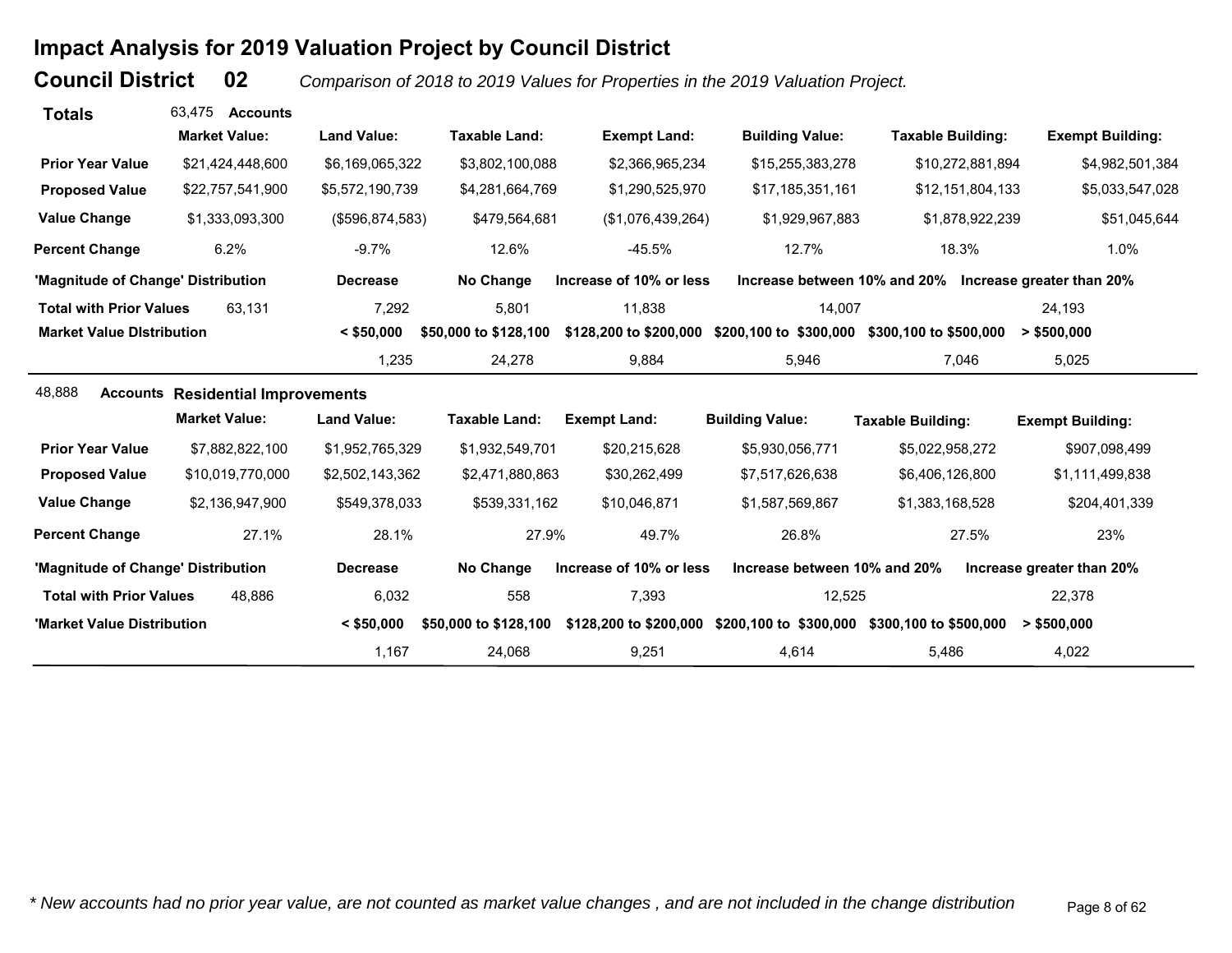| 3,204                              | <b>Accounts Residential Vacant Land</b>            |                    |                       |                         |                              |                                                                                                        |                           |
|------------------------------------|----------------------------------------------------|--------------------|-----------------------|-------------------------|------------------------------|--------------------------------------------------------------------------------------------------------|---------------------------|
|                                    | <b>Market Value:</b>                               | <b>Land Value:</b> | <b>Taxable Land:</b>  | <b>Exempt Land:</b>     | <b>Building Value:</b>       | <b>Taxable Building:</b>                                                                               | <b>Exempt Building:</b>   |
| <b>Prior Year Value</b>            | \$148,105,900                                      | \$148,086,790      | \$97,554,800          | \$50,531,990            | \$19,110                     | \$0                                                                                                    | \$19,110                  |
| <b>Proposed Value</b>              | \$700,400                                          | \$700,400          | \$700,400             | \$0                     | \$0                          | \$0                                                                                                    | \$0                       |
| <b>Value Change</b>                | (\$147,405,500)                                    | (\$147,386,390)    | (\$96,854,400)        | (\$50,531,990)          | (\$19,110)                   | \$0                                                                                                    | (\$19, 110)               |
| <b>Percent Change</b>              | $-99.5%$                                           | -99.5%             | $-99.3%$              | $-100.0%$               | $-100.0\%$                   | #Num!                                                                                                  | $-100%$                   |
| 'Magnitude of Change' Distribution |                                                    | <b>Decrease</b>    | No Change             | Increase of 10% or less | Increase between 10% and 20% |                                                                                                        | Increase greater than 20% |
| <b>Total with Prior Values</b>     | 3,195                                              | $\mathbf 1$        | 3,168                 | 0                       |                              | 1                                                                                                      | 25                        |
| 'Market Value Distribution         |                                                    | $<$ \$50,000       | \$50,000 to \$128,100 |                         |                              | \$128,200 to \$200,000 \$200,100 to \$300,000 \$300,100 to \$500,000                                   | $>$ \$500,000             |
|                                    |                                                    | 0                  | 0                     | 0                       | 0                            | 0                                                                                                      | 0                         |
| 6,315                              | <b>Accounts Residential Condos</b>                 |                    |                       |                         |                              |                                                                                                        |                           |
|                                    | <b>Market Value:</b>                               | <b>Land Value:</b> | <b>Taxable Land:</b>  | <b>Exempt Land:</b>     | <b>Building Value:</b>       | <b>Taxable Building:</b>                                                                               | <b>Exempt Building:</b>   |
| <b>Prior Year Value</b>            | \$2,042,797,800                                    | \$235,652,774      | \$234,673,436         | \$979,338               | \$1,807,145,026              | \$1,215,629,765                                                                                        | \$591,515,261             |
| <b>Proposed Value</b>              | \$2,137,853,600                                    | \$244,077,715      | \$243,625,721         | \$451,994               | \$1,893,775,885              | \$1,502,288,783                                                                                        | \$391,487,102             |
| <b>Value Change</b>                | \$95,055,800                                       | \$8,424,941        | \$8,952,285           | (\$527,344)             | \$86,630,859                 | \$286,659,018                                                                                          | (\$200,028,159)           |
| <b>Percent Change</b>              | 4.7%                                               | 3.6%               | 3.8%                  | $-53.8%$                | 4.8%                         | 23.6%                                                                                                  | $-34%$                    |
| 'Magnitude of Change' Distribution |                                                    | <b>Decrease</b>    | No Change             | Increase of 10% or less | Increase between 10% and 20% |                                                                                                        | Increase greater than 20% |
| <b>Total with Prior Values</b>     | 6,006                                              | 152                | 1,248                 | 1,910                   | 1,336                        |                                                                                                        | 1,360                     |
| 'Market Value Distribution         |                                                    | $<$ \$50,000       |                       |                         |                              | \$50,000 to \$128,100 \$128,200 to \$200,000 \$200,100 to \$300,000 \$300,100 to \$500,000             | $>$ \$500,000             |
|                                    |                                                    | 0                  | 193                   | 618                     | 1,326                        | 1,553                                                                                                  | 997                       |
| 605                                | <b>Accounts Apts/Nursing Homes/Student Housing</b> |                    |                       |                         |                              |                                                                                                        |                           |
|                                    | <b>Market Value:</b>                               | <b>Land Value:</b> | <b>Taxable Land:</b>  | <b>Exempt Land:</b>     | <b>Building Value:</b>       | <b>Taxable Building:</b>                                                                               | <b>Exempt Building:</b>   |
| <b>Prior Year Value</b>            | \$2,149,801,400                                    | \$518,781,571      | \$490,701,662         | \$28,079,909            | \$1,631,019,829              | \$1,218,081,756                                                                                        | \$412,938,073             |
| <b>Proposed Value</b>              | \$2,250,285,200                                    | \$527,593,891      | \$494,565,031         | \$33,028,860            | \$1,722,691,309              | \$1,297,902,164                                                                                        | \$424,789,145             |
| <b>Value Change</b>                | \$100,483,800                                      | \$8,812,320        | \$3,863,369           | \$4,948,951             | \$91,671,480                 | \$79,820,408                                                                                           | \$11,851,072              |
| <b>Percent Change</b>              | 4.7%                                               | 1.7%               | 0.8%                  | 17.6%                   | 5.6%                         | 6.6%                                                                                                   | 3%                        |
| 'Magnitude of Change' Distribution |                                                    | <b>Decrease</b>    | No Change             | Increase of 10% or less | Increase between 10% and 20% |                                                                                                        | Increase greater than 20% |
| <b>Total with Prior Values</b>     | 604                                                | 96                 | 3                     | 419                     |                              | 36                                                                                                     | 50                        |
| 'Market Value Distribution         |                                                    | $<$ \$50,000       |                       |                         |                              | \$50,000 to \$128,100 \$128,200 to \$200,000 \$200,100 to \$300,000 \$300,100 to \$500,000 > \$500,000 |                           |
|                                    |                                                    | 0                  | 0                     | 0                       | 0                            | 0                                                                                                      |                           |

*\* New accounts had no prior year value, are not counted as market value changes , and are not included in the change distribution* Page 9 of 62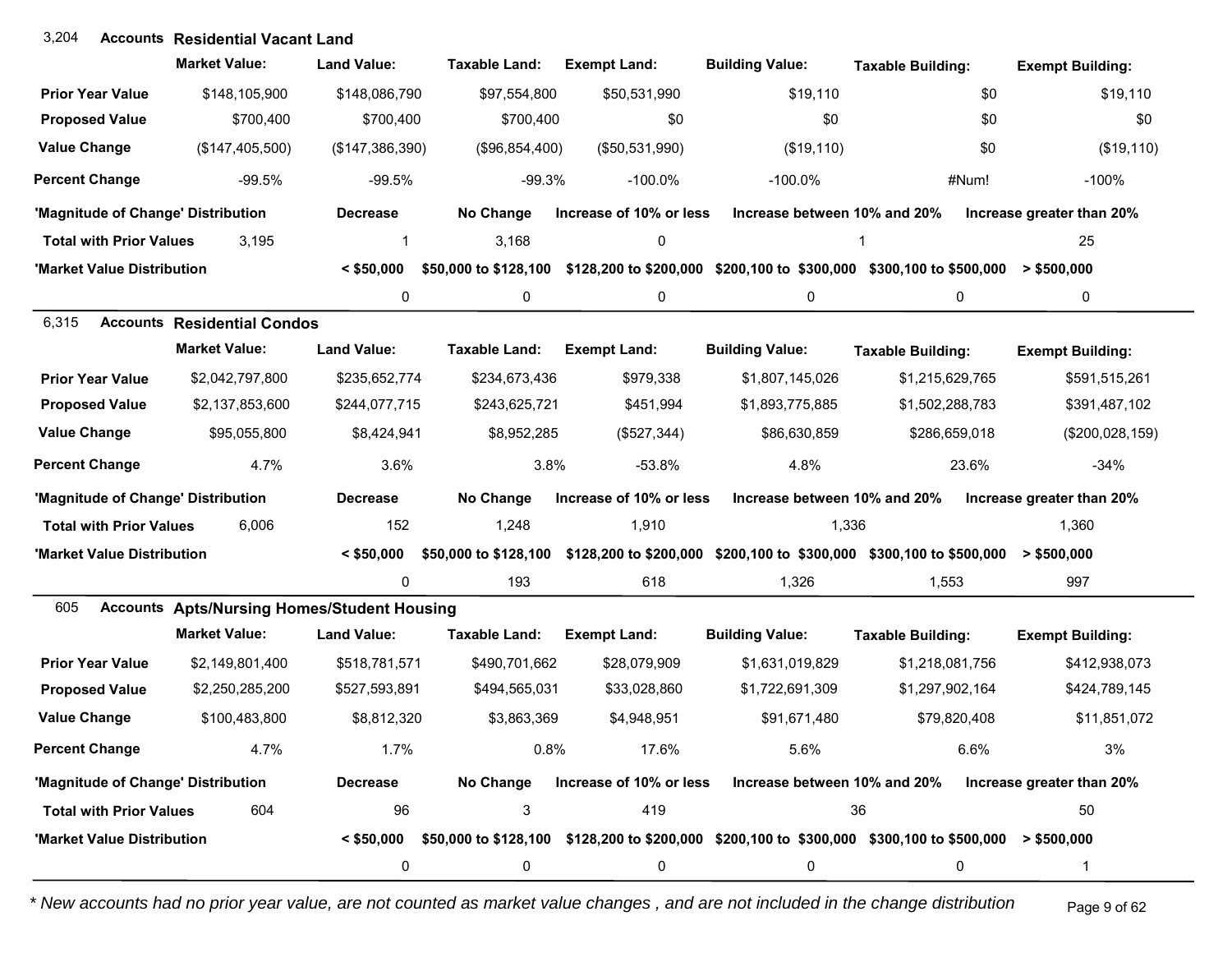| 698                                | <b>Accounts Commercial/Restaurants/Gas Stations/ Amusements</b> |                    |                      |                         |                              |                                                                                            |                           |
|------------------------------------|-----------------------------------------------------------------|--------------------|----------------------|-------------------------|------------------------------|--------------------------------------------------------------------------------------------|---------------------------|
|                                    | <b>Market Value:</b>                                            | <b>Land Value:</b> | <b>Taxable Land:</b> | <b>Exempt Land:</b>     | <b>Building Value:</b>       | <b>Taxable Building:</b>                                                                   | <b>Exempt Building:</b>   |
| <b>Prior Year Value</b>            | \$798,875,600                                                   | \$183,080,128      | \$182,007,890        | \$1,072,238             | \$615,795,472                | \$568,728,185                                                                              | \$47,067,287              |
| <b>Proposed Value</b>              | \$783,684,500                                                   | \$181,290,536      | \$180,332,734        | \$957,802               | \$602,393,964                | \$554,859,415                                                                              | \$47,534,549              |
| <b>Value Change</b>                | (\$15, 191, 100)                                                | (\$1,789,592)      | (\$1,675,156)        | (\$114,436)             | (\$13,401,508)               | (\$13,868,770)                                                                             | \$467,262                 |
| <b>Percent Change</b>              | $-1.9%$                                                         | $-1.0%$            | $-0.9%$              | $-10.7%$                | $-2.2%$                      | $-2.4%$                                                                                    | 1%                        |
| 'Magnitude of Change' Distribution |                                                                 | <b>Decrease</b>    | No Change            | Increase of 10% or less | Increase between 10% and 20% |                                                                                            | Increase greater than 20% |
| <b>Total with Prior Values</b>     | 698                                                             | 603                | 16                   | 36                      |                              | 5                                                                                          | 38                        |
| 'Market Value Distribution         |                                                                 | $<$ \$50,000       |                      |                         |                              | \$50,000 to \$128,100 \$128,200 to \$200,000 \$200,100 to \$300,000 \$300,100 to \$500,000 | $>$ \$500,000             |
|                                    |                                                                 | 0                  | $\mathbf 0$          | 0                       | 0                            | 0                                                                                          | 0                         |
| 1,668                              | <b>Accounts Mixed Use</b>                                       |                    |                      |                         |                              |                                                                                            |                           |
|                                    | <b>Market Value:</b>                                            | <b>Land Value:</b> | <b>Taxable Land:</b> | <b>Exempt Land:</b>     | <b>Building Value:</b>       | <b>Taxable Building:</b>                                                                   | <b>Exempt Building:</b>   |
| <b>Prior Year Value</b>            | \$534,949,800                                                   | \$107,736,551      | \$106,867,222        | \$869,329               | \$427,213,249                | \$397,164,289                                                                              | \$30,048,960              |
| <b>Proposed Value</b>              | \$536,910,000                                                   | \$108,269,802      | \$107,378,225        | \$891,577               | \$428,640,198                | \$401,636,737                                                                              | \$27,003,461              |
| <b>Value Change</b>                | \$1,960,200                                                     | \$533,251          | \$511,003            | \$22,248                | \$1,426,949                  | \$4,472,448                                                                                | (\$3,045,499)             |
| <b>Percent Change</b>              | 0.4%                                                            | 0.5%               | 0.5%                 | 2.6%                    | 0.3%                         | 1.1%                                                                                       | $-10%$                    |
| 'Magnitude of Change' Distribution |                                                                 | <b>Decrease</b>    | No Change            | Increase of 10% or less | Increase between 10% and 20% |                                                                                            | Increase greater than 20% |
| <b>Total with Prior Values</b>     | 1,668                                                           | 101                | 1                    | 1,543                   |                              | 4                                                                                          | 19                        |
| 'Market Value Distribution         |                                                                 | $<$ \$50,000       |                      |                         |                              | \$50,000 to \$128,100 \$128,200 to \$200,000 \$200,100 to \$300,000 \$300,100 to \$500,000 | $>$ \$500,000             |
|                                    |                                                                 | 0                  | $\overline{c}$       | 0                       | 1                            | $\mathbf 1$                                                                                | $\overline{2}$            |
| 137                                | <b>Accounts Office Buildings</b>                                |                    |                      |                         |                              |                                                                                            |                           |
|                                    | <b>Market Value:</b>                                            | <b>Land Value:</b> | <b>Taxable Land:</b> | <b>Exempt Land:</b>     | <b>Building Value:</b>       | <b>Taxable Building:</b>                                                                   | <b>Exempt Building:</b>   |
| <b>Prior Year Value</b>            | \$873,134,100                                                   | \$162,825,585      | \$147,758,630        | \$15,066,955            | \$710,308,515                | \$543,375,859                                                                              | \$166,932,656             |
| <b>Proposed Value</b>              | \$961,812,400                                                   | \$166,710,886      | \$149,784,565        | \$16,926,321            | \$795,101,514                | \$612,457,089                                                                              | \$182,644,425             |
| <b>Value Change</b>                | \$88,678,300                                                    | \$3,885,301        | \$2,025,935          | \$1,859,366             | \$84,792,999                 | \$69,081,230                                                                               | \$15,711,769              |
| <b>Percent Change</b>              | 10.2%                                                           | 2.4%               | 1.4%                 | 12.3%                   | 11.9%                        | 12.7%                                                                                      | 9%                        |
| 'Magnitude of Change' Distribution |                                                                 | <b>Decrease</b>    | No Change            | Increase of 10% or less | Increase between 10% and 20% |                                                                                            | Increase greater than 20% |
| <b>Total with Prior Values</b>     | 137                                                             | 11                 | 0                    | 92                      |                              | 16                                                                                         | 18                        |
| 'Market Value Distribution         |                                                                 | $<$ \$50,000       |                      |                         |                              | \$50,000 to \$128,100 \$128,200 to \$200,000 \$200,100 to \$300,000 \$300,100 to \$500,000 | $>$ \$500,000             |
|                                    |                                                                 | 0                  | 0                    | 0                       | 0                            | 0                                                                                          | 0                         |

*\* New accounts had no prior year value, are not counted as market value changes , and are not included in the change distribution* Page 10 of 62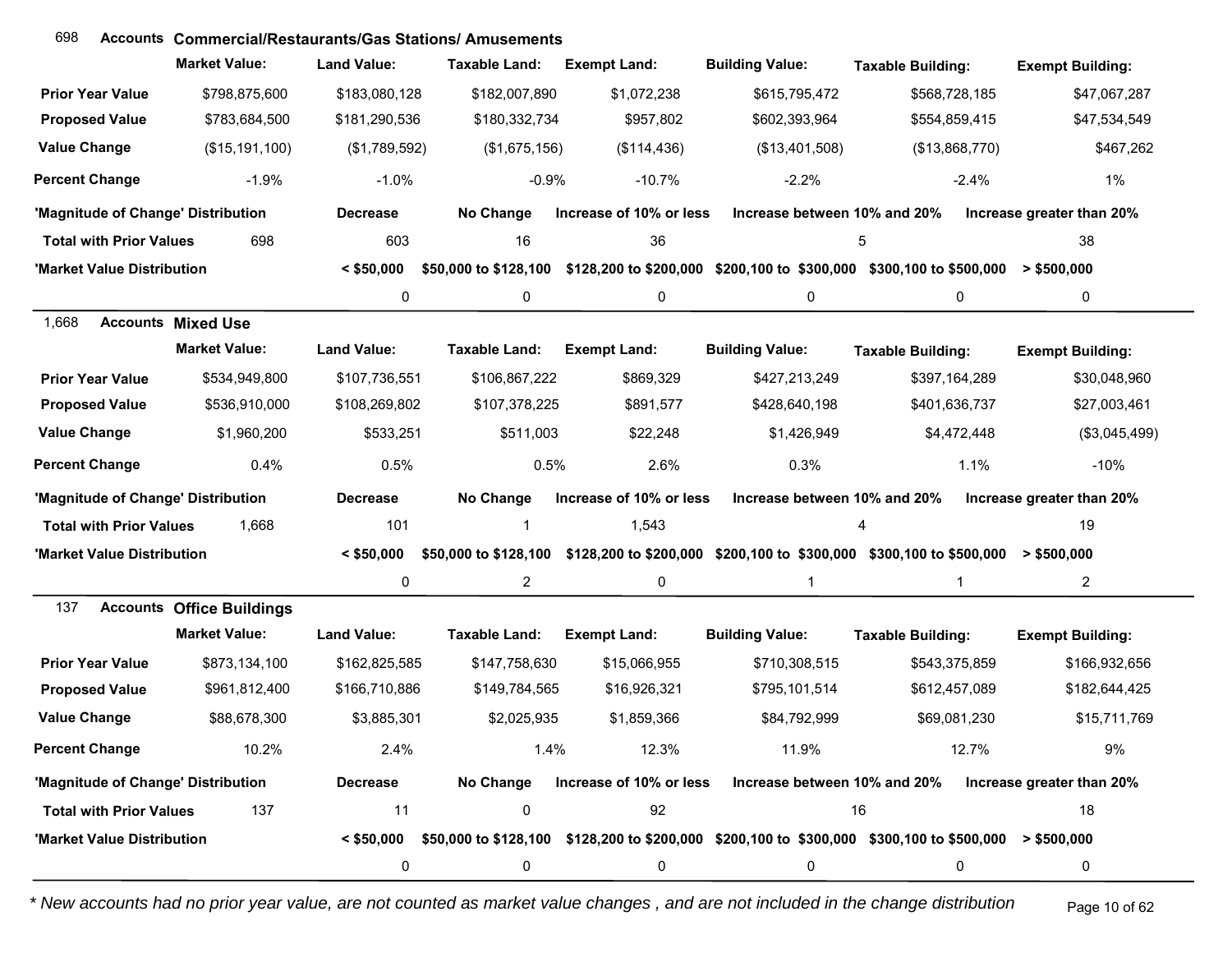#### **Accounts Industrial / Automotive**473

|                                    | <b>Market Value:</b>         | <b>Land Value:</b> | <b>Taxable Land:</b>  | <b>Exempt Land:</b>     | <b>Building Value:</b>                                                                                                      | <b>Taxable Building:</b> | <b>Exempt Building:</b>   |
|------------------------------------|------------------------------|--------------------|-----------------------|-------------------------|-----------------------------------------------------------------------------------------------------------------------------|--------------------------|---------------------------|
| <b>Prior Year Value</b>            | \$718,553,900                | \$270,049,123      | \$204,712,154         | \$65,336,969            | \$448,504,777                                                                                                               | \$288,713,915            | \$159,790,862             |
| <b>Proposed Value</b>              | \$765,571,800                | \$258,088,601      | \$194,958,115         | \$63,130,486            | \$507,483,199                                                                                                               | \$338,523,568            | \$168,959,631             |
| <b>Value Change</b>                | \$47,017,900                 | (\$11,960,522)     | (\$9,754,039)         | (\$2,206,483)           | \$58,978,422                                                                                                                | \$49,809,653             | \$9,168,769               |
| <b>Percent Change</b>              | 6.5%                         | $-4.4%$            | $-4.8%$               | $-3.4%$                 | 13.2%                                                                                                                       | 17.3%                    | 6%                        |
| 'Magnitude of Change' Distribution |                              | <b>Decrease</b>    | No Change             | Increase of 10% or less | Increase between 10% and 20%                                                                                                |                          | Increase greater than 20% |
| <b>Total with Prior Values</b>     | 457                          | 14                 | 26                    | 295                     | 65                                                                                                                          |                          | 57                        |
| 'Market Value Distribution         |                              | $<$ \$50,000       | \$50,000 to \$128,100 |                         | $$128,200$ to $$200,000$ $$200,100$ to $$300,000$ $$300,100$ to $$500,000$ > $$500,000$                                     |                          |                           |
|                                    |                              | 0                  | 0                     | $\mathbf{1}$            | 0                                                                                                                           | $\mathbf 0$              | 0                         |
| <b>Accounts Hotels</b><br>27       |                              |                    |                       |                         |                                                                                                                             |                          |                           |
|                                    | <b>Market Value:</b>         | <b>Land Value:</b> | <b>Taxable Land:</b>  | <b>Exempt Land:</b>     | <b>Building Value:</b>                                                                                                      | <b>Taxable Building:</b> | <b>Exempt Building:</b>   |
| <b>Prior Year Value</b>            | \$537,870,700                | \$101,772,315      | \$94,536,255          | \$7,236,060             | \$436,098,385                                                                                                               | \$378,236,281            | \$57,862,104              |
| <b>Proposed Value</b>              | \$490,891,100                | \$88,938,280       | \$85,654,460          | \$3,283,820             | \$401,952,820                                                                                                               | \$358,459,383            | \$43,493,437              |
| <b>Value Change</b>                | (\$46,979,600)               | (\$12,834,035)     | (\$8,881,795)         | (\$3,952,240)           | (\$34,145,565)                                                                                                              | (\$19,776,898)           | (\$14,368,667)            |
| <b>Percent Change</b>              | $-8.7%$                      | $-12.6%$           | $-9.4%$               | $-54.6%$                | $-7.8%$                                                                                                                     | $-5.2%$                  | $-25%$                    |
| 'Magnitude of Change' Distribution |                              | <b>Decrease</b>    | No Change             | Increase of 10% or less | Increase between 10% and 20%                                                                                                |                          | Increase greater than 20% |
| <b>Total with Prior Values</b>     | 27                           | 21                 | 0                     | 3                       |                                                                                                                             | 0                        | 3                         |
| 'Market Value Distribution         |                              | $<$ \$50,000       | \$50,000 to \$128,100 |                         | \$128,200 to \$200,000 \$200,100 to \$300,000 \$300,100 to \$500,000                                                        |                          | $>$ \$500,000             |
|                                    |                              | 0                  | 0                     | 0                       | 0                                                                                                                           | 0                        | 0                         |
| 2                                  | <b>Accounts Data Centers</b> |                    |                       |                         |                                                                                                                             |                          |                           |
|                                    | <b>Market Value:</b>         | <b>Land Value:</b> | <b>Taxable Land:</b>  | <b>Exempt Land:</b>     | <b>Building Value:</b>                                                                                                      | <b>Taxable Building:</b> | <b>Exempt Building:</b>   |
| <b>Prior Year Value</b>            | \$26,705,800                 | \$5,341,160        | \$3,320,060           | \$2,021,100             | \$21,364,640                                                                                                                | \$13,280,240             | \$8,084,400               |
| <b>Proposed Value</b>              | \$26,705,800                 | \$4,330,610        | \$3,320,060           | \$1,010,550             | \$22,375,190                                                                                                                | \$13,280,240             | \$9,094,950               |
| <b>Value Change</b>                | \$0                          | (\$1,010,550)      | \$0                   | (\$1,010,550)           | \$1,010,550                                                                                                                 | \$0                      | \$1,010,550               |
| <b>Percent Change</b>              | $0.0\%$                      | $-18.9%$           | $0.0\%$               | $-50.0\%$               | 4.7%                                                                                                                        | 0.0%                     | 13%                       |
| 'Magnitude of Change' Distribution |                              | <b>Decrease</b>    | No Change             | Increase of 10% or less | Increase between 10% and 20%                                                                                                |                          | Increase greater than 20% |
| <b>Total with Prior Values</b>     | $\overline{c}$               | $\pmb{0}$          | $\overline{a}$        | $\pmb{0}$               |                                                                                                                             | 0                        | 0                         |
| 'Market Value Distribution         |                              |                    |                       |                         | $< $50,000$ $$50,000$ to $$128,100$ $$128,200$ to $$200,000$ $$200,100$ to $$300,000$ $$300,100$ to $$500,000$ $> $500,000$ |                          |                           |
|                                    |                              | 0                  | 0                     | 0                       | 0                                                                                                                           | 0                        | 0                         |

*\* New accounts had no prior year value, are not counted as market value changes , and are not included in the change distribution* Page 11 of 62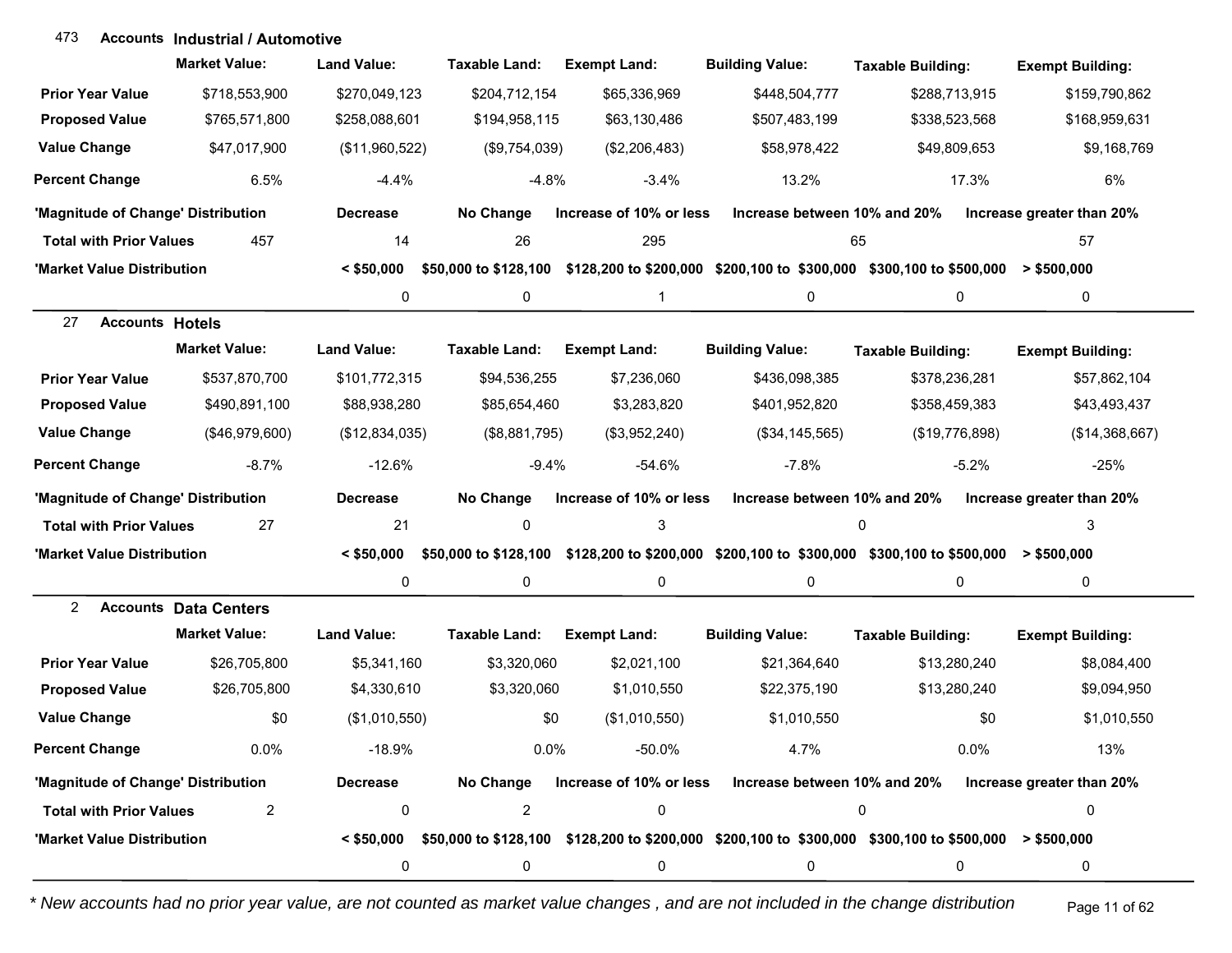| 18<br><b>Accounts Garages</b>      |                                             |                    |                       |                         |                              |                                                                                                           |                           |
|------------------------------------|---------------------------------------------|--------------------|-----------------------|-------------------------|------------------------------|-----------------------------------------------------------------------------------------------------------|---------------------------|
|                                    | <b>Market Value:</b>                        | <b>Land Value:</b> | Taxable Land:         | <b>Exempt Land:</b>     | <b>Building Value:</b>       | <b>Taxable Building:</b>                                                                                  | <b>Exempt Building:</b>   |
| <b>Prior Year Value</b>            | \$244,348,700                               | \$96,994,816       | \$96,994,816          | \$0                     | \$147,353,884                | \$147,353,884                                                                                             | \$0                       |
| <b>Proposed Value</b>              | \$233,752,800                               | \$87,197,208       | \$87,197,208          | \$0                     | \$146,555,592                | \$146,555,592                                                                                             | \$0                       |
| <b>Value Change</b>                | (\$10,595,900)                              | (\$9,797,608)      | (\$9,797,608)         | \$0                     | (\$798,292)                  | (\$798,292)                                                                                               | \$0                       |
| <b>Percent Change</b>              | $-4.3%$                                     | $-10.1%$           | $-10.1%$              | #Num!                   | $-0.5%$                      | $-0.5%$                                                                                                   | #Num!                     |
| 'Magnitude of Change' Distribution |                                             | <b>Decrease</b>    | No Change             | Increase of 10% or less | Increase between 10% and 20% |                                                                                                           | Increase greater than 20% |
| <b>Total with Prior Values</b>     | 18                                          | 11                 | 5                     |                         |                              | 0                                                                                                         |                           |
| 'Market Value Distribution         |                                             | $<$ \$50,000       |                       |                         |                              | \$50,000 to \$128,100 \$128,200 to \$200,000 \$200,100 to \$300,000 \$300,100 to \$500,000 > \$500,000    |                           |
|                                    |                                             | 0                  | $\mathbf 0$           | 0                       | 0                            | 0                                                                                                         | 0                         |
| 313                                | <b>Accounts Low Income / General Family</b> |                    |                       |                         |                              |                                                                                                           |                           |
|                                    | <b>Market Value:</b>                        | <b>Land Value:</b> | Taxable Land:         | <b>Exempt Land:</b>     | <b>Building Value:</b>       | <b>Taxable Building:</b>                                                                                  | <b>Exempt Building:</b>   |
| <b>Prior Year Value</b>            | \$70,527,200                                | \$19,312,705       | \$10,037,120          | \$9,275,585             | \$51,214,495                 | \$25,408,760                                                                                              | \$25,805,735              |
| <b>Proposed Value</b>              | \$65,715,600                                | \$18,130,820       | \$9,490,685           | \$8,640,135             | \$47,584,780                 | \$23,908,955                                                                                              | \$23,675,825              |
| <b>Value Change</b>                | (\$4,811,600)                               | (\$1,181,885)      | (\$546,435)           | (\$635,450)             | (\$3,629,715)                | (\$1,499,805)                                                                                             | (\$2,129,910)             |
| <b>Percent Change</b>              | $-6.8%$                                     | $-6.1%$            | $-5.4%$               | $-6.9%$                 | $-7.1%$                      | $-5.9%$                                                                                                   | $-8%$                     |
| 'Magnitude of Change' Distribution |                                             | <b>Decrease</b>    | No Change             | Increase of 10% or less | Increase between 10% and 20% |                                                                                                           | Increase greater than 20% |
| <b>Total with Prior Values</b>     | 313                                         | 81                 | 229                   | $\pmb{0}$               |                              |                                                                                                           | 2                         |
| 'Market Value Distribution         |                                             | $<$ \$50,000       | \$50,000 to \$128,100 |                         |                              | \$128,200 to \$200,000 \$200,100 to \$300,000 \$300,100 to \$500,000                                      | > \$500,000               |
|                                    |                                             | 68                 | 9                     | 0                       | 0                            | 0                                                                                                         | 0                         |
| 329                                | <b>Accounts Institutional</b>               |                    |                       |                         |                              |                                                                                                           |                           |
|                                    | <b>Market Value:</b>                        | <b>Land Value:</b> | <b>Taxable Land:</b>  | <b>Exempt Land:</b>     | <b>Building Value:</b>       | <b>Taxable Building:</b>                                                                                  | <b>Exempt Building:</b>   |
| <b>Prior Year Value</b>            | \$979,850,900                               | \$241,497,572      | \$28,762,334          | \$212,735,238           | \$738,353,328                | \$79,994,362                                                                                              | \$658,358,966             |
| <b>Proposed Value</b>              | \$1,082,251,300                             | \$245,200,532      | \$30,276,661          | \$214,923,871           | \$837,050,768                | \$151,636,978                                                                                             | \$685,413,790             |
| <b>Value Change</b>                | \$102,400,400                               | \$3,702,960        | \$1,514,327           | \$2,188,633             | \$98,697,440                 | \$71,642,616                                                                                              | \$27,054,824              |
| <b>Percent Change</b>              | 10.5%                                       | 1.5%               | 5.3%                  | 1.0%                    | 13.4%                        | 89.6%                                                                                                     | 4%                        |
| 'Magnitude of Change' Distribution |                                             | <b>Decrease</b>    | No Change             | Increase of 10% or less | Increase between 10% and 20% |                                                                                                           | Increase greater than 20% |
| <b>Total with Prior Values</b>     | 327                                         | 10                 | 282                   | 4                       |                              | 4                                                                                                         | 27                        |
| 'Market Value Distribution         |                                             | $<$ \$50,000       |                       |                         |                              | $$50,000$ to \$128,100 $$128,200$ to \$200,000 $$200,100$ to \$300,000 \$300,100 to \$500,000 > \$500,000 |                           |
|                                    |                                             | 0                  | 6                     | 14                      | 5                            | 6                                                                                                         | 3                         |

*\* New accounts had no prior year value, are not counted as market value changes , and are not included in the change distribution* Page 12 of 62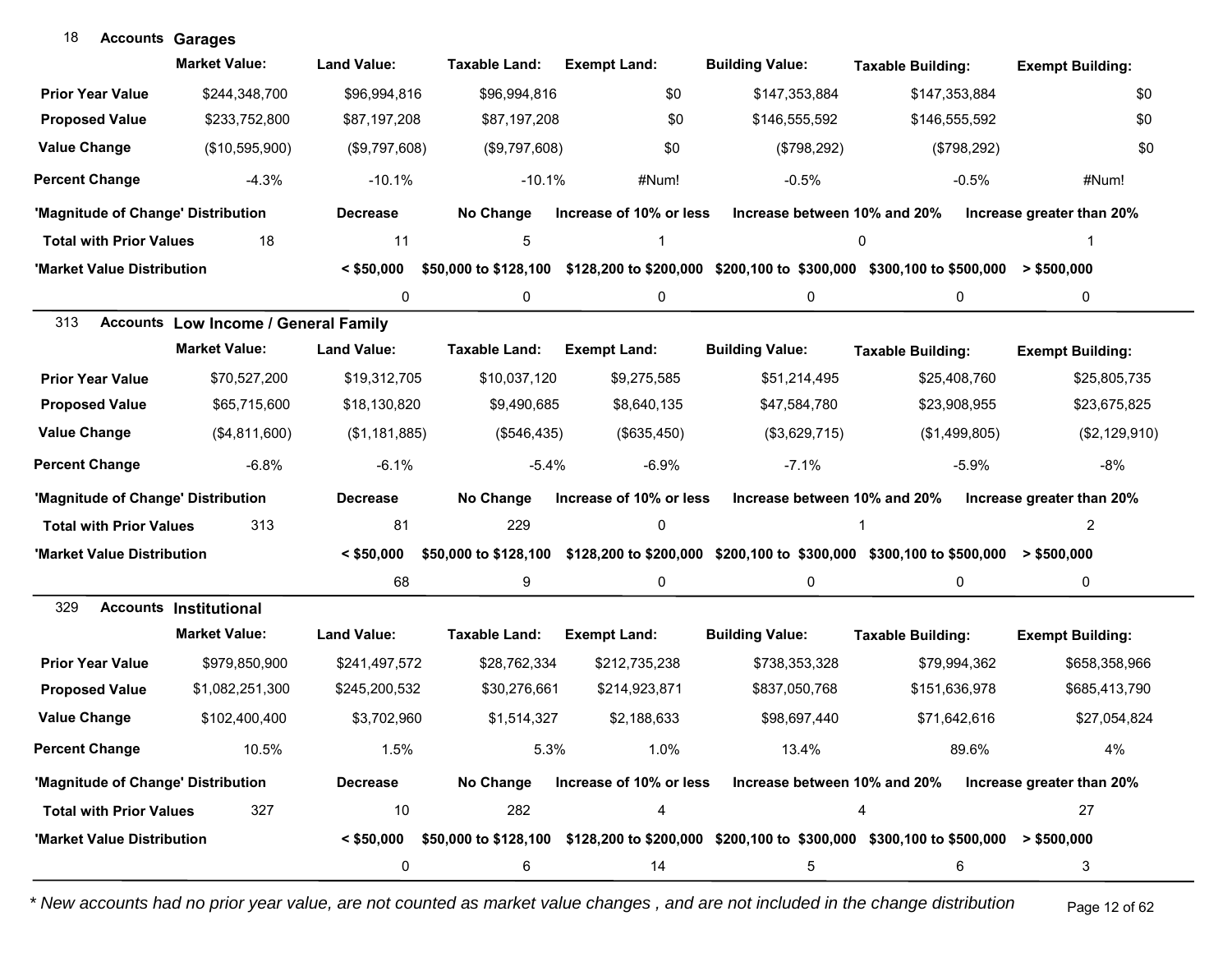| 157                                | <b>Accounts Government / Institutional Land</b>              |                    |                       |                         |                              |                                                                                                                             |                           |
|------------------------------------|--------------------------------------------------------------|--------------------|-----------------------|-------------------------|------------------------------|-----------------------------------------------------------------------------------------------------------------------------|---------------------------|
|                                    | <b>Market Value:</b>                                         | <b>Land Value:</b> | Taxable Land:         | <b>Exempt Land:</b>     | <b>Building Value:</b>       | <b>Taxable Building:</b>                                                                                                    | <b>Exempt Building:</b>   |
| <b>Prior Year Value</b>            | \$2,708,074,000                                              | \$459,950,330      | \$13,276,466          | \$446,673,864           | \$2,248,123,670              | \$348,158,692                                                                                                               | \$1,899,964,978           |
| <b>Proposed Value</b>              | \$2,715,463,800                                              | \$465,363,231      | \$24,572,755          | \$440,790,476           | \$2,250,100,569              | \$343,483,587                                                                                                               | \$1,906,616,982           |
| <b>Value Change</b>                | \$7,389,800                                                  | \$5,412,901        | \$11,296,289          | (\$5,883,388)           | \$1,976,899                  | (\$4,675,105)                                                                                                               | \$6,652,004               |
| <b>Percent Change</b>              | 0.3%                                                         | 1.2%               | 85.1%                 | $-1.3%$                 | 0.1%                         | $-1.3%$                                                                                                                     | 0%                        |
| 'Magnitude of Change' Distribution |                                                              | <b>Decrease</b>    | No Change             | Increase of 10% or less | Increase between 10% and 20% |                                                                                                                             | Increase greater than 20% |
| <b>Total with Prior Values</b>     | 156                                                          | $\overline{c}$     | 150                   | 0                       |                              |                                                                                                                             | 3                         |
| 'Market Value Distribution         |                                                              | $<$ \$50,000       | \$50,000 to \$128,100 |                         |                              | $$128,200$ to $$200,000$ $$200,100$ to $$300,000$ $$300,100$ to $$500,000$ > $$500,000$                                     |                           |
|                                    |                                                              | 0                  | 0                     | 0                       | 0                            | 0                                                                                                                           | 0                         |
| 536                                | Accounts Non-Res / Non-Institutional Vacant Land / Cemeterie |                    |                       |                         |                              |                                                                                                                             |                           |
|                                    | <b>Market Value:</b>                                         | <b>Land Value:</b> | <b>Taxable Land:</b>  | <b>Exempt Land:</b>     | <b>Building Value:</b>       | <b>Taxable Building:</b>                                                                                                    | <b>Exempt Building:</b>   |
| <b>Prior Year Value</b>            | \$1,637,665,700                                              | \$1,606,565,828    | \$134,019,048         | \$1,472,546,780         | \$31,099,872                 | \$25,419,272                                                                                                                | \$5,680,600               |
| <b>Proposed Value</b>              | \$602,515,400                                                | \$602,208,920      | \$160,305,592         | \$441,903,328           | \$306,480                    | \$306,480                                                                                                                   | \$0                       |
| <b>Value Change</b>                | (\$1,035,150,300)                                            | (\$1,004,356,908)  | \$26,286,544          | \$1,030,643,452)        | (\$30,793,392)               | (\$25,112,792)                                                                                                              | (\$5,680,600)             |
| <b>Percent Change</b>              | $-63.2%$                                                     | $-62.5%$           | 19.6%                 | $-70.0%$                | $-99.0%$                     | $-98.8%$                                                                                                                    | $-100%$                   |
| 'Magnitude of Change' Distribution |                                                              | <b>Decrease</b>    | No Change             | Increase of 10% or less | Increase between 10% and 20% |                                                                                                                             | Increase greater than 20% |
| <b>Total with Prior Values</b>     | 532                                                          | 157                | 36                    | 142                     |                              | 12                                                                                                                          | 185                       |
| 'Market Value Distribution         |                                                              | $<$ \$50,000       |                       |                         |                              | \$50,000 to \$128,100 \$128,200 to \$200,000 \$200,100 to \$300,000 \$300,100 to \$500,000 > \$500,000                      |                           |
|                                    |                                                              | 0                  | 0                     | 0                       | 0                            | $\mathbf 0$                                                                                                                 | 0                         |
| 83                                 | <b>Accounts Railroad Land</b>                                |                    |                       |                         |                              |                                                                                                                             |                           |
|                                    | <b>Market Value:</b>                                         | <b>Land Value:</b> | <b>Taxable Land:</b>  | <b>Exempt Land:</b>     | <b>Building Value:</b>       | <b>Taxable Building:</b>                                                                                                    | <b>Exempt Building:</b>   |
| <b>Prior Year Value</b>            | \$63,000,200                                                 | \$51,303,045       | \$18,796,560          | \$32,506,485            | \$11,697,155                 | \$363,262                                                                                                                   | \$11,333,893              |
| <b>Proposed Value</b>              | \$65,188,700                                                 | \$53,491,545       | \$20,985,060          | \$32,506,485            | \$11,697,155                 | \$363,262                                                                                                                   | \$11,333,893              |
| <b>Value Change</b>                | \$2,188,500                                                  | \$2,188,500        | \$2,188,500           | \$0                     | \$0                          | \$0                                                                                                                         | \$0                       |
| <b>Percent Change</b>              | 3.5%                                                         | 4.3%               | 11.6%                 | 0.0%                    | 0.0%                         | 0.0%                                                                                                                        | 0%                        |
| 'Magnitude of Change' Distribution |                                                              | <b>Decrease</b>    | No Change             | Increase of 10% or less | Increase between 10% and 20% |                                                                                                                             | Increase greater than 20% |
| <b>Total with Prior Values</b>     | 83                                                           | 0                  | 76                    | 0                       |                              | 0                                                                                                                           | 7                         |
| 'Market Value Distribution         |                                                              |                    |                       |                         |                              | $< $50,000$ $$50,000$ to $$128,100$ $$128,200$ to $$200,000$ $$200,100$ to $$300,000$ $$300,100$ to $$500,000$ $> $500,000$ |                           |
|                                    |                                                              | 0                  | 0                     | 0                       | 0                            | 0                                                                                                                           | 0                         |

*\* New accounts had no prior year value, are not counted as market value changes , and are not included in the change distribution* Page 13 of 62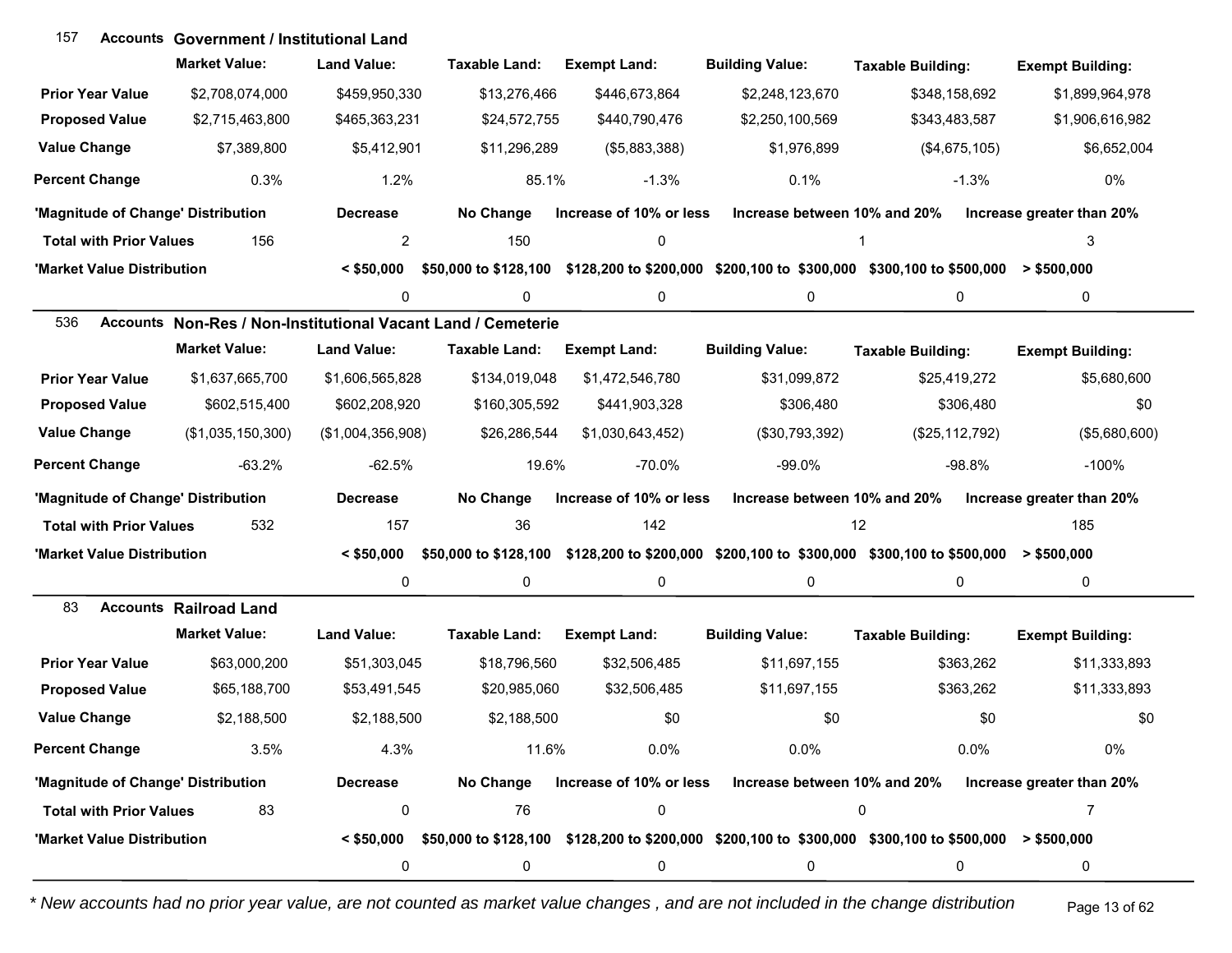### **Accounts** 22 **Wireless**

|                                    | <b>Market Value:</b> | <b>Land Value:</b> | Taxable Land:         | <b>Exempt Land:</b>     | <b>Building Value:</b>       | Taxable Building:      | <b>Exempt Building:</b>   |
|------------------------------------|----------------------|--------------------|-----------------------|-------------------------|------------------------------|------------------------|---------------------------|
| <b>Prior Year Value</b>            | \$7.364.800          | \$7.349.700        | \$5,531,934           | \$1,817,766             | \$15,100                     | \$15,100               | \$0                       |
| <b>Proposed Value</b>              | \$18,469,500         | \$18,454,400       | \$16,636,634          | \$1.817.766             | \$15,100                     | \$15,100               | \$0                       |
| <b>Value Change</b>                | \$11.104.700         | \$11.104.700       | \$11.104.700          | \$0                     | \$0                          | \$0                    | \$0                       |
| <b>Percent Change</b>              | 150.8%               | 151.1%             | 200.7%                | $0.0\%$                 | $0.0\%$                      | $0.0\%$                | #Num!                     |
| 'Magnitude of Change' Distribution |                      | <b>Decrease</b>    | No Change             | Increase of 10% or less | Increase between 10% and 20% |                        | Increase greater than 20% |
| <b>Total with Prior Values</b>     | 22                   | 0                  |                       |                         |                              |                        | 20                        |
| 'Market Value Distribution         |                      | $<$ \$50,000       | \$50,000 to \$128,100 | \$128,200 to \$200,000  | \$200,100 to \$300,000       | \$300,100 to \$500,000 | $>$ \$500,000             |
|                                    |                      | 0                  | 0                     |                         | $\mathbf{0}$                 | 0                      | 0                         |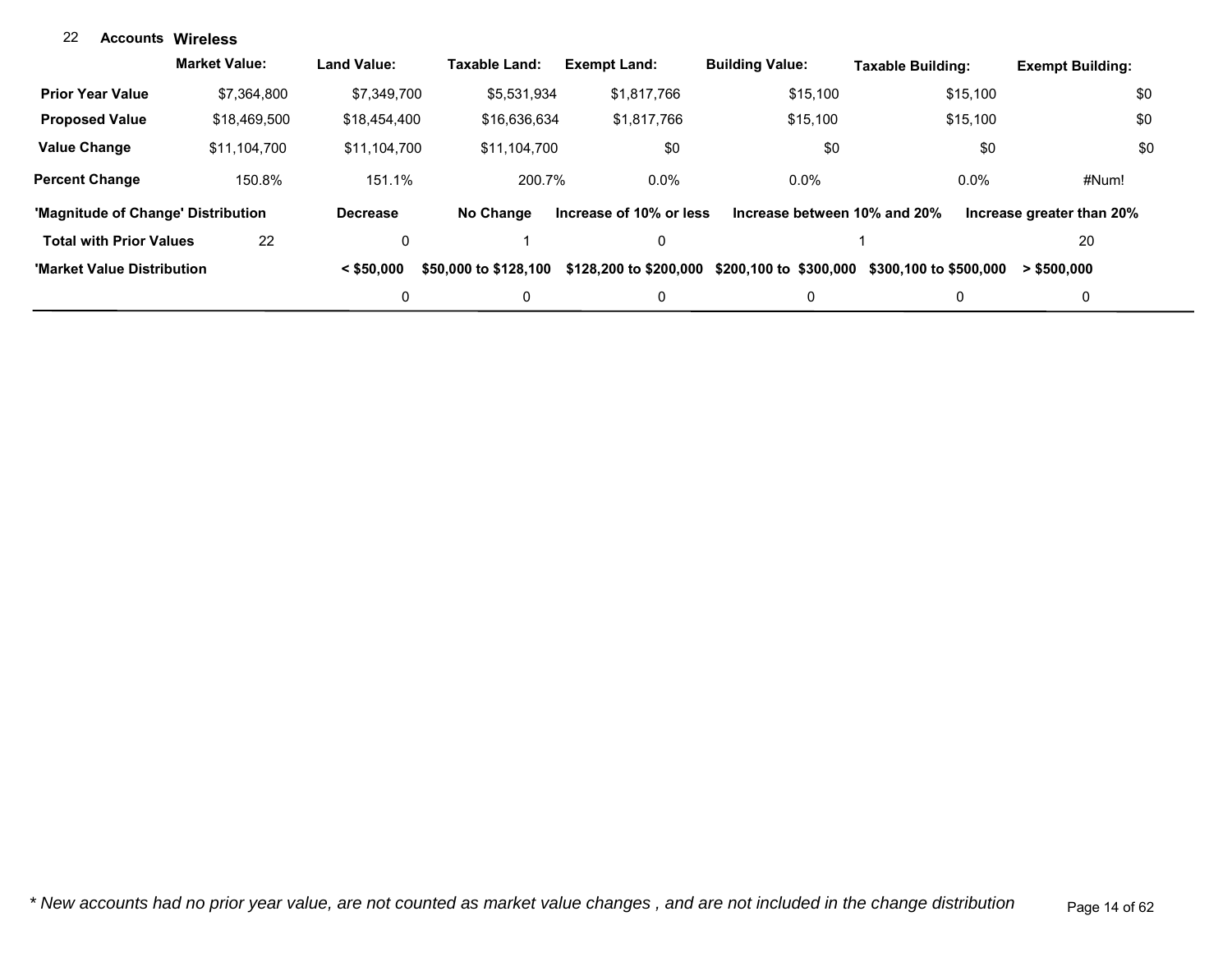# **Impact Analysis for 2019 Valuation Project by Council District**

**Council District**

 **03***Comparison of 2018 to 2019 Values for Properties in the 2019 Valuation Project.* 

| <b>Totals</b>                      | 50.589<br><b>Accounts</b>                |                    |                       |                         |                              |                                                        |                           |
|------------------------------------|------------------------------------------|--------------------|-----------------------|-------------------------|------------------------------|--------------------------------------------------------|---------------------------|
|                                    | <b>Market Value:</b>                     | <b>Land Value:</b> | <b>Taxable Land:</b>  | <b>Exempt Land:</b>     | <b>Building Value:</b>       | <b>Taxable Building:</b>                               | <b>Exempt Building:</b>   |
| <b>Prior Year Value</b>            | \$14,386,326,200                         | \$2,811,762,191    | \$1,393,832,056       | \$1,417,930,135         | \$11,574,564,009             | \$4,618,171,932                                        | \$6,956,392,077           |
| <b>Proposed Value</b>              | \$15,048,374,750                         | \$2,858,602,578    | \$1,489,442,754       | \$1,369,159,824         | \$12,189,772,172             | \$5,131,428,915                                        | \$7,058,343,257           |
| <b>Value Change</b>                | \$662,048,550                            | \$46,840,387       | \$95,610,698          | (\$48,770,311)          | \$615,208,163                | \$513,256,983                                          | \$101,951,180             |
| <b>Percent Change</b>              | 4.6%                                     | $1.7\%$            | 6.9%                  | $-3.4%$                 | 5.3%                         | 11.1%                                                  | 1.5%                      |
| 'Magnitude of Change' Distribution |                                          | <b>Decrease</b>    | No Change             | Increase of 10% or less |                              | Increase between 10% and 20% Increase greater than 20% |                           |
| <b>Total with Prior Values</b>     | 50.580                                   | 13,255             | 5,877                 | 10,951                  | 8,965                        |                                                        | 11,532                    |
| <b>Market Value Distribution</b>   |                                          | $<$ \$50,000       | \$50,000 to \$128,100 | \$128,200 to \$200,000  | \$200,100 to \$300,000       | \$300,100 to \$500,000                                 | > \$500,000               |
|                                    |                                          | 9,720              | 22,429                | 2,922                   | 2,031                        | 2,691                                                  | 554                       |
| 39,905                             | <b>Accounts Residential Improvements</b> |                    |                       |                         |                              |                                                        |                           |
|                                    | <b>Market Value:</b>                     | <b>Land Value:</b> | <b>Taxable Land:</b>  | <b>Exempt Land:</b>     | <b>Building Value:</b>       | <b>Taxable Building:</b>                               | <b>Exempt Building:</b>   |
| <b>Prior Year Value</b>            | \$3,659,428,100                          | \$567,573,203      | \$553,045,582         | \$14,527,621            | \$3,091,854,897              | \$2,840,294,143                                        | \$251,560,754             |
| <b>Proposed Value</b>              | \$4,225,690,100                          | \$655,360,871      | \$640,294,258         | \$15,066,613            | \$3,570,329,229              | \$3,282,391,590                                        | \$287,937,639             |
| <b>Value Change</b>                | \$566,262,000                            | \$87,787,668       | \$87,248,676          | \$538,992               | \$478,474,332                | \$442,097,447                                          | \$36,376,885              |
| <b>Percent Change</b>              | 15.5%                                    | 15.5%              | 15.8%                 | 3.7%                    | 15.5%                        | 15.6%                                                  | 14%                       |
| 'Magnitude of Change' Distribution |                                          | <b>Decrease</b>    | No Change             | Increase of 10% or less | Increase between 10% and 20% |                                                        | Increase greater than 20% |
| <b>Total with Prior Values</b>     | 39.905                                   | 11,244             | 531                   | 8,485                   | 8,624                        |                                                        | 11,021                    |
| 'Market Value Distribution         |                                          | $<$ \$50,000       | \$50,000 to \$128,100 | \$128,200 to \$200,000  | \$200,100 to \$300,000       | \$300,100 to \$500,000                                 | $>$ \$500,000             |
|                                    |                                          | 9,467              | 22,280                | 2,832                   | 1,916                        | 2,624                                                  | 538                       |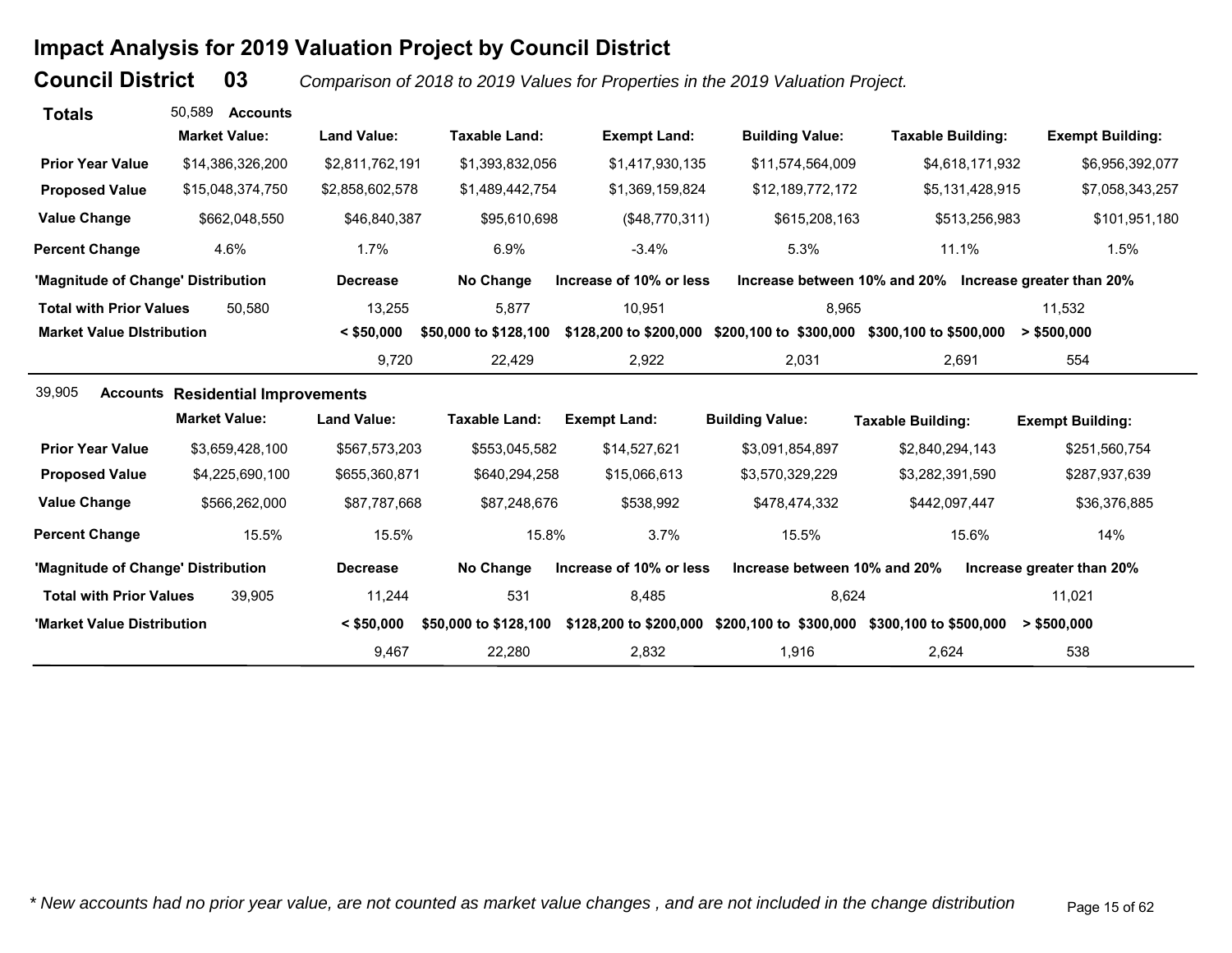## **Accounts** 4,018 **Residential Vacant Land**

|                                    | <b>Market Value:</b>                               | <b>Land Value:</b> | Taxable Land:         | <b>Exempt Land:</b>     | <b>Building Value:</b>                                                                                                 | <b>Taxable Building:</b> | <b>Exempt Building:</b>   |
|------------------------------------|----------------------------------------------------|--------------------|-----------------------|-------------------------|------------------------------------------------------------------------------------------------------------------------|--------------------------|---------------------------|
| <b>Prior Year Value</b>            | \$81,757,300                                       | \$81,532,280       | \$52,368,880          | \$29,163,400            | \$225,020                                                                                                              | \$28,420                 | \$196,600                 |
| <b>Proposed Value</b>              | \$385,700                                          | \$385,700          | \$284,900             | \$100,800               | \$0                                                                                                                    | \$0                      | \$0                       |
| <b>Value Change</b>                | (\$81,371,600)                                     | (\$81,146,580)     | (\$52,083,980)        | (\$29,062,600)          | (\$225,020)                                                                                                            | (\$28,420)               | (\$196,600)               |
| <b>Percent Change</b>              | $-99.5%$                                           | $-99.5%$           | $-99.5%$              | $-99.7%$                | $-100.0\%$                                                                                                             | $-100.0\%$               | $-100%$                   |
| 'Magnitude of Change' Distribution |                                                    | <b>Decrease</b>    | No Change             | Increase of 10% or less | Increase between 10% and 20%                                                                                           |                          | Increase greater than 20% |
| <b>Total with Prior Values</b>     | 4,018                                              | 3                  | 4,008                 | 0                       |                                                                                                                        | 0                        | 7                         |
| 'Market Value Distribution         |                                                    | $<$ \$50,000       | \$50,000 to \$128,100 |                         | $$128,200$ to $$200,000$ $$200,100$ to $$300,000$ $$300,100$ to $$500,000$ > $$500,000$                                |                          |                           |
|                                    |                                                    | 0                  | 0                     | 0                       | 0                                                                                                                      | 0                        | 0                         |
| 394                                | <b>Accounts Residential Condos</b>                 |                    |                       |                         |                                                                                                                        |                          |                           |
|                                    | <b>Market Value:</b>                               | <b>Land Value:</b> | <b>Taxable Land:</b>  | <b>Exempt Land:</b>     | <b>Building Value:</b>                                                                                                 | <b>Taxable Building:</b> | <b>Exempt Building:</b>   |
| <b>Prior Year Value</b>            | \$75,700,000                                       | \$11,600,396       | \$11,600,396          | \$0                     | \$64,099,604                                                                                                           | \$40,162,291             | \$23,937,313              |
| <b>Proposed Value</b>              | \$83,387,500                                       | \$12,836,069       | \$12,836,069          | \$0                     | \$70,551,431                                                                                                           | \$50,475,239             | \$20,076,192              |
| <b>Value Change</b>                | \$7,687,500                                        | \$1,235,673        | \$1,235,673           | \$0                     | \$6,451,827                                                                                                            | \$10,312,948             | (\$3,861,121)             |
| <b>Percent Change</b>              | 10.2%                                              | 10.7%              | 10.7%                 | #Num!                   | 10.1%                                                                                                                  | 25.7%                    | $-16%$                    |
| 'Magnitude of Change' Distribution |                                                    | <b>Decrease</b>    | No Change             | Increase of 10% or less | Increase between 10% and 20%                                                                                           |                          | Increase greater than 20% |
| <b>Total with Prior Values</b>     | 394                                                | 6                  | 47                    | 161                     | 122                                                                                                                    |                          | 58                        |
| 'Market Value Distribution         |                                                    | $<$ \$50,000       |                       |                         | \$50,000 to \$128,100 \$128,200 to \$200,000 \$200,100 to \$300,000 \$300,100 to \$500,000 > \$500,000                 |                          |                           |
|                                    |                                                    | 0                  | 81                    | 75                      | 106                                                                                                                    | 56                       | 5                         |
| 1,014                              | <b>Accounts Apts/Nursing Homes/Student Housing</b> |                    |                       |                         |                                                                                                                        |                          |                           |
|                                    | <b>Market Value:</b>                               | <b>Land Value:</b> | <b>Taxable Land:</b>  | <b>Exempt Land:</b>     | <b>Building Value:</b>                                                                                                 | <b>Taxable Building:</b> | <b>Exempt Building:</b>   |
| <b>Prior Year Value</b>            | \$2,266,976,100                                    | \$503,545,345      | \$322,669,327         | \$180,876,018           | \$1,763,430,755                                                                                                        | \$773,299,497            | \$990,131,258             |
| <b>Proposed Value</b>              | \$2,408,658,650                                    | \$546,107,546      | \$356,959,231         | \$189,148,315           | \$1,862,551,104                                                                                                        | \$835,189,255            | \$1,027,361,849           |
| <b>Value Change</b>                | \$141,682,550                                      | \$42,562,201       | \$34,289,904          | \$8,272,297             | \$99,120,349                                                                                                           | \$61,889,758             | \$37,230,591              |
| <b>Percent Change</b>              | 6.2%                                               | 8.5%               | 10.6%                 | 4.6%                    | 5.6%                                                                                                                   | 8.0%                     | 4%                        |
| 'Magnitude of Change' Distribution |                                                    | <b>Decrease</b>    | No Change             | Increase of 10% or less | Increase between 10% and 20%                                                                                           |                          | Increase greater than 20% |
| <b>Total with Prior Values</b>     | 1,012                                              | 191                | 0                     | 522                     | 136                                                                                                                    |                          | 163                       |
| 'Market Value Distribution         |                                                    |                    |                       |                         | $\leq$ \$50,000 \$50,000 to \$128,100 \$128,200 to \$200,000 \$200,100 to \$300,000 \$300,100 to \$500,000 > \$500,000 |                          |                           |
|                                    |                                                    | 0                  | 0                     | 0                       | 0                                                                                                                      |                          | 0                         |

*\* New accounts had no prior year value, are not counted as market value changes , and are not included in the change distribution* Page 16 of 62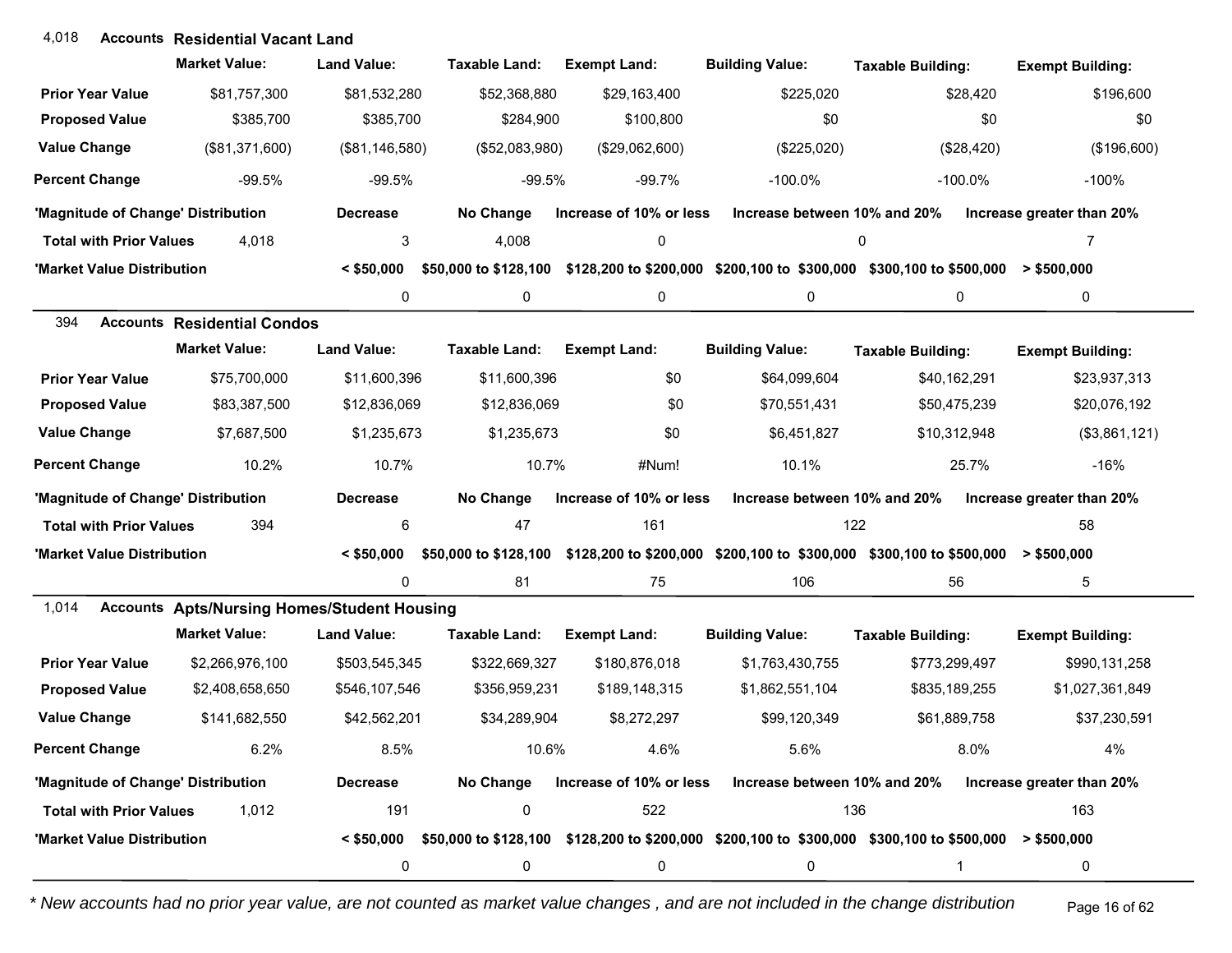| 640                                | <b>Accounts Commercial/Restaurants/Gas Stations/Amusements</b> |                    |                       |                         |                              |                                                                                                                        |                           |
|------------------------------------|----------------------------------------------------------------|--------------------|-----------------------|-------------------------|------------------------------|------------------------------------------------------------------------------------------------------------------------|---------------------------|
|                                    | <b>Market Value:</b>                                           | <b>Land Value:</b> | <b>Taxable Land:</b>  | <b>Exempt Land:</b>     | <b>Building Value:</b>       | <b>Taxable Building:</b>                                                                                               | <b>Exempt Building:</b>   |
| <b>Prior Year Value</b>            | \$254,702,000                                                  | \$57,274,385       | \$54,431,048          | \$2,843,337             | \$197,427,615                | \$176,609,955                                                                                                          | \$20,817,660              |
| <b>Proposed Value</b>              | \$240,908,200                                                  | \$56,297,767       | \$53,840,859          | \$2,456,908             | \$184,610,433                | \$165,410,517                                                                                                          | \$19,199,916              |
| <b>Value Change</b>                | (\$13,793,800)                                                 | (\$976,618)        | (\$590, 189)          | (\$386,429)             | (\$12,817,182)               | (\$11,199,438)                                                                                                         | (\$1,617,744)             |
| <b>Percent Change</b>              | $-5.4%$                                                        | $-1.7%$            | $-1.1%$               | $-13.6%$                | $-6.5%$                      | $-6.3%$                                                                                                                | $-8%$                     |
| 'Magnitude of Change' Distribution |                                                                | <b>Decrease</b>    | No Change             | Increase of 10% or less | Increase between 10% and 20% |                                                                                                                        | Increase greater than 20% |
| <b>Total with Prior Values</b>     | 640                                                            | 625                | 1                     | 6                       |                              | 2                                                                                                                      | 6                         |
| 'Market Value Distribution         |                                                                | $<$ \$50,000       | \$50,000 to \$128,100 |                         |                              | $$128,200$ to $$200,000$ $$200,100$ to $$300,000$ $$300,100$ to $$500,000$ > $$500,000$                                |                           |
|                                    |                                                                | 0                  | 0                     | 1                       | 0                            | 0                                                                                                                      | 0                         |
| 1,594                              | <b>Accounts Mixed Use</b>                                      |                    |                       |                         |                              |                                                                                                                        |                           |
|                                    | <b>Market Value:</b>                                           | <b>Land Value:</b> | <b>Taxable Land:</b>  | <b>Exempt Land:</b>     | <b>Building Value:</b>       | <b>Taxable Building:</b>                                                                                               | <b>Exempt Building:</b>   |
| <b>Prior Year Value</b>            | \$230,423,600                                                  | \$46,561,200       | \$45,674,266          | \$886,934               | \$183,862,400                | \$174,607,752                                                                                                          | \$9,254,648               |
| <b>Proposed Value</b>              | \$235,376,900                                                  | \$47,880,792       | \$46,959,129          | \$921,663               | \$187,496,108                | \$179,023,206                                                                                                          | \$8,472,902               |
| <b>Value Change</b>                | \$4,953,300                                                    | \$1,319,592        | \$1,284,863           | \$34,729                | \$3,633,708                  | \$4,415,454                                                                                                            | (\$781,746)               |
| <b>Percent Change</b>              | 2.1%                                                           | 2.8%               | 2.8%                  | 3.9%                    | 2.0%                         | 2.5%                                                                                                                   | -8%                       |
| 'Magnitude of Change' Distribution |                                                                | <b>Decrease</b>    | No Change             | Increase of 10% or less | Increase between 10% and 20% |                                                                                                                        | Increase greater than 20% |
| <b>Total with Prior Values</b>     | 1,594                                                          | 22                 | 0                     | 1,567                   |                              | $\Omega$                                                                                                               | 5                         |
| 'Market Value Distribution         |                                                                | $<$ \$50.000       |                       |                         |                              | \$50,000 to \$128,100 \$128,200 to \$200,000 \$200,100 to \$300,000 \$300,100 to \$500,000 > \$500,000                 |                           |
|                                    |                                                                | 0                  | 1                     | $\mathbf{1}$            | 0                            | 0                                                                                                                      | $\pmb{0}$                 |
| 74                                 | <b>Accounts Office Buildings</b>                               |                    |                       |                         |                              |                                                                                                                        |                           |
|                                    | <b>Market Value:</b>                                           | <b>Land Value:</b> | <b>Taxable Land:</b>  | <b>Exempt Land:</b>     | <b>Building Value:</b>       | <b>Taxable Building:</b>                                                                                               | <b>Exempt Building:</b>   |
| <b>Prior Year Value</b>            | \$1,479,952,400                                                | \$231,659,024      | \$93,262,493          | \$138,396,531           | \$1,248,293,376              | \$354,824,188                                                                                                          | \$893,469,188             |
| <b>Proposed Value</b>              | \$1,582,241,800                                                | \$279,595,968      | \$102,355,413         | \$177,240,555           | \$1,302,645,832              | \$358,480,585                                                                                                          | \$944,165,247             |
| <b>Value Change</b>                | \$102,289,400                                                  | \$47,936,944       | \$9,092,920           | \$38,844,024            | \$54,352,456                 | \$3,656,397                                                                                                            | \$50,696,059              |
| <b>Percent Change</b>              | 6.9%                                                           | 20.7%              | 9.7%                  | 28.1%                   | 4.4%                         | 1.0%                                                                                                                   | 6%                        |
| 'Magnitude of Change' Distribution |                                                                | <b>Decrease</b>    | No Change             | Increase of 10% or less | Increase between 10% and 20% |                                                                                                                        | Increase greater than 20% |
| <b>Total with Prior Values</b>     | 73                                                             | 29                 | 5                     | 30                      |                              | 3                                                                                                                      | 6                         |
| 'Market Value Distribution         |                                                                |                    |                       |                         |                              | $\leq$ \$50,000 \$50,000 to \$128,100 \$128,200 to \$200,000 \$200,100 to \$300,000 \$300,100 to \$500,000 > \$500,000 |                           |
|                                    |                                                                | 0                  | 0                     | 0                       | 0                            | 0                                                                                                                      | 0                         |

*\* New accounts had no prior year value, are not counted as market value changes , and are not included in the change distribution* Page 17 of 62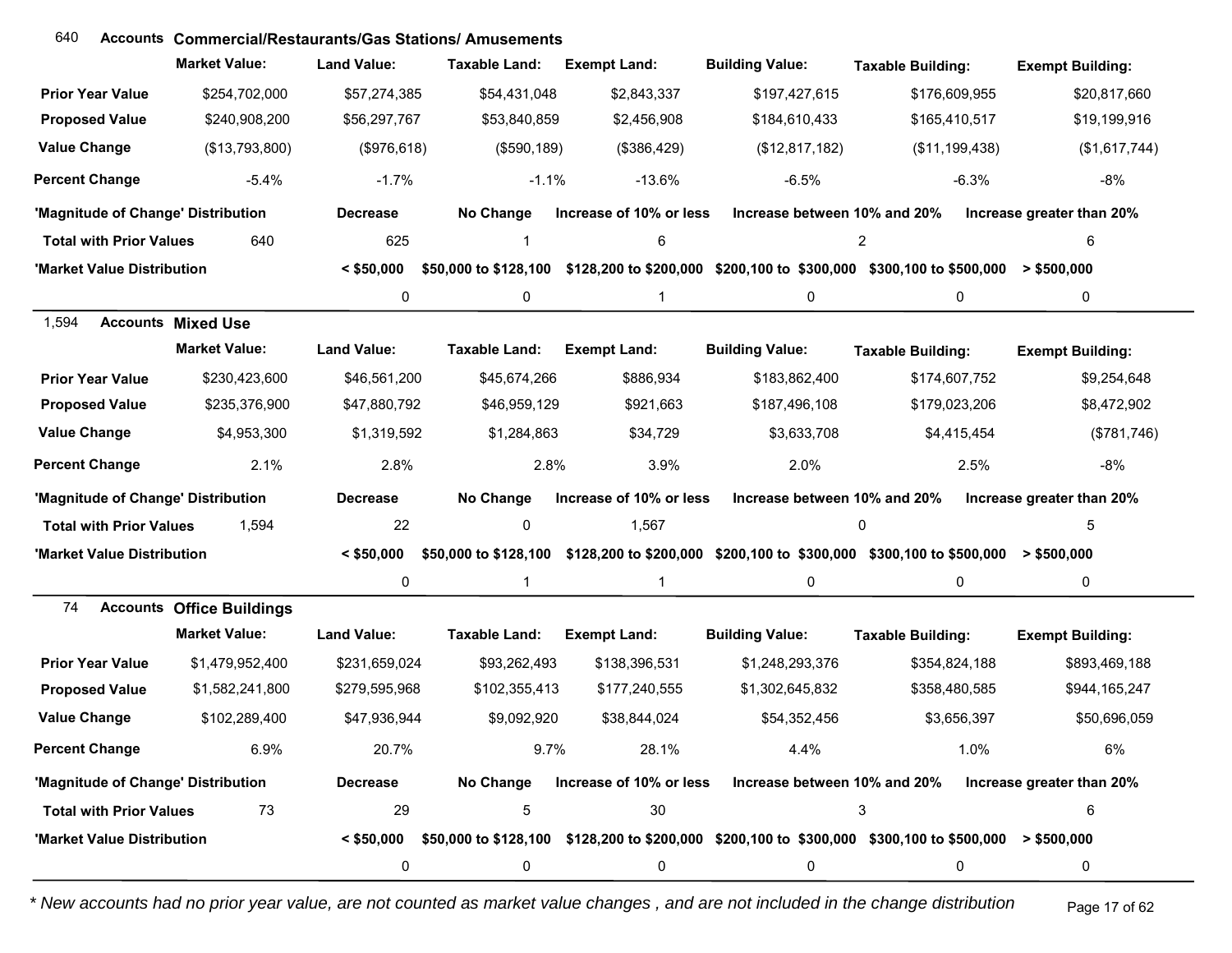#### **Accounts Industrial / Automotive**207

|                                    | <b>Market Value:</b>    | <b>Land Value:</b> | <b>Taxable Land:</b>  | <b>Exempt Land:</b>     | <b>Building Value:</b>                                                                                                 | <b>Taxable Building:</b> | <b>Exempt Building:</b>   |
|------------------------------------|-------------------------|--------------------|-----------------------|-------------------------|------------------------------------------------------------------------------------------------------------------------|--------------------------|---------------------------|
| <b>Prior Year Value</b>            | \$97,617,000            | \$39,931,219       | \$35,514,538          | \$4,416,681             | \$57,685,781                                                                                                           | \$51,747,474             | \$5,938,307               |
| <b>Proposed Value</b>              | \$107,619,500           | \$37,991,621       | \$34,879,835          | \$3,111,786             | \$69,627,879                                                                                                           | \$61,757,947             | \$7,869,932               |
| <b>Value Change</b>                | \$10,002,500            | (\$1,939,598)      | (\$634,703)           | (\$1,304,895)           | \$11,942,098                                                                                                           | \$10,010,473             | \$1,931,625               |
| <b>Percent Change</b>              | 10.2%                   | $-4.9%$            | $-1.8%$               | $-29.5%$                | 20.7%                                                                                                                  | 19.3%                    | 33%                       |
| 'Magnitude of Change' Distribution |                         | <b>Decrease</b>    | No Change             | Increase of 10% or less | Increase between 10% and 20%                                                                                           |                          | Increase greater than 20% |
| <b>Total with Prior Values</b>     | 205                     | 3                  | 6                     | 73                      | 57                                                                                                                     |                          | 66                        |
| 'Market Value Distribution         |                         | $<$ \$50,000       |                       |                         | \$50,000 to \$128,100 \$128,200 to \$200,000 \$200,100 to \$300,000 \$300,100 to \$500,000 > \$500,000                 |                          |                           |
|                                    |                         | 0                  | $\mathbf{1}$          | 0                       | 0                                                                                                                      | 0                        | 0                         |
| <b>Accounts Hotels</b><br>9        |                         |                    |                       |                         |                                                                                                                        |                          |                           |
|                                    | <b>Market Value:</b>    | <b>Land Value:</b> | <b>Taxable Land:</b>  | <b>Exempt Land:</b>     | <b>Building Value:</b>                                                                                                 | <b>Taxable Building:</b> | <b>Exempt Building:</b>   |
| <b>Prior Year Value</b>            | \$139,876,600           | \$23,484,720       | \$21,866,980          | \$1,617,740             | \$116,391,880                                                                                                          | \$63,711,429             | \$52,680,451              |
| <b>Proposed Value</b>              | \$139,699,300           | \$21,990,810       | \$20,352,250          | \$1,638,560             | \$117,708,490                                                                                                          | \$63,107,547             | \$54,600,943              |
| <b>Value Change</b>                | (\$177,300)             | (\$1,493,910)      | (\$1,514,730)         | \$20,820                | \$1,316,610                                                                                                            | (\$603, 882)             | \$1,920,492               |
| <b>Percent Change</b>              | $-0.1%$                 | $-6.4%$            | $-6.9%$               | 1.3%                    | 1.1%                                                                                                                   | $-0.9%$                  | 4%                        |
| 'Magnitude of Change' Distribution |                         | <b>Decrease</b>    | No Change             | Increase of 10% or less | Increase between 10% and 20%                                                                                           |                          | Increase greater than 20% |
| <b>Total with Prior Values</b>     | 9                       | 4                  | 0                     | 5                       |                                                                                                                        | 0                        | 0                         |
| 'Market Value Distribution         |                         | $<$ \$50,000       | \$50,000 to \$128,100 |                         | \$128,200 to \$200,000 \$200,100 to \$300,000 \$300,100 to \$500,000                                                   |                          | $>$ \$500,000             |
|                                    |                         | 0                  | 0                     | 0                       | 0                                                                                                                      | 0                        | 0                         |
| 1                                  | <b>Accounts Garages</b> |                    |                       |                         |                                                                                                                        |                          |                           |
|                                    | <b>Market Value:</b>    | <b>Land Value:</b> | <b>Taxable Land:</b>  | <b>Exempt Land:</b>     | <b>Building Value:</b>                                                                                                 | <b>Taxable Building:</b> | <b>Exempt Building:</b>   |
| <b>Prior Year Value</b>            | \$67,924,300            | \$0                | \$0                   | \$0                     | \$67,924,300                                                                                                           | \$0                      | \$67,924,300              |
| <b>Proposed Value</b>              | \$66,363,900            | \$0                | \$0                   | \$0                     | \$66,363,900                                                                                                           | \$0                      | \$66,363,900              |
| <b>Value Change</b>                | (\$1,560,400)           | \$0                | \$0                   | \$0                     | (\$1,560,400)                                                                                                          | \$0                      | (\$1,560,400)             |
| <b>Percent Change</b>              | $-2.3%$                 | #Num!              | #Num!                 | #Num!                   | $-2.3%$                                                                                                                | #Num!                    | $-2%$                     |
| 'Magnitude of Change' Distribution |                         | <b>Decrease</b>    | No Change             | Increase of 10% or less | Increase between 10% and 20%                                                                                           |                          | Increase greater than 20% |
| <b>Total with Prior Values</b>     |                         |                    | 0                     | $\pmb{0}$               |                                                                                                                        | 0                        | 0                         |
| 'Market Value Distribution         |                         |                    |                       |                         | $\leq$ \$50,000 \$50,000 to \$128,100 \$128,200 to \$200,000 \$200,100 to \$300,000 \$300,100 to \$500,000 > \$500,000 |                          |                           |
|                                    |                         | 0                  | 0                     | 0                       | 0                                                                                                                      | 0                        | 0                         |

*\* New accounts had no prior year value, are not counted as market value changes , and are not included in the change distribution* Page 18 of 62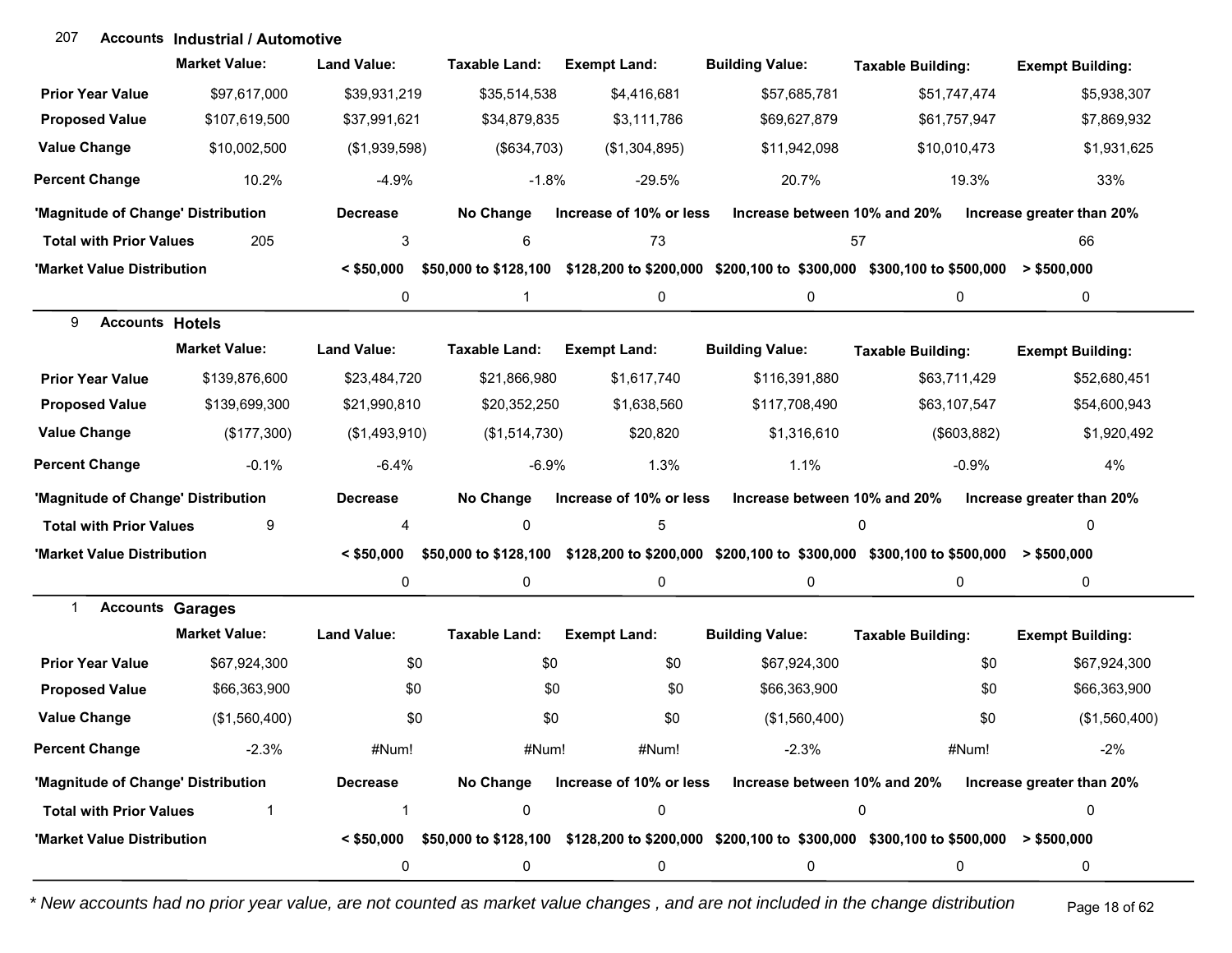| 1,116                              | <b>Accounts Low Income / General Family</b>     |                    |                       |                         |                              |                                                                                                                             |                           |
|------------------------------------|-------------------------------------------------|--------------------|-----------------------|-------------------------|------------------------------|-----------------------------------------------------------------------------------------------------------------------------|---------------------------|
|                                    | <b>Market Value:</b>                            | <b>Land Value:</b> | Taxable Land:         | <b>Exempt Land:</b>     | <b>Building Value:</b>       | <b>Taxable Building:</b>                                                                                                    | <b>Exempt Building:</b>   |
| <b>Prior Year Value</b>            | \$155,288,900                                   | \$41,937,106       | \$25,295,336          | \$16,641,770            | \$113,351,794                | \$64,107,149                                                                                                                | \$49,244,645              |
| <b>Proposed Value</b>              | \$136,747,600                                   | \$36,786,000       | \$20,859,090          | \$15,926,910            | \$99,961,600                 | \$54,664,987                                                                                                                | \$45,296,613              |
| <b>Value Change</b>                | (\$18,541,300)                                  | (\$5, 151, 106)    | (\$4,436,246)         | (\$714,860)             | (\$13,390,194)               | (\$9,442,162)                                                                                                               | (\$3,948,032)             |
| <b>Percent Change</b>              | $-11.9%$                                        | $-12.3%$           | $-17.5%$              | $-4.3%$                 | $-11.8%$                     | $-14.7%$                                                                                                                    | $-8%$                     |
| 'Magnitude of Change' Distribution |                                                 | <b>Decrease</b>    | No Change             | Increase of 10% or less | Increase between 10% and 20% |                                                                                                                             | Increase greater than 20% |
| <b>Total with Prior Values</b>     | 1,116                                           | 699                | 385                   | 3                       |                              | 9                                                                                                                           | 20                        |
| 'Market Value Distribution         |                                                 | $<$ \$50,000       | \$50,000 to \$128,100 |                         |                              | \$128,200 to \$200,000 \$200,100 to \$300,000 \$300,100 to \$500,000                                                        | $>$ \$500,000             |
|                                    |                                                 | 246                | 45                    | 4                       | 0                            | 0                                                                                                                           | 0                         |
| 622                                | <b>Accounts Institutional</b>                   |                    |                       |                         |                              |                                                                                                                             |                           |
|                                    | <b>Market Value:</b>                            | <b>Land Value:</b> | <b>Taxable Land:</b>  | <b>Exempt Land:</b>     | <b>Building Value:</b>       | <b>Taxable Building:</b>                                                                                                    | <b>Exempt Building:</b>   |
| <b>Prior Year Value</b>            | \$4,868,025,500                                 | \$639,543,002      | \$20,359,073          | \$619,183,929           | \$4,228,482,498              | \$75,056,672                                                                                                                | \$4,153,425,826           |
| <b>Proposed Value</b>              | \$4,871,556,900                                 | \$642,525,809      | \$25,823,025          | \$616,702,784           | \$4,229,031,091              | \$74,683,160                                                                                                                | \$4,154,347,931           |
| <b>Value Change</b>                | \$3,531,400                                     | \$2,982,807        | \$5,463,952           | (\$2,481,145)           | \$548,593                    | (\$373,512)                                                                                                                 | \$922,105                 |
| <b>Percent Change</b>              | 0.1%                                            | 0.5%               | 26.8%                 | $-0.4%$                 | 0.0%                         | $-0.5%$                                                                                                                     | 0%                        |
| 'Magnitude of Change' Distribution |                                                 | <b>Decrease</b>    | No Change             | Increase of 10% or less | Increase between 10% and 20% |                                                                                                                             | Increase greater than 20% |
| <b>Total with Prior Values</b>     | 622                                             | 36                 | 556                   | 10                      |                              |                                                                                                                             | 19                        |
| 'Market Value Distribution         |                                                 | $<$ \$50,000       |                       |                         |                              | \$50,000 to \$128,100 \$128,200 to \$200,000 \$200,100 to \$300,000 \$300,100 to \$500,000 > \$500,000                      |                           |
|                                    |                                                 | $\overline{7}$     | 21                    | 9                       | 9                            | 10                                                                                                                          | 11                        |
| 95                                 | <b>Accounts Government / Institutional Land</b> |                    |                       |                         |                              |                                                                                                                             |                           |
|                                    | <b>Market Value:</b>                            | <b>Land Value:</b> | <b>Taxable Land:</b>  | <b>Exempt Land:</b>     | <b>Building Value:</b>       | <b>Taxable Building:</b>                                                                                                    | <b>Exempt Building:</b>   |
| <b>Prior Year Value</b>            | \$441,977,500                                   | \$77,544,115       | \$2,170,552           | \$75,373,563            | \$364,433,385                | \$3,665,762                                                                                                                 | \$360,767,623             |
| <b>Proposed Value</b>              | \$444,506,600                                   | \$82,913,429       | \$2,683,568           | \$80,229,861            | \$361,593,171                | \$6,244,882                                                                                                                 | \$355,348,289             |
| <b>Value Change</b>                | \$2,529,100                                     | \$5,369,314        | \$513,016             | \$4,856,298             | (\$2,840,214)                | \$2,579,120                                                                                                                 | (\$5,419,334)             |
| <b>Percent Change</b>              | 0.6%                                            | 6.9%               | 23.6%                 | 6.4%                    | $-0.8%$                      | 70.4%                                                                                                                       | $-2%$                     |
| 'Magnitude of Change' Distribution |                                                 | <b>Decrease</b>    | No Change             | Increase of 10% or less | Increase between 10% and 20% |                                                                                                                             | Increase greater than 20% |
| <b>Total with Prior Values</b>     | 95                                              | 1                  | 93                    | 0                       |                              | 0                                                                                                                           | 1                         |
| 'Market Value Distribution         |                                                 |                    |                       |                         |                              | $\leq$ \$50,000 \$50,000 to \$128,100 \$128,200 to \$200,000 \$200,100 to \$300,000 \$300,100 to \$500,000 $\geq$ \$500,000 |                           |
|                                    |                                                 | 0                  | 0                     | 0                       | 0                            | 0                                                                                                                           | 0                         |

*\* New accounts had no prior year value, are not counted as market value changes , and are not included in the change distribution* Page 19 of 62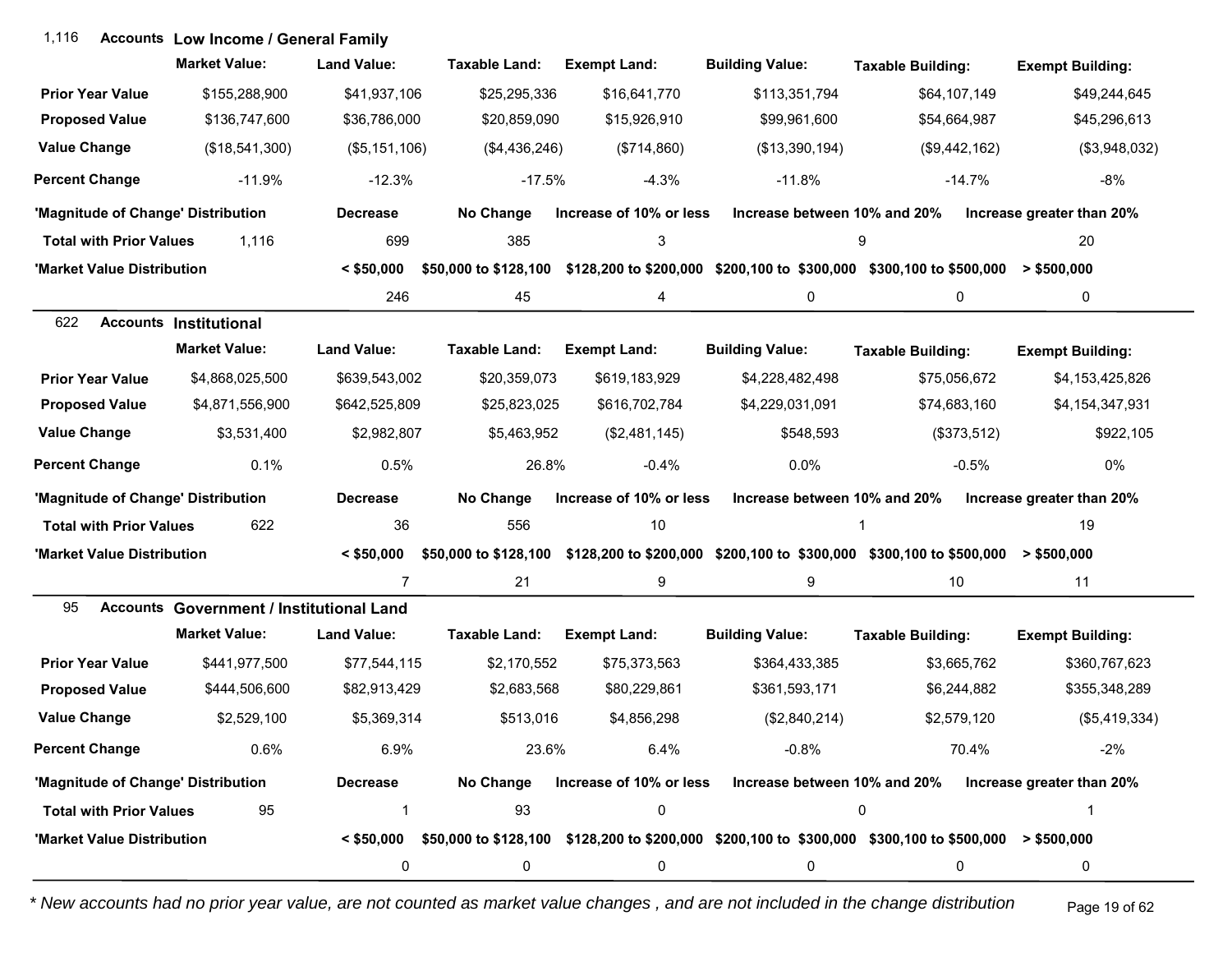## **Accounts** 832 **Non-Res / Non-Institutional Vacant Land / Cemeterie**

|                                    | <b>Market Value:</b>          | <b>Land Value:</b> | <b>Taxable Land:</b>  | <b>Exempt Land:</b>     | <b>Building Value:</b>                                                                                                 | <b>Taxable Building:</b> | <b>Exempt Building:</b>   |
|------------------------------------|-------------------------------|--------------------|-----------------------|-------------------------|------------------------------------------------------------------------------------------------------------------------|--------------------------|---------------------------|
| <b>Prior Year Value</b>            | \$424,883,400                 | \$415,084,600      | \$151,556,730         | \$263,527,870           | \$9,798,800                                                                                                            | \$57,200                 | \$9,741,600               |
| <b>Proposed Value</b>              | \$361,851,900                 | \$361,851,900      | \$165,711,572         | \$196,140,328           | \$0                                                                                                                    | \$0                      | \$0                       |
| <b>Value Change</b>                | (\$63,031,500)                | (\$53,232,700)     | \$14,154,842          | (\$67,387,542)          | (\$9,798,800)                                                                                                          | (\$57,200)               | (\$9,741,600)             |
| <b>Percent Change</b>              | $-14.8%$                      | $-12.8%$           | 9.3%                  | $-25.6%$                | $-100.0\%$                                                                                                             | $-100.0\%$               | $-100%$                   |
| 'Magnitude of Change' Distribution |                               | <b>Decrease</b>    | No Change             | Increase of 10% or less | Increase between 10% and 20%                                                                                           |                          | Increase greater than 20% |
| <b>Total with Prior Values</b>     | 828                           | 391                | 181                   | 89                      | 11                                                                                                                     |                          | 156                       |
| 'Market Value Distribution         |                               | $<$ \$50,000       | \$50,000 to \$128,100 |                         | \$128,200 to \$200,000 \$200,100 to \$300,000 \$300,100 to \$500,000                                                   |                          | > \$500,000               |
|                                    |                               | $\pmb{0}$          | 0                     | 0                       | 0                                                                                                                      | 0                        | 0                         |
| 64                                 | <b>Accounts Railroad Land</b> |                    |                       |                         |                                                                                                                        |                          |                           |
|                                    | <b>Market Value:</b>          | <b>Land Value:</b> | <b>Taxable Land:</b>  | <b>Exempt Land:</b>     | <b>Building Value:</b>                                                                                                 | <b>Taxable Building:</b> | <b>Exempt Building:</b>   |
| <b>Prior Year Value</b>            | \$140,880,000                 | \$73,578,096       | \$3,103,355           | \$70,474,741            | \$67,301,904                                                                                                           | \$0                      | \$67,301,904              |
| <b>Proposed Value</b>              | \$140,880,000                 | \$73,578,096       | \$3,103,355           | \$70,474,741            | \$67,301,904                                                                                                           | \$0                      | \$67,301,904              |
| <b>Value Change</b>                | \$0                           | \$0                | \$0                   | \$0                     | \$0                                                                                                                    | \$0                      | \$0                       |
| <b>Percent Change</b>              | 0.0%                          | 0.0%               | 0.0%                  | 0.0%                    | 0.0%                                                                                                                   | #Num!                    | 0%                        |
| 'Magnitude of Change' Distribution |                               | <b>Decrease</b>    | No Change             | Increase of 10% or less | Increase between 10% and 20%                                                                                           |                          | Increase greater than 20% |
| <b>Total with Prior Values</b>     | 64                            | 0                  | 64                    | $\mathbf 0$             |                                                                                                                        | $\mathbf 0$              | 0                         |
| 'Market Value Distribution         |                               | $<$ \$50.000       | \$50,000 to \$128,100 |                         | \$128,200 to \$200,000 \$200,100 to \$300,000 \$300,100 to \$500,000                                                   |                          | $>$ \$500,000             |
|                                    |                               | 0                  | 0                     | 0                       | 0                                                                                                                      | $\mathbf 0$              | 0                         |
| <b>Accounts Wireless</b><br>4      |                               |                    |                       |                         |                                                                                                                        |                          |                           |
|                                    | <b>Market Value:</b>          | <b>Land Value:</b> | <b>Taxable Land:</b>  | <b>Exempt Land:</b>     | <b>Building Value:</b>                                                                                                 | <b>Taxable Building:</b> | <b>Exempt Building:</b>   |
| <b>Prior Year Value</b>            | \$913,500                     | \$913,500          | \$913,500             | \$0                     | \$0                                                                                                                    | \$0                      | \$0                       |
| <b>Proposed Value</b>              | \$2,500,200                   | \$2,500,200        | \$2,500,200           | \$0                     | \$0                                                                                                                    | \$0                      | \$0                       |
| <b>Value Change</b>                | \$1,586,700                   | \$1,586,700        | \$1,586,700           | \$0                     | \$0                                                                                                                    | \$0                      | \$0                       |
| <b>Percent Change</b>              | 173.7%                        | 173.7%             | 173.7%                | #Num!                   | #Num!                                                                                                                  | #Num!                    | #Num!                     |
| 'Magnitude of Change' Distribution |                               | <b>Decrease</b>    |                       |                         | No Change Increase of 10% or less Increase between 10% and 20% Increase greater than 20%                               |                          |                           |
| <b>Total with Prior Values</b>     | 4                             | 0                  | 0                     | 0                       |                                                                                                                        | 0                        |                           |
| 'Market Value Distribution         |                               |                    |                       |                         | $\leq$ \$50,000 \$50,000 to \$128,100 \$128,200 to \$200,000 \$200,100 to \$300,000 \$300,100 to \$500,000 > \$500,000 |                          |                           |
|                                    |                               | 0                  | 0                     | 0                       | 0                                                                                                                      | 0                        | 0                         |

*\* New accounts had no prior year value, are not counted as market value changes , and are not included in the change distribution* Page 20 of 62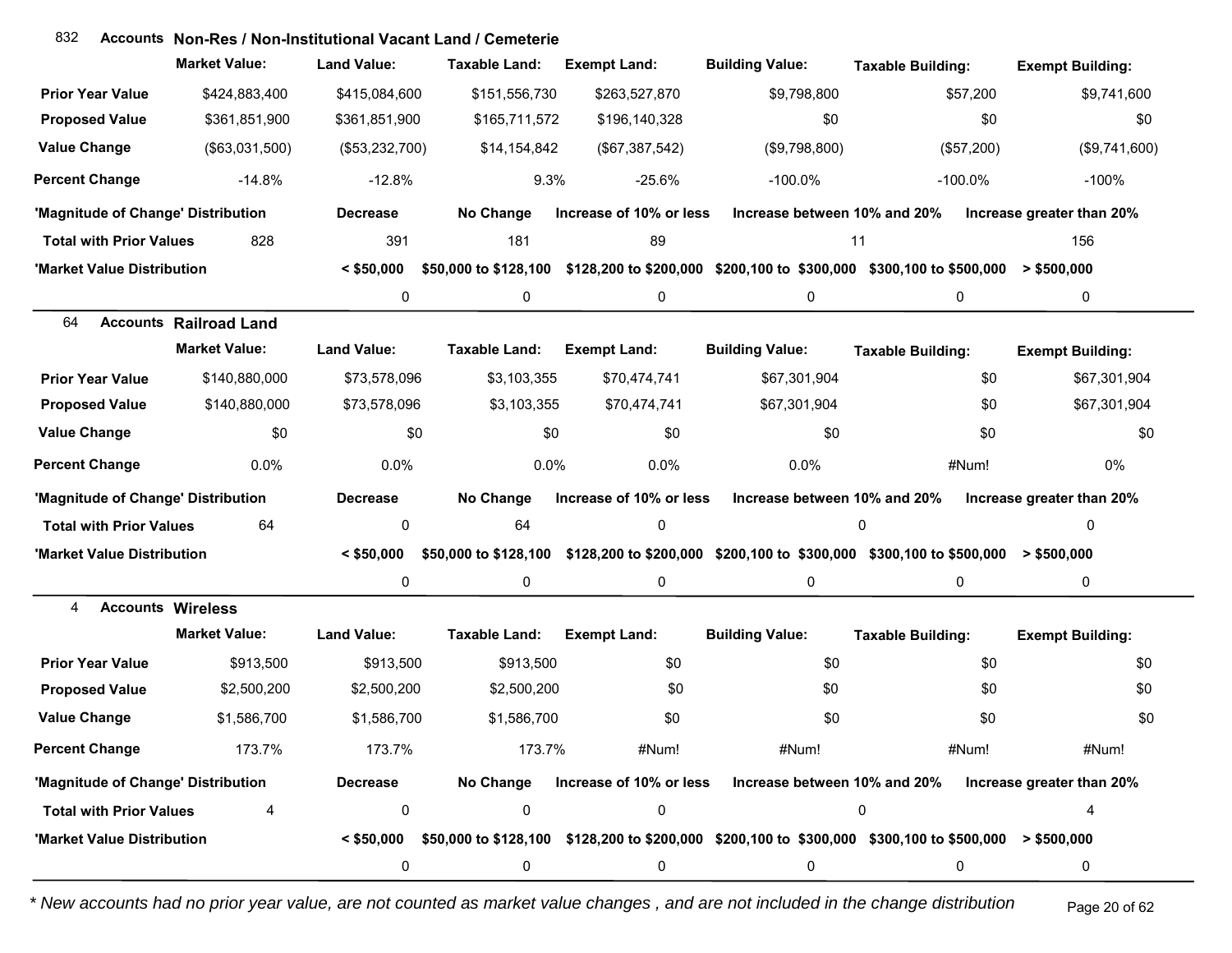# **Impact Analysis for 2019 Valuation Project by Council District**

**Council District**

 **04***Comparison of 2018 to 2019 Values for Properties in the 2019 Valuation Project.* 

| <b>Totals</b>                      | 54.573<br><b>Accounts</b>                |                    |                       |                         |                              |                                                        |                           |
|------------------------------------|------------------------------------------|--------------------|-----------------------|-------------------------|------------------------------|--------------------------------------------------------|---------------------------|
|                                    | <b>Market Value:</b>                     | <b>Land Value:</b> | <b>Taxable Land:</b>  | <b>Exempt Land:</b>     | <b>Building Value:</b>       | <b>Taxable Building:</b>                               | <b>Exempt Building:</b>   |
| <b>Prior Year Value</b>            | \$12,237,089,400                         | \$3,160,211,127    | \$1,907,790,028       | \$1,252,421,099         | \$9,076,878,273              | \$7,291,732,376                                        | \$1,785,145,897           |
| <b>Proposed Value</b>              | \$12,522,421,000                         | \$3,032,248,105    | \$1,906,530,717       | \$1,125,717,388         | \$9,490,172,895              | \$7,810,437,830                                        | \$1,679,735,065           |
| <b>Value Change</b>                | \$285,331,600                            | (\$127,963,022)    | (\$1,259,311)         | (\$126,703,711)         | \$413,294,622                | \$518,705,454                                          | (\$105,410,832)           |
| <b>Percent Change</b>              | 2.3%                                     | $-4.0%$            | $-0.1%$               | $-10.1%$                | 4.6%                         | 7.1%                                                   | $-5.9%$                   |
| 'Magnitude of Change' Distribution |                                          | <b>Decrease</b>    | No Change             | Increase of 10% or less |                              | Increase between 10% and 20% Increase greater than 20% |                           |
| <b>Total with Prior Values</b>     | 54.438                                   | 13,734             | 8,774                 | 16,481                  | 8,022                        |                                                        | 7.427                     |
| <b>Market Value Distribution</b>   |                                          | $<$ \$50,000       | \$50,000 to \$128,100 | \$128,200 to \$200,000  | \$200,100 to \$300,000       | \$300,100 to \$500,000                                 | > \$500,000               |
|                                    |                                          | 6,984              | 16,319                | 11,220                  | 11,373                       | 2,847                                                  | 490                       |
| 47,216                             | <b>Accounts Residential Improvements</b> |                    |                       |                         |                              |                                                        |                           |
|                                    | <b>Market Value:</b>                     | <b>Land Value:</b> | <b>Taxable Land:</b>  | <b>Exempt Land:</b>     | <b>Building Value:</b>       | <b>Taxable Building:</b>                               | <b>Exempt Building:</b>   |
| <b>Prior Year Value</b>            | \$6,715,536,700                          | \$1,067,236,551    | \$1,058,582,389       | \$8,654,162             | \$5,648,300,149              | \$5,365,797,228                                        | \$282,502,921             |
| <b>Proposed Value</b>              | \$7,131,607,900                          | \$1,133,331,574    | \$1,124,509,876       | \$8,821,698             | \$5,998,276,326              | \$5,714,157,862                                        | \$284,118,464             |
| <b>Value Change</b>                | \$416,071,200                            | \$66,095,023       | \$65,927,487          | \$167,536               | \$349,976,177                | \$348,360,634                                          | \$1,615,543               |
| <b>Percent Change</b>              | 6.2%                                     | 6.2%               | 6.2%                  | 1.9%                    | 6.2%                         | 6.5%                                                   | 1%                        |
| 'Magnitude of Change' Distribution |                                          | <b>Decrease</b>    | No Change             | Increase of 10% or less | Increase between 10% and 20% |                                                        | Increase greater than 20% |
| <b>Total with Prior Values</b>     | 47.095                                   | 12,769             | 5,025                 | 14,560                  | 7,658                        |                                                        | 7,083                     |
| 'Market Value Distribution         |                                          | $<$ \$50,000       | \$50,000 to \$128,100 | \$128,200 to \$200,000  | \$200,100 to \$300,000       | \$300,100 to \$500,000                                 | > \$500,000               |
|                                    |                                          | 6,942              | 15,081                | 10,590                  | 11,121                       | 2,752                                                  | 477                       |

*\* New accounts had no prior year value, are not counted as market value changes , and are not included in the change distribution* Page 21 of 62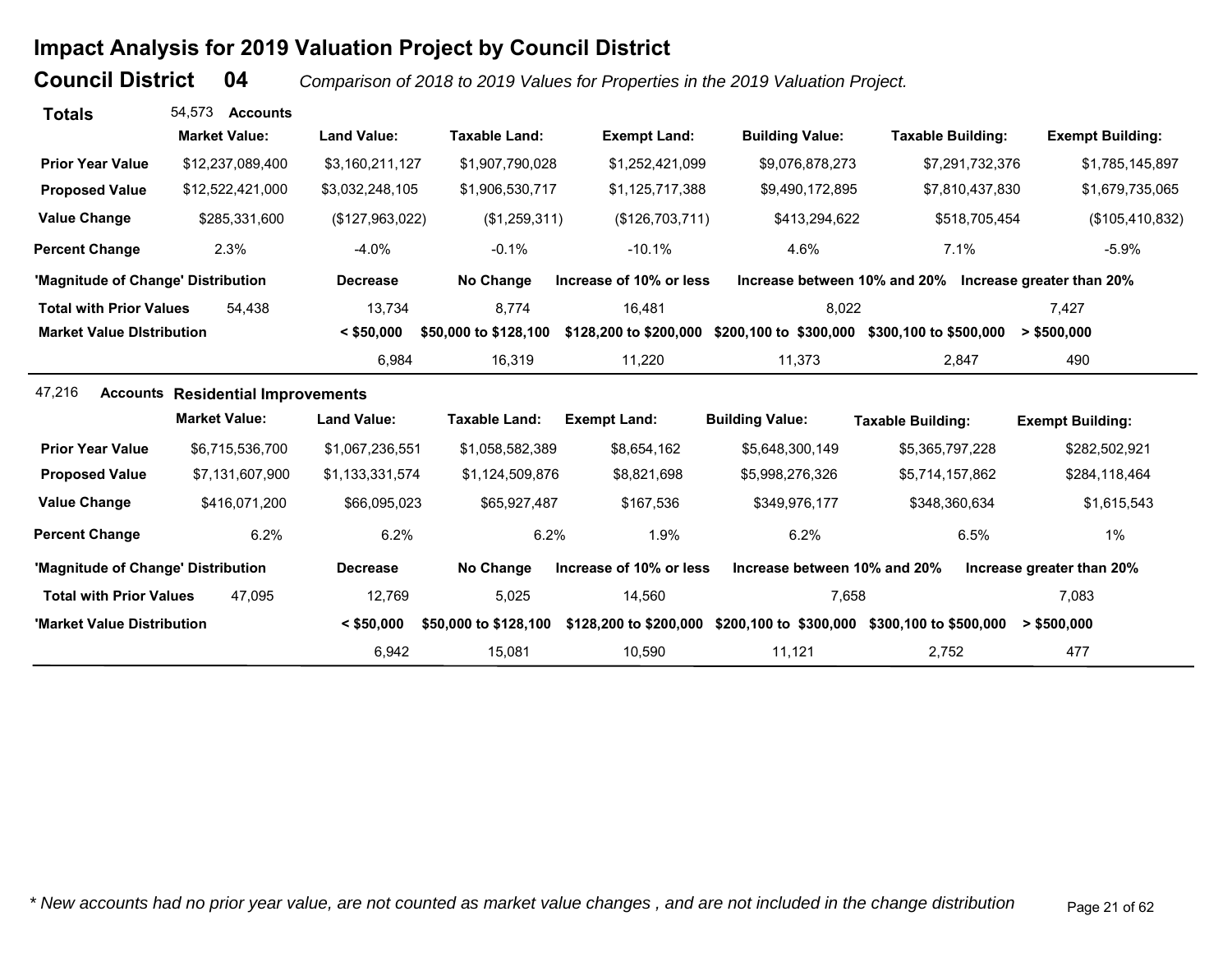## **Accounts** 2,000 **Residential Vacant Land**

|                                    | <b>Market Value:</b>                               | <b>Land Value:</b> | Taxable Land:         | <b>Exempt Land:</b>     | <b>Building Value:</b>                                                                                                      | <b>Taxable Building:</b> | <b>Exempt Building:</b>   |
|------------------------------------|----------------------------------------------------|--------------------|-----------------------|-------------------------|-----------------------------------------------------------------------------------------------------------------------------|--------------------------|---------------------------|
| <b>Prior Year Value</b>            | \$77,923,100                                       | \$77,923,100       | \$66,803,440          | \$11,119,660            | \$0                                                                                                                         | \$0                      | \$0                       |
| <b>Proposed Value</b>              | \$119,100                                          | \$119,100          | \$119,100             | \$0                     | \$0                                                                                                                         | \$0                      | \$0                       |
| <b>Value Change</b>                | (\$77,804,000)                                     | (\$77,804,000)     | (\$66,684,340)        | (\$11,119,660)          | \$0                                                                                                                         | \$0                      | \$0                       |
| <b>Percent Change</b>              | $-99.8%$                                           | $-99.8%$           | $-99.8%$              | $-100.0\%$              | #Num!                                                                                                                       | #Num!                    | #Num!                     |
| 'Magnitude of Change' Distribution |                                                    | <b>Decrease</b>    | No Change             | Increase of 10% or less | Increase between 10% and 20%                                                                                                |                          | Increase greater than 20% |
| <b>Total with Prior Values</b>     | 1,993                                              | 0                  | 1,982                 | 0                       |                                                                                                                             | 0                        | 11                        |
| 'Market Value Distribution         |                                                    | $<$ \$50,000       | \$50,000 to \$128,100 |                         | \$128,200 to \$200,000 \$200,100 to \$300,000 \$300,100 to \$500,000                                                        |                          | $>$ \$500,000             |
|                                    |                                                    | 0                  | 0                     | 0                       | 0                                                                                                                           | 0                        | 0                         |
| 2,202                              | <b>Accounts Residential Condos</b>                 |                    |                       |                         |                                                                                                                             |                          |                           |
|                                    | <b>Market Value:</b>                               | <b>Land Value:</b> | Taxable Land:         | <b>Exempt Land:</b>     | <b>Building Value:</b>                                                                                                      | <b>Taxable Building:</b> | <b>Exempt Building:</b>   |
| <b>Prior Year Value</b>            | \$301,500,500                                      | \$44,587,222       | \$44,541,862          | \$45,360                | \$256,913,278                                                                                                               | \$216,720,650            | \$40,192,628              |
| <b>Proposed Value</b>              | \$312,520,500                                      | \$47,772,854       | \$47,727,494          | \$45,360                | \$264,747,646                                                                                                               | \$230,671,245            | \$34,076,401              |
| <b>Value Change</b>                | \$11,020,000                                       | \$3,185,632        | \$3,185,632           | \$0                     | \$7,834,368                                                                                                                 | \$13,950,595             | (\$6,116,227)             |
| <b>Percent Change</b>              | 3.7%                                               | 7.1%               | 7.2%                  | 0.0%                    | 3.0%                                                                                                                        | 6.4%                     | $-15%$                    |
| 'Magnitude of Change' Distribution |                                                    | <b>Decrease</b>    | No Change             | Increase of 10% or less | Increase between 10% and 20%                                                                                                |                          | Increase greater than 20% |
| <b>Total with Prior Values</b>     | 2,202                                              | 179                | 1,247                 | 354                     | 309                                                                                                                         |                          | 113                       |
| 'Market Value Distribution         |                                                    | $<$ \$50,000       |                       |                         | \$50,000 to \$128,100 \$128,200 to \$200,000 \$200,100 to \$300,000 \$300,100 to \$500,000 > \$500,000                      |                          |                           |
|                                    |                                                    | 23                 | 1,223                 | 624                     | 240                                                                                                                         | 76                       | $\overline{a}$            |
| 262                                | <b>Accounts Apts/Nursing Homes/Student Housing</b> |                    |                       |                         |                                                                                                                             |                          |                           |
|                                    | <b>Market Value:</b>                               | <b>Land Value:</b> | <b>Taxable Land:</b>  | <b>Exempt Land:</b>     | <b>Building Value:</b>                                                                                                      | <b>Taxable Building:</b> | <b>Exempt Building:</b>   |
| <b>Prior Year Value</b>            | \$1,699,481,400                                    | \$411,599,221      | \$363,927,278         | \$47,671,943            | \$1,287,882,179                                                                                                             | \$916,360,732            | \$371,521,447             |
| <b>Proposed Value</b>              | \$1,771,296,600                                    | \$410,926,176      | \$361,770,328         | \$49,155,848            | \$1,360,370,424                                                                                                             | \$1,017,947,230          | \$342,423,194             |
| <b>Value Change</b>                | \$71,815,200                                       | (\$673,045)        | (\$2,156,950)         | \$1,483,905             | \$72,488,245                                                                                                                | \$101,586,498            | (\$29,098,253)            |
| <b>Percent Change</b>              | 4.2%                                               | $-0.2%$            | $-0.6%$               | 3.1%                    | 5.6%                                                                                                                        | 11.1%                    | $-8%$                     |
| 'Magnitude of Change' Distribution |                                                    | <b>Decrease</b>    | No Change             |                         | Increase of 10% or less Increase between 10% and 20%                                                                        |                          | Increase greater than 20% |
| <b>Total with Prior Values</b>     | 262                                                | 14                 | 0                     | 234                     |                                                                                                                             | 6                        | 8                         |
| 'Market Value Distribution         |                                                    |                    |                       |                         | $\leq$ \$50,000 \$50,000 to \$128,100 \$128,200 to \$200,000 \$200,100 to \$300,000 \$300,100 to \$500,000 $\geq$ \$500,000 |                          |                           |
|                                    |                                                    | 0                  | 0                     | 0                       | 0                                                                                                                           | 0                        | 0                         |

*\* New accounts had no prior year value, are not counted as market value changes , and are not included in the change distribution* Page 22 of 62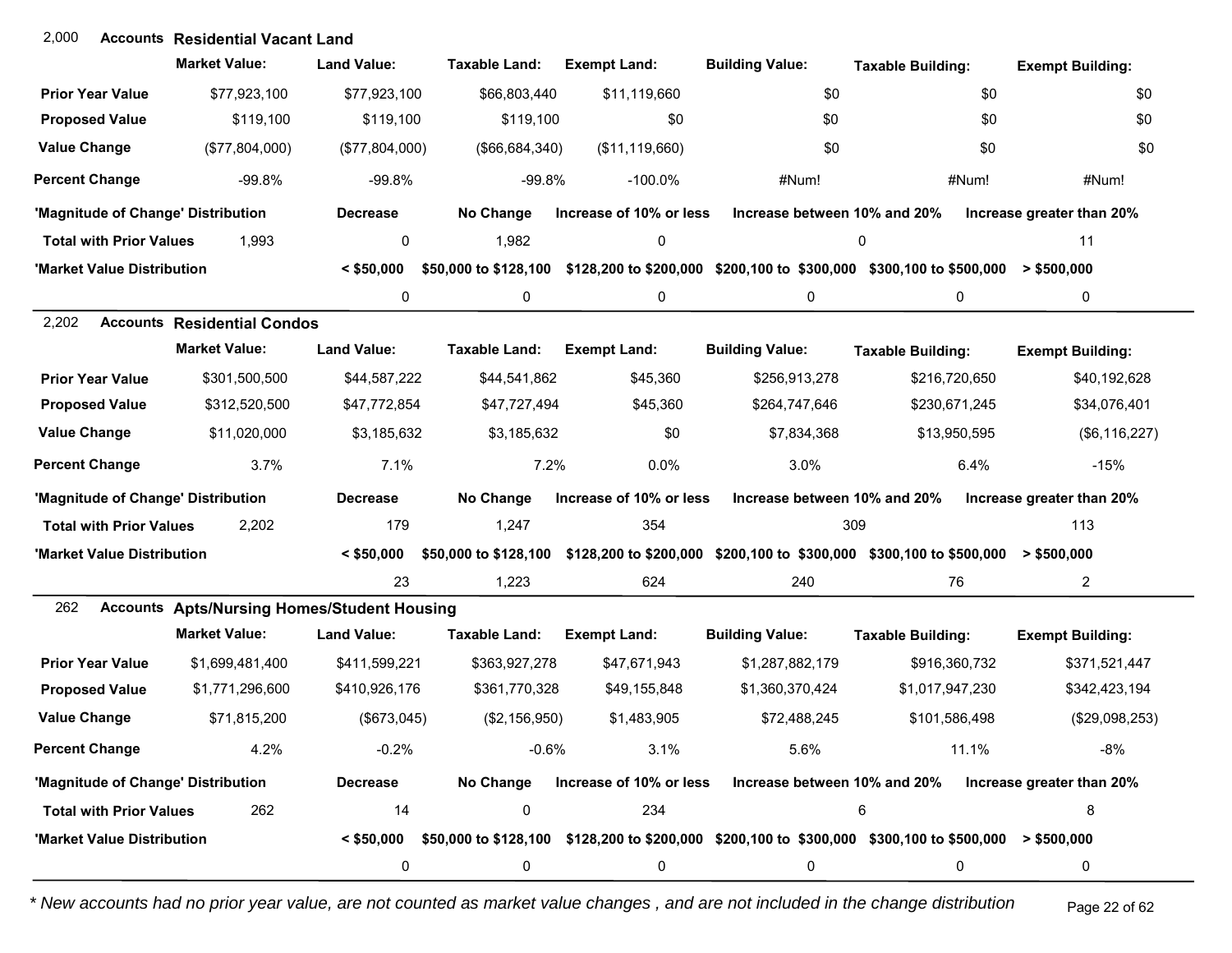| 509                                | <b>Accounts Commercial/Restaurants/Gas Stations/ Amusements</b> |                    |                       |                         |                              |                                                                                                                                                      |                           |
|------------------------------------|-----------------------------------------------------------------|--------------------|-----------------------|-------------------------|------------------------------|------------------------------------------------------------------------------------------------------------------------------------------------------|---------------------------|
|                                    | <b>Market Value:</b>                                            | <b>Land Value:</b> | Taxable Land:         | <b>Exempt Land:</b>     | <b>Building Value:</b>       | <b>Taxable Building:</b>                                                                                                                             | <b>Exempt Building:</b>   |
| <b>Prior Year Value</b>            | \$588,927,900                                                   | \$207,569,441      | \$153,991,035         | \$53,578,406            | \$381,358,459                | \$313,124,890                                                                                                                                        | \$68,233,569              |
| <b>Proposed Value</b>              | \$579,407,400                                                   | \$147,852,738      | \$136,541,636         | \$11,311,102            | \$431,554,662                | \$364,950,048                                                                                                                                        | \$66,604,614              |
| <b>Value Change</b>                | (\$9,520,500)                                                   | (\$59,716,703)     | (\$17,449,399)        | (\$42, 267, 304)        | \$50,196,203                 | \$51,825,158                                                                                                                                         | (\$1,628,955)             |
| <b>Percent Change</b>              | $-1.6%$                                                         | $-28.8%$           | $-11.3%$              | $-78.9%$                | 13.2%                        | 16.6%                                                                                                                                                | $-2%$                     |
| 'Magnitude of Change' Distribution |                                                                 | <b>Decrease</b>    | No Change             | Increase of 10% or less | Increase between 10% and 20% |                                                                                                                                                      | Increase greater than 20% |
| <b>Total with Prior Values</b>     | 509                                                             | 436                | $\overline{7}$        | 30                      |                              | 4                                                                                                                                                    | 32                        |
| 'Market Value Distribution         |                                                                 | $<$ \$50,000       |                       |                         |                              | \$50,000 to \$128,100 \$128,200 to \$200,000 \$200,100 to \$300,000 \$300,100 to \$500,000                                                           | $>$ \$500,000             |
|                                    |                                                                 | 1                  | 0                     | 0                       | 0                            | 0                                                                                                                                                    | 0                         |
| 1,017                              | <b>Accounts Mixed Use</b>                                       |                    |                       |                         |                              |                                                                                                                                                      |                           |
|                                    | <b>Market Value:</b>                                            | <b>Land Value:</b> | <b>Taxable Land:</b>  | <b>Exempt Land:</b>     | <b>Building Value:</b>       | <b>Taxable Building:</b>                                                                                                                             | <b>Exempt Building:</b>   |
| <b>Prior Year Value</b>            | \$189,745,700                                                   | \$40,791,818       | \$40,454,769          | \$337,049               | \$148,953,882                | \$145,534,066                                                                                                                                        | \$3,419,816               |
| <b>Proposed Value</b>              | \$195,994,200                                                   | \$42,150,130       | \$41,803,539          | \$346,591               | \$153,844,070                | \$150,339,443                                                                                                                                        | \$3,504,627               |
| <b>Value Change</b>                | \$6,248,500                                                     | \$1,358,312        | \$1,348,770           | \$9,542                 | \$4,890,188                  | \$4,805,377                                                                                                                                          | \$84,811                  |
| <b>Percent Change</b>              | 3.3%                                                            | 3.3%               | 3.3%                  | 2.8%                    | 3.3%                         | 3.3%                                                                                                                                                 | 2%                        |
| 'Magnitude of Change' Distribution |                                                                 | <b>Decrease</b>    | No Change             | Increase of 10% or less | Increase between 10% and 20% |                                                                                                                                                      | Increase greater than 20% |
| <b>Total with Prior Values</b>     | 1,017                                                           | 5                  | 0                     | 1,005                   |                              |                                                                                                                                                      | 6                         |
| 'Market Value Distribution         |                                                                 | $<$ \$50,000       | \$50,000 to \$128,100 |                         |                              | \$128,200 to \$200,000 \$200,100 to \$300,000 \$300,100 to \$500,000                                                                                 | > \$500,000               |
|                                    |                                                                 | 0                  | $\overline{1}$        | 0                       | 1                            | 0                                                                                                                                                    | 0                         |
| 35<br><b>Accounts</b>              | <b>Office Buildings</b>                                         |                    |                       |                         |                              |                                                                                                                                                      |                           |
|                                    | <b>Market Value:</b>                                            | <b>Land Value:</b> | Taxable Land:         | <b>Exempt Land:</b>     | <b>Building Value:</b>       | <b>Taxable Building:</b>                                                                                                                             | <b>Exempt Building:</b>   |
| <b>Prior Year Value</b>            | \$118,464,800                                                   | \$22,512,554       | \$22,383,466          | \$129,088               | \$95,952,246                 | \$51,161,779                                                                                                                                         | \$44,790,467              |
| <b>Proposed Value</b>              | \$120,516,400                                                   | \$18,861,625       | \$18,728,671          | \$132,954               | \$101,654,775                | \$57,833,969                                                                                                                                         | \$43,820,806              |
| <b>Value Change</b>                | \$2,051,600                                                     | (\$3,650,929)      | (\$3,654,795)         | \$3,866                 | \$5,702,529                  | \$6,672,190                                                                                                                                          | (\$969,661)               |
| <b>Percent Change</b>              | 1.7%                                                            | $-16.2%$           | $-16.3%$              | 3.0%                    | 5.9%                         | 13.0%                                                                                                                                                | $-2%$                     |
| 'Magnitude of Change' Distribution |                                                                 | <b>Decrease</b>    | No Change             | Increase of 10% or less | Increase between 10% and 20% |                                                                                                                                                      | Increase greater than 20% |
| <b>Total with Prior Values</b>     | 35                                                              | 8                  | $\overline{1}$        | 24                      |                              | 1                                                                                                                                                    | -1                        |
| 'Market Value Distribution         |                                                                 |                    |                       |                         |                              | $\leq$ \$50,000 $\,$ \$50,000 to \$128,100 $\,$ \$128,200 to \$200,000 $\,$ \$200,100 to \$300,000 $\,$ \$300,100 to \$500,000 $\,$ > \$500,000 $\,$ |                           |
|                                    |                                                                 | 0                  | 0                     | 0                       | 0                            | 0                                                                                                                                                    | 0                         |

*\* New accounts had no prior year value, are not counted as market value changes , and are not included in the change distribution* Page 23 of 62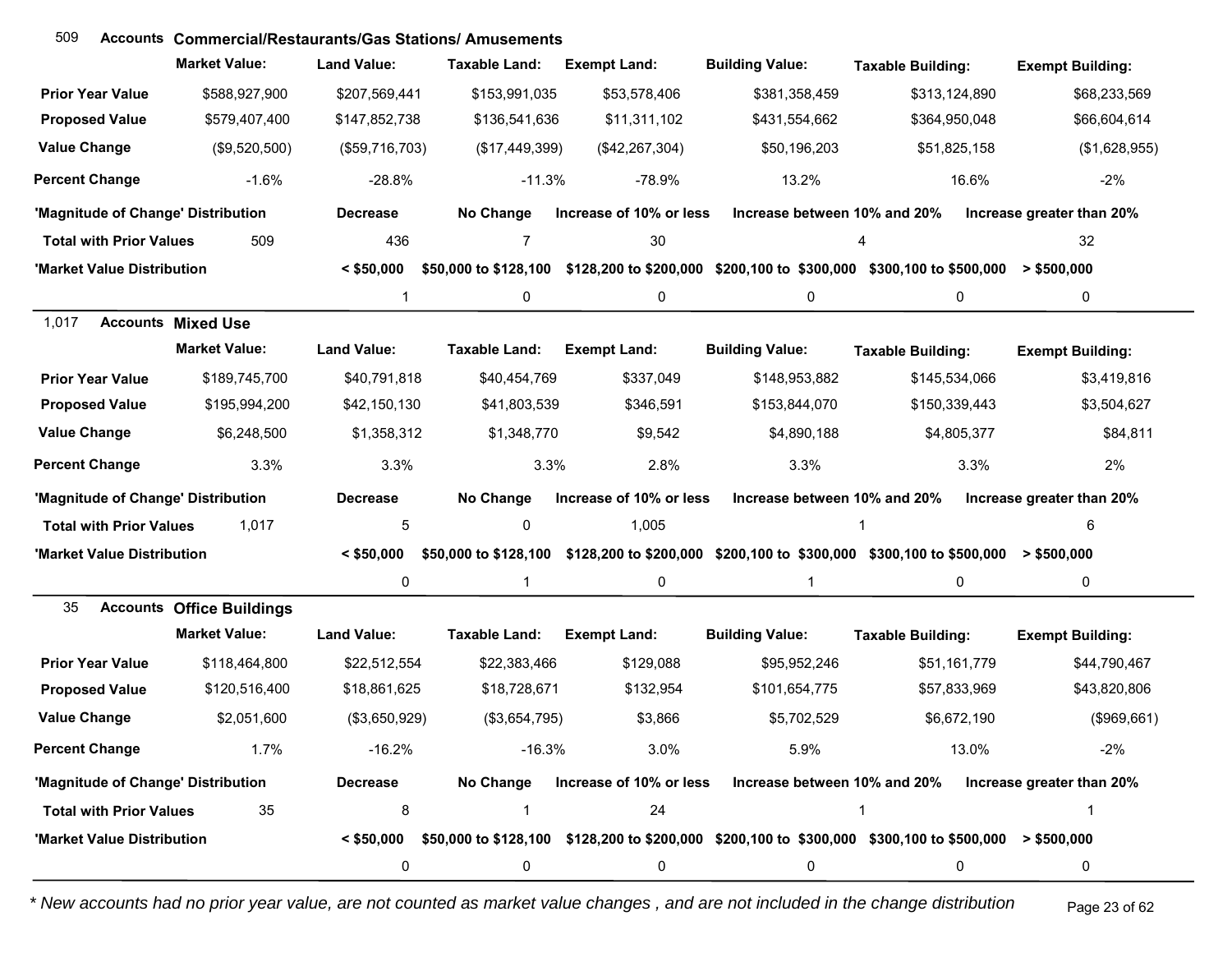### **Accounts Industrial / Automotive**223

|                                    | <b>Market Value:</b>                        | <b>Land Value:</b> | Taxable Land:        | <b>Exempt Land:</b>     | <b>Building Value:</b>       | <b>Taxable Building:</b>                                                                                               | <b>Exempt Building:</b>   |
|------------------------------------|---------------------------------------------|--------------------|----------------------|-------------------------|------------------------------|------------------------------------------------------------------------------------------------------------------------|---------------------------|
| <b>Prior Year Value</b>            | \$197,515,100                               | \$77,904,888       | \$73,469,187         | \$4,435,701             | \$119,610,212                | \$115,672,089                                                                                                          | \$3,938,123               |
| <b>Proposed Value</b>              | \$208,415,000                               | \$76,111,355       | \$72,596,573         | \$3,514,782             | \$132,303,645                | \$128,160,812                                                                                                          | \$4,142,833               |
| <b>Value Change</b>                | \$10,899,900                                | (\$1,793,533)      | (\$872, 614)         | (\$920,919)             | \$12,693,433                 | \$12,488,723                                                                                                           | \$204,710                 |
| <b>Percent Change</b>              | 5.5%                                        | $-2.3%$            | $-1.2%$              | $-20.8%$                | 10.6%                        | 10.8%                                                                                                                  | 5%                        |
| 'Magnitude of Change' Distribution |                                             | <b>Decrease</b>    | No Change            | Increase of 10% or less | Increase between 10% and 20% |                                                                                                                        | Increase greater than 20% |
| <b>Total with Prior Values</b>     | 219                                         | 21                 | 22                   | 118                     | 22                           |                                                                                                                        | 36                        |
| 'Market Value Distribution         |                                             | $<$ \$50,000       |                      |                         |                              | \$50,000 to \$128,100 \$128,200 to \$200,000 \$200,100 to \$300,000 \$300,100 to \$500,000 > \$500,000                 |                           |
|                                    |                                             | 0                  | 0                    | 0                       | 0                            | $\mathbf 0$                                                                                                            | 0                         |
| 4<br><b>Accounts Hotels</b>        |                                             |                    |                      |                         |                              |                                                                                                                        |                           |
|                                    | <b>Market Value:</b>                        | <b>Land Value:</b> | <b>Taxable Land:</b> | <b>Exempt Land:</b>     | <b>Building Value:</b>       | <b>Taxable Building:</b>                                                                                               | <b>Exempt Building:</b>   |
| <b>Prior Year Value</b>            | \$95,573,700                                | \$19,092,022       | \$19,092,022         | \$0                     | \$76,481,678                 | \$76,481,678                                                                                                           | \$0                       |
| <b>Proposed Value</b>              | \$95,519,300                                | \$19,063,170       | \$19,063,170         | \$0                     | \$76,456,130                 | \$76,456,130                                                                                                           | \$0                       |
| <b>Value Change</b>                | (\$54,400)                                  | (\$28,852)         | (\$28,852)           | \$0                     | (\$25,548)                   | (\$25,548)                                                                                                             | \$0                       |
| <b>Percent Change</b>              | $-0.1%$                                     | $-0.2%$            | $-0.2%$              | #Num!                   | 0.0%                         | 0.0%                                                                                                                   | #Num!                     |
| 'Magnitude of Change' Distribution |                                             | <b>Decrease</b>    | No Change            | Increase of 10% or less | Increase between 10% and 20% |                                                                                                                        | Increase greater than 20% |
| <b>Total with Prior Values</b>     | 4                                           | 1                  | 0                    | 3                       |                              | 0                                                                                                                      | 0                         |
| 'Market Value Distribution         |                                             | $<$ \$50,000       |                      |                         |                              | \$50,000 to \$128,100 \$128,200 to \$200,000 \$200,100 to \$300,000 \$300,100 to \$500,000 > \$500,000                 |                           |
|                                    |                                             | 0                  | 0                    | 0                       | 0                            | 0                                                                                                                      | 0                         |
| 258                                | <b>Accounts Low Income / General Family</b> |                    |                      |                         |                              |                                                                                                                        |                           |
|                                    | <b>Market Value:</b>                        | <b>Land Value:</b> | <b>Taxable Land:</b> | <b>Exempt Land:</b>     | <b>Building Value:</b>       | <b>Taxable Building:</b>                                                                                               | <b>Exempt Building:</b>   |
| <b>Prior Year Value</b>            | \$62,153,500                                | \$16,552,837       | \$9,567,312          | \$6,985,525             | \$45,600,663                 | \$20,037,417                                                                                                           | \$25,563,246              |
| <b>Proposed Value</b>              | \$55,048,100                                | \$14,781,595       | \$7,796,070          | \$6,985,525             | \$40,266,505                 | \$17,289,709                                                                                                           | \$22,976,796              |
| <b>Value Change</b>                | (\$7,105,400)                               | (\$1,771,242)      | (\$1,771,242)        | \$0                     | (\$5,334,158)                | (\$2,747,708)                                                                                                          | (\$2,586,450)             |
| <b>Percent Change</b>              | $-11.4%$                                    | $-10.7\%$          | $-18.5%$             | 0.0%                    | $-11.7\%$                    | $-13.7%$                                                                                                               | -10%                      |
| 'Magnitude of Change' Distribution |                                             | <b>Decrease</b>    | No Change            | Increase of 10% or less | Increase between 10% and 20% |                                                                                                                        | Increase greater than 20% |
| <b>Total with Prior Values</b>     | 258                                         | 199                | 55                   | 0                       |                              | $\overline{2}$                                                                                                         | $\overline{c}$            |
| 'Market Value Distribution         |                                             |                    |                      |                         |                              | $\leq$ \$50,000 \$50,000 to \$128,100 \$128,200 to \$200,000 \$200,100 to \$300,000 \$300,100 to \$500,000 > \$500,000 |                           |
|                                    |                                             | 15                 | 4                    | 0                       | 0                            | 0                                                                                                                      | 0                         |

*\* New accounts had no prior year value, are not counted as market value changes , and are not included in the change distribution* Page 24 of 62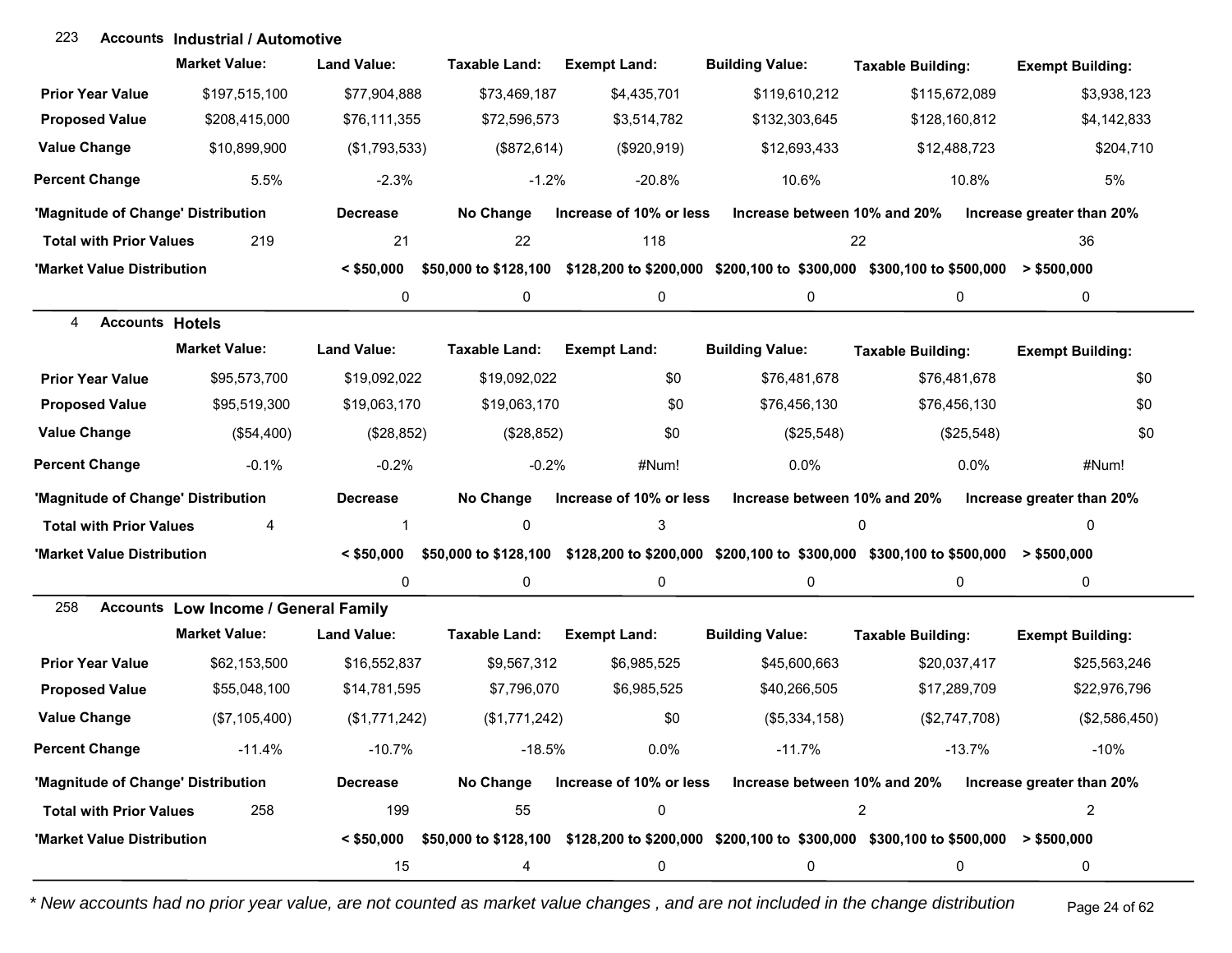| 335                                | <b>Accounts Institutional</b>                                |                    |                       |                         |                              |                                                                                                                        |                           |
|------------------------------------|--------------------------------------------------------------|--------------------|-----------------------|-------------------------|------------------------------|------------------------------------------------------------------------------------------------------------------------|---------------------------|
|                                    | <b>Market Value:</b>                                         | <b>Land Value:</b> | Taxable Land:         | <b>Exempt Land:</b>     | <b>Building Value:</b>       | <b>Taxable Building:</b>                                                                                               | <b>Exempt Building:</b>   |
| <b>Prior Year Value</b>            | \$693,467,300                                                | \$141,956,902      | \$15,454,069          | \$126,502,833           | \$551,510,398                | \$49,678,306                                                                                                           | \$501,832,092             |
| <b>Proposed Value</b>              | \$693,025,900                                                | \$147,657,557      | \$20,146,466          | \$127,511,091           | \$545,368,343                | \$48,994,001                                                                                                           | \$496,374,342             |
| <b>Value Change</b>                | (\$441,400)                                                  | \$5,700,655        | \$4,692,397           | \$1,008,258             | (\$6, 142, 055)              | (\$684,305)                                                                                                            | (\$5,457,750)             |
| <b>Percent Change</b>              | $-0.1%$                                                      | 4.0%               | 30.4%                 | 0.8%                    | $-1.1%$                      | $-1.4%$                                                                                                                | $-1\%$                    |
| 'Magnitude of Change' Distribution |                                                              | <b>Decrease</b>    | No Change             | Increase of 10% or less | Increase between 10% and 20% |                                                                                                                        | Increase greater than 20% |
| <b>Total with Prior Values</b>     | 334                                                          | 25                 | 284                   | 7                       |                              | 3                                                                                                                      | 15                        |
| 'Market Value Distribution         |                                                              | $<$ \$50,000       | \$50,000 to \$128,100 |                         |                              | \$128,200 to \$200,000 \$200,100 to \$300,000 \$300,100 to \$500,000                                                   | $>$ \$500,000             |
|                                    |                                                              | 3                  | 10                    | 6                       | 10                           | 19                                                                                                                     | 11                        |
| 82                                 | <b>Accounts Government / Institutional Land</b>              |                    |                       |                         |                              |                                                                                                                        |                           |
|                                    | <b>Market Value:</b>                                         | <b>Land Value:</b> | <b>Taxable Land:</b>  | <b>Exempt Land:</b>     | <b>Building Value:</b>       | <b>Taxable Building:</b>                                                                                               | <b>Exempt Building:</b>   |
| <b>Prior Year Value</b>            | \$827,426,500                                                | \$463,179,730      | \$556,200             | \$462,623,530           | \$364,246,770                | \$23,782                                                                                                               | \$364,222,988             |
| <b>Proposed Value</b>              | \$827,432,300                                                | \$463,179,730      | \$832,412             | \$462,347,318           | \$364,252,570                | \$23,782                                                                                                               | \$364,228,788             |
| <b>Value Change</b>                | \$5,800                                                      | \$0                | \$276,212             | (\$276,212)             | \$5,800                      | \$0                                                                                                                    | \$5,800                   |
| <b>Percent Change</b>              | 0.0%                                                         | 0.0%               | 49.7%                 | $-0.1%$                 | $0.0\%$                      | 0.0%                                                                                                                   | 0%                        |
| 'Magnitude of Change' Distribution |                                                              | <b>Decrease</b>    | No Change             | Increase of 10% or less | Increase between 10% and 20% |                                                                                                                        | Increase greater than 20% |
| <b>Total with Prior Values</b>     | 82                                                           | 0                  | 81                    |                         |                              | 0                                                                                                                      | 0                         |
| 'Market Value Distribution         |                                                              | $<$ \$50.000       |                       |                         |                              | \$50,000 to \$128,100 \$128,200 to \$200,000 \$200,100 to \$300,000 \$300,100 to \$500,000 > \$500,000                 |                           |
|                                    |                                                              | $\mathbf{0}$       | 0                     | 0                       | $\mathbf{1}$                 | 0                                                                                                                      | $\mathbf 0$               |
| 366                                | Accounts Non-Res / Non-Institutional Vacant Land / Cemeterie |                    |                       |                         |                              |                                                                                                                        |                           |
|                                    | <b>Market Value:</b>                                         | <b>Land Value:</b> | <b>Taxable Land:</b>  | <b>Exempt Land:</b>     | <b>Building Value:</b>       | <b>Taxable Building:</b>                                                                                               | <b>Exempt Building:</b>   |
| <b>Prior Year Value</b>            | \$619,433,100                                                | \$540,230,460      | \$29,903,568          | \$510,326,892           | \$79,202,640                 | \$17,738,240                                                                                                           | \$61,464,400              |
| <b>Proposed Value</b>              | \$478,419,000                                                | \$478,206,920      | \$42,709,251          | \$435,497,669           | \$212,080                    | \$212,080                                                                                                              | \$0                       |
| <b>Value Change</b>                | (\$141,014,100)                                              | (\$62,023,540)     | \$12,805,683          | (\$74,829,223)          | (\$78,990,560)               | (\$17,526,160)                                                                                                         | (\$61,464,400)            |
| <b>Percent Change</b>              | $-22.8%$                                                     | $-11.5%$           | 42.8%                 | $-14.7%$                | $-99.7%$                     | $-98.8%$                                                                                                               | $-100%$                   |
| 'Magnitude of Change' Distribution |                                                              | <b>Decrease</b>    | No Change             | Increase of 10% or less | Increase between 10% and 20% |                                                                                                                        | Increase greater than 20% |
| <b>Total with Prior Values</b>     | 365                                                          | 77                 | 13                    | 144                     |                              | 15                                                                                                                     | 116                       |
| 'Market Value Distribution         |                                                              |                    |                       |                         |                              | $\leq$ \$50,000 \$50,000 to \$128,100 \$128,200 to \$200,000 \$200,100 to \$300,000 \$300,100 to \$500,000 > \$500,000 |                           |
|                                    |                                                              | 0                  | 0                     | 0                       | 0                            | 0                                                                                                                      | 0                         |

*\* New accounts had no prior year value, are not counted as market value changes , and are not included in the change distribution* Page 25 of 62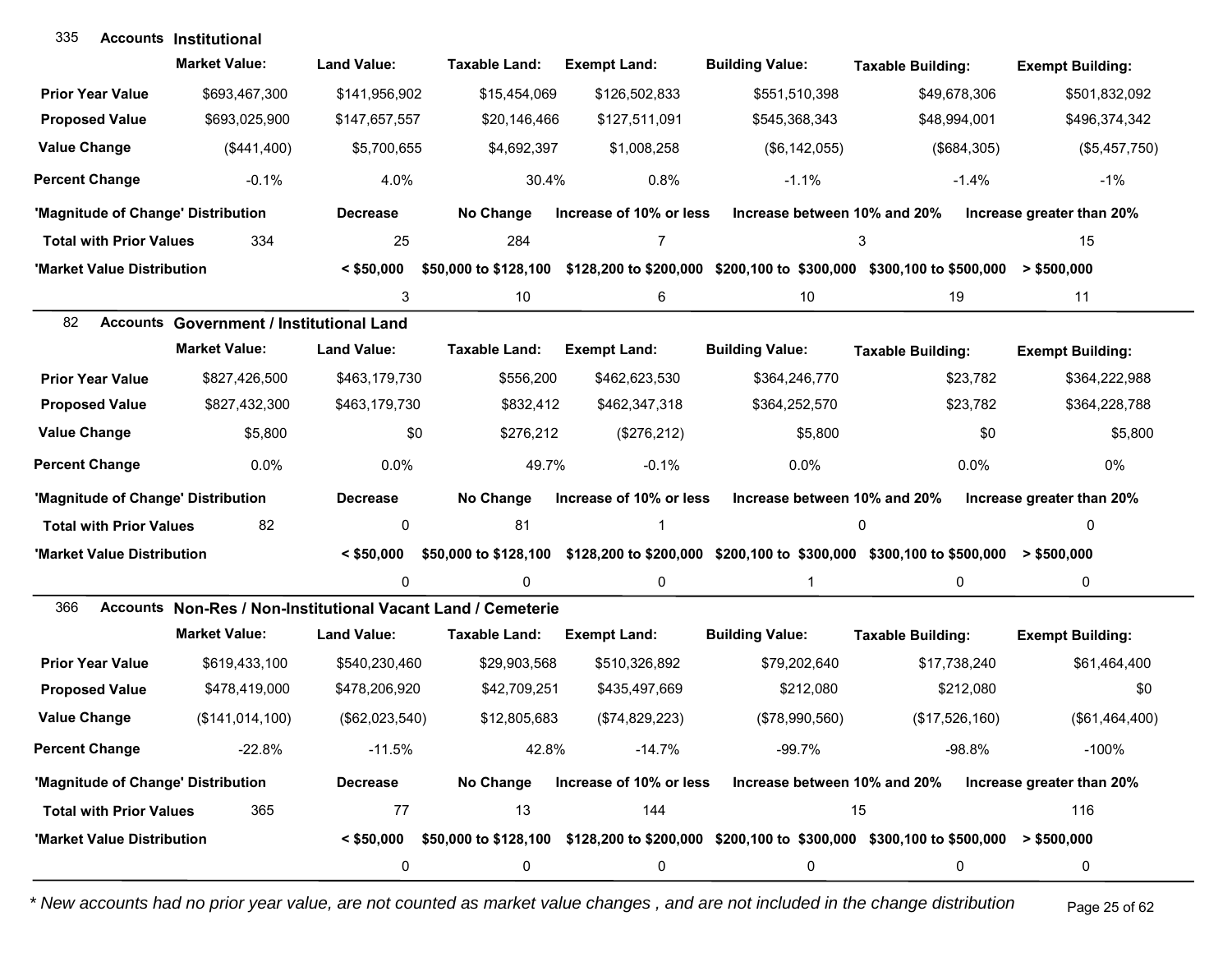| 56                                 | <b>Accounts Railroad Land</b> |                    |                       |                                               |                              |                                                                      |                           |
|------------------------------------|-------------------------------|--------------------|-----------------------|-----------------------------------------------|------------------------------|----------------------------------------------------------------------|---------------------------|
|                                    | <b>Market Value:</b>          | <b>Land Value:</b> | <b>Taxable Land:</b>  | <b>Exempt Land:</b>                           | <b>Building Value:</b>       | <b>Taxable Building:</b>                                             | <b>Exempt Building:</b>   |
| <b>Prior Year Value</b>            | \$41,505,200                  | \$22,793,400       | \$2,782,450           | \$20,010,950                                  | \$18,711,800                 | \$1,247,600                                                          | \$17,464,200              |
| <b>Proposed Value</b>              | \$41,541,700                  | \$22,829,900       | \$2,782,450           | \$20,047,450                                  | \$18,711,800                 | \$1,247,600                                                          | \$17,464,200              |
| <b>Value Change</b>                | \$36,500                      | \$36,500           | \$0                   | \$36,500                                      | \$0                          | \$0                                                                  | \$0                       |
| <b>Percent Change</b>              | 0.1%                          | 0.2%               | $0.0\%$               | 0.2%                                          | $0.0\%$                      | $0.0\%$                                                              | 0%                        |
| 'Magnitude of Change' Distribution |                               | <b>Decrease</b>    | No Change             | Increase of 10% or less                       | Increase between 10% and 20% |                                                                      | Increase greater than 20% |
| <b>Total with Prior Values</b>     | 55                            | 0                  | 55                    | 0                                             |                              | 0                                                                    | 0                         |
| 'Market Value Distribution         |                               | $<$ \$50,000       | \$50,000 to \$128,100 | \$128,200 to \$200,000 \$200,100 to \$300,000 |                              | \$300,100 to \$500,000                                               | > \$500,000               |
|                                    |                               | 0                  | 0                     | 0                                             | 0                            | $\mathbf{0}$                                                         | $\mathbf 0$               |
| 8<br><b>Accounts Wireless</b>      |                               |                    |                       |                                               |                              |                                                                      |                           |
|                                    | <b>Market Value:</b>          | <b>Land Value:</b> | Taxable Land:         | <b>Exempt Land:</b>                           | <b>Building Value:</b>       | <b>Taxable Building:</b>                                             | <b>Exempt Building:</b>   |
| <b>Prior Year Value</b>            | \$8,434,900                   | \$6,280,981        | \$6,280,981           | \$0                                           | \$2,153,919                  | \$2,153,919                                                          | \$0                       |
| <b>Proposed Value</b>              | \$11,557,600                  | \$9,403,681        | \$9,403,681           | \$0                                           | \$2,153,919                  | \$2,153,919                                                          | \$0                       |
| <b>Value Change</b>                | \$3,122,700                   | \$3,122,700        | \$3,122,700           | \$0                                           | \$0                          | \$0                                                                  | \$0                       |
| <b>Percent Change</b>              | 37.0%                         | 49.7%              | 49.7%                 | #Num!                                         | $0.0\%$                      | $0.0\%$                                                              | #Num!                     |
| 'Magnitude of Change' Distribution |                               | <b>Decrease</b>    | No Change             | Increase of 10% or less                       | Increase between 10% and 20% |                                                                      | Increase greater than 20% |
| <b>Total with Prior Values</b>     | 8                             | 0                  | $\overline{2}$        |                                               |                              |                                                                      |                           |
| 'Market Value Distribution         |                               | $<$ \$50,000       | \$50,000 to \$128,100 |                                               |                              | \$128,200 to \$200,000 \$200,100 to \$300,000 \$300,100 to \$500,000 | > \$500,000               |
|                                    |                               | 0                  | 0                     | 0                                             | 0                            | 0                                                                    | 0                         |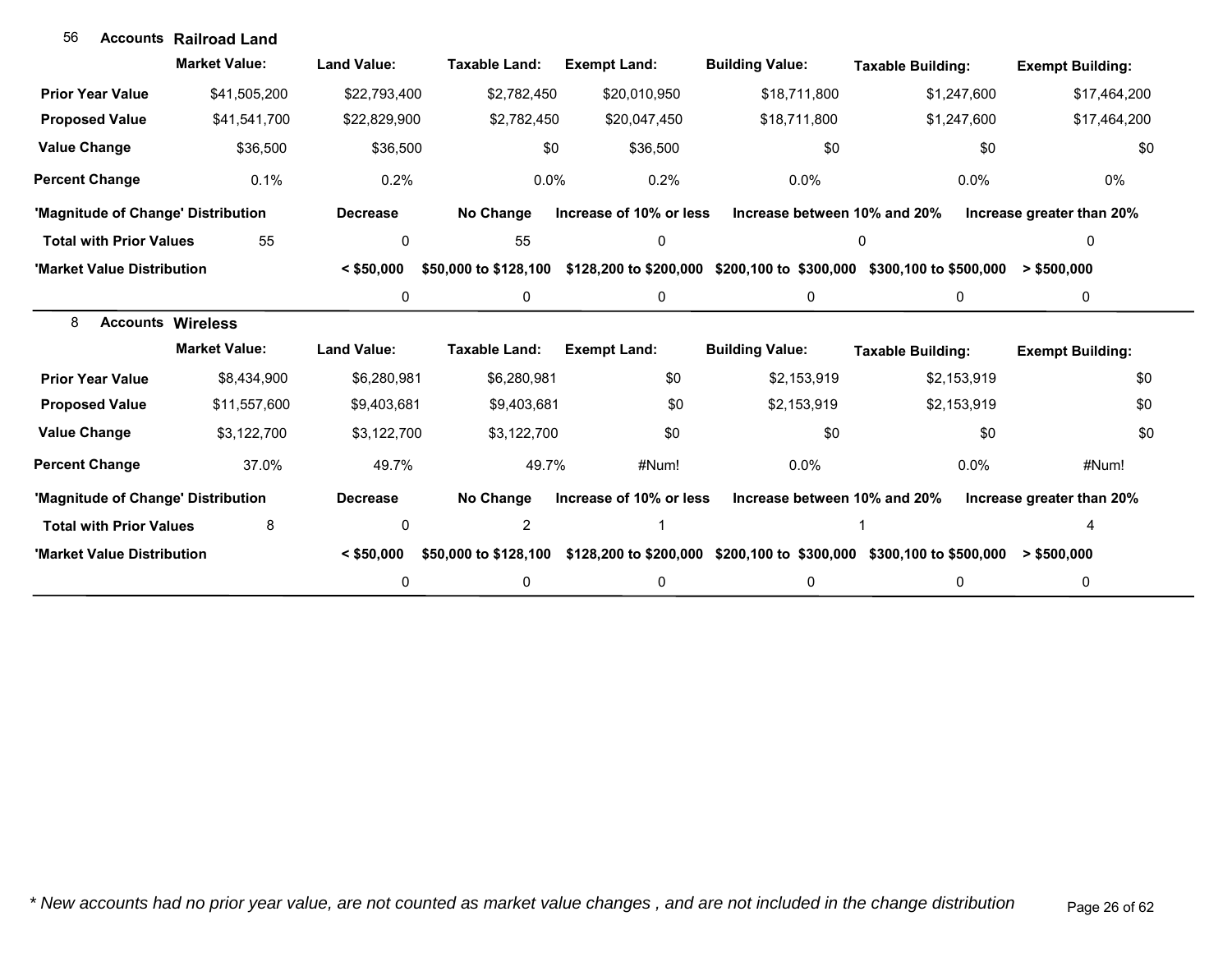# **Impact Analysis for 2019 Valuation Project by Council District**

**Council District**

 **05***Comparison of 2018 to 2019 Values for Properties in the 2019 Valuation Project.* 

| <b>Totals</b>                      | 66.058<br><b>Accounts</b>                |                    |                       |                         |                              |                                                        |                           |
|------------------------------------|------------------------------------------|--------------------|-----------------------|-------------------------|------------------------------|--------------------------------------------------------|---------------------------|
|                                    | <b>Market Value:</b>                     | <b>Land Value:</b> | <b>Taxable Land:</b>  | <b>Exempt Land:</b>     | <b>Building Value:</b>       | <b>Taxable Building:</b>                               | <b>Exempt Building:</b>   |
| <b>Prior Year Value</b>            | \$26,138,091,450                         | \$6,089,424,589    | \$4,667,589,250       | \$1,421,835,339         | \$20,048,666,861             | \$12,837,417,492                                       | \$7,211,249,369           |
| <b>Proposed Value</b>              | \$28,331,567,164                         | \$6,438,544,654    | \$4,983,797,961       | \$1,454,746,693         | \$21,893,022,510             | \$15,012,919,371                                       | \$6,880,103,139           |
| <b>Value Change</b>                | \$2,193,475,714                          | \$349,120,065      | \$316,208,711         | \$32,911,354            | \$1,844,355,649              | \$2,175,501,879                                        | (\$331,146,230)           |
| <b>Percent Change</b>              | 8.4%                                     | 5.7%               | 6.8%                  | 2.3%                    | 9.2%                         | 16.9%                                                  | $-4.6%$                   |
| 'Magnitude of Change' Distribution |                                          | <b>Decrease</b>    | No Change             | Increase of 10% or less |                              | Increase between 10% and 20% Increase greater than 20% |                           |
| <b>Total with Prior Values</b>     | 65.970                                   | 8,051              | 16,818                | 9,791                   | 6,544                        |                                                        | 24,766                    |
| <b>Market Value Distribution</b>   |                                          | $<$ \$50,000       | \$50,000 to \$128,100 | \$128,200 to \$200,000  | \$200,100 to \$300,000       | \$300,100 to \$500,000                                 | > \$500,000               |
|                                    |                                          | 15,311             | 8,742                 | 4,684                   | 5,968                        | 7,663                                                  | 4,706                     |
| 39,391                             | <b>Accounts Residential Improvements</b> |                    |                       |                         |                              |                                                        |                           |
|                                    | <b>Market Value:</b>                     | <b>Land Value:</b> | <b>Taxable Land:</b>  | <b>Exempt Land:</b>     | <b>Building Value:</b>       | <b>Taxable Building:</b>                               | <b>Exempt Building:</b>   |
| <b>Prior Year Value</b>            | \$5,464,255,900                          | \$1,471,329,457    | \$1,410,656,187       | \$60,673,270            | \$3,992,926,443              | \$2,858,074,474                                        | \$1,134,851,969           |
| <b>Proposed Value</b>              | \$6,790,420,664                          | \$1,821,126,066    | \$1,749,502,758       | \$71,623,308            | \$4,969,294,598              | \$3,681,713,303                                        | \$1,287,581,295           |
| <b>Value Change</b>                | \$1,326,164,764                          | \$349,796,609      | \$338,846,571         | \$10,950,038            | \$976,368,155                | \$823,638,829                                          | \$152,729,326             |
| <b>Percent Change</b>              | 24.3%                                    | 23.8%              | 24.0%                 | 18.0%                   | 24.5%                        | 28.8%                                                  | 13%                       |
| 'Magnitude of Change' Distribution |                                          | <b>Decrease</b>    | No Change             | Increase of 10% or less | Increase between 10% and 20% |                                                        | Increase greater than 20% |
| <b>Total with Prior Values</b>     | 39.383                                   | 6,610              | 745                   | 4,644                   | 4,431                        |                                                        | 22,953                    |
| 'Market Value Distribution         |                                          | $<$ \$50,000       | \$50,000 to \$128,100 | \$128,200 to \$200,000  |                              | \$200,100 to \$300,000 \$300,100 to \$500,000          | $>$ \$500,000             |
|                                    |                                          | 15,148             | 8,201                 | 3,209                   | 3,765                        | 5,624                                                  | 3,132                     |

*\* New accounts had no prior year value, are not counted as market value changes , and are not included in the change distribution* Page 27 of 62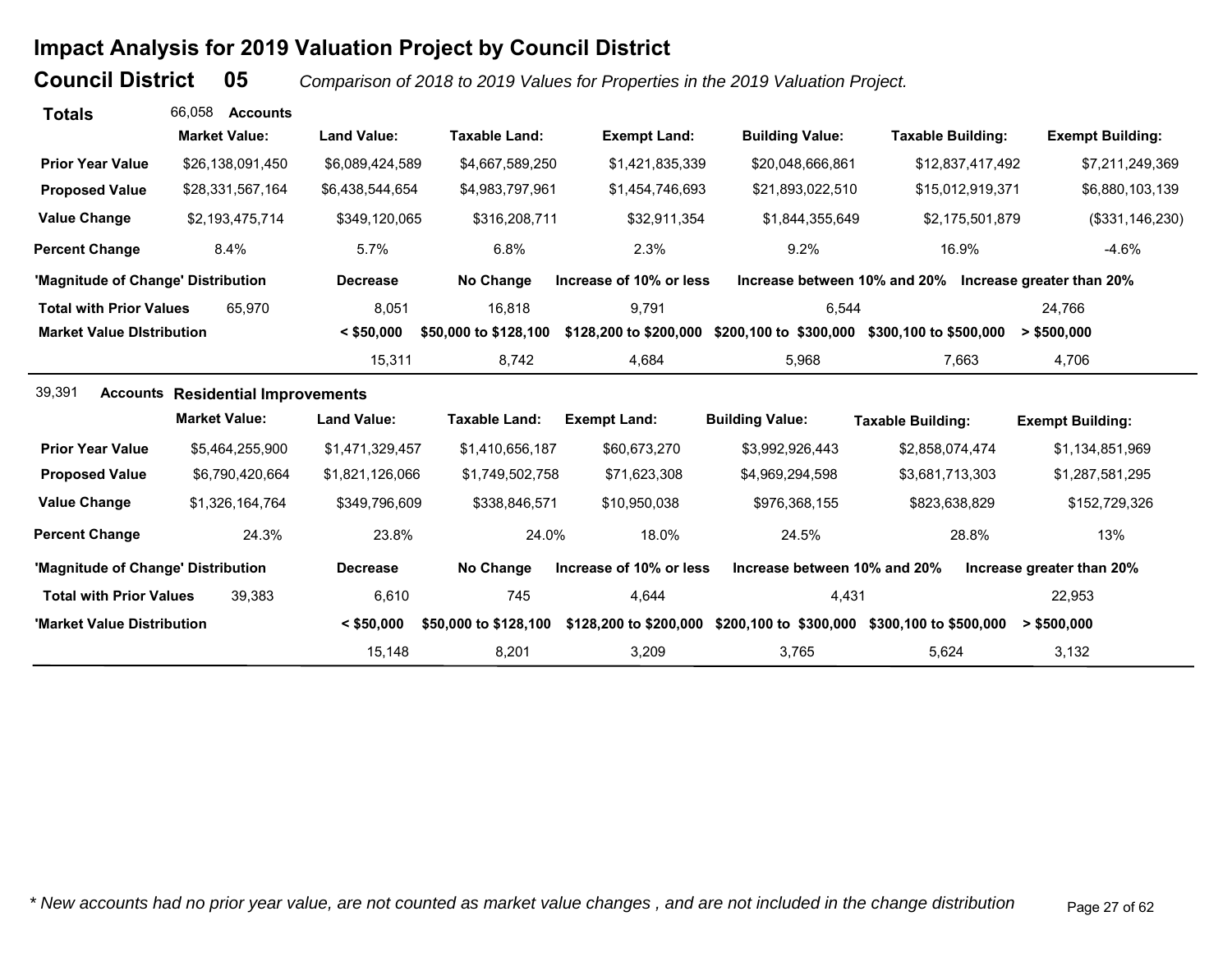## **Accounts** 11,644 **Residential Vacant Land**

|                                    | <b>Market Value:</b>                               | <b>Land Value:</b> | <b>Taxable Land:</b> | <b>Exempt Land:</b>     | <b>Building Value:</b>       | <b>Taxable Building:</b>                                                                                                    | <b>Exempt Building:</b>   |
|------------------------------------|----------------------------------------------------|--------------------|----------------------|-------------------------|------------------------------|-----------------------------------------------------------------------------------------------------------------------------|---------------------------|
| <b>Prior Year Value</b>            | \$254,566,600                                      | \$253,970,452      | \$148,420,052        | \$105,550,400           | \$596,148                    | \$310,198                                                                                                                   | \$285,950                 |
| <b>Proposed Value</b>              | \$228,400                                          | \$228,400          | \$228,400            | \$0                     | \$0                          | \$0                                                                                                                         | \$0                       |
| <b>Value Change</b>                | (\$254,338,200)                                    | (\$253,742,052)    | (\$148, 191, 652)    | (\$105,550,400)         | (\$596, 148)                 | (\$310, 198)                                                                                                                | (\$285,950)               |
| <b>Percent Change</b>              | $-99.9%$                                           | $-99.9%$           | $-99.8%$             | $-100.0\%$              | $-100.0\%$                   | $-100.0\%$                                                                                                                  | $-100%$                   |
| 'Magnitude of Change' Distribution |                                                    | <b>Decrease</b>    | No Change            | Increase of 10% or less | Increase between 10% and 20% |                                                                                                                             | Increase greater than 20% |
| <b>Total with Prior Values</b>     | 11,617                                             | 6                  | 11,597               | 2                       |                              | 1                                                                                                                           | 11                        |
| 'Market Value Distribution         |                                                    | $<$ \$50,000       |                      |                         |                              | \$50,000 to \$128,100 \$128,200 to \$200,000 \$200,100 to \$300,000 \$300,100 to \$500,000 > \$500,000                      |                           |
|                                    |                                                    | 0                  | 0                    | 0                       | 0                            | 0                                                                                                                           | 0                         |
| 8,325                              | <b>Accounts Residential Condos</b>                 |                    |                      |                         |                              |                                                                                                                             |                           |
|                                    | <b>Market Value:</b>                               | <b>Land Value:</b> | <b>Taxable Land:</b> | <b>Exempt Land:</b>     | <b>Building Value:</b>       | <b>Taxable Building:</b>                                                                                                    | <b>Exempt Building:</b>   |
| <b>Prior Year Value</b>            | \$3,097,506,400                                    | \$346,342,836      | \$346,269,157        | \$73,679                | \$2,751,163,564              | \$1,763,251,266                                                                                                             | \$987,912,298             |
| <b>Proposed Value</b>              | \$3,362,705,500                                    | \$375,227,040      | \$375,153,361        | \$73,679                | \$2,987,478,460              | \$2,411,998,907                                                                                                             | \$575,479,553             |
| <b>Value Change</b>                | \$265,199,100                                      | \$28,884,204       | \$28,884,204         | \$0                     | \$236,314,896                | \$648,747,641                                                                                                               | (\$412,432,745)           |
| <b>Percent Change</b>              | 8.6%                                               | 8.3%               | 8.3%                 | 0.0%                    | 8.6%                         | 36.8%                                                                                                                       | $-42%$                    |
| 'Magnitude of Change' Distribution |                                                    | <b>Decrease</b>    | No Change            | Increase of 10% or less | Increase between 10% and 20% |                                                                                                                             | Increase greater than 20% |
| <b>Total with Prior Values</b>     | 8,284                                              | 148                | 3,062                | 2,171                   | 1,922                        |                                                                                                                             | 981                       |
| 'Market Value Distribution         |                                                    | $<$ \$50,000       |                      |                         |                              | \$50,000 to \$128,100 \$128,200 to \$200,000 \$200,100 to \$300,000 \$300,100 to \$500,000                                  | > \$500,000               |
|                                    |                                                    | 4                  | 439                  | 1,463                   | 2,192                        | 2,023                                                                                                                       | 1,566                     |
| 825                                | <b>Accounts Apts/Nursing Homes/Student Housing</b> |                    |                      |                         |                              |                                                                                                                             |                           |
|                                    | <b>Market Value:</b>                               | <b>Land Value:</b> | <b>Taxable Land:</b> | <b>Exempt Land:</b>     | <b>Building Value:</b>       | <b>Taxable Building:</b>                                                                                                    | <b>Exempt Building:</b>   |
| <b>Prior Year Value</b>            | \$4,681,020,250                                    | \$877,467,070      | \$726,914,239        | \$150,552,831           | \$3,803,553,180              | \$1,973,067,172                                                                                                             | \$1,830,486,008           |
| <b>Proposed Value</b>              | \$4,930,417,600                                    | \$935,006,043      | \$771,632,145        | \$163,373,898           | \$3,995,411,557              | \$2,262,497,660                                                                                                             | \$1,732,913,897           |
| <b>Value Change</b>                | \$249,397,350                                      | \$57,538,973       | \$44,717,906         | \$12,821,067            | \$191,858,377                | \$289,430,488                                                                                                               | (\$97,572,111)            |
| <b>Percent Change</b>              | 5.3%                                               | 6.6%               | 6.2%                 | 8.5%                    | 5.0%                         | 14.7%                                                                                                                       | $-5%$                     |
| 'Magnitude of Change' Distribution |                                                    | <b>Decrease</b>    | No Change            | Increase of 10% or less | Increase between 10% and 20% |                                                                                                                             | Increase greater than 20% |
| <b>Total with Prior Values</b>     | 823                                                | 77                 | $\overline{c}$       | 551                     | 57                           |                                                                                                                             | 136                       |
| 'Market Value Distribution         |                                                    |                    |                      |                         |                              | $\leq$ \$50,000 \$50,000 to \$128,100 \$128,200 to \$200,000 \$200,100 to \$300,000 \$300,100 to \$500,000 $\geq$ \$500,000 |                           |
|                                    |                                                    | 0                  | 0                    | 1                       | 0                            | $\overline{2}$                                                                                                              | 0                         |

*\* New accounts had no prior year value, are not counted as market value changes , and are not included in the change distribution* Page 28 of 62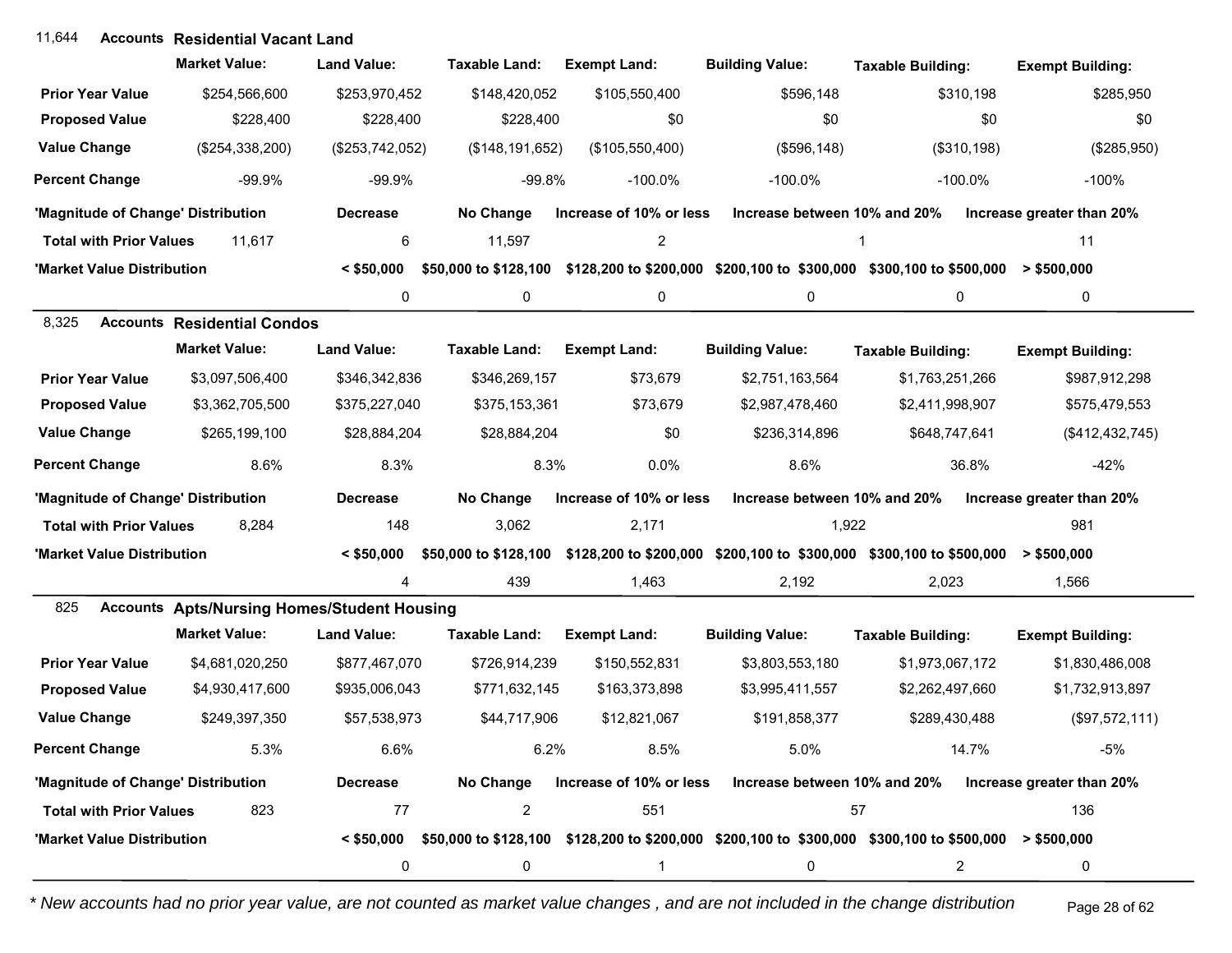| 787                                | <b>Accounts Commercial/Restaurants/Gas Stations/ Amusements</b> |                    |                       |                         |                              |                                                                                                        |                           |
|------------------------------------|-----------------------------------------------------------------|--------------------|-----------------------|-------------------------|------------------------------|--------------------------------------------------------------------------------------------------------|---------------------------|
|                                    | <b>Market Value:</b>                                            | <b>Land Value:</b> | Taxable Land:         | <b>Exempt Land:</b>     | <b>Building Value:</b>       | <b>Taxable Building:</b>                                                                               | <b>Exempt Building:</b>   |
| <b>Prior Year Value</b>            | \$620,598,200                                                   | \$142,023,721      | \$140,188,724         | \$1,834,997             | \$478,574,479                | \$424,702,764                                                                                          | \$53,871,715              |
| <b>Proposed Value</b>              | \$637,482,300                                                   | \$142,705,858      | \$140,890,761         | \$1,815,097             | \$494,776,442                | \$442,642,227                                                                                          | \$52,134,215              |
| <b>Value Change</b>                | \$16,884,100                                                    | \$682,137          | \$702,037             | (\$19,900)              | \$16,201,963                 | \$17,939,463                                                                                           | (\$1,737,500)             |
| <b>Percent Change</b>              | 2.7%                                                            | 0.5%               | 0.5%                  | $-1.1%$                 | 3.4%                         | 4.2%                                                                                                   | $-3%$                     |
| 'Magnitude of Change' Distribution |                                                                 | <b>Decrease</b>    | No Change             | Increase of 10% or less | Increase between 10% and 20% |                                                                                                        | Increase greater than 20% |
| <b>Total with Prior Values</b>     | 787                                                             | 544                | 38                    | 135                     | 10                           |                                                                                                        | 60                        |
| 'Market Value Distribution         |                                                                 | $<$ \$50,000       | \$50,000 to \$128,100 |                         |                              | \$128,200 to \$200,000 \$200,100 to \$300,000 \$300,100 to \$500,000                                   | $>$ \$500,000             |
|                                    |                                                                 | 0                  | 0                     | 0                       | 0                            | 0                                                                                                      | 0                         |
| 1,763                              | <b>Accounts Mixed Use</b>                                       |                    |                       |                         |                              |                                                                                                        |                           |
|                                    | <b>Market Value:</b>                                            | <b>Land Value:</b> | <b>Taxable Land:</b>  | <b>Exempt Land:</b>     | <b>Building Value:</b>       | <b>Taxable Building:</b>                                                                               | <b>Exempt Building:</b>   |
| <b>Prior Year Value</b>            | \$480,204,100                                                   | \$97,075,727       | \$95,117,971          | \$1,957,756             | \$383,128,373                | \$337,281,182                                                                                          | \$45,847,191              |
| <b>Proposed Value</b>              | \$487,825,600                                                   | \$99,188,553       | \$97,168,898          | \$2,019,655             | \$388,637,047                | \$345,171,183                                                                                          | \$43,465,864              |
| <b>Value Change</b>                | \$7,621,500                                                     | \$2,112,826        | \$2,050,927           | \$61,899                | \$5,508,674                  | \$7,890,001                                                                                            | (\$2,381,327)             |
| <b>Percent Change</b>              | 1.6%                                                            | 2.2%               | 2.2%                  | 3.2%                    | 1.4%                         | 2.3%                                                                                                   | $-5%$                     |
| 'Magnitude of Change' Distribution |                                                                 | <b>Decrease</b>    | No Change             | Increase of 10% or less | Increase between 10% and 20% |                                                                                                        | Increase greater than 20% |
| <b>Total with Prior Values</b>     | 1,763                                                           | 247                | -1                    | 1,453                   | 14                           |                                                                                                        | 48                        |
| 'Market Value Distribution         |                                                                 | $<$ \$50,000       | \$50,000 to \$128,100 |                         |                              | \$128,200 to \$200,000 \$200,100 to \$300,000 \$300,100 to \$500,000                                   | $>$ \$500,000             |
|                                    |                                                                 | 0                  | 1                     | -1                      | $\overline{c}$               | 0                                                                                                      | 0                         |
| 150                                | <b>Accounts Office Buildings</b>                                |                    |                       |                         |                              |                                                                                                        |                           |
|                                    | <b>Market Value:</b>                                            | <b>Land Value:</b> | <b>Taxable Land:</b>  | <b>Exempt Land:</b>     | <b>Building Value:</b>       | <b>Taxable Building:</b>                                                                               | <b>Exempt Building:</b>   |
| <b>Prior Year Value</b>            | \$5,692,382,200                                                 | \$1,059,695,393    | \$1,049,059,337       | \$10,636,056            | \$4,632,686,807              | \$4,331,635,558                                                                                        | \$301,051,249             |
| <b>Proposed Value</b>              | \$6,027,760,500                                                 | \$1,027,855,695    | \$1,016,160,825       | \$11,694,870            | \$4,999,904,805              | \$4,635,991,803                                                                                        | \$363,913,002             |
| <b>Value Change</b>                | \$335,378,300                                                   | (\$31,839,698)     | (\$32,898,512)        | \$1,058,814             | \$367,217,998                | \$304,356,245                                                                                          | \$62,861,753              |
| <b>Percent Change</b>              | 5.9%                                                            | $-3.0%$            | $-3.1%$               | 10.0%                   | 7.9%                         | 7.0%                                                                                                   | 21%                       |
| 'Magnitude of Change' Distribution |                                                                 | <b>Decrease</b>    | No Change             | Increase of 10% or less | Increase between 10% and 20% |                                                                                                        | Increase greater than 20% |
| <b>Total with Prior Values</b>     | 149                                                             | 14                 | 0                     | 104                     |                              | 12                                                                                                     | 19                        |
| 'Market Value Distribution         |                                                                 | $<$ \$50,000       |                       |                         |                              | \$50,000 to \$128,100 \$128,200 to \$200,000 \$200,100 to \$300,000 \$300,100 to \$500,000 > \$500,000 |                           |
|                                    |                                                                 | 0                  | 0                     | 0                       | 0                            | 0                                                                                                      | 0                         |

*\* New accounts had no prior year value, are not counted as market value changes , and are not included in the change distribution* Page 29 of 62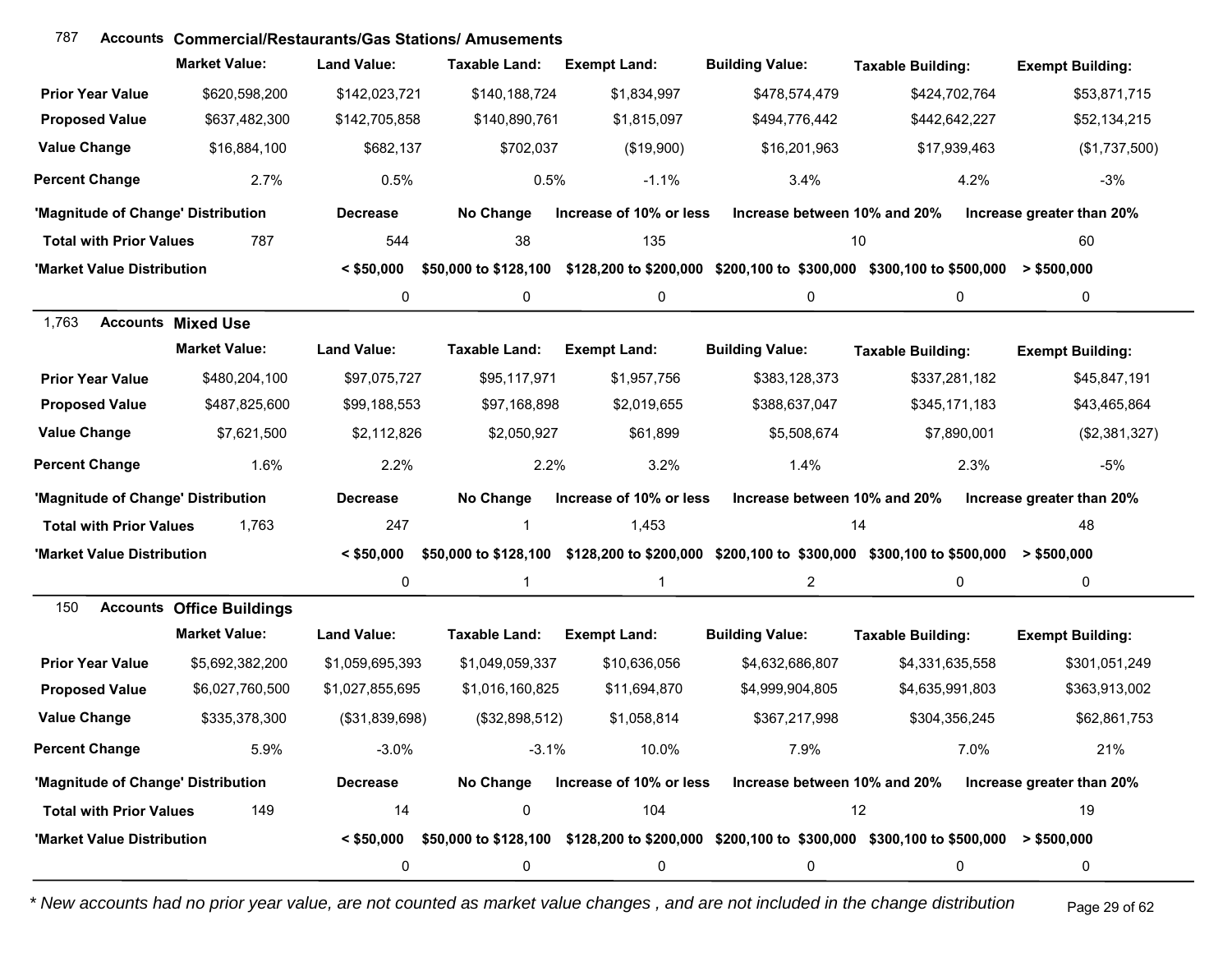#### **Accounts Industrial / Automotive**419

|                                    | <b>Market Value:</b> | <b>Land Value:</b> | <b>Taxable Land:</b>  | <b>Exempt Land:</b>     | <b>Building Value:</b>                                                                                                                              | <b>Taxable Building:</b> | <b>Exempt Building:</b>   |
|------------------------------------|----------------------|--------------------|-----------------------|-------------------------|-----------------------------------------------------------------------------------------------------------------------------------------------------|--------------------------|---------------------------|
| <b>Prior Year Value</b>            | \$173,542,200        | \$75,292,956       | \$72,854,137          | \$2,438,819             | \$98,249,244                                                                                                                                        | \$90,348,543             | \$7,900,701               |
| <b>Proposed Value</b>              | \$188,002,500        | \$87,731,148       | \$86,277,109          | \$1,454,039             | \$100,271,352                                                                                                                                       | \$92,370,245             | \$7,901,107               |
| <b>Value Change</b>                | \$14,460,300         | \$12,438,192       | \$13,422,972          | (\$984,780)             | \$2,022,108                                                                                                                                         | \$2,021,702              | \$406                     |
| <b>Percent Change</b>              | 8.3%                 | 16.5%              | 18.4%                 | $-40.4%$                | 2.1%                                                                                                                                                | 2.2%                     | 0%                        |
| 'Magnitude of Change' Distribution |                      | <b>Decrease</b>    | No Change             | Increase of 10% or less | Increase between 10% and 20%                                                                                                                        |                          | Increase greater than 20% |
| <b>Total with Prior Values</b>     | 415                  | 67                 | 90                    | 145                     | 54                                                                                                                                                  |                          | 59                        |
| 'Market Value Distribution         |                      | $<$ \$50.000       |                       |                         | \$50,000 to \$128,100 \$128,200 to \$200,000 \$200,100 to \$300,000 \$300,100 to \$500,000 > \$500,000                                              |                          |                           |
|                                    |                      | 0                  | 0                     | 0                       | 0                                                                                                                                                   | $\mathbf 0$              | $\mathbf{1}$              |
| 17<br><b>Accounts Hotels</b>       |                      |                    |                       |                         |                                                                                                                                                     |                          |                           |
|                                    | <b>Market Value:</b> | <b>Land Value:</b> | <b>Taxable Land:</b>  | <b>Exempt Land:</b>     | <b>Building Value:</b>                                                                                                                              | <b>Taxable Building:</b> | <b>Exempt Building:</b>   |
| <b>Prior Year Value</b>            | \$949,221,300        | \$184,703,835      | \$184,703,835         | \$0                     | \$764,517,465                                                                                                                                       | \$694,115,836            | \$70,401,629              |
| <b>Proposed Value</b>              | \$1,037,961,300      | \$180,013,900      | \$180,013,900         | \$0                     | \$857,947,400                                                                                                                                       | \$779,946,976            | \$78,000,424              |
| <b>Value Change</b>                | \$88,740,000         | (\$4,689,935)      | (\$4,689,935)         | \$0                     | \$93,429,935                                                                                                                                        | \$85,831,140             | \$7,598,795               |
| <b>Percent Change</b>              | 9.3%                 | $-2.5%$            | $-2.5%$               | #Num!                   | 12.2%                                                                                                                                               | 12.4%                    | 11%                       |
| 'Magnitude of Change' Distribution |                      | <b>Decrease</b>    | No Change             | Increase of 10% or less | Increase between 10% and 20%                                                                                                                        |                          | Increase greater than 20% |
| <b>Total with Prior Values</b>     | 17                   | 5                  |                       | 9                       |                                                                                                                                                     |                          |                           |
| 'Market Value Distribution         |                      | $<$ \$50,000       | \$50,000 to \$128,100 |                         | $$128,200$ to $$200,000$ $$200,100$ to $$300,000$ $$300,100$ to $$500,000$ > $$500,000$                                                             |                          |                           |
|                                    |                      | 0                  | 0                     | 0                       | 0                                                                                                                                                   | 0                        | 0                         |
| 11<br><b>Accounts Garages</b>      |                      |                    |                       |                         |                                                                                                                                                     |                          |                           |
|                                    | <b>Market Value:</b> | <b>Land Value:</b> | <b>Taxable Land:</b>  | <b>Exempt Land:</b>     | <b>Building Value:</b>                                                                                                                              | <b>Taxable Building:</b> | <b>Exempt Building:</b>   |
| <b>Prior Year Value</b>            | \$162,967,600        | \$60,119,372       | \$60,119,372          | \$0                     | \$102,848,228                                                                                                                                       | \$102,848,228            | \$0                       |
| <b>Proposed Value</b>              | \$162,721,400        | \$60,365,696       | \$60,365,696          | \$0                     | \$102,355,704                                                                                                                                       | \$102,355,704            | \$0                       |
| <b>Value Change</b>                | (\$246,200)          | \$246,324          | \$246,324             | \$0                     | (\$492,524)                                                                                                                                         | (\$492,524)              | \$0                       |
| <b>Percent Change</b>              | $-0.2%$              | 0.4%               | 0.4%                  | #Num!                   | $-0.5\%$                                                                                                                                            | $-0.5%$                  | #Num!                     |
| 'Magnitude of Change' Distribution |                      | <b>Decrease</b>    | No Change             | Increase of 10% or less | Increase between 10% and 20%                                                                                                                        |                          | Increase greater than 20% |
| <b>Total with Prior Values</b>     | 11                   | 1                  | 10                    | 0                       |                                                                                                                                                     | 0                        | 0                         |
| 'Market Value Distribution         |                      |                    |                       |                         | $\le$ \$50,000 $\,$ \$50,000 to \$128,100 $\,$ \$128,200 to \$200,000 $\,$ \$200,100 to \$300,000 $\,$ \$300,100 to \$500,000 $\,$ > \$500,000 $\,$ |                          |                           |
|                                    |                      | $\pmb{0}$          | 0                     | 0                       | 0                                                                                                                                                   | 0                        | 0                         |

*\* New accounts had no prior year value, are not counted as market value changes , and are not included in the change distribution* Page 30 of 62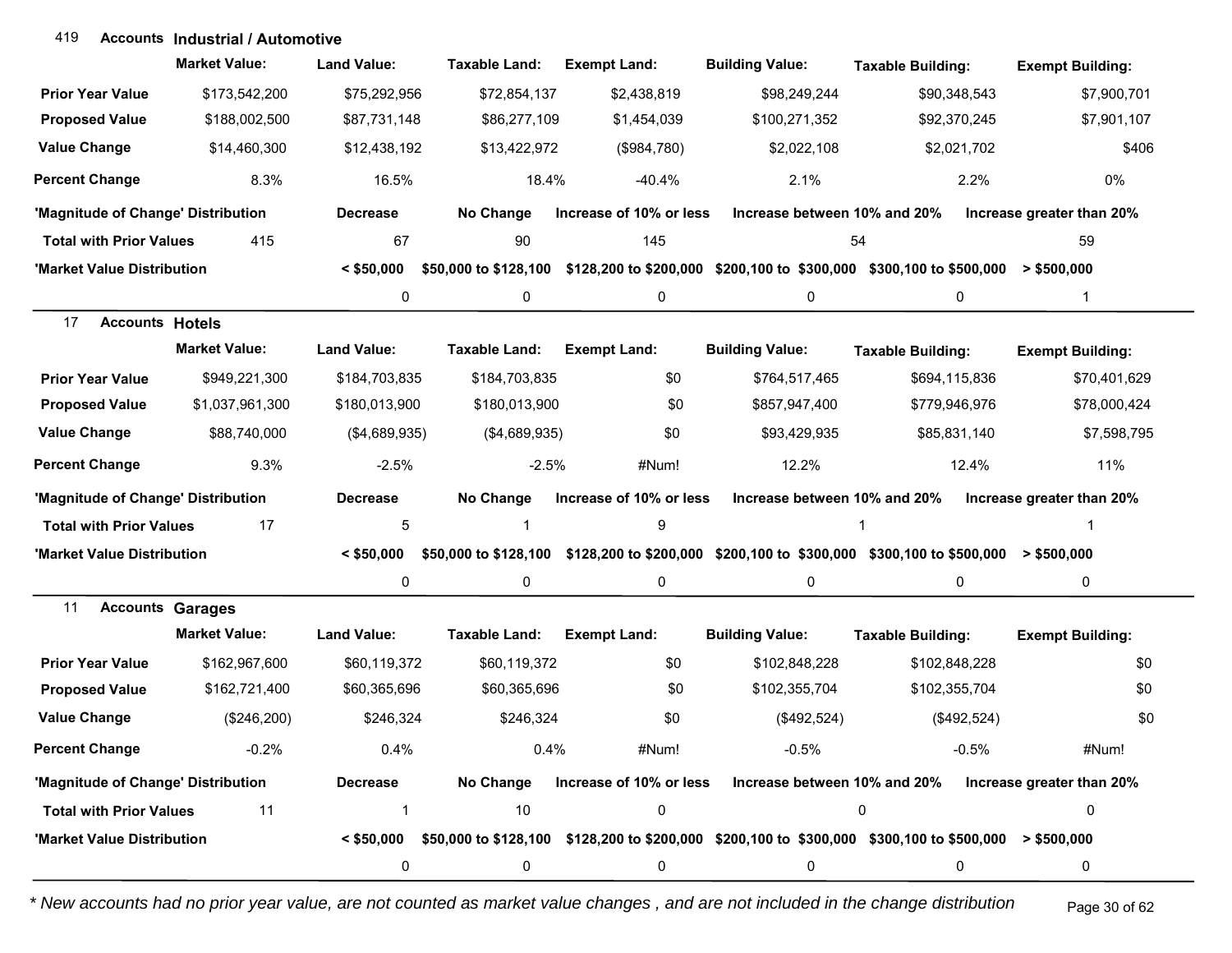| 582                                | <b>Accounts Low Income / General Family</b>     |                    |                       |                         |                              |                                                                                                                             |                           |
|------------------------------------|-------------------------------------------------|--------------------|-----------------------|-------------------------|------------------------------|-----------------------------------------------------------------------------------------------------------------------------|---------------------------|
|                                    | <b>Market Value:</b>                            | <b>Land Value:</b> | Taxable Land:         | <b>Exempt Land:</b>     | <b>Building Value:</b>       | <b>Taxable Building:</b>                                                                                                    | <b>Exempt Building:</b>   |
| <b>Prior Year Value</b>            | \$191,942,400                                   | \$52,387,915       | \$27,213,069          | \$25,174,846            | \$139,554,485                | \$71,944,700                                                                                                                | \$67,609,785              |
| <b>Proposed Value</b>              | \$185,216,900                                   | \$51,020,775       | \$26,907,259          | \$24,113,516            | \$134,196,125                | \$68,779,310                                                                                                                | \$65,416,815              |
| <b>Value Change</b>                | (\$6,725,500)                                   | (\$1,367,140)      | (\$305, 810)          | (\$1,061,330)           | (\$5,358,360)                | (\$3,165,390)                                                                                                               | (\$2,192,970)             |
| <b>Percent Change</b>              | $-3.5%$                                         | $-2.6%$            | $-1.1%$               | $-4.2%$                 | $-3.8%$                      | $-4.4%$                                                                                                                     | $-3%$                     |
| 'Magnitude of Change' Distribution |                                                 | <b>Decrease</b>    | No Change             | Increase of 10% or less | Increase between 10% and 20% |                                                                                                                             | Increase greater than 20% |
| <b>Total with Prior Values</b>     | 582                                             | 120                | 442                   | 0                       |                              | 17                                                                                                                          | 3                         |
| 'Market Value Distribution         |                                                 | $<$ \$50,000       | \$50,000 to \$128,100 |                         |                              | \$128,200 to \$200,000 \$200,100 to \$300,000 \$300,100 to \$500,000                                                        | $>$ \$500,000             |
|                                    |                                                 | 149                | 80                    | 0                       | 0                            | 0                                                                                                                           | 0                         |
| 689                                | <b>Accounts Institutional</b>                   |                    |                       |                         |                              |                                                                                                                             |                           |
|                                    | <b>Market Value:</b>                            | <b>Land Value:</b> | <b>Taxable Land:</b>  | <b>Exempt Land:</b>     | <b>Building Value:</b>       | <b>Taxable Building:</b>                                                                                                    | <b>Exempt Building:</b>   |
| <b>Prior Year Value</b>            | \$2,357,904,800                                 | \$375,219,407      | \$63,805,264          | \$311,414,143           | \$1,982,685,393              | \$174,592,794                                                                                                               | \$1,808,092,599           |
| <b>Proposed Value</b>              | \$2,364,536,100                                 | \$372,232,007      | \$64,389,274          | \$307,842,733           | \$1,992,304,093              | \$175,102,046                                                                                                               | \$1,817,202,047           |
| <b>Value Change</b>                | \$6,631,300                                     | (\$2,987,400)      | \$584,010             | (\$3,571,410)           | \$9,618,700                  | \$509,252                                                                                                                   | \$9,109,448               |
| <b>Percent Change</b>              | 0.3%                                            | $-0.8%$            | 0.9%                  | $-1.1%$                 | 0.5%                         | 0.3%                                                                                                                        | 1%                        |
| 'Magnitude of Change' Distribution |                                                 | <b>Decrease</b>    | No Change             | Increase of 10% or less | Increase between 10% and 20% |                                                                                                                             | Increase greater than 20% |
| <b>Total with Prior Values</b>     | 688                                             | 14                 | 626                   | $\,6\,$                 |                              | 9                                                                                                                           | 33                        |
| 'Market Value Distribution         |                                                 | $<$ \$50,000       |                       |                         |                              | \$50,000 to \$128,100 \$128,200 to \$200,000 \$200,100 to \$300,000 \$300,100 to \$500,000 > \$500,000                      |                           |
|                                    |                                                 | 9                  | 21                    | 10                      | $\overline{7}$               | 14                                                                                                                          | $\overline{7}$            |
| 151                                | <b>Accounts Government / Institutional Land</b> |                    |                       |                         |                              |                                                                                                                             |                           |
|                                    | <b>Market Value:</b>                            | <b>Land Value:</b> | <b>Taxable Land:</b>  | <b>Exempt Land:</b>     | <b>Building Value:</b>       | <b>Taxable Building:</b>                                                                                                    | <b>Exempt Building:</b>   |
| <b>Prior Year Value</b>            | \$1,325,321,700                                 | \$430,437,180      | \$2,442,134           | \$427,995,046           | \$894,884,520                | \$5,865,760                                                                                                                 | \$889,018,760             |
| <b>Proposed Value</b>              | \$1,333,283,700                                 | \$482,705,975      | \$2,991,969           | \$479,714,006           | \$850,577,725                | \$5,851,740                                                                                                                 | \$844,725,985             |
| <b>Value Change</b>                | \$7,962,000                                     | \$52,268,795       | \$549,835             | \$51,718,960            | (\$44,306,795)               | (\$14,020)                                                                                                                  | (\$44,292,775)            |
| <b>Percent Change</b>              | 0.6%                                            | 12.1%              | 22.5%                 | 12.1%                   | $-5.0%$                      | $-0.2%$                                                                                                                     | $-5%$                     |
| 'Magnitude of Change' Distribution |                                                 | <b>Decrease</b>    | No Change             | Increase of 10% or less | Increase between 10% and 20% |                                                                                                                             | Increase greater than 20% |
| <b>Total with Prior Values</b>     | 149                                             | 4                  | 141                   | 1                       |                              | 0                                                                                                                           | 3                         |
| 'Market Value Distribution         |                                                 |                    |                       |                         |                              | $\leq$ \$50,000 \$50,000 to \$128,100 \$128,200 to \$200,000 \$200,100 to \$300,000 \$300,100 to \$500,000 $\geq$ \$500,000 |                           |
|                                    |                                                 |                    | 0                     | 0                       | 2                            | 0                                                                                                                           | 0                         |

*\* New accounts had no prior year value, are not counted as market value changes , and are not included in the change distribution* Page 31 of 62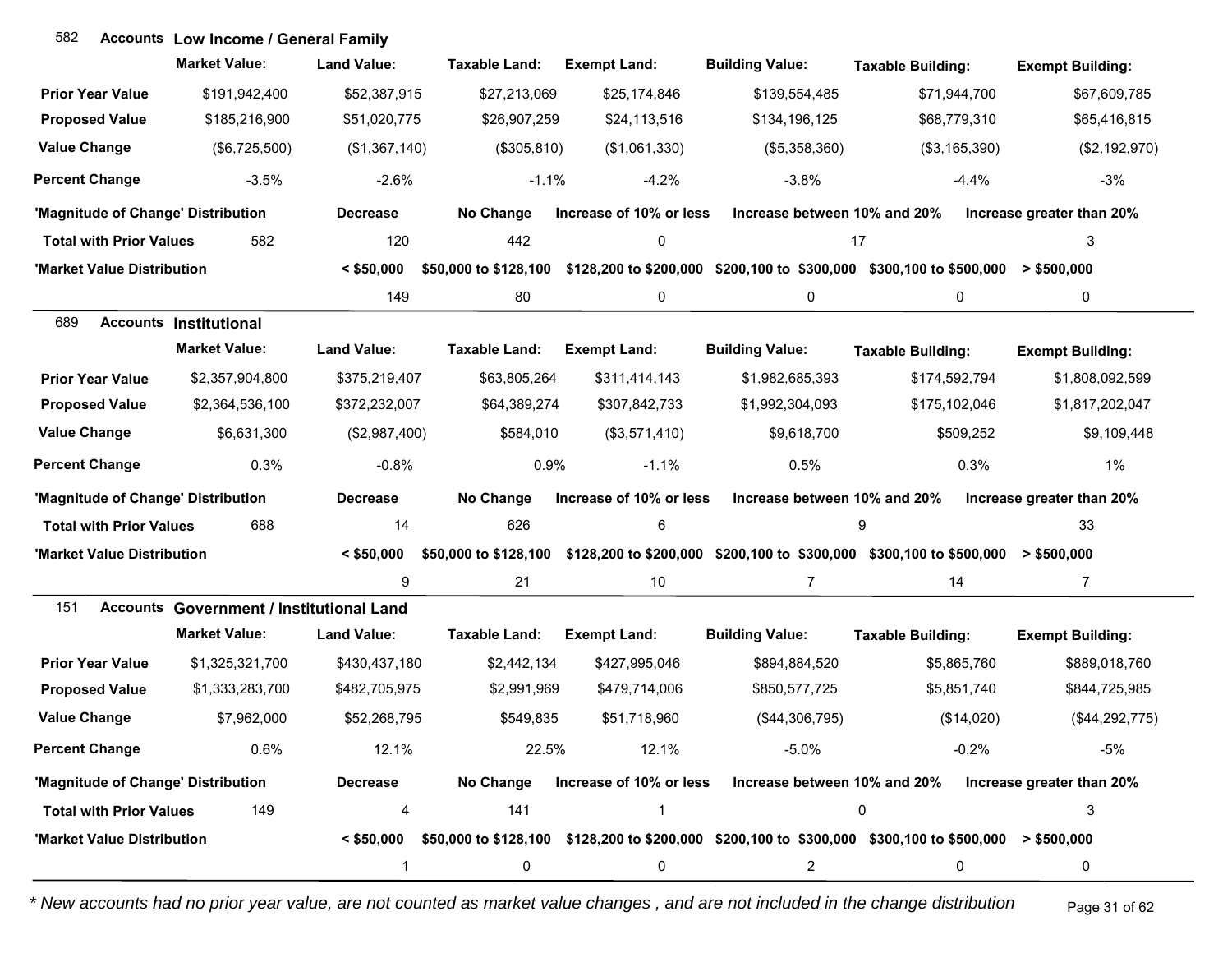| 1,237                              |                               | Accounts Non-Res / Non-Institutional Vacant Land / Cemeterie |                       |                         |                              |                                                                                                        |                           |
|------------------------------------|-------------------------------|--------------------------------------------------------------|-----------------------|-------------------------|------------------------------|--------------------------------------------------------------------------------------------------------|---------------------------|
|                                    | <b>Market Value:</b>          | <b>Land Value:</b>                                           | <b>Taxable Land:</b>  | <b>Exempt Land:</b>     | <b>Building Value:</b>       | <b>Taxable Building:</b>                                                                               | <b>Exempt Building:</b>   |
| <b>Prior Year Value</b>            | \$646,458,200                 | \$642,398,649                                                | \$334,410,930         | \$307,987,719           | \$4,059,551                  | \$1,508,971                                                                                            | \$2,550,580               |
| <b>Proposed Value</b>              | \$780,375,100                 | \$779,746,879                                                | \$404,270,764         | \$375,476,115           | \$628,221                    | \$628,221                                                                                              | \$0                       |
| <b>Value Change</b>                | \$133,916,900                 | \$137,348,230                                                | \$69,859,834          | \$67,488,396            | (\$3,431,330)                | (\$880,750)                                                                                            | (\$2,550,580)             |
| <b>Percent Change</b>              | 20.7%                         | 21.4%                                                        | 20.9%                 | 21.9%                   | $-84.5%$                     | $-58.4%$                                                                                               | $-100%$                   |
| 'Magnitude of Change' Distribution |                               | <b>Decrease</b>                                              | No Change             | Increase of 10% or less | Increase between 10% and 20% |                                                                                                        | Increase greater than 20% |
| <b>Total with Prior Values</b>     | 1,235                         | 194                                                          | 7                     | 570                     |                              | 16                                                                                                     | 448                       |
| 'Market Value Distribution         |                               | $<$ \$50,000                                                 | \$50,000 to \$128,100 |                         |                              | \$128,200 to \$200,000 \$200,100 to \$300,000 \$300,100 to \$500,000                                   | > \$500,000               |
|                                    |                               | 0                                                            | 0                     | 0                       | 0                            | 0                                                                                                      | 0                         |
| 61                                 | <b>Accounts Railroad Land</b> |                                                              |                       |                         |                              |                                                                                                        |                           |
|                                    | <b>Market Value:</b>          | <b>Land Value:</b>                                           | <b>Taxable Land:</b>  | <b>Exempt Land:</b>     | <b>Building Value:</b>       | <b>Taxable Building:</b>                                                                               | <b>Exempt Building:</b>   |
| <b>Prior Year Value</b>            | \$39,890,900                  | \$20,651,919                                                 | \$5,137,642           | \$15,514,277            | \$19,238,981                 | \$7,870,046                                                                                            | \$11,368,935              |
| <b>Proposed Value</b>              | \$41,235,900                  | \$21,996,919                                                 | \$6,482,642           | \$15,514,277            | \$19,238,981                 | \$7,870,046                                                                                            | \$11,368,935              |
| <b>Value Change</b>                | \$1,345,000                   | \$1,345,000                                                  | \$1,345,000           | \$0                     | \$0                          | \$0                                                                                                    | \$0                       |
| <b>Percent Change</b>              | 3.4%                          | 6.5%                                                         | 26.2%                 | 0.0%                    | 0.0%                         | 0.0%                                                                                                   | 0%                        |
| 'Magnitude of Change' Distribution |                               | <b>Decrease</b>                                              | No Change             | Increase of 10% or less | Increase between 10% and 20% |                                                                                                        | Increase greater than 20% |
| <b>Total with Prior Values</b>     | 61                            | 0                                                            | 56                    | 0                       |                              | $\Omega$                                                                                               | 5                         |
| 'Market Value Distribution         |                               | $<$ \$50,000                                                 | \$50,000 to \$128,100 |                         |                              | $$128,200$ to $$200,000$ $$200,100$ to $$300,000$ $$300,100$ to $$500,000$ > $$500,000$                |                           |
|                                    |                               | 0                                                            | 0                     | $\mathbf 0$             | 0                            | $\mathbf 0$                                                                                            | 0                         |
| 6<br><b>Accounts Wireless</b>      |                               |                                                              |                       |                         |                              |                                                                                                        |                           |
|                                    | <b>Market Value:</b>          | <b>Land Value:</b>                                           | <b>Taxable Land:</b>  | <b>Exempt Land:</b>     | <b>Building Value:</b>       | <b>Taxable Building:</b>                                                                               | <b>Exempt Building:</b>   |
| <b>Prior Year Value</b>            | \$308,700                     | \$308,700                                                    | \$277,200             | \$31,500                | \$0                          | \$0                                                                                                    | \$0                       |
| <b>Proposed Value</b>              | \$1,393,700                   | \$1,393,700                                                  | \$1,362,200           | \$31,500                | \$0                          | \$0                                                                                                    | \$0                       |
| <b>Value Change</b>                | \$1,085,000                   | \$1,085,000                                                  | \$1,085,000           | \$0                     | \$0                          | \$0                                                                                                    | \$0                       |
| <b>Percent Change</b>              | 351.5%                        | 351.5%                                                       | 391.4%                | 0.0%                    | #Num!                        | #Num!                                                                                                  | #Num!                     |
| 'Magnitude of Change' Distribution |                               | <b>Decrease</b>                                              | No Change             | Increase of 10% or less | Increase between 10% and 20% |                                                                                                        | Increase greater than 20% |
| <b>Total with Prior Values</b>     | 6                             | 0                                                            | 0                     | 0                       |                              | 0                                                                                                      | 6                         |
| 'Market Value Distribution         |                               | $<$ \$50,000                                                 |                       |                         |                              | \$50,000 to \$128,100 \$128,200 to \$200,000 \$200,100 to \$300,000 \$300,100 to \$500,000 > \$500,000 |                           |
|                                    |                               | 0                                                            | 0                     | 0                       | 0                            | 0                                                                                                      | 0                         |

*\* New accounts had no prior year value, are not counted as market value changes , and are not included in the change distribution* Page 32 of 62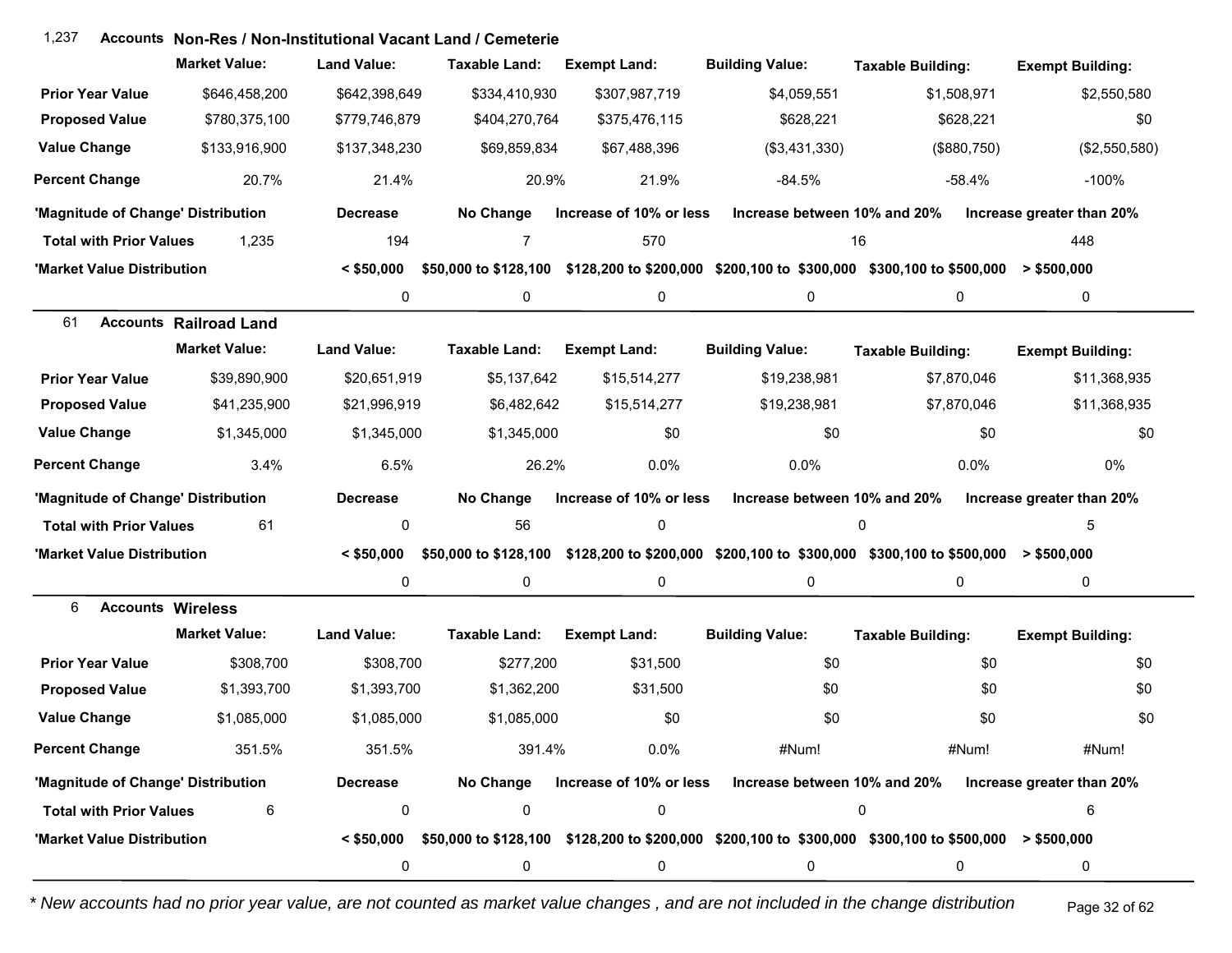# **Impact Analysis for 2019 Valuation Project by Council District**

**Council District**

 **06***Comparison of 2018 to 2019 Values for Properties in the 2019 Valuation Project.* 

| <b>Totals</b>                      | 53.803<br><b>Accounts</b>                |                    |                       |                         |                                               |                                                        |                           |
|------------------------------------|------------------------------------------|--------------------|-----------------------|-------------------------|-----------------------------------------------|--------------------------------------------------------|---------------------------|
|                                    | <b>Market Value:</b>                     | <b>Land Value:</b> | <b>Taxable Land:</b>  | <b>Exempt Land:</b>     | <b>Building Value:</b>                        | <b>Taxable Building:</b>                               | <b>Exempt Building:</b>   |
| <b>Prior Year Value</b>            | \$9,754,737,200                          | \$2,591,827,821    | \$2,131,484,822       | \$460,342,999           | \$7,162,909,379                               | \$6,462,580,447                                        | \$700,328,932             |
| <b>Proposed Value</b>              | \$10,302,653,900                         | \$2,650,765,614    | \$2,237,479,693       | \$413,285,921           | \$7,651,888,286                               | \$6,946,768,253                                        | \$705,120,033             |
| <b>Value Change</b>                | \$547,916,700                            | \$58,937,793       | \$105,994,871         | (\$47,057,078)          | \$488,978,907                                 | \$484,187,806                                          | \$4,791,101               |
| <b>Percent Change</b>              | 5.6%                                     | 2.3%               | 5.0%                  | $-10.2%$                | 6.8%                                          | 7.5%                                                   | 0.7%                      |
| 'Magnitude of Change' Distribution |                                          | <b>Decrease</b>    | No Change             | Increase of 10% or less |                                               | Increase between 10% and 20% Increase greater than 20% |                           |
| <b>Total with Prior Values</b>     | 53,783                                   | 6,256              | 2,255                 | 27,363                  | 13,724                                        |                                                        | 4.185                     |
| <b>Market Value Distribution</b>   |                                          | $<$ \$50,000       | \$50,000 to \$128,100 | \$128,200 to \$200,000  | \$200,100 to \$300,000 \$300,100 to \$500,000 |                                                        | > \$500,000               |
|                                    |                                          | 194                | 18,394                | 25,915                  | 4,676                                         | 555                                                    | 5                         |
| 48,325                             | <b>Accounts Residential Improvements</b> |                    |                       |                         |                                               |                                                        |                           |
|                                    | <b>Market Value:</b>                     | <b>Land Value:</b> | <b>Taxable Land:</b>  | <b>Exempt Land:</b>     | <b>Building Value:</b>                        | <b>Taxable Building:</b>                               | <b>Exempt Building:</b>   |
| <b>Prior Year Value</b>            | \$6,615,474,000                          | \$1,476,637,488    | \$1,470,706,326       | \$5,931,162             | \$5,138,836,512                               | \$5,067,943,356                                        | \$70,893,156              |
| <b>Proposed Value</b>              | \$7,132,771,300                          | \$1,593,684,312    | \$1,587,211,122       | \$6,473,190             | \$5,539,086,988                               | \$5,471,907,578                                        | \$67,179,410              |
| <b>Value Change</b>                | \$517,297,300                            | \$117,046,824      | \$116,504,796         | \$542,028               | \$400,250,476                                 | \$403,964,222                                          | (\$3,713,746)             |
| <b>Percent Change</b>              | 7.8%                                     | 7.9%               | 7.9%                  | 9.1%                    | 7.8%                                          | 8.0%                                                   | $-5%$                     |
| 'Magnitude of Change' Distribution |                                          | <b>Decrease</b>    | No Change             | Increase of 10% or less | Increase between 10% and 20%                  |                                                        | Increase greater than 20% |
| <b>Total with Prior Values</b>     | 48.325                                   | 5,417              | 525                   | 25,655                  | 13,295                                        |                                                        | 3,433                     |
| 'Market Value Distribution         |                                          | $<$ \$50,000       | \$50,000 to \$128,100 | \$128,200 to \$200,000  | \$200,100 to \$300,000                        | \$300,100 to \$500,000                                 | > \$500,000               |
|                                    |                                          | 44                 | 17,747                | 24,933                  | 4,656                                         | 553                                                    | 5                         |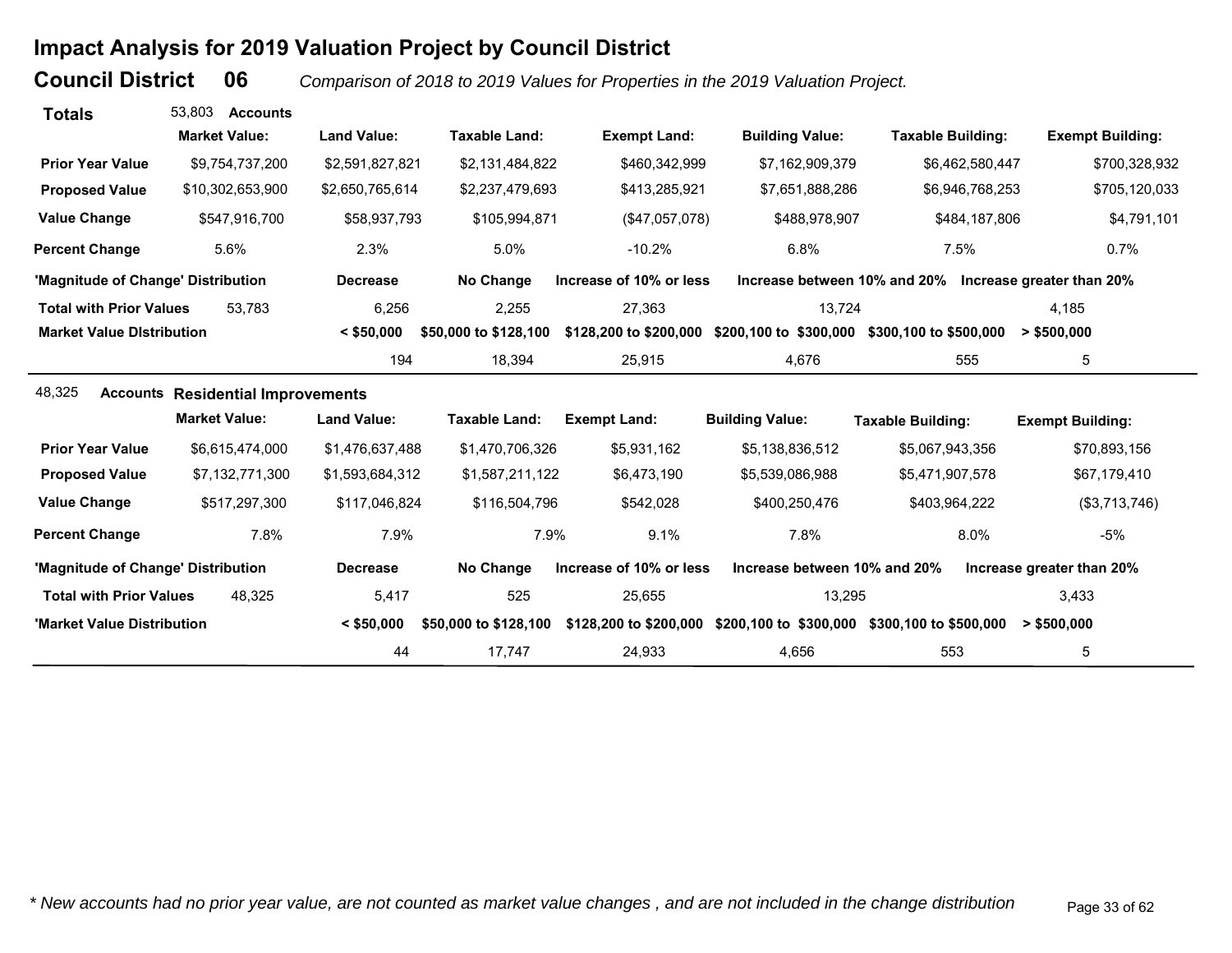| 792                            | <b>Accounts Residential Vacant Land</b>            |                    |                       |                         |                              |                                                                                                        |                           |
|--------------------------------|----------------------------------------------------|--------------------|-----------------------|-------------------------|------------------------------|--------------------------------------------------------------------------------------------------------|---------------------------|
|                                | <b>Market Value:</b>                               | <b>Land Value:</b> | Taxable Land:         | <b>Exempt Land:</b>     | <b>Building Value:</b>       | <b>Taxable Building:</b>                                                                               | <b>Exempt Building:</b>   |
| <b>Prior Year Value</b>        | \$31,424,100                                       | \$31,424,100       | \$22,285,500          | \$9,138,600             | \$0                          | \$0                                                                                                    | \$0                       |
| <b>Proposed Value</b>          |                                                    |                    |                       |                         |                              |                                                                                                        |                           |
| <b>Value Change</b>            |                                                    |                    |                       |                         |                              |                                                                                                        |                           |
| <b>Percent Change</b>          |                                                    |                    |                       |                         |                              |                                                                                                        |                           |
|                                | 'Magnitude of Change' Distribution                 | <b>Decrease</b>    | No Change             | Increase of 10% or less | Increase between 10% and 20% |                                                                                                        | Increase greater than 20% |
| <b>Total with Prior Values</b> | 790                                                | 0                  | 788                   |                         |                              | 0                                                                                                      |                           |
| 'Market Value Distribution     |                                                    | $<$ \$50,000       | \$50,000 to \$128,100 |                         |                              | \$128,200 to \$200,000 \$200,100 to \$300,000 \$300,100 to \$500,000                                   | > \$500,000               |
|                                |                                                    | 0                  | 0                     | 0                       | 0                            | 0                                                                                                      | 0                         |
| 1,783                          | <b>Accounts Residential Condos</b>                 |                    |                       |                         |                              |                                                                                                        |                           |
|                                | <b>Market Value:</b>                               | <b>Land Value:</b> | Taxable Land:         | <b>Exempt Land:</b>     | <b>Building Value:</b>       | <b>Taxable Building:</b>                                                                               | <b>Exempt Building:</b>   |
| <b>Prior Year Value</b>        | \$200,980,100                                      | \$36,442,720       | \$36,250,059          | \$192,661               | \$164,537,380                | \$163,550,423                                                                                          | \$986,957                 |
| <b>Proposed Value</b>          | \$225,073,100                                      | \$41,399,162       | \$41,167,046          | \$232,116               | \$183,673,938                | \$182,612,742                                                                                          | \$1,061,196               |
| <b>Value Change</b>            | \$24,093,000                                       | \$4,956,442        | \$4,916,987           | \$39,455                | \$19,136,558                 | \$19,062,319                                                                                           | \$74,239                  |
| <b>Percent Change</b>          | 12.0%                                              | 13.6%              | 13.6%                 | 20.5%                   | 11.6%                        | 11.7%                                                                                                  | 8%                        |
|                                | 'Magnitude of Change' Distribution                 | <b>Decrease</b>    | No Change             | Increase of 10% or less | Increase between 10% and 20% |                                                                                                        | Increase greater than 20% |
| <b>Total with Prior Values</b> | 1,783                                              |                    | 603                   | 241                     | 361                          |                                                                                                        | 577                       |
| 'Market Value Distribution     |                                                    | $<$ \$50,000       | \$50,000 to \$128,100 |                         |                              | \$128,200 to \$200,000 \$200,100 to \$300,000 \$300,100 to \$500,000                                   | > \$500,000               |
|                                |                                                    | 150                | 641                   | 976                     | 12                           | 0                                                                                                      | 0                         |
| 130                            | <b>Accounts Apts/Nursing Homes/Student Housing</b> |                    |                       |                         |                              |                                                                                                        |                           |
|                                | <b>Market Value:</b>                               | <b>Land Value:</b> | <b>Taxable Land:</b>  | <b>Exempt Land:</b>     | <b>Building Value:</b>       | <b>Taxable Building:</b>                                                                               | <b>Exempt Building:</b>   |
| <b>Prior Year Value</b>        | \$462,132,300                                      | \$115,913,423      | \$104,636,790         | \$11,276,633            | \$346,218,877                | \$300,236,814                                                                                          | \$45,982,063              |
| <b>Proposed Value</b>          | \$483,876,200                                      | \$121,345,911      | \$109,697,565         | \$11,648,346            | \$362,530,289                | \$313,654,217                                                                                          | \$48,876,072              |
| <b>Value Change</b>            | \$21,743,900                                       | \$5,432,488        | \$5,060,775           | \$371,713               | \$16,311,412                 | \$13,417,403                                                                                           | \$2,894,009               |
| <b>Percent Change</b>          | 4.7%                                               | 4.7%               | 4.8%                  | 3.3%                    | 4.7%                         | 4.5%                                                                                                   | 6%                        |
|                                | 'Magnitude of Change' Distribution                 | <b>Decrease</b>    | No Change             | Increase of 10% or less | Increase between 10% and 20% |                                                                                                        | Increase greater than 20% |
| <b>Total with Prior Values</b> | 130                                                | 19                 | 0                     | 89                      |                              | 7                                                                                                      | 15                        |
| 'Market Value Distribution     |                                                    | $<$ \$50,000       |                       |                         |                              | \$50,000 to \$128,100 \$128,200 to \$200,000 \$200,100 to \$300,000 \$300,100 to \$500,000 > \$500,000 |                           |
|                                |                                                    | 0                  | 0                     | 0                       | 0                            | 0                                                                                                      | 0                         |

*\* New accounts had no prior year value, are not counted as market value changes , and are not included in the change distribution* Page 34 of 62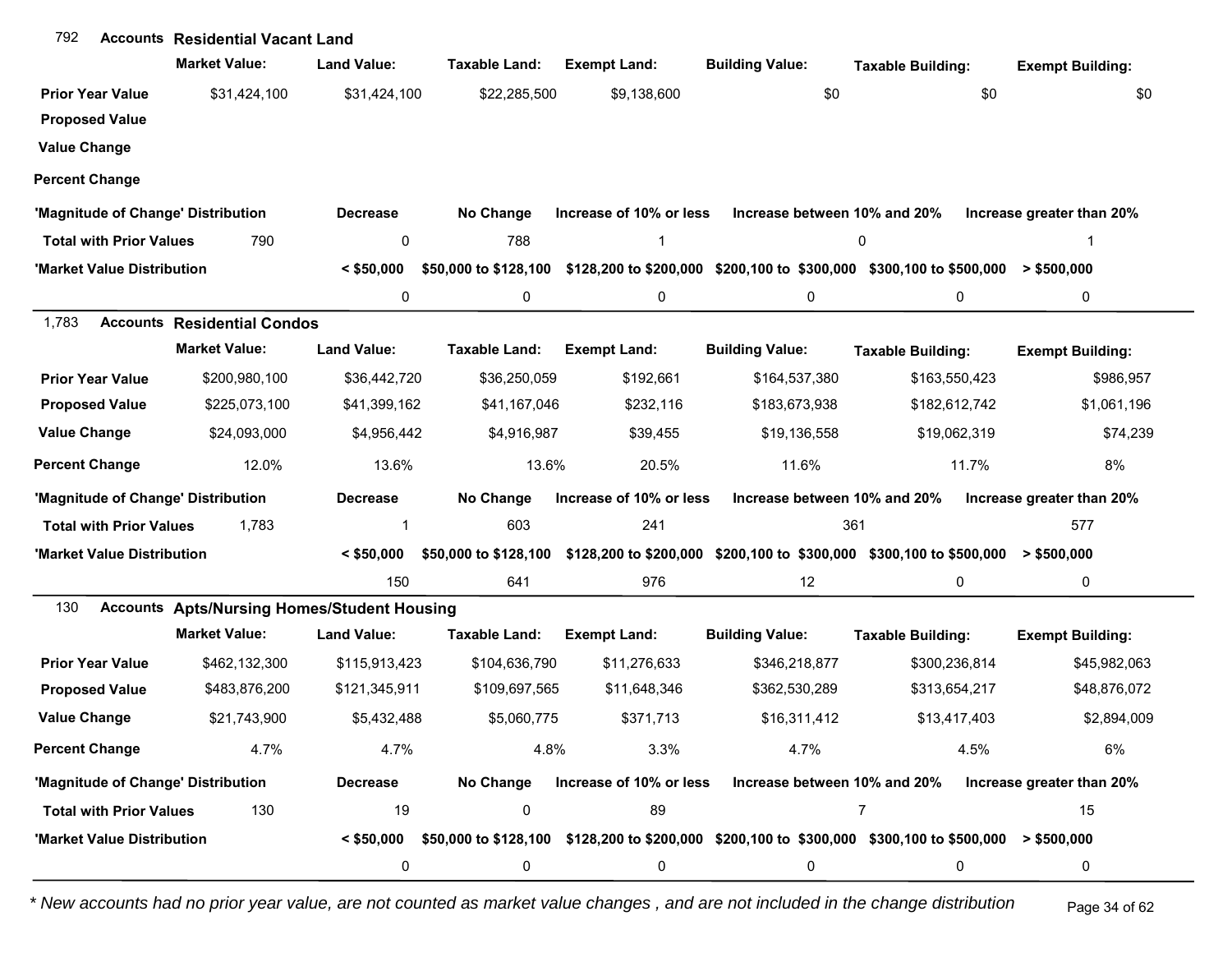## **Accounts** 882 **Commercial/Restaurants/Gas Stations/ Amusements**

|                                    | <b>Market Value:</b>             | <b>Land Value:</b> | <b>Taxable Land:</b>  | <b>Exempt Land:</b>     | <b>Building Value:</b>       | <b>Taxable Building:</b>                                                                                           | <b>Exempt Building:</b>   |
|------------------------------------|----------------------------------|--------------------|-----------------------|-------------------------|------------------------------|--------------------------------------------------------------------------------------------------------------------|---------------------------|
| <b>Prior Year Value</b>            | \$688,742,000                    | \$209,932,789      | \$207,941,945         | \$1,990,844             | \$478,809,211                | \$443,374,879                                                                                                      | \$35,434,332              |
| <b>Proposed Value</b>              | \$670,509,600                    | \$169,615,950      | \$168,320,620         | \$1,295,330             | \$500,893,650                | \$460,490,674                                                                                                      | \$40,402,976              |
| <b>Value Change</b>                | (\$18,232,400)                   | (\$40,316,839)     | (\$39,621,325)        | (\$695,514)             | \$22,084,439                 | \$17,115,795                                                                                                       | \$4,968,644               |
| <b>Percent Change</b>              | $-2.6%$                          | $-19.2%$           | $-19.1%$              | $-34.9%$                | 4.6%                         | 3.9%                                                                                                               | 14%                       |
| 'Magnitude of Change' Distribution |                                  | <b>Decrease</b>    | No Change             | Increase of 10% or less | Increase between 10% and 20% |                                                                                                                    | Increase greater than 20% |
| <b>Total with Prior Values</b>     | 882                              | 629                | 9                     | 198                     | 29                           |                                                                                                                    | 17                        |
| 'Market Value Distribution         |                                  | $<$ \$50,000       | \$50,000 to \$128,100 |                         |                              | \$128,200 to \$200,000 \$200,100 to \$300,000 \$300,100 to \$500,000                                               | $>$ \$500,000             |
|                                    |                                  | 0                  |                       | 0                       | 1                            | 0                                                                                                                  | 0                         |
| 570                                | <b>Accounts Mixed Use</b>        |                    |                       |                         |                              |                                                                                                                    |                           |
|                                    | <b>Market Value:</b>             | <b>Land Value:</b> | <b>Taxable Land:</b>  | <b>Exempt Land:</b>     | <b>Building Value:</b>       | <b>Taxable Building:</b>                                                                                           | <b>Exempt Building:</b>   |
| <b>Prior Year Value</b>            | \$111,867,700                    | \$28,780,801       | \$22,351,821          | \$6,428,980             | \$83,086,899                 | \$82,135,557                                                                                                       | \$951,342                 |
| <b>Proposed Value</b>              | \$116,070,900                    | \$29,279,130       | \$22,659,335          | \$6,619,795             | \$86,791,770                 | \$85,711,799                                                                                                       | \$1,079,971               |
| <b>Value Change</b>                | \$4,203,200                      | \$498,329          | \$307,514             | \$190,815               | \$3,704,871                  | \$3,576,242                                                                                                        | \$128,629                 |
| <b>Percent Change</b>              | 3.8%                             | 1.7%               | 1.4%                  | 3.0%                    | 4.5%                         | 4.4%                                                                                                               | 14%                       |
| 'Magnitude of Change' Distribution |                                  | <b>Decrease</b>    | No Change             | Increase of 10% or less | Increase between 10% and 20% |                                                                                                                    | Increase greater than 20% |
| <b>Total with Prior Values</b>     | 570                              | 44                 | $\mathbf 0$           | 518                     |                              | $\overline{2}$                                                                                                     | 6                         |
| 'Market Value Distribution         |                                  | $<$ \$50,000       |                       |                         |                              | \$50,000 to \$128,100 \$128,200 to \$200,000 \$200,100 to \$300,000 \$300,100 to \$500,000 > \$500,000             |                           |
|                                    |                                  | 0                  | $\mathbf 0$           | 0                       | $\mathbf 1$                  | 0                                                                                                                  | 0                         |
| 61                                 | <b>Accounts Office Buildings</b> |                    |                       |                         |                              |                                                                                                                    |                           |
|                                    | <b>Market Value:</b>             | <b>Land Value:</b> | <b>Taxable Land:</b>  | <b>Exempt Land:</b>     | <b>Building Value:</b>       | <b>Taxable Building:</b>                                                                                           | <b>Exempt Building:</b>   |
| <b>Prior Year Value</b>            | \$47,663,200                     | \$9,685,515        | \$9,584,815           | \$100,700               | \$37,977,685                 | \$37,221,047                                                                                                       | \$756,638                 |
| <b>Proposed Value</b>              | \$56,052,700                     | \$11,471,692       | \$11,368,032          | \$103,660               | \$44,581,008                 | \$43,903,668                                                                                                       | \$677,340                 |
| <b>Value Change</b>                | \$8,389,500                      | \$1,786,177        | \$1,783,217           | \$2,960                 | \$6,603,323                  | \$6,682,621                                                                                                        | (\$79,298)                |
| <b>Percent Change</b>              | 17.6%                            | 18.4%              | 18.6%                 | 2.9%                    | 17.4%                        | 18.0%                                                                                                              | -10%                      |
| 'Magnitude of Change' Distribution |                                  | <b>Decrease</b>    |                       |                         |                              | No Change Increase of 10% or less Increase between 10% and 20% Increase greater than 20%                           |                           |
| <b>Total with Prior Values</b>     | 61                               | 0                  | 0                     | 55                      |                              | 3                                                                                                                  | 3                         |
| 'Market Value Distribution         |                                  |                    |                       |                         |                              | $< $50,000$ \$50,000 to \$128,100 \$128,200 to \$200,000 \$200,100 to \$300,000 \$300,100 to \$500,000 > \$500,000 |                           |
|                                    |                                  | 0                  | 0                     | 0                       | 0                            | 0                                                                                                                  | 0                         |

*\* New accounts had no prior year value, are not counted as market value changes , and are not included in the change distribution* Page 35 of 62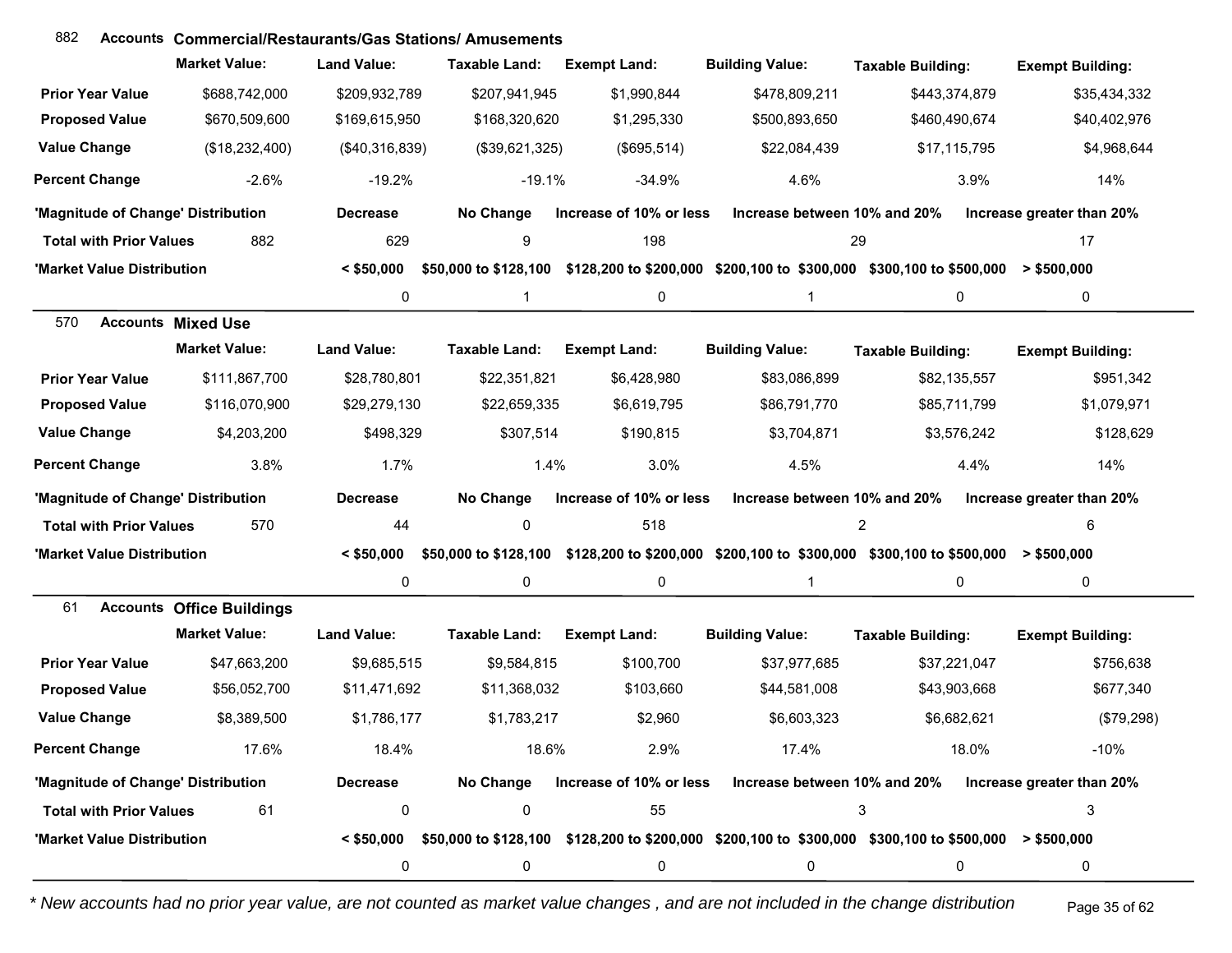#### **Accounts Industrial / Automotive**584

|                                          | <b>Market Value:</b>                        | <b>Land Value:</b> | <b>Taxable Land:</b> | <b>Exempt Land:</b>     | <b>Building Value:</b>                                                                                                 | <b>Taxable Building:</b> | <b>Exempt Building:</b>   |
|------------------------------------------|---------------------------------------------|--------------------|----------------------|-------------------------|------------------------------------------------------------------------------------------------------------------------|--------------------------|---------------------------|
| <b>Prior Year Value</b>                  | \$573,013,200                               | \$193,097,991      | \$177,845,063        | \$15,252,928            | \$379,915,209                                                                                                          | \$289,388,780            | \$90,526,429              |
| <b>Proposed Value</b>                    | \$589,487,100                               | \$200,818,237      | \$185,389,899        | \$15,428,338            | \$388,668,863                                                                                                          | \$296,455,626            | \$92,213,237              |
| <b>Value Change</b>                      | \$16,473,900                                | \$7,720,246        | \$7,544,836          | \$175,410               | \$8,753,654                                                                                                            | \$7,066,846              | \$1,686,808               |
| <b>Percent Change</b>                    | 2.9%                                        | 4.0%               | 4.2%                 | 1.2%                    | 2.3%                                                                                                                   | 2.4%                     | 2%                        |
| 'Magnitude of Change' Distribution       |                                             | <b>Decrease</b>    | No Change            | Increase of 10% or less | Increase between 10% and 20%                                                                                           |                          | Increase greater than 20% |
| <b>Total with Prior Values</b>           | 566                                         | 36                 | 70                   | 420                     | 19                                                                                                                     |                          | 21                        |
| 'Market Value Distribution               |                                             | $<$ \$50,000       |                      |                         | \$50,000 to \$128,100 \$128,200 to \$200,000 \$200,100 to \$300,000 \$300,100 to \$500,000 > \$500,000                 |                          |                           |
|                                          |                                             | 0                  | 0                    | $\mathbf{1}$            | 0                                                                                                                      | 0                        | 0                         |
| $\overline{2}$<br><b>Accounts Hotels</b> |                                             |                    |                      |                         |                                                                                                                        |                          |                           |
|                                          | <b>Market Value:</b>                        | <b>Land Value:</b> | <b>Taxable Land:</b> | <b>Exempt Land:</b>     | <b>Building Value:</b>                                                                                                 | <b>Taxable Building:</b> | <b>Exempt Building:</b>   |
| <b>Prior Year Value</b>                  | \$26,593,900                                | \$5,318,780        | \$5,318,780          | \$0                     | \$21,275,120                                                                                                           | \$21,275,120             | \$0                       |
| <b>Proposed Value</b>                    | \$18,037,700                                | \$3,607,540        | \$3,607,540          | \$0                     | \$14,430,160                                                                                                           | \$14,430,160             | \$0                       |
| <b>Value Change</b>                      | (\$8,556,200)                               | (\$1,711,240)      | (\$1,711,240)        | \$0                     | (\$6,844,960)                                                                                                          | (\$6,844,960)            | \$0                       |
| <b>Percent Change</b>                    | $-32.2%$                                    | $-32.2%$           | $-32.2%$             | #Num!                   | $-32.2%$                                                                                                               | $-32.2%$                 | #Num!                     |
| 'Magnitude of Change' Distribution       |                                             | <b>Decrease</b>    | No Change            | Increase of 10% or less | Increase between 10% and 20%                                                                                           |                          | Increase greater than 20% |
| <b>Total with Prior Values</b>           | $\overline{2}$                              | $\overline{c}$     | 0                    | 0                       |                                                                                                                        | $\mathbf 0$              | $\Omega$                  |
| 'Market Value Distribution               |                                             | $<$ \$50,000       |                      |                         | \$50,000 to \$128,100 \$128,200 to \$200,000 \$200,100 to \$300,000 \$300,100 to \$500,000 > \$500,000                 |                          |                           |
|                                          |                                             | 0                  | 0                    | 0                       | 0                                                                                                                      | $\mathbf 0$              | 0                         |
| 9                                        | <b>Accounts Low Income / General Family</b> |                    |                      |                         |                                                                                                                        |                          |                           |
|                                          | <b>Market Value:</b>                        | <b>Land Value:</b> | <b>Taxable Land:</b> | <b>Exempt Land:</b>     | <b>Building Value:</b>                                                                                                 | <b>Taxable Building:</b> | <b>Exempt Building:</b>   |
| <b>Prior Year Value</b>                  | \$7,404,600                                 | \$1,851,150        | \$1,202,250          | \$648,900               | \$5,553,450                                                                                                            | \$3,039,007              | \$2,514,443               |
| <b>Proposed Value</b>                    | \$6,824,300                                 | \$1,639,540        | \$990,640            | \$648,900               | \$5,184,760                                                                                                            | \$2,674,325              | \$2,510,435               |
| <b>Value Change</b>                      | (\$580,300)                                 | (\$211,610)        | (\$211,610)          | \$0                     | (\$368,690)                                                                                                            | (\$364,682)              | (\$4,008)                 |
| <b>Percent Change</b>                    | $-7.8%$                                     | $-11.4%$           | $-17.6%$             | 0.0%                    | $-6.6%$                                                                                                                | $-12.0%$                 | 0%                        |
| 'Magnitude of Change' Distribution       |                                             | <b>Decrease</b>    | No Change            | Increase of 10% or less | Increase between 10% and 20%                                                                                           |                          | Increase greater than 20% |
| <b>Total with Prior Values</b>           | 9                                           | 5                  | 3                    | 0                       |                                                                                                                        | 0                        | 1                         |
| 'Market Value Distribution               |                                             |                    |                      |                         | $\leq$ \$50,000 \$50,000 to \$128,100 \$128,200 to \$200,000 \$200,100 to \$300,000 \$300,100 to \$500,000 > \$500,000 |                          |                           |
|                                          |                                             | 0                  | 0                    | 0                       | 0                                                                                                                      | 0                        | 0                         |

*\* New accounts had no prior year value, are not counted as market value changes , and are not included in the change distribution* Page 36 of 62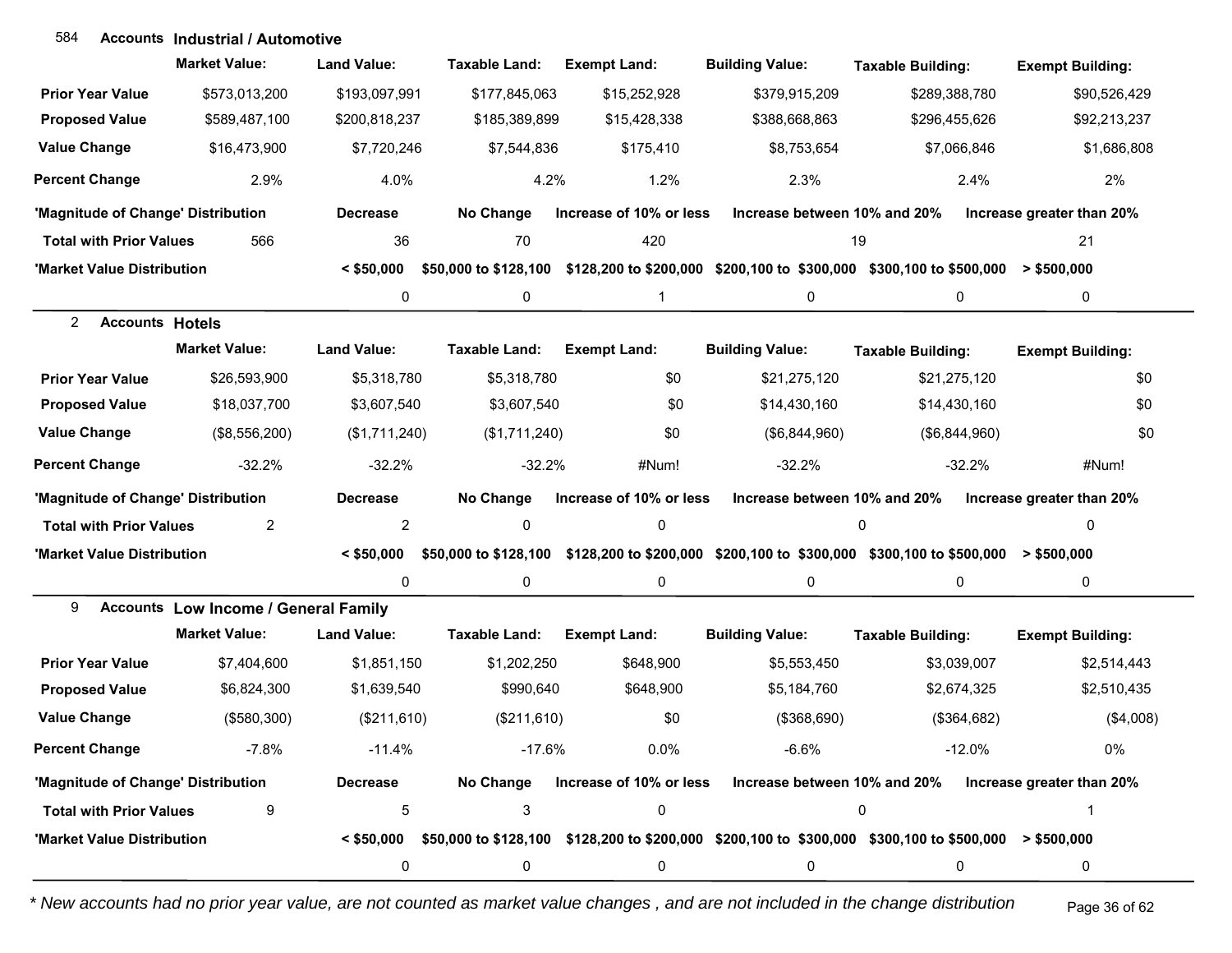| 173                                | <b>Accounts Institutional</b>                                |                    |                       |                         |                              |                                                                                                        |                           |
|------------------------------------|--------------------------------------------------------------|--------------------|-----------------------|-------------------------|------------------------------|--------------------------------------------------------------------------------------------------------|---------------------------|
|                                    | <b>Market Value:</b>                                         | <b>Land Value:</b> | Taxable Land:         | <b>Exempt Land:</b>     | <b>Building Value:</b>       | <b>Taxable Building:</b>                                                                               | <b>Exempt Building:</b>   |
| <b>Prior Year Value</b>            | \$272,630,200                                                | \$68,232,797       | \$7,508,743           | \$60,724,054            | \$204,397,403                | \$9,096,365                                                                                            | \$195,301,038             |
| <b>Proposed Value</b>              | \$273,434,200                                                | \$68,770,094       | \$9,292,448           | \$59,477,646            | \$204,664,106                | \$9,703,074                                                                                            | \$194,961,032             |
| <b>Value Change</b>                | \$804,000                                                    | \$537,297          | \$1,783,705           | (\$1,246,408)           | \$266,703                    | \$606,709                                                                                              | (\$340,006)               |
| <b>Percent Change</b>              | 0.3%                                                         | 0.8%               | 23.8%                 | $-2.1%$                 | 0.1%                         | 6.7%                                                                                                   | 0%                        |
| 'Magnitude of Change' Distribution |                                                              | <b>Decrease</b>    | No Change             | Increase of 10% or less | Increase between 10% and 20% |                                                                                                        | Increase greater than 20% |
| <b>Total with Prior Values</b>     | 173                                                          | 10                 | 154                   | 5                       |                              | 1                                                                                                      | 3                         |
| 'Market Value Distribution         |                                                              | $<$ \$50,000       | \$50,000 to \$128,100 |                         |                              | \$128,200 to \$200,000 \$200,100 to \$300,000 \$300,100 to \$500,000                                   | > \$500,000               |
|                                    |                                                              | 0                  | 5                     | 5                       | 6                            | $\overline{2}$                                                                                         | 0                         |
| 69                                 | <b>Accounts Government / Institutional Land</b>              |                    |                       |                         |                              |                                                                                                        |                           |
|                                    | <b>Market Value:</b>                                         | <b>Land Value:</b> | <b>Taxable Land:</b>  | <b>Exempt Land:</b>     | <b>Building Value:</b>       | <b>Taxable Building:</b>                                                                               | <b>Exempt Building:</b>   |
| <b>Prior Year Value</b>            | \$512,896,300                                                | \$212,178,872      | \$0                   | \$212,178,872           | \$300,717,428                | \$45,157,860                                                                                           | \$255,559,568             |
| <b>Proposed Value</b>              | \$512,896,300                                                | \$192,273,632      | \$0                   | \$192,273,632           | \$320,622,668                | \$65,063,100                                                                                           | \$255,559,568             |
| <b>Value Change</b>                | \$0                                                          | (\$19,905,240)     | \$0                   | (\$19,905,240)          | \$19,905,240                 | \$19,905,240                                                                                           | \$0                       |
| <b>Percent Change</b>              | $0.0\%$                                                      | $-9.4%$            | #Num!                 | $-9.4%$                 | 6.6%                         | 44.1%                                                                                                  | 0%                        |
| 'Magnitude of Change' Distribution |                                                              | <b>Decrease</b>    | No Change             | Increase of 10% or less | Increase between 10% and 20% |                                                                                                        | Increase greater than 20% |
| <b>Total with Prior Values</b>     | 69                                                           | 0                  | 69                    | 0                       |                              | 0                                                                                                      | 0                         |
| 'Market Value Distribution         |                                                              | $<$ \$50.000       | \$50,000 to \$128,100 |                         |                              | $$128,200$ to $$200,000$ $$200,100$ to $$300,000$ $$300,100$ to $$500,000$ > $$500,000$                |                           |
|                                    |                                                              | 0                  | $\mathbf{0}$          | 0                       | 0                            | 0                                                                                                      | $\mathbf 0$               |
| 364                                | Accounts Non-Res / Non-Institutional Vacant Land / Cemeterie |                    |                       |                         |                              |                                                                                                        |                           |
|                                    | <b>Market Value:</b>                                         | <b>Land Value:</b> | <b>Taxable Land:</b>  | <b>Exempt Land:</b>     | <b>Building Value:</b>       | <b>Taxable Building:</b>                                                                               | <b>Exempt Building:</b>   |
| <b>Prior Year Value</b>            | \$179,489,000                                                | \$178,247,900      | \$58,205,430          | \$120,042,470           | \$1,241,100                  | \$0                                                                                                    | \$1,241,100               |
| <b>Proposed Value</b>              | \$181,640,200                                                | \$181,223,219      | \$78,574,446          | \$102,648,773           | \$416,981                    | \$51                                                                                                   | \$416,930                 |
| <b>Value Change</b>                | \$2,151,200                                                  | \$2,975,319        | \$20,369,016          | (\$17,393,697)          | (\$824, 119)                 | \$51                                                                                                   | (\$824,170)               |
| <b>Percent Change</b>              | 1.2%                                                         | 1.7%               | 35.0%                 | $-14.5%$                | $-66.4%$                     | #Div/0!                                                                                                | $-66%$                    |
| 'Magnitude of Change' Distribution |                                                              | <b>Decrease</b>    | No Change             | Increase of 10% or less | Increase between 10% and 20% |                                                                                                        | Increase greater than 20% |
| <b>Total with Prior Values</b>     | 364                                                          | 93                 | 3                     | 181                     |                              | 4                                                                                                      | 83                        |
| 'Market Value Distribution         |                                                              | $<$ \$50,000       |                       |                         |                              | \$50,000 to \$128,100 \$128,200 to \$200,000 \$200,100 to \$300,000 \$300,100 to \$500,000 > \$500,000 |                           |
|                                    |                                                              | 0                  | 0                     | 0                       | 0                            | 0                                                                                                      | 0                         |

*\* New accounts had no prior year value, are not counted as market value changes , and are not included in the change distribution* Page 37 of 62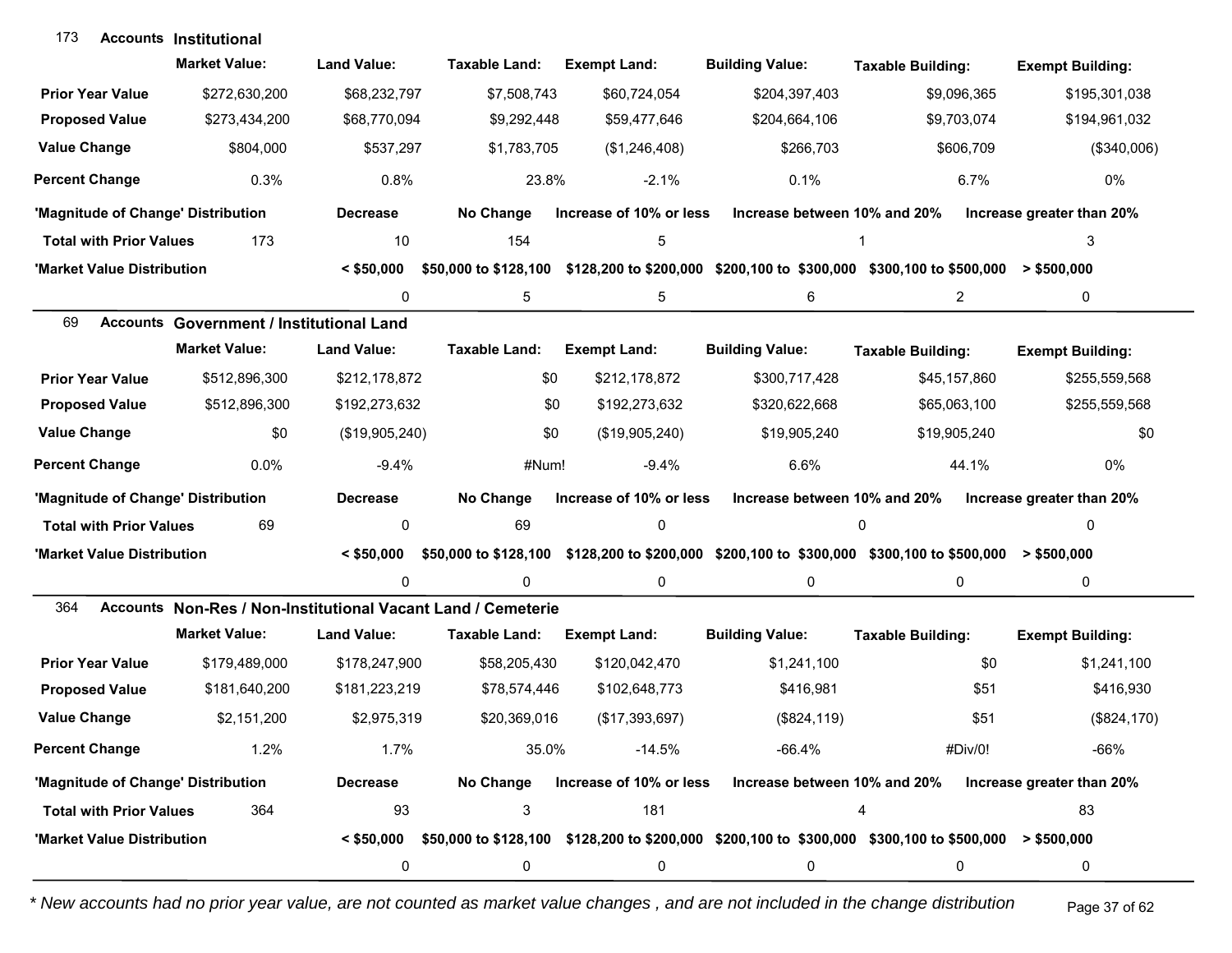| 32                                 | <b>Accounts Railroad Land</b> |                    |                       |                         |                              |                                                                      |                           |
|------------------------------------|-------------------------------|--------------------|-----------------------|-------------------------|------------------------------|----------------------------------------------------------------------|---------------------------|
|                                    | <b>Market Value:</b>          | <b>Land Value:</b> | <b>Taxable Land:</b>  | <b>Exempt Land:</b>     | <b>Building Value:</b>       | <b>Taxable Building:</b>                                             | <b>Exempt Building:</b>   |
| <b>Prior Year Value</b>            | \$10,955,200                  | \$10,773,334       | \$835,039             | \$9,938,295             | \$181,866                    | \$0                                                                  | \$181,866                 |
| <b>Proposed Value</b>              | \$11,254,400                  | \$11,072,534       | \$1,134,239           | \$9,938,295             | \$181,866                    | \$0                                                                  | \$181,866                 |
| <b>Value Change</b>                | \$299,200                     | \$299,200          | \$299,200             | \$0                     | \$0                          | \$0                                                                  | \$0                       |
| <b>Percent Change</b>              | 2.7%                          | 2.8%               | 35.8%                 | 0.0%                    | $0.0\%$                      | #Num!                                                                | 0%                        |
| 'Magnitude of Change' Distribution |                               | <b>Decrease</b>    | No Change             | Increase of 10% or less | Increase between 10% and 20% |                                                                      | Increase greater than 20% |
| <b>Total with Prior Values</b>     | 32                            | 0                  | 30                    | 0                       |                              | 0                                                                    | 2                         |
| 'Market Value Distribution         |                               | $<$ \$50,000       | \$50,000 to \$128,100 |                         |                              | \$128,200 to \$200,000 \$200,100 to \$300,000 \$300,100 to \$500,000 | > \$500.000               |
|                                    |                               | 0                  | 0                     | $\pmb{0}$               | 0                            | 0                                                                    | 0                         |
| 27                                 | <b>Accounts Wireless</b>      |                    |                       |                         |                              |                                                                      |                           |
|                                    | <b>Market Value:</b>          | <b>Land Value:</b> | Taxable Land:         | <b>Exempt Land:</b>     | <b>Building Value:</b>       | <b>Taxable Building:</b>                                             | <b>Exempt Building:</b>   |
| <b>Prior Year Value</b>            | \$13,471,400                  | \$13,310,161       | \$6,812,261           | \$6,497,900             | \$161,239                    | \$161,239                                                            | \$0                       |
| <b>Proposed Value</b>              | \$24,725,900                  | \$24,564,661       | \$18,066,761          | \$6,497,900             | \$161,239                    | \$161,239                                                            | \$0                       |
| <b>Value Change</b>                | \$11,254,500                  | \$11,254,500       | \$11,254,500          | \$0                     | \$0                          | \$0                                                                  | \$0                       |
| <b>Percent Change</b>              | 83.5%                         | 84.6%              | 165.2%                | 0.0%                    | $0.0\%$                      | $0.0\%$                                                              | #Num!                     |
| 'Magnitude of Change' Distribution |                               | <b>Decrease</b>    | No Change             | Increase of 10% or less | Increase between 10% and 20% |                                                                      | Increase greater than 20% |
| <b>Total with Prior Values</b>     | 27                            | 0                  |                       | 0                       |                              | 3                                                                    | 23                        |
| 'Market Value Distribution         |                               | $<$ \$50,000       | \$50,000 to \$128,100 |                         |                              | \$128,200 to \$200,000 \$200,100 to \$300,000 \$300,100 to \$500,000 | > \$500,000               |
|                                    |                               | 0                  | $\mathbf{0}$          | 0                       | 0                            | 0                                                                    | 0                         |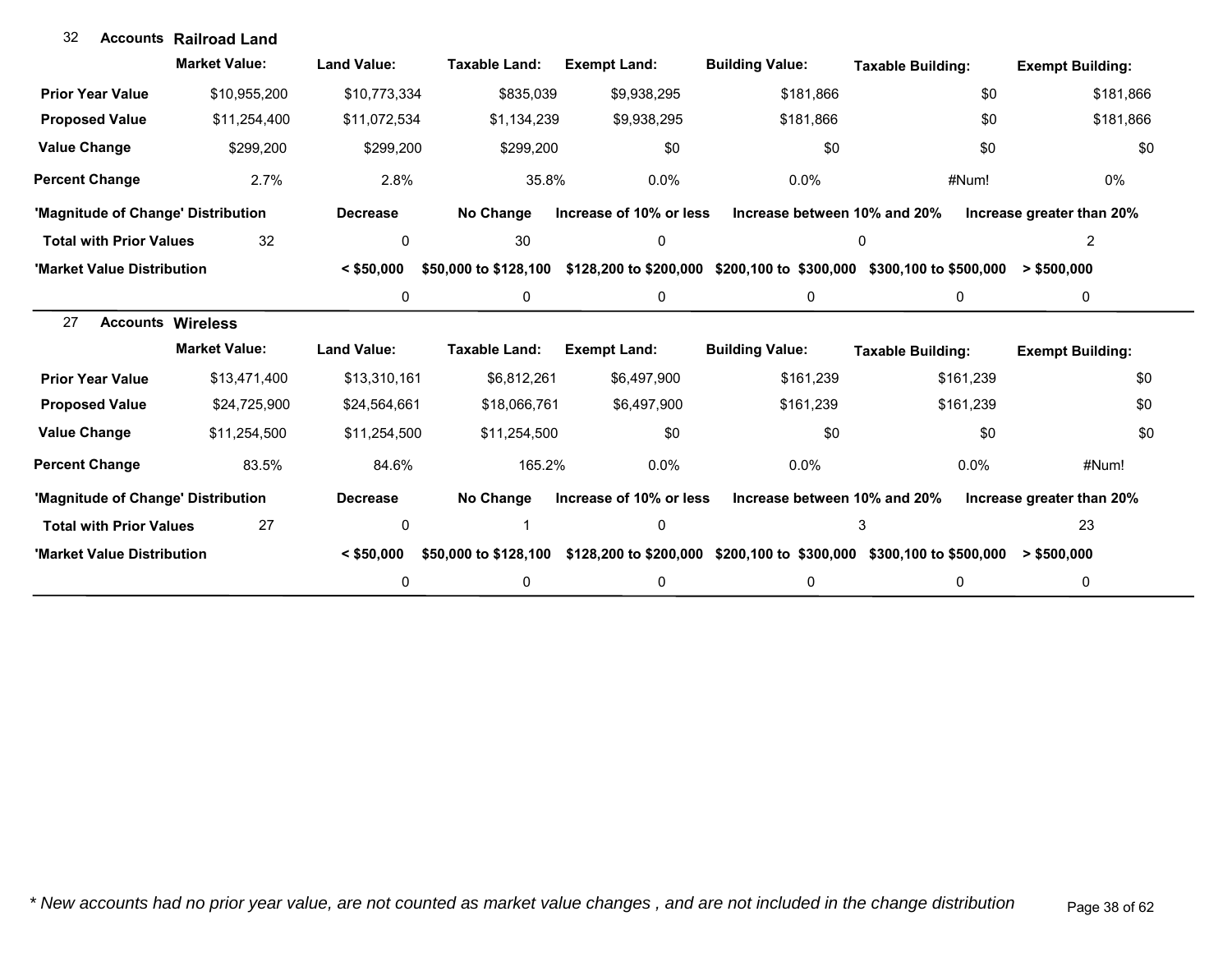# **Impact Analysis for 2019 Valuation Project by Council District**

**Council District**

 **07***Comparison of 2018 to 2019 Values for Properties in the 2019 Valuation Project.* 

| <b>Totals</b>                      | 61.793<br><b>Accounts</b>                |                    |                       |                         |                              |                                                                      |                           |
|------------------------------------|------------------------------------------|--------------------|-----------------------|-------------------------|------------------------------|----------------------------------------------------------------------|---------------------------|
|                                    | <b>Market Value:</b>                     | <b>Land Value:</b> | <b>Taxable Land:</b>  | <b>Exempt Land:</b>     | <b>Building Value:</b>       | <b>Taxable Building:</b>                                             | <b>Exempt Building:</b>   |
| <b>Prior Year Value</b>            | \$5,960,735,900                          | \$1,437,564,739    | \$1,161,049,712       | \$276,515,027           | \$4,523,171,161              | \$3,601,296,526                                                      | \$921,874,635             |
| <b>Proposed Value</b>              | \$6,063,852,400                          | \$1,406,496,625    | \$1,139,002,518       | \$267,494,107           | \$4,657,355,775              | \$3,716,878,447                                                      | \$940,477,328             |
| <b>Value Change</b>                | \$103,116,500                            | (\$31,068,114)     | (\$22,047,194)        | (\$9,020,920)           | \$134,184,614                | \$115,581,921                                                        | \$18,602,693              |
| <b>Percent Change</b>              | 1.7%                                     | $-2.2%$            | $-1.9%$               | $-3.3%$                 | 3.0%                         | 3.2%                                                                 | 2.0%                      |
| 'Magnitude of Change' Distribution |                                          | <b>Decrease</b>    | No Change             | Increase of 10% or less |                              | Increase between 10% and 20% Increase greater than 20%               |                           |
| <b>Total with Prior Values</b>     | 61,658                                   | 23,623             | 9,320                 | 15.815                  | 6,933                        |                                                                      | 5.967                     |
| <b>Market Value Distribution</b>   |                                          | $<$ \$50,000       | \$50,000 to \$128,100 | \$128,200 to \$200,000  | \$200,100 to \$300,000       | \$300,100 to \$500,000                                               | $>$ \$500,000             |
|                                    |                                          | 13,914             | 30,872                | 3,045                   | 504                          | 257                                                                  | 27                        |
| 49,024                             | <b>Accounts Residential Improvements</b> |                    |                       |                         |                              |                                                                      |                           |
|                                    | <b>Market Value:</b>                     | <b>Land Value:</b> | <b>Taxable Land:</b>  | <b>Exempt Land:</b>     | <b>Building Value:</b>       | <b>Taxable Building:</b>                                             | <b>Exempt Building:</b>   |
| <b>Prior Year Value</b>            | \$3,604,282,300                          | \$703,903,168      | \$690,277,385         | \$13,625,783            | \$2,900,379,132              | \$2,762,417,538                                                      | \$137,961,594             |
| <b>Proposed Value</b>              | \$3,719,526,700                          | \$737,530,782      | \$719,181,094         | \$18,349,688            | \$2,981,995,918              | \$2,829,559,527                                                      | \$152,436,391             |
| <b>Value Change</b>                | \$115,244,400                            | \$33,627,614       | \$28,903,709          | \$4,723,905             | \$81,616,786                 | \$67,141,989                                                         | \$14,474,797              |
| <b>Percent Change</b>              | 3.2%                                     | 4.8%               | 4.2%                  | 34.7%                   | 2.8%                         | 2.4%                                                                 | 10%                       |
| 'Magnitude of Change' Distribution |                                          | <b>Decrease</b>    | No Change             | Increase of 10% or less | Increase between 10% and 20% |                                                                      | Increase greater than 20% |
| <b>Total with Prior Values</b>     | 48.903                                   | 22,119             | 1,662                 | 12,994                  | 6,758                        |                                                                      | 5,370                     |
| 'Market Value Distribution         |                                          | $<$ \$50,000       | \$50,000 to \$128,100 |                         |                              | \$128,200 to \$200,000 \$200,100 to \$300,000 \$300,100 to \$500,000 | $>$ \$500,000             |
|                                    |                                          | 13,903             | 30,809                | 3,031                   | 481                          | 251                                                                  | 26                        |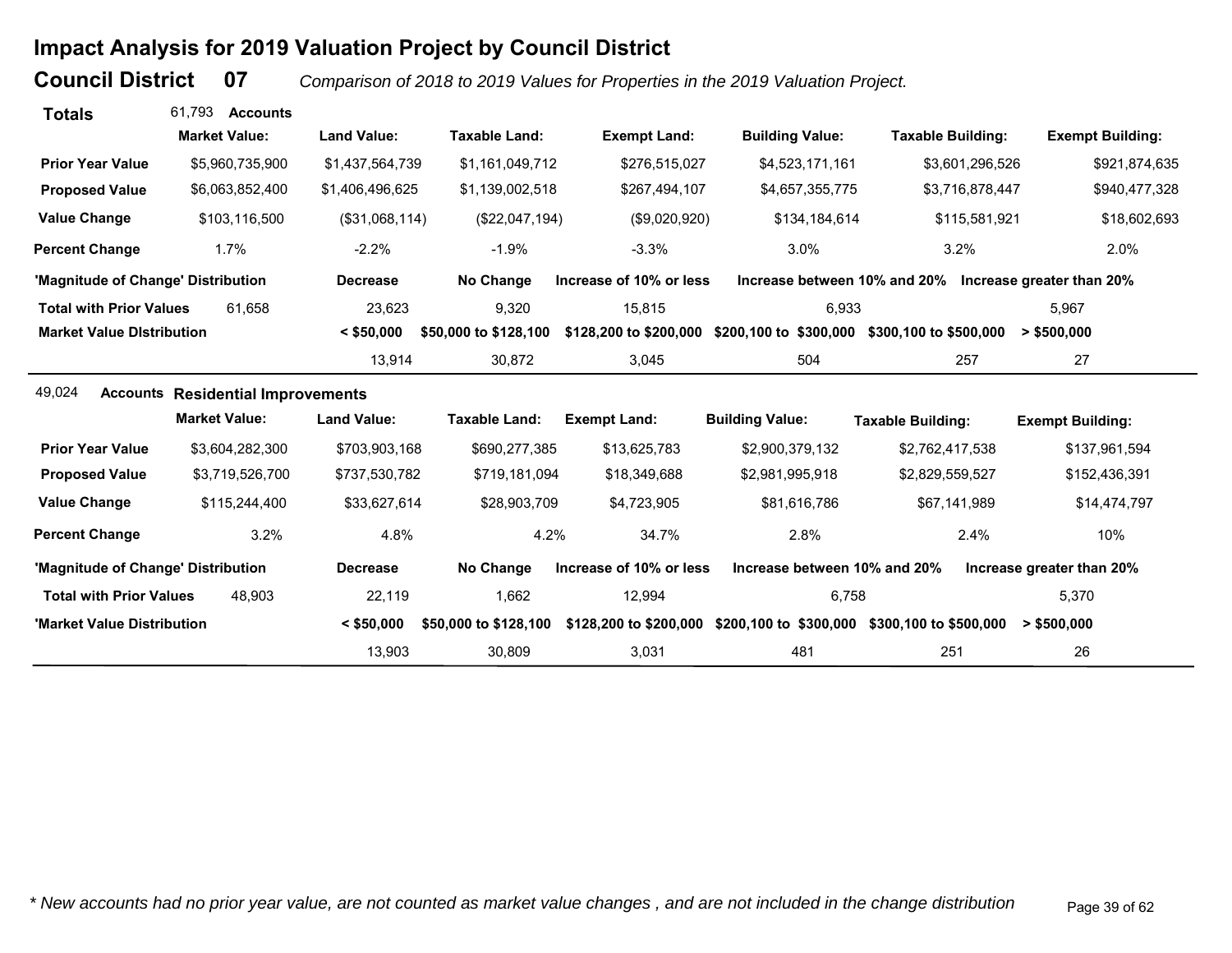## **Accounts** 6,922 **Residential Vacant Land**

|                                    | <b>Market Value:</b>                               | <b>Land Value:</b> | <b>Taxable Land:</b>  | <b>Exempt Land:</b>     | <b>Building Value:</b>       | <b>Taxable Building:</b>                                                                                               | <b>Exempt Building:</b>   |
|------------------------------------|----------------------------------------------------|--------------------|-----------------------|-------------------------|------------------------------|------------------------------------------------------------------------------------------------------------------------|---------------------------|
| <b>Prior Year Value</b>            | \$84,943,400                                       | \$84,905,700       | \$64,574,126          | \$20,331,574            | \$37,700                     | \$37,700                                                                                                               | \$0                       |
| <b>Proposed Value</b>              | \$185,100                                          | \$185,100          | \$185,100             | \$0                     | \$0                          | \$0                                                                                                                    | \$0                       |
| <b>Value Change</b>                | (\$84,758,300)                                     | (\$84,720,600)     | (\$64,389,026)        | (\$20,331,574)          | (\$37,700)                   | (\$37,700)                                                                                                             | \$0                       |
| <b>Percent Change</b>              | $-99.8%$                                           | $-99.8%$           | $-99.7%$              | $-100.0\%$              | $-100.0\%$                   | $-100.0\%$                                                                                                             | #Num!                     |
| 'Magnitude of Change' Distribution |                                                    | <b>Decrease</b>    | No Change             | Increase of 10% or less | Increase between 10% and 20% |                                                                                                                        | Increase greater than 20% |
| <b>Total with Prior Values</b>     | 6,921                                              | 3                  | 6,911                 | 0                       |                              | 0                                                                                                                      | 7                         |
| 'Market Value Distribution         |                                                    | $<$ \$50,000       | \$50,000 to \$128,100 |                         |                              | $$128,200$ to \$200,000 \$200,100 to \$300,000 \$300,100 to \$500,000 > \$500,000                                      |                           |
|                                    |                                                    | 0                  | 0                     | 0                       | 0                            | 0                                                                                                                      | 0                         |
| 52                                 | <b>Accounts Residential Condos</b>                 |                    |                       |                         |                              |                                                                                                                        |                           |
|                                    | <b>Market Value:</b>                               | <b>Land Value:</b> | <b>Taxable Land:</b>  | <b>Exempt Land:</b>     | <b>Building Value:</b>       | <b>Taxable Building:</b>                                                                                               | <b>Exempt Building:</b>   |
| <b>Prior Year Value</b>            | \$9,606,600                                        | \$1,463,904        | \$1,463,904           | \$0                     | \$8,142,696                  | \$1,376,328                                                                                                            | \$6,766,368               |
| <b>Proposed Value</b>              | \$9,997,800                                        | \$1,523,520        | \$1,523,520           | \$0                     | \$8,474,280                  | \$1,445,143                                                                                                            | \$7,029,137               |
| <b>Value Change</b>                | \$391,200                                          | \$59,616           | \$59,616              | \$0                     | \$331,584                    | \$68,815                                                                                                               | \$262,769                 |
| <b>Percent Change</b>              | 4.1%                                               | 4.1%               | 4.1%                  | #Num!                   | 4.1%                         | 5.0%                                                                                                                   | 4%                        |
| 'Magnitude of Change' Distribution |                                                    | <b>Decrease</b>    | No Change             | Increase of 10% or less | Increase between 10% and 20% |                                                                                                                        | Increase greater than 20% |
| <b>Total with Prior Values</b>     | 52                                                 | 0                  | 6                     | 46                      |                              | 0                                                                                                                      | $\Omega$                  |
| 'Market Value Distribution         |                                                    | $<$ \$50,000       |                       |                         |                              | \$50,000 to \$128,100 \$128,200 to \$200,000 \$200,100 to \$300,000 \$300,100 to \$500,000 > \$500,000                 |                           |
|                                    |                                                    | 0                  | 16                    | 8                       | 20                           | 3                                                                                                                      | 0                         |
| 159                                | <b>Accounts Apts/Nursing Homes/Student Housing</b> |                    |                       |                         |                              |                                                                                                                        |                           |
|                                    | <b>Market Value:</b>                               | <b>Land Value:</b> | <b>Taxable Land:</b>  | <b>Exempt Land:</b>     | <b>Building Value:</b>       | <b>Taxable Building:</b>                                                                                               | <b>Exempt Building:</b>   |
| <b>Prior Year Value</b>            | \$184,056,900                                      | \$51,210,641       | \$41,130,771          | \$10,079,870            | \$132,846,259                | \$91,345,899                                                                                                           | \$41,500,360              |
| <b>Proposed Value</b>              | \$202,362,600                                      | \$50,451,299       | \$41,103,099          | \$9,348,200             | \$151,911,301                | \$96,317,596                                                                                                           | \$55,593,705              |
| <b>Value Change</b>                | \$18,305,700                                       | (\$759,342)        | (\$27,672)            | (\$731,670)             | \$19,065,042                 | \$4,971,697                                                                                                            | \$14,093,345              |
| <b>Percent Change</b>              | 9.9%                                               | $-1.5%$            | $-0.1%$               | $-7.3%$                 | 14.4%                        | 5.4%                                                                                                                   | 34%                       |
| 'Magnitude of Change' Distribution |                                                    | <b>Decrease</b>    | No Change             | Increase of 10% or less | Increase between 10% and 20% |                                                                                                                        | Increase greater than 20% |
| <b>Total with Prior Values</b>     | 159                                                | 11                 | 0                     | 123                     |                              | 8                                                                                                                      | 17                        |
| 'Market Value Distribution         |                                                    |                    |                       |                         |                              | $\leq$ \$50,000 \$50,000 to \$128,100 \$128,200 to \$200,000 \$200,100 to \$300,000 \$300,100 to \$500,000 > \$500,000 |                           |
|                                    |                                                    | 0                  | 0                     | 0                       | 0                            | 0                                                                                                                      | 0                         |

*\* New accounts had no prior year value, are not counted as market value changes , and are not included in the change distribution* Page 40 of 62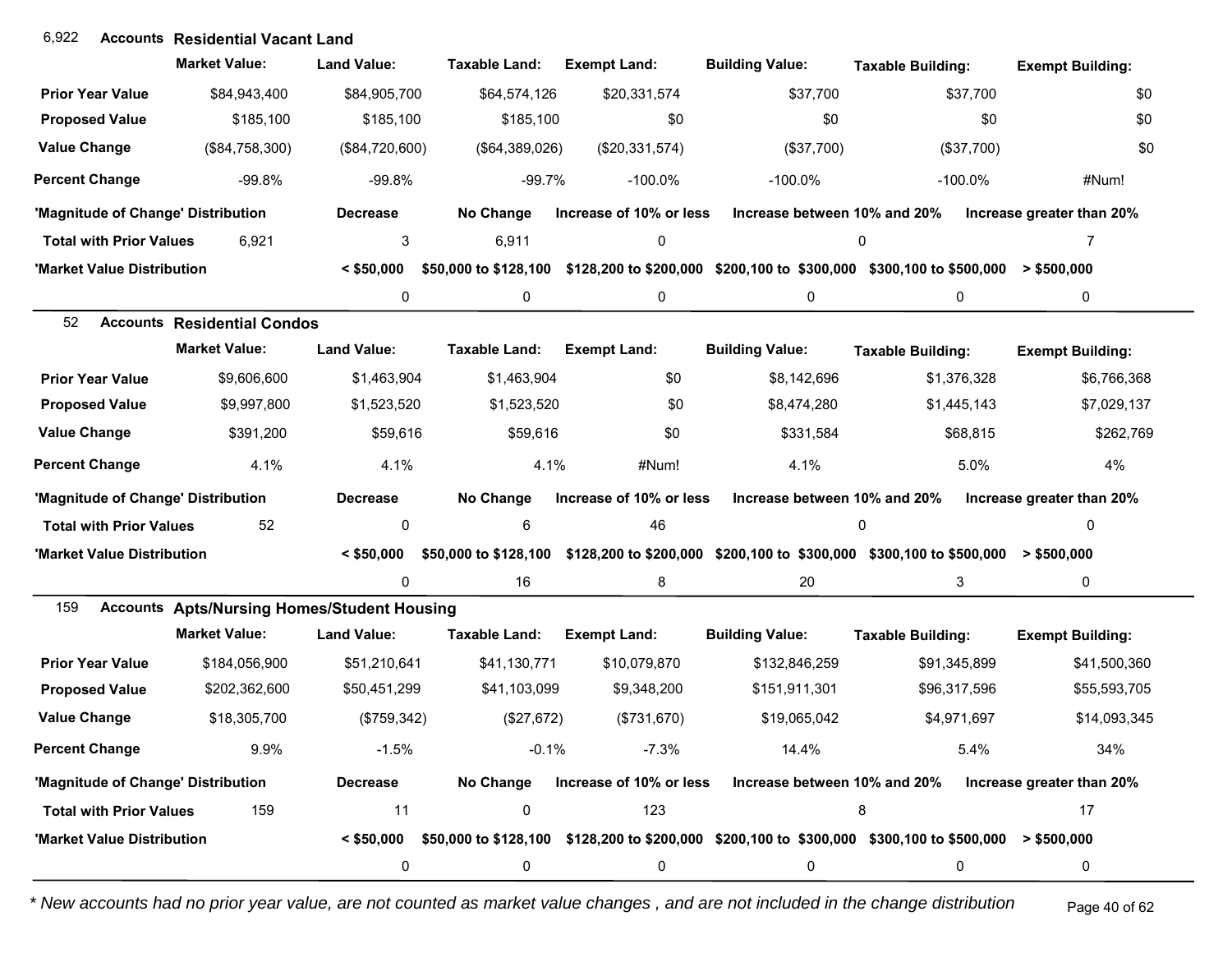| 941                                |                                  | <b>Accounts Commercial/Restaurants/Gas Stations/ Amusements</b> |                       |                         |                              |                                                                                                                         |                           |
|------------------------------------|----------------------------------|-----------------------------------------------------------------|-----------------------|-------------------------|------------------------------|-------------------------------------------------------------------------------------------------------------------------|---------------------------|
|                                    | <b>Market Value:</b>             | <b>Land Value:</b>                                              | <b>Taxable Land:</b>  | <b>Exempt Land:</b>     | <b>Building Value:</b>       | <b>Taxable Building:</b>                                                                                                | <b>Exempt Building:</b>   |
| <b>Prior Year Value</b>            | \$368,029,500                    | \$102,679,703                                                   | \$97,531,259          | \$5,148,444             | \$265,349,797                | \$241,883,857                                                                                                           | \$23,465,940              |
| <b>Proposed Value</b>              | \$371,493,800                    | \$92,568,774                                                    | \$88,549,883          | \$4,018,891             | \$278,925,026                | \$255,282,574                                                                                                           | \$23,642,452              |
| <b>Value Change</b>                | \$3,464,300                      | (\$10,110,929)                                                  | (\$8,981,376)         | (\$1,129,553)           | \$13,575,229                 | \$13,398,717                                                                                                            | \$176,512                 |
| <b>Percent Change</b>              | 0.9%                             | $-9.8%$                                                         | $-9.2%$               | $-21.9%$                | 5.1%                         | 5.5%                                                                                                                    | $1\%$                     |
| 'Magnitude of Change' Distribution |                                  | <b>Decrease</b>                                                 | No Change             | Increase of 10% or less | Increase between 10% and 20% |                                                                                                                         | Increase greater than 20% |
| <b>Total with Prior Values</b>     | 941                              | 612                                                             | 60                    | 216                     |                              | 8                                                                                                                       | 45                        |
| 'Market Value Distribution         |                                  | $<$ \$50,000                                                    |                       |                         |                              | \$50,000 to \$128,100 \$128,200 to \$200,000 \$200,100 to \$300,000 \$300,100 to \$500,000 > \$500,000                  |                           |
|                                    |                                  | $\mathbf 1$                                                     | $\overline{2}$        | 0                       | $\mathbf 0$                  | 0                                                                                                                       | 0                         |
| 1,886<br><b>Accounts Mixed Use</b> |                                  |                                                                 |                       |                         |                              |                                                                                                                         |                           |
|                                    | <b>Market Value:</b>             | <b>Land Value:</b>                                              | <b>Taxable Land:</b>  | <b>Exempt Land:</b>     | <b>Building Value:</b>       | <b>Taxable Building:</b>                                                                                                | <b>Exempt Building:</b>   |
| <b>Prior Year Value</b>            | \$193,093,600                    | \$39,454,574                                                    | \$38,744,708          | \$709,866               | \$153,639,026                | \$147,284,072                                                                                                           | \$6,354,954               |
| <b>Proposed Value</b>              | \$196,518,100                    | \$40,669,047                                                    | \$39,975,268          | \$693,779               | \$155,849,053                | \$148,673,398                                                                                                           | \$7,175,655               |
| <b>Value Change</b>                | \$3,424,500                      | \$1,214,473                                                     | \$1,230,560           | (\$16,087)              | \$2,210,027                  | \$1,389,326                                                                                                             | \$820,701                 |
| Percent Change                     | 1.8%                             | 3.1%                                                            | 3.2%                  | $-2.3%$                 | 1.4%                         | 0.9%                                                                                                                    | 13%                       |
| 'Magnitude of Change' Distribution |                                  | <b>Decrease</b>                                                 | No Change             | Increase of 10% or less | Increase between 10% and 20% |                                                                                                                         | Increase greater than 20% |
| <b>Total with Prior Values</b>     | 1,886                            | 720                                                             | 1                     | 995                     |                              | 54                                                                                                                      | 116                       |
| 'Market Value Distribution         |                                  | $<$ \$50,000                                                    | \$50,000 to \$128,100 |                         |                              | \$128,200 to \$200,000 \$200,100 to \$300,000 \$300,100 to \$500,000                                                    | > \$500,000               |
|                                    |                                  | $\overline{2}$                                                  | 1                     | 0                       | $\mathbf 0$                  | $\overline{2}$                                                                                                          | $\mathbf 1$               |
| 27                                 | <b>Accounts Office Buildings</b> |                                                                 |                       |                         |                              |                                                                                                                         |                           |
|                                    | <b>Market Value:</b>             | <b>Land Value:</b>                                              | <b>Taxable Land:</b>  | <b>Exempt Land:</b>     | <b>Building Value:</b>       | <b>Taxable Building:</b>                                                                                                | <b>Exempt Building:</b>   |
| <b>Prior Year Value</b>            | \$38,487,100                     | \$7,432,920                                                     | \$6,444,264           | \$988,656               | \$31,054,180                 | \$20,260,567                                                                                                            | \$10,793,613              |
| <b>Proposed Value</b>              | \$40,357,900                     | \$7,648,385                                                     | \$6,804,022           | \$844,363               | \$32,709,515                 | \$20,950,971                                                                                                            | \$11,758,544              |
| <b>Value Change</b>                | \$1,870,800                      | \$215,465                                                       | \$359,758             | (\$144, 293)            | \$1,655,335                  | \$690,404                                                                                                               | \$964,931                 |
| <b>Percent Change</b>              | 4.9%                             | 2.9%                                                            | 5.6%                  | $-14.6%$                | 5.3%                         | 3.4%                                                                                                                    | 9%                        |
| 'Magnitude of Change' Distribution |                                  | <b>Decrease</b>                                                 | No Change             | Increase of 10% or less | Increase between 10% and 20% |                                                                                                                         | Increase greater than 20% |
| <b>Total with Prior Values</b>     | 27                               | $\pmb{0}$                                                       | $\pmb{0}$             | 26                      |                              | $\pmb{0}$                                                                                                               | 1                         |
| 'Market Value Distribution         |                                  |                                                                 |                       |                         |                              | $< $50,000$ $$50,000$ to \$128,100 $$128,200$ to \$200,000 $$200,100$ to \$300,000 $$300,100$ to \$500,000 $> $500,000$ |                           |
|                                    |                                  | 0                                                               | 0                     | 0                       | 0                            | $\mathbf 0$                                                                                                             | 0                         |

*\* New accounts had no prior year value, are not counted as market value changes , and are not included in the change distribution* Page 41 of 62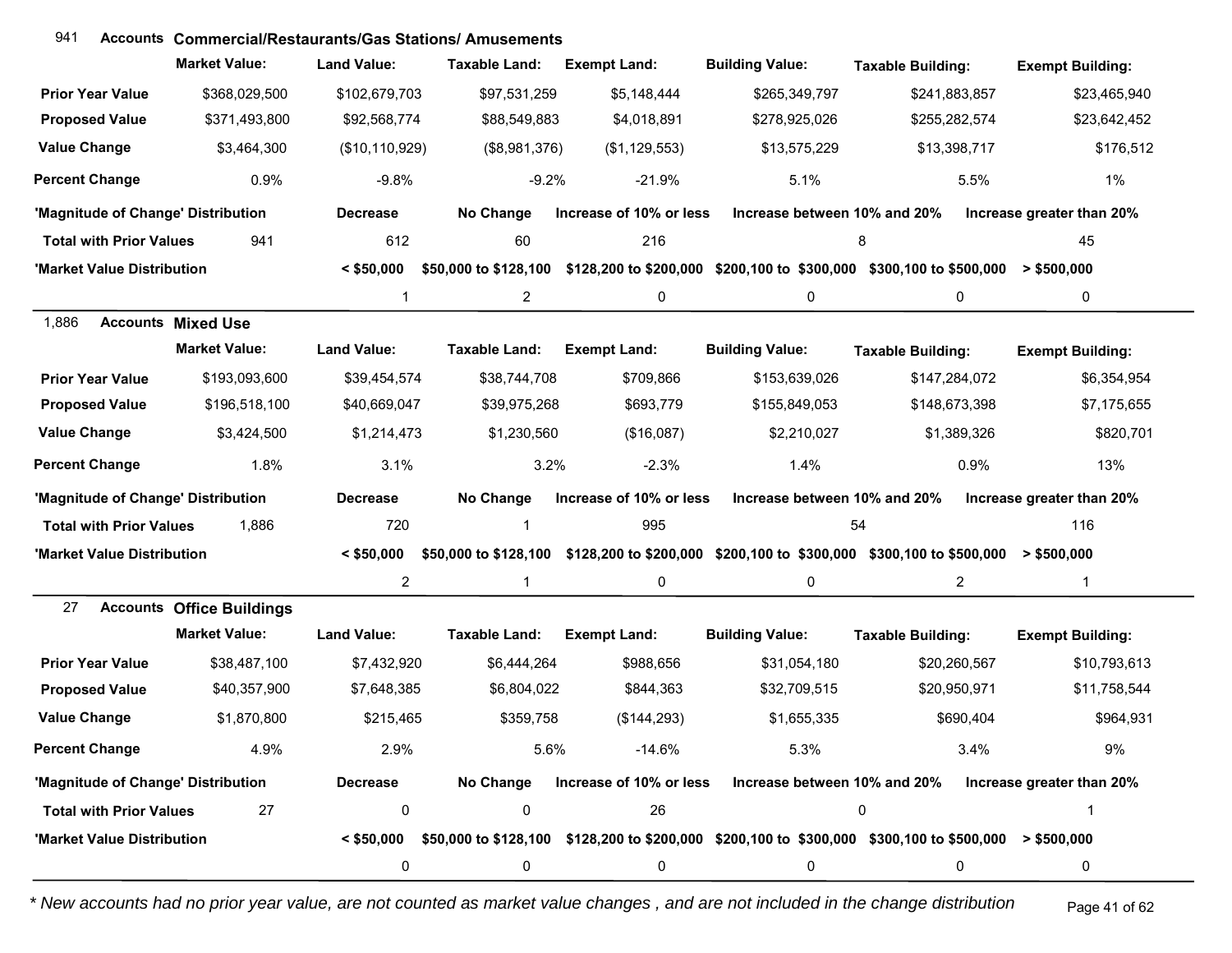### **Accounts Industrial / Automotive**917

|                                    | <b>Market Value:</b>                        | <b>Land Value:</b> | Taxable Land:         | <b>Exempt Land:</b>     | <b>Building Value:</b>                                                                                 | <b>Taxable Building:</b> | <b>Exempt Building:</b>   |
|------------------------------------|---------------------------------------------|--------------------|-----------------------|-------------------------|--------------------------------------------------------------------------------------------------------|--------------------------|---------------------------|
| <b>Prior Year Value</b>            | \$394,746,600                               | \$121,383,318      | \$115,248,471         | \$6,134,847             | \$273,363,282                                                                                          | \$245,408,164            | \$27,955,118              |
| <b>Proposed Value</b>              | \$426,444,700                               | \$128,252,456      | \$122,637,113         | \$5,615,343             | \$298,192,244                                                                                          | \$277,148,085            | \$21,044,159              |
| <b>Value Change</b>                | \$31,698,100                                | \$6,869,138        | \$7,388,642           | (\$519,504)             | \$24,828,962                                                                                           | \$31,739,921             | (\$6,910,959)             |
| <b>Percent Change</b>              | 8.0%                                        | 5.7%               | 6.4%                  | $-8.5%$                 | 9.1%                                                                                                   | 12.9%                    | $-25%$                    |
| 'Magnitude of Change' Distribution |                                             | <b>Decrease</b>    | No Change             | Increase of 10% or less | Increase between 10% and 20%                                                                           |                          | Increase greater than 20% |
| <b>Total with Prior Values</b>     | 906                                         | 45                 | 108                   | 436                     | 91                                                                                                     |                          | 226                       |
| 'Market Value Distribution         |                                             | $<$ \$50,000       |                       |                         | \$50,000 to \$128,100 \$128,200 to \$200,000 \$200,100 to \$300,000 \$300,100 to \$500,000 > \$500,000 |                          |                           |
|                                    |                                             | 0                  | $\overline{2}$        | 0                       | 0                                                                                                      | 0                        | 0                         |
| 44                                 | <b>Accounts Low Income / General Family</b> |                    |                       |                         |                                                                                                        |                          |                           |
|                                    | <b>Market Value:</b>                        | <b>Land Value:</b> | <b>Taxable Land:</b>  | <b>Exempt Land:</b>     | <b>Building Value:</b>                                                                                 | <b>Taxable Building:</b> | <b>Exempt Building:</b>   |
| <b>Prior Year Value</b>            | \$40,651,400                                | \$11,736,715       | \$7,764,980           | \$3,971,735             | \$28,914,685                                                                                           | \$15,051,212             | \$13,863,473              |
| <b>Proposed Value</b>              | \$38,377,300                                | \$11,369,940       | \$7,398,205           | \$3,971,735             | \$27,007,360                                                                                           | \$13,718,987             | \$13,288,373              |
| <b>Value Change</b>                | (\$2,274,100)                               | (\$366,775)        | (\$366,775)           | \$0                     | (\$1,907,325)                                                                                          | (\$1,332,225)            | (\$575,100)               |
| <b>Percent Change</b>              | $-5.6%$                                     | $-3.1%$            | $-4.7%$               | 0.0%                    | $-6.6%$                                                                                                | $-8.9%$                  | $-4%$                     |
| 'Magnitude of Change' Distribution |                                             | <b>Decrease</b>    | No Change             | Increase of 10% or less | Increase between 10% and 20%                                                                           |                          | Increase greater than 20% |
| <b>Total with Prior Values</b>     | 44                                          | 9                  | 33                    | 0                       |                                                                                                        |                          |                           |
| 'Market Value Distribution         |                                             | $<$ \$50,000       |                       |                         | \$50,000 to \$128,100 \$128,200 to \$200,000 \$200,100 to \$300,000 \$300,100 to \$500,000 > \$500,000 |                          |                           |
|                                    |                                             | $\overline{2}$     | 8                     | 0                       | 0                                                                                                      | 0                        | 0                         |
| 364                                | <b>Accounts Institutional</b>               |                    |                       |                         |                                                                                                        |                          |                           |
|                                    | <b>Market Value:</b>                        | <b>Land Value:</b> | <b>Taxable Land:</b>  | <b>Exempt Land:</b>     | <b>Building Value:</b>                                                                                 | <b>Taxable Building:</b> | <b>Exempt Building:</b>   |
| <b>Prior Year Value</b>            | \$420,199,100                               | \$81,358,328       | \$11,203,495          | \$70,154,833            | \$338,840,772                                                                                          | \$69,754,468             | \$269,086,304             |
| <b>Proposed Value</b>              | \$418,096,300                               | \$83,356,145       | \$13,641,827          | \$69,714,318            | \$334,740,155                                                                                          | \$68,247,260             | \$266,492,895             |
| <b>Value Change</b>                | (\$2,102,800)                               | \$1,997,817        | \$2,438,332           | (\$440,515)             | (\$4,100,617)                                                                                          | (\$1,507,208)            | (\$2,593,409)             |
| <b>Percent Change</b>              | $-0.5\%$                                    | 2.5%               | 21.8%                 | $-0.6%$                 | $-1.2%$                                                                                                | $-2.2%$                  | $-1%$                     |
| 'Magnitude of Change' Distribution |                                             | <b>Decrease</b>    | No Change             | Increase of 10% or less | Increase between 10% and 20%                                                                           |                          | Increase greater than 20% |
| <b>Total with Prior Values</b>     | 364                                         | 23                 | 326                   | 5                       |                                                                                                        | 3                        | $\overline{7}$            |
| 'Market Value Distribution         |                                             | $<$ \$50,000       | \$50,000 to \$128,100 |                         | \$128,200 to \$200,000 \$200,100 to \$300,000 \$300,100 to \$500,000 > \$500,000                       |                          |                           |
|                                    |                                             | 6                  | 34                    | 6                       | 3                                                                                                      | 1                        | 0                         |

*\* New accounts had no prior year value, are not counted as market value changes , and are not included in the change distribution* Page 42 of 62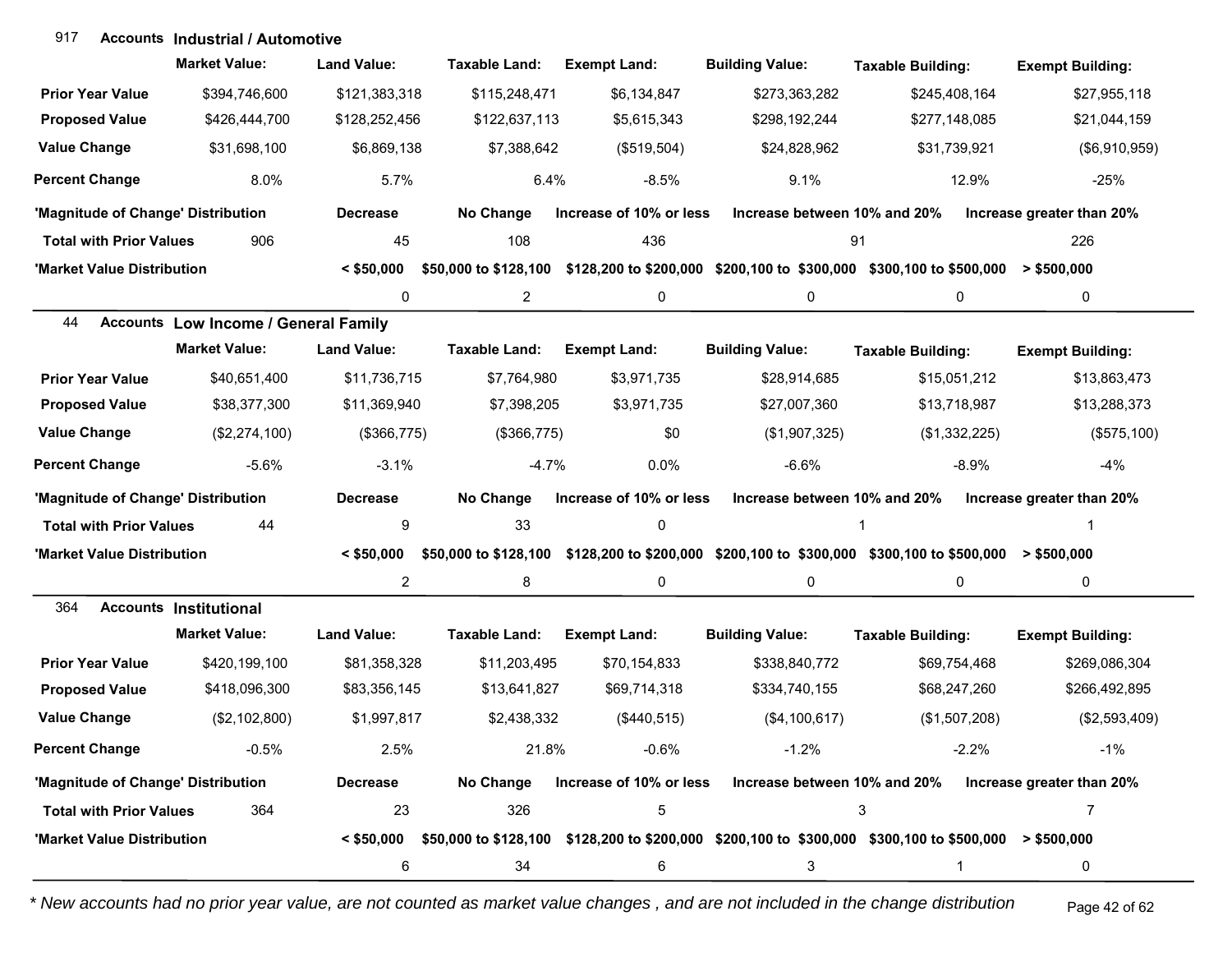| 108                                | <b>Accounts Government / Institutional Land</b>              |                    |                                   |                         |                              |                                                                                         |                           |
|------------------------------------|--------------------------------------------------------------|--------------------|-----------------------------------|-------------------------|------------------------------|-----------------------------------------------------------------------------------------|---------------------------|
|                                    | <b>Market Value:</b>                                         | <b>Land Value:</b> | Taxable Land:                     | <b>Exempt Land:</b>     | <b>Building Value:</b>       | <b>Taxable Building:</b>                                                                | <b>Exempt Building:</b>   |
| <b>Prior Year Value</b>            | \$435,603,800                                                | \$65,180,023       | \$350,200                         | \$64,829,823            | \$370,423,777                | \$279,386                                                                               | \$370,144,391             |
| <b>Proposed Value</b>              | \$434,603,500                                                | \$65,207,213       | \$350,200                         | \$64,857,013            | \$369,396,287                | \$279,386                                                                               | \$369,116,901             |
| <b>Value Change</b>                | (\$1,000,300)                                                | \$27,190           | \$0                               | \$27,190                | (\$1,027,490)                | \$0                                                                                     | (\$1,027,490)             |
| <b>Percent Change</b>              | $-0.2%$                                                      | 0.0%               | 0.0%                              | 0.0%                    | $-0.3%$                      | 0.0%                                                                                    | 0%                        |
| 'Magnitude of Change' Distribution |                                                              | <b>Decrease</b>    | No Change                         | Increase of 10% or less | Increase between 10% and 20% |                                                                                         | Increase greater than 20% |
| <b>Total with Prior Values</b>     | 108                                                          | 1                  | 107                               | 0                       |                              | 0                                                                                       | 0                         |
| 'Market Value Distribution         |                                                              | $<$ \$50,000       | \$50,000 to \$128,100             |                         |                              | \$128,200 to \$200,000 \$200,100 to \$300,000 \$300,100 to \$500,000                    | > \$500,000               |
|                                    |                                                              | 0                  | 0                                 | 0                       | 0                            | 0                                                                                       | 0                         |
| 1,248                              | Accounts Non-Res / Non-Institutional Vacant Land / Cemeterie |                    |                                   |                         |                              |                                                                                         |                           |
|                                    | <b>Market Value:</b>                                         | <b>Land Value:</b> | Taxable Land:                     | <b>Exempt Land:</b>     | <b>Building Value:</b>       | <b>Taxable Building:</b>                                                                | <b>Exempt Building:</b>   |
| <b>Prior Year Value</b>            | \$159,371,400                                                | \$152,436,967      | \$81,243,005                      | \$71,193,962            | \$6,934,433                  | \$5,790,935                                                                             | \$1,143,498               |
| <b>Proposed Value</b>              | \$175,039,200                                                | \$170,129,986      | \$89,394,843                      | \$80,735,143            | \$4,909,214                  | \$4,849,120                                                                             | \$60,094                  |
| <b>Value Change</b>                | \$15,667,800                                                 | \$17,693,019       | \$8,151,838                       | \$9,541,181             | (\$2,025,219)                | (\$941, 815)                                                                            | (\$1,083,404)             |
| <b>Percent Change</b>              | 9.8%                                                         | 11.6%              | 10.0%                             | 13.4%                   | $-29.2%$                     | $-16.3%$                                                                                | -95%                      |
| 'Magnitude of Change' Distribution |                                                              | <b>Decrease</b>    | No Change                         | Increase of 10% or less | Increase between 10% and 20% |                                                                                         | Increase greater than 20% |
| <b>Total with Prior Values</b>     | 1,246                                                        | 80                 | 19                                | 974                     |                              | 9                                                                                       | 164                       |
| 'Market Value Distribution         |                                                              | $<$ \$50,000       | \$50,000 to \$128,100             |                         |                              | \$128,200 to \$200,000 \$200,100 to \$300,000 \$300,100 to \$500,000                    | $>$ \$500,000             |
|                                    |                                                              | 0                  | 0                                 | 0                       | 0                            | 0                                                                                       | 0                         |
| 87                                 | <b>Accounts Railroad Land</b>                                |                    |                                   |                         |                              |                                                                                         |                           |
|                                    | <b>Market Value:</b>                                         | <b>Land Value:</b> | <b>Taxable Land:</b>              | <b>Exempt Land:</b>     | <b>Building Value:</b>       | <b>Taxable Building:</b>                                                                | <b>Exempt Building:</b>   |
| <b>Prior Year Value</b>            | \$25,414,400                                                 | \$12,476,278       | \$3,279,944                       | \$9,196,334             | \$12,938,122                 | \$99,100                                                                                | \$12,839,022              |
| <b>Proposed Value</b>              | \$25,414,400                                                 | \$12,476,278       | \$3,279,944                       | \$9,196,334             | \$12,938,122                 | \$99,100                                                                                | \$12,839,022              |
| <b>Value Change</b>                | \$0                                                          | \$0                | \$0                               | \$0                     | \$0                          | \$0                                                                                     | \$0                       |
| <b>Percent Change</b>              | 0.0%                                                         | 0.0%               | 0.0%                              | 0.0%                    | 0.0%                         | 0.0%                                                                                    | 0%                        |
| 'Magnitude of Change' Distribution |                                                              | <b>Decrease</b>    | No Change                         | Increase of 10% or less | Increase between 10% and 20% |                                                                                         | Increase greater than 20% |
| <b>Total with Prior Values</b>     | 87                                                           | 0                  | 87                                | $\pmb{0}$               |                              | 0                                                                                       | 0                         |
| 'Market Value Distribution         |                                                              |                    | $< $50,000$ \$50,000 to \$128,100 |                         |                              | $$128,200$ to $$200,000$ $$200,100$ to $$300,000$ $$300,100$ to $$500,000$ > $$500,000$ |                           |
|                                    |                                                              | 0                  | 0                                 | 0                       | 0                            | 0                                                                                       | 0                         |

*\* New accounts had no prior year value, are not counted as market value changes , and are not included in the change distribution* Page 43 of 62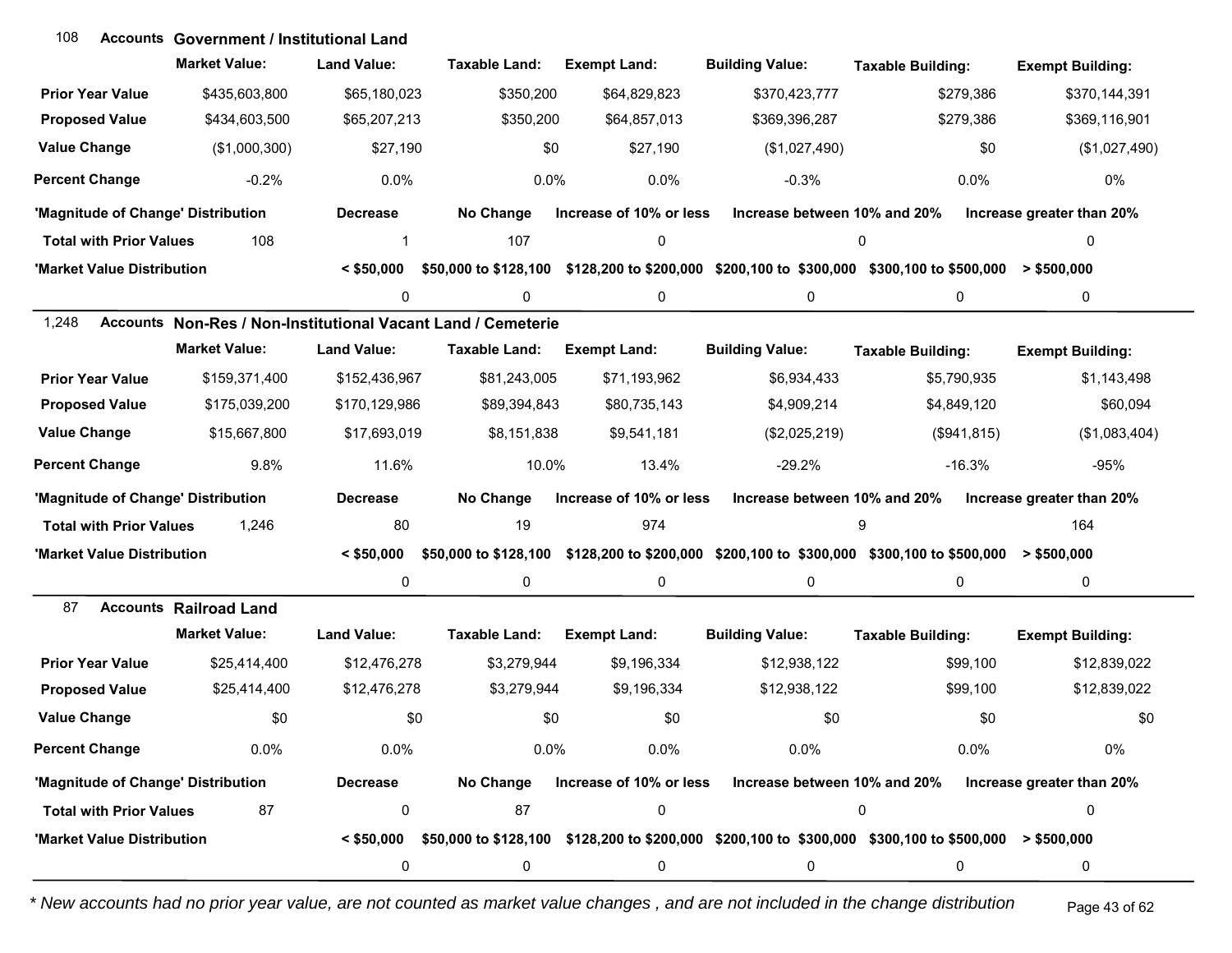#### **Accounts Wireless**14

|                                    | <b>Market Value:</b> | <b>Land Value:</b> | Taxable Land:         | <b>Exempt Land:</b>     | <b>Building Value:</b>       | Taxable Building:      | <b>Exempt Building:</b>   |
|------------------------------------|----------------------|--------------------|-----------------------|-------------------------|------------------------------|------------------------|---------------------------|
| <b>Prior Year Value</b>            | \$2,249,800          | \$1.942.500        | \$1.793.200           | \$149.300               | \$307.300                    | \$307.300              | \$0                       |
| <b>Proposed Value</b>              | \$5,435,000          | \$5,127,700        | \$4,978,400           | \$149,300               | \$307.300                    | \$307.300              | \$0                       |
| <b>Value Change</b>                | \$3.185.200          | \$3.185.200        | \$3.185.200           | \$0                     | \$0                          | \$0                    | \$0                       |
| <b>Percent Change</b>              | 141.6%               | 164.0%             | 177.6%                | $0.0\%$                 | $0.0\%$                      | $0.0\%$                | #Num!                     |
| 'Magnitude of Change' Distribution |                      | <b>Decrease</b>    | No Change             | Increase of 10% or less | Increase between 10% and 20% |                        | Increase greater than 20% |
| <b>Total with Prior Values</b>     | 14                   | 0                  | 0                     | 0                       |                              |                        | 13                        |
| 'Market Value Distribution         |                      | $<$ \$50,000       | \$50,000 to \$128,100 | \$128,200 to \$200,000  | \$200,100 to \$300,000       | \$300,100 to \$500,000 | > \$500.000               |
|                                    |                      |                    | 0                     | 0                       | 0                            | 0                      | 0                         |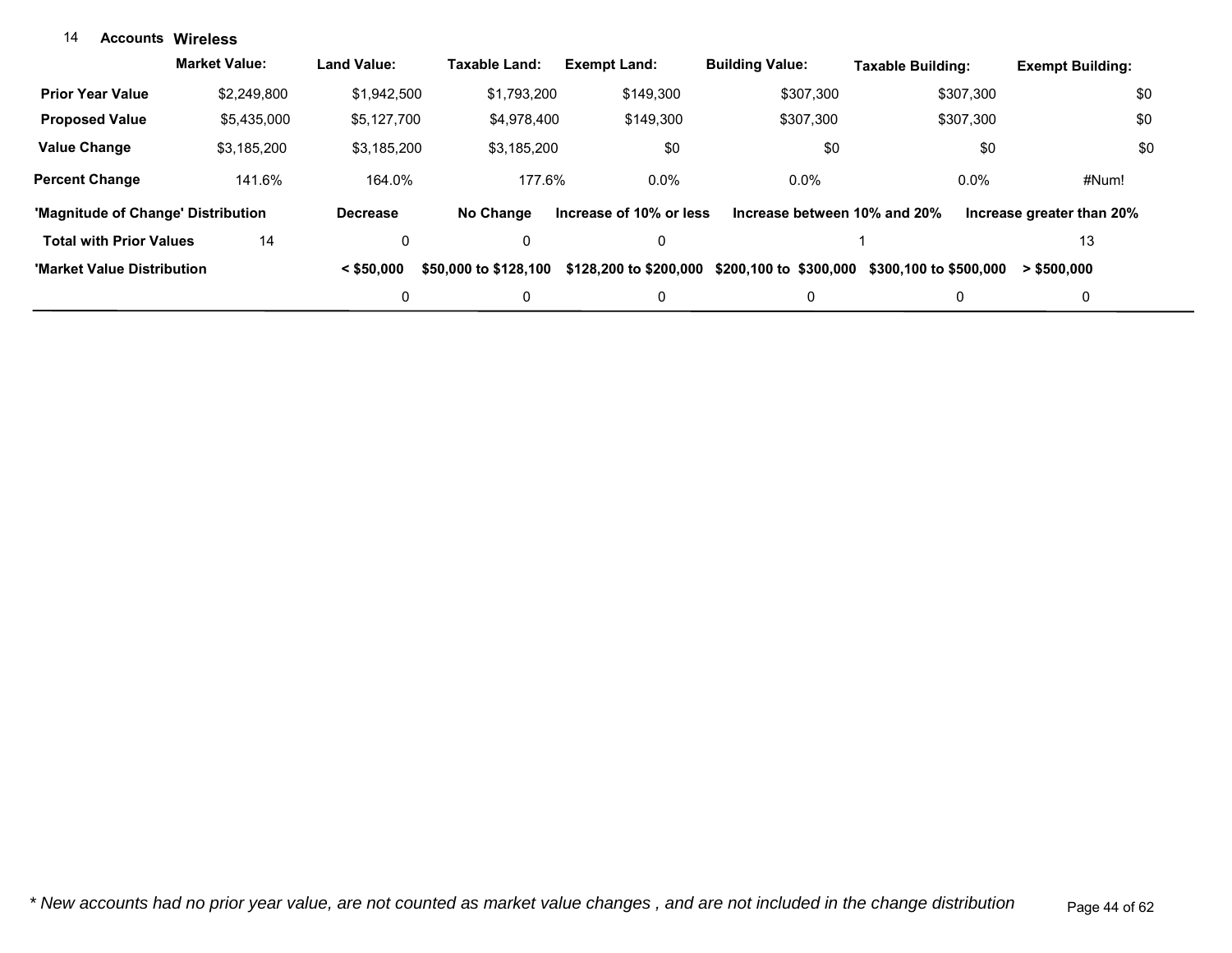# **Impact Analysis for 2019 Valuation Project by Council District**

**Council District**

 **08***Comparison of 2018 to 2019 Values for Properties in the 2019 Valuation Project.* 

| <b>Totals</b>                      | 55.108<br><b>Accounts</b>                |                    |                       |                         |                              |                                                        |                           |
|------------------------------------|------------------------------------------|--------------------|-----------------------|-------------------------|------------------------------|--------------------------------------------------------|---------------------------|
|                                    | <b>Market Value:</b>                     | <b>Land Value:</b> | <b>Taxable Land:</b>  | <b>Exempt Land:</b>     | <b>Building Value:</b>       | <b>Taxable Building:</b>                               | <b>Exempt Building:</b>   |
| <b>Prior Year Value</b>            | \$10,365,687,100                         | \$2,696,598,352    | \$1,654,302,374       | \$1,042,295,978         | \$7,669,088,748              | \$6,379,030,951                                        | \$1,290,057,797           |
| <b>Proposed Value</b>              | \$10,268,064,700                         | \$2,118,510,514    | \$1,705,958,634       | \$412,551,880           | \$8,149,554,186              | \$6,877,345,495                                        | \$1,272,208,691           |
| <b>Value Change</b>                | (\$97,622,400)                           | (\$578,087,838)    | \$51,656,260          | (\$629,744,098)         | \$480,465,438                | \$498,314,544                                          | (\$17,849,106)            |
| <b>Percent Change</b>              | $-0.9%$                                  | $-21.4%$           | 3.1%                  | $-60.4%$                | 6.3%                         | 7.8%                                                   | $-1.4%$                   |
| 'Magnitude of Change' Distribution |                                          | <b>Decrease</b>    | No Change             | Increase of 10% or less |                              | Increase between 10% and 20% Increase greater than 20% |                           |
| <b>Total with Prior Values</b>     | 55.101                                   | 24,479             | 5,668                 | 12,624                  | 4,155                        |                                                        | 8.175                     |
| <b>Market Value Distribution</b>   |                                          | $<$ \$50,000       | \$50,000 to \$128,100 | \$128,200 to \$200,000  | \$200,100 to \$300,000       | \$300,100 to \$500,000                                 | > \$500,000               |
|                                    |                                          | 9,131              | 23,854                | 5,421                   | 3,210                        | 3,189                                                  | 1,833                     |
| 46,431                             | <b>Accounts Residential Improvements</b> |                    |                       |                         |                              |                                                        |                           |
|                                    | <b>Market Value:</b>                     | <b>Land Value:</b> | <b>Taxable Land:</b>  | <b>Exempt Land:</b>     | <b>Building Value:</b>       | <b>Taxable Building:</b>                               | <b>Exempt Building:</b>   |
| <b>Prior Year Value</b>            | \$6,131,706,500                          | \$1,047,752,107    | \$1,041,076,199       | \$6,675,908             | \$5,083,954,393              | \$4,956,737,882                                        | \$127,216,511             |
| <b>Proposed Value</b>              | \$6,617,683,500                          | \$1,143,577,993    | \$1,137,448,671       | \$6,129,322             | \$5,474,105,507              | \$5,349,620,652                                        | \$124,484,855             |
| <b>Value Change</b>                | \$485,977,000                            | \$95,825,886       | \$96,372,472          | (\$546,586)             | \$390,151,114                | \$392,882,770                                          | (\$2,731,656)             |
| <b>Percent Change</b>              | 7.9%                                     | 9.1%               | 9.3%                  | $-8.2%$                 | 7.7%                         | 7.9%                                                   | $-2\%$                    |
| 'Magnitude of Change' Distribution |                                          | <b>Decrease</b>    | No Change             | Increase of 10% or less | Increase between 10% and 20% |                                                        | Increase greater than 20% |
| <b>Total with Prior Values</b>     | 46.431                                   | 23,466             | 935                   | 10,176                  | 4,017                        |                                                        | 7,837                     |
| 'Market Value Distribution         |                                          | $<$ \$50,000       | \$50,000 to \$128,100 | \$128,200 to \$200,000  |                              | \$200,100 to \$300,000 \$300,100 to \$500,000          | > \$500,000               |
|                                    |                                          | 9,076              | 23,661                | 5,261                   | 3,143                        | 3,115                                                  | 1,816                     |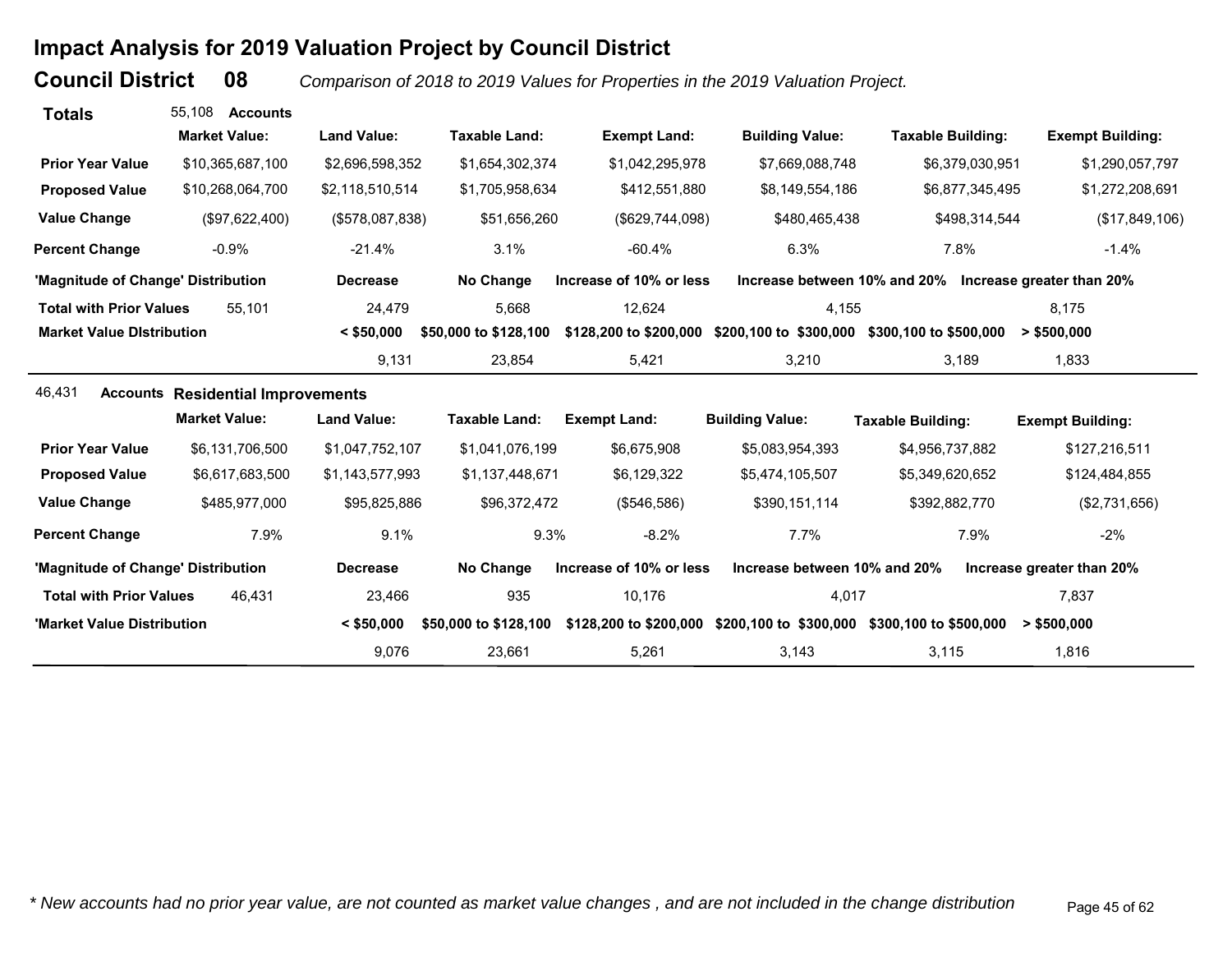| 3,848                          | <b>Accounts Residential Vacant Land</b>            |                    |                       |                         |                              |                                                                                                        |                           |
|--------------------------------|----------------------------------------------------|--------------------|-----------------------|-------------------------|------------------------------|--------------------------------------------------------------------------------------------------------|---------------------------|
|                                | <b>Market Value:</b>                               | <b>Land Value:</b> | Taxable Land:         | <b>Exempt Land:</b>     | <b>Building Value:</b>       | <b>Taxable Building:</b>                                                                               | <b>Exempt Building:</b>   |
| <b>Prior Year Value</b>        | \$86,846,300                                       | \$86,846,300       | \$69,774,150          | \$17,072,150            | \$0                          | \$0                                                                                                    | \$0                       |
| <b>Proposed Value</b>          |                                                    |                    |                       |                         |                              |                                                                                                        |                           |
| <b>Value Change</b>            |                                                    |                    |                       |                         |                              |                                                                                                        |                           |
| <b>Percent Change</b>          |                                                    |                    |                       |                         |                              |                                                                                                        |                           |
|                                | 'Magnitude of Change' Distribution                 | <b>Decrease</b>    | No Change             | Increase of 10% or less | Increase between 10% and 20% |                                                                                                        | Increase greater than 20% |
| <b>Total with Prior Values</b> | 3,847                                              | 1                  | 3,840                 | 0                       |                              | 0                                                                                                      | 6                         |
| 'Market Value Distribution     |                                                    | $<$ \$50,000       | \$50,000 to \$128,100 |                         |                              | \$128,200 to \$200,000 \$200,100 to \$300,000 \$300,100 to \$500,000                                   | $>$ \$500,000             |
|                                |                                                    | 0                  | 0                     | 0                       | 0                            | 0                                                                                                      | 0                         |
| 462                            | <b>Accounts Residential Condos</b>                 |                    |                       |                         |                              |                                                                                                        |                           |
|                                | <b>Market Value:</b>                               | <b>Land Value:</b> | Taxable Land:         | <b>Exempt Land:</b>     | <b>Building Value:</b>       | <b>Taxable Building:</b>                                                                               | <b>Exempt Building:</b>   |
| <b>Prior Year Value</b>        | \$72,382,700                                       | \$11,914,104       | \$11,914,104          | \$0                     | \$60,468,596                 | \$58,998,876                                                                                           | \$1,469,720               |
| <b>Proposed Value</b>          | \$75,680,100                                       | \$12,975,491       | \$12,975,491          | \$0                     | \$62,704,609                 | \$61,496,157                                                                                           | \$1,208,452               |
| <b>Value Change</b>            | \$3,297,400                                        | \$1,061,387        | \$1,061,387           | \$0                     | \$2,236,013                  | \$2,497,281                                                                                            | (\$261, 268)              |
| <b>Percent Change</b>          | 4.6%                                               | 8.9%               | 8.9%                  | #Num!                   | 3.7%                         | 4.2%                                                                                                   | $-18%$                    |
|                                | 'Magnitude of Change' Distribution                 | <b>Decrease</b>    | No Change             | Increase of 10% or less | Increase between 10% and 20% |                                                                                                        | Increase greater than 20% |
| <b>Total with Prior Values</b> | 461                                                | 169                | 44                    | 166                     |                              | 31                                                                                                     | 51                        |
| 'Market Value Distribution     |                                                    | $<$ \$50,000       | \$50,000 to \$128,100 |                         |                              | $$128,200$ to \$200,000 \$200,100 to \$300,000 \$300,100 to \$500,000 > \$500,000                      |                           |
|                                |                                                    | 39                 | 162                   | 139                     | 50                           | 63                                                                                                     | 4                         |
| 429                            | <b>Accounts Apts/Nursing Homes/Student Housing</b> |                    |                       |                         |                              |                                                                                                        |                           |
|                                | <b>Market Value:</b>                               | <b>Land Value:</b> | Taxable Land:         | <b>Exempt Land:</b>     | <b>Building Value:</b>       | <b>Taxable Building:</b>                                                                               | <b>Exempt Building:</b>   |
| <b>Prior Year Value</b>        | \$983,135,400                                      | \$246,115,683      | \$221,840,547         | \$24,275,136            | \$737,019,717                | \$603,816,695                                                                                          | \$133,203,022             |
| <b>Proposed Value</b>          | \$1,034,065,200                                    | \$259,312,865      | \$232,958,037         | \$26,354,828            | \$774,752,335                | \$637,295,440                                                                                          | \$137,456,895             |
| <b>Value Change</b>            | \$50,929,800                                       | \$13,197,182       | \$11,117,490          | \$2,079,692             | \$37,732,618                 | \$33,478,745                                                                                           | \$4,253,873               |
| <b>Percent Change</b>          | 5.2%                                               | 5.4%               | 5.0%                  | 8.6%                    | 5.1%                         | 5.5%                                                                                                   | 3%                        |
|                                | 'Magnitude of Change' Distribution                 | <b>Decrease</b>    | No Change             | Increase of 10% or less | Increase between 10% and 20% |                                                                                                        | Increase greater than 20% |
| <b>Total with Prior Values</b> | 429                                                | 28                 | 0                     | 302                     |                              | 43                                                                                                     | 56                        |
| 'Market Value Distribution     |                                                    | $<$ \$50,000       |                       |                         |                              | \$50,000 to \$128,100 \$128,200 to \$200,000 \$200,100 to \$300,000 \$300,100 to \$500,000 > \$500,000 |                           |
|                                |                                                    | 0                  | 0                     | 1                       | 0                            | 0                                                                                                      | 0                         |

*\* New accounts had no prior year value, are not counted as market value changes , and are not included in the change distribution* Page 46 of 62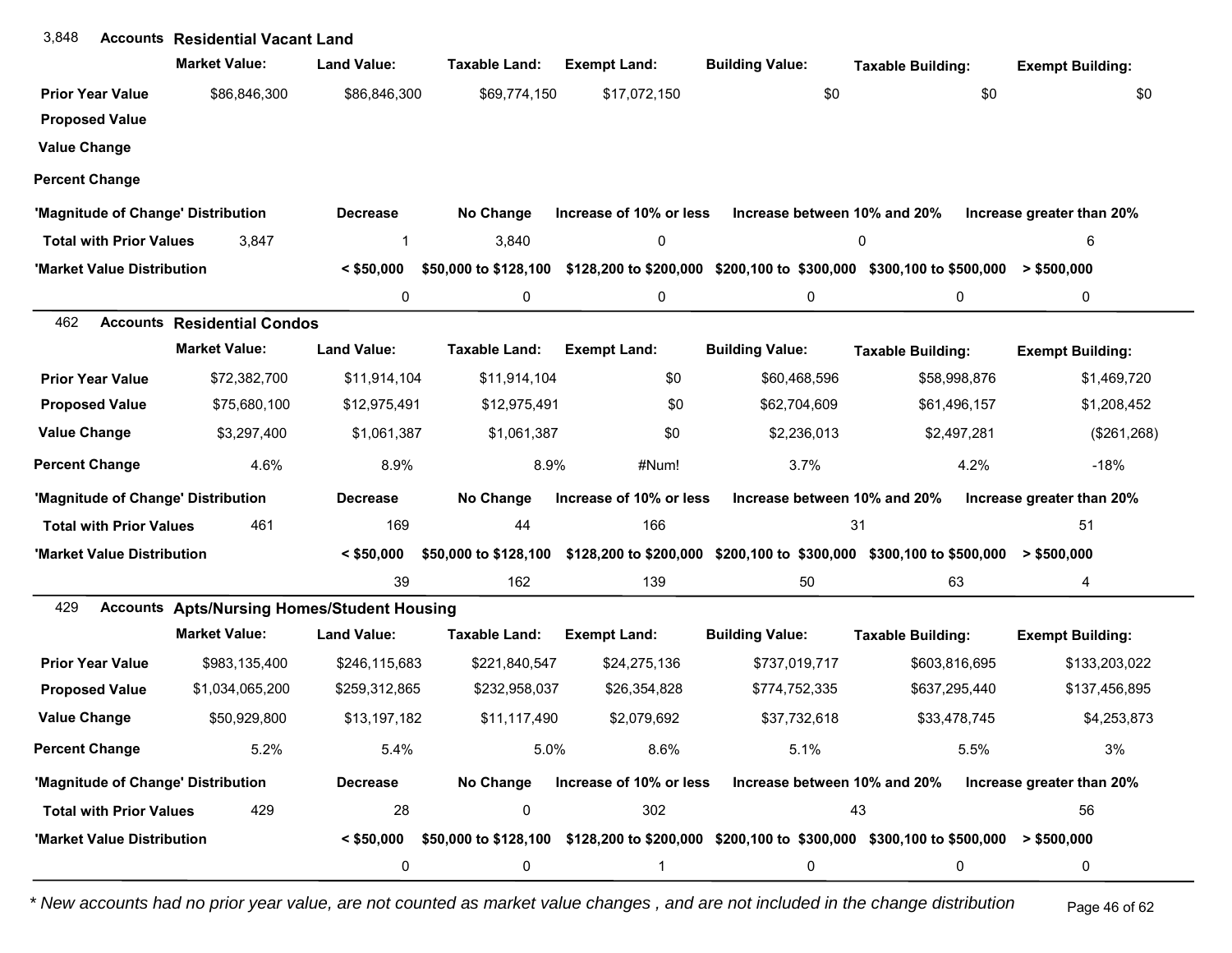#### **Accounts Commercial/Restaurants/Gas Stations/ Amusements**704

|                                    | <b>Market Value:</b>             | <b>Land Value:</b> | <b>Taxable Land:</b>  | <b>Exempt Land:</b>     | <b>Building Value:</b>       | <b>Taxable Building:</b>                                                                                               | <b>Exempt Building:</b>   |
|------------------------------------|----------------------------------|--------------------|-----------------------|-------------------------|------------------------------|------------------------------------------------------------------------------------------------------------------------|---------------------------|
| <b>Prior Year Value</b>            | \$425,734,900                    | \$120,443,390      | \$119,659,993         | \$783,397               | \$305,291,510                | \$287,962,811                                                                                                          | \$17,328,699              |
| <b>Proposed Value</b>              | \$489,031,800                    | \$113,198,184      | \$112,422,376         | \$775,808               | \$375,833,616                | \$356,304,793                                                                                                          | \$19,528,823              |
| <b>Value Change</b>                | \$63,296,900                     | (\$7,245,206)      | (\$7,237,617)         | (\$7,589)               | \$70,542,106                 | \$68,341,982                                                                                                           | \$2,200,124               |
| <b>Percent Change</b>              | 14.9%                            | $-6.0%$            | $-6.0%$               | $-1.0%$                 | 23.1%                        | 23.7%                                                                                                                  | 13%                       |
| 'Magnitude of Change' Distribution |                                  | <b>Decrease</b>    | No Change             | Increase of 10% or less | Increase between 10% and 20% |                                                                                                                        | Increase greater than 20% |
| <b>Total with Prior Values</b>     | 702                              | 518                | 24                    | 107                     |                              | 12                                                                                                                     | 41                        |
| 'Market Value Distribution         |                                  | $<$ \$50,000       | \$50,000 to \$128,100 |                         |                              | \$128,200 to \$200,000 \$200,100 to \$300,000 \$300,100 to \$500,000                                                   | $>$ \$500,000             |
|                                    |                                  | 1                  | 0                     | 0                       | 0                            | 0                                                                                                                      | 0                         |
| 1,412                              | <b>Accounts Mixed Use</b>        |                    |                       |                         |                              |                                                                                                                        |                           |
|                                    | <b>Market Value:</b>             | <b>Land Value:</b> | <b>Taxable Land:</b>  | <b>Exempt Land:</b>     | <b>Building Value:</b>       | <b>Taxable Building:</b>                                                                                               | <b>Exempt Building:</b>   |
| <b>Prior Year Value</b>            | \$243,003,400                    | \$49,471,761       | \$49,015,099          | \$456,662               | \$193,531,639                | \$189,177,341                                                                                                          | \$4,354,298               |
| <b>Proposed Value</b>              | \$250,478,300                    | \$51,099,857       | \$50,593,255          | \$506,602               | \$199,378,443                | \$194,961,116                                                                                                          | \$4,417,327               |
| <b>Value Change</b>                | \$7,474,900                      | \$1,628,096        | \$1,578,156           | \$49,940                | \$5,846,804                  | \$5,783,775                                                                                                            | \$63,029                  |
| <b>Percent Change</b>              | 3.1%                             | 3.3%               | 3.2%                  | 10.9%                   | 3.0%                         | 3.1%                                                                                                                   | 1%                        |
| 'Magnitude of Change' Distribution |                                  | <b>Decrease</b>    | No Change             | Increase of 10% or less | Increase between 10% and 20% |                                                                                                                        | Increase greater than 20% |
| <b>Total with Prior Values</b>     | 1,412                            | 48                 | 0                     | 1,352                   |                              | 6                                                                                                                      | 6                         |
| 'Market Value Distribution         |                                  | $<$ \$50,000       |                       |                         |                              | \$50,000 to \$128,100 \$128,200 to \$200,000 \$200,100 to \$300,000 \$300,100 to \$500,000 > \$500,000                 |                           |
|                                    |                                  | 0                  | $\overline{2}$        | $\mathbf{1}$            | 0                            | 0                                                                                                                      | $\mathbf 0$               |
| 45                                 | <b>Accounts Office Buildings</b> |                    |                       |                         |                              |                                                                                                                        |                           |
|                                    | <b>Market Value:</b>             | <b>Land Value:</b> | <b>Taxable Land:</b>  | <b>Exempt Land:</b>     | <b>Building Value:</b>       | <b>Taxable Building:</b>                                                                                               | <b>Exempt Building:</b>   |
| <b>Prior Year Value</b>            | \$69,242,500                     | \$13,482,265       | \$13,044,425          | \$437,840               | \$55,760,235                 | \$51,765,794                                                                                                           | \$3,994,441               |
| <b>Proposed Value</b>              | \$68,126,300                     | \$13,206,751       | \$12,755,804          | \$450,947               | \$54,919,549                 | \$51,375,713                                                                                                           | \$3,543,836               |
| <b>Value Change</b>                | (\$1,116,200)                    | (\$275,514)        | (\$288,621)           | \$13,107                | (\$840,686)                  | (\$390,081)                                                                                                            | (\$450,605)               |
| <b>Percent Change</b>              | $-1.6%$                          | $-2.0%$            | $-2.2%$               | 3.0%                    | $-1.5%$                      | $-0.8%$                                                                                                                | $-11%$                    |
| 'Magnitude of Change' Distribution |                                  | <b>Decrease</b>    |                       |                         |                              | No Change Increase of 10% or less Increase between 10% and 20% Increase greater than 20%                               |                           |
| <b>Total with Prior Values</b>     | 45                               |                    | 0                     | 44                      |                              | 0                                                                                                                      | 0                         |
| 'Market Value Distribution         |                                  |                    |                       |                         |                              | $\leq$ \$50,000 \$50,000 to \$128,100 \$128,200 to \$200,000 \$200,100 to \$300,000 \$300,100 to \$500,000 > \$500,000 |                           |
|                                    |                                  | 0                  | 0                     | 0                       | 0                            | 0                                                                                                                      | 0                         |

*\* New accounts had no prior year value, are not counted as market value changes , and are not included in the change distribution* Page 47 of 62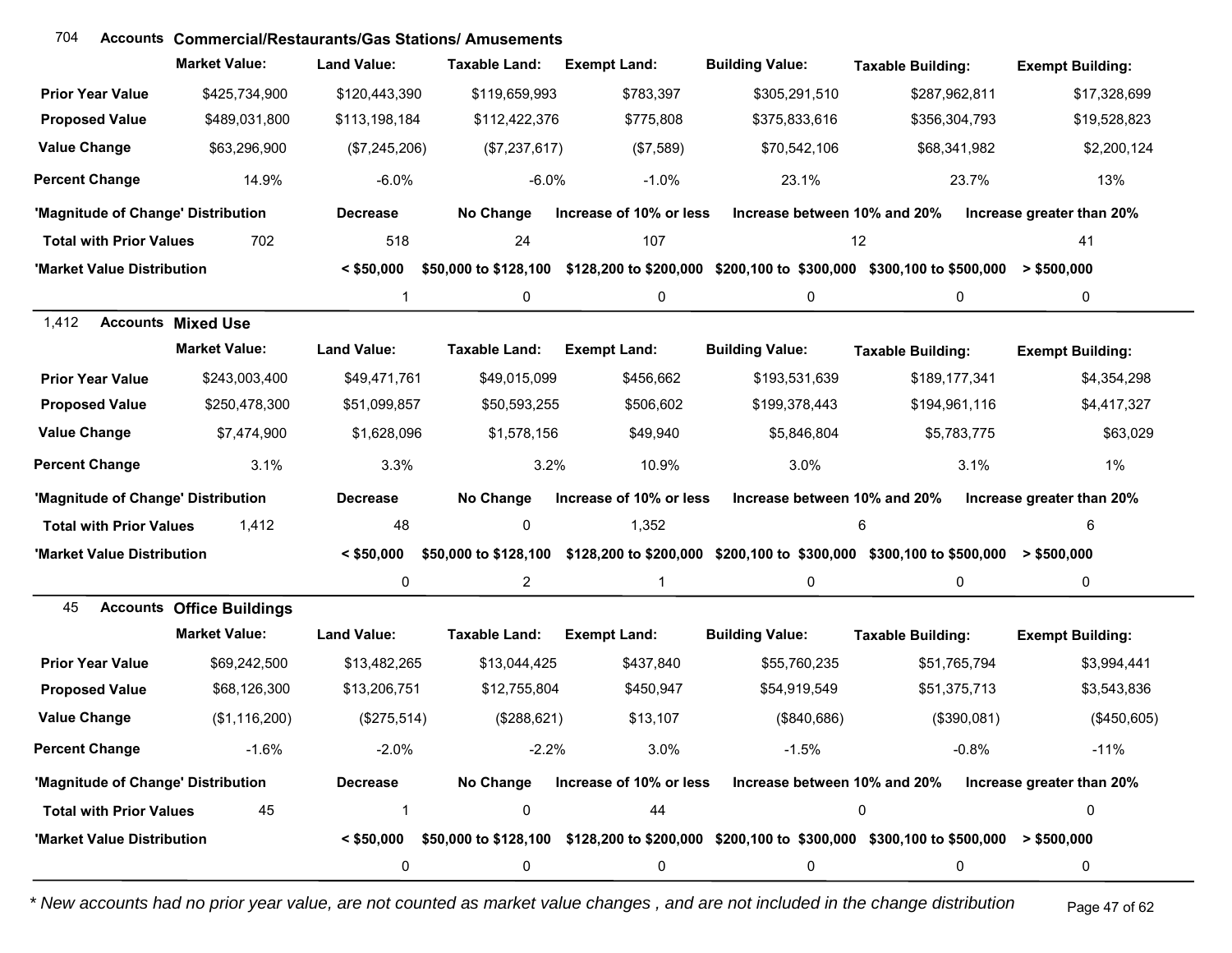#### **Accounts Industrial / Automotive**329

|                                        | <b>Market Value:</b>                        | <b>Land Value:</b> | <b>Taxable Land:</b> | <b>Exempt Land:</b>     | <b>Building Value:</b>                                                                                                 | <b>Taxable Building:</b> | <b>Exempt Building:</b>   |
|----------------------------------------|---------------------------------------------|--------------------|----------------------|-------------------------|------------------------------------------------------------------------------------------------------------------------|--------------------------|---------------------------|
| <b>Prior Year Value</b>                | \$120,422,000                               | \$35,996,725       | \$34,463,462         | \$1,533,263             | \$84,425,275                                                                                                           | \$79.754.776             | \$4,670,499               |
| <b>Proposed Value</b>                  | \$128,921,600                               | \$36,065,515       | \$34,870,233         | \$1,195,282             | \$92,856,085                                                                                                           | \$88,028,163             | \$4,827,922               |
| <b>Value Change</b>                    | \$8,499,600                                 | \$68,790           | \$406,771            | (\$337,981)             | \$8,430,810                                                                                                            | \$8,273,387              | \$157,423                 |
| <b>Percent Change</b>                  | 7.1%                                        | 0.2%               | 1.2%                 | $-22.0%$                | 10.0%                                                                                                                  | 10.4%                    | 3%                        |
| 'Magnitude of Change' Distribution     |                                             | <b>Decrease</b>    | No Change            | Increase of 10% or less | Increase between 10% and 20%                                                                                           |                          | Increase greater than 20% |
| <b>Total with Prior Values</b>         | 327                                         | 25                 | 44                   | 207                     | 25                                                                                                                     |                          | 26                        |
| 'Market Value Distribution             |                                             | $<$ \$50.000       |                      |                         | \$50,000 to \$128,100 \$128,200 to \$200,000 \$200,100 to \$300,000 \$300,100 to \$500,000 > \$500,000                 |                          |                           |
|                                        |                                             | 0                  | 0                    | $\pmb{0}$               | 0                                                                                                                      | 0                        | 0                         |
| $\mathbf{1}$<br><b>Accounts Hotels</b> |                                             |                    |                      |                         |                                                                                                                        |                          |                           |
|                                        | <b>Market Value:</b>                        | <b>Land Value:</b> | <b>Taxable Land:</b> | <b>Exempt Land:</b>     | <b>Building Value:</b>                                                                                                 | <b>Taxable Building:</b> | <b>Exempt Building:</b>   |
| <b>Prior Year Value</b>                | \$591,400                                   | \$118,280          | \$118,280            | \$0                     | \$473,120                                                                                                              | \$473,120                | \$0                       |
| <b>Proposed Value</b>                  | \$452,700                                   | \$90,540           | \$90,540             | \$0                     | \$362,160                                                                                                              | \$362,160                | \$0                       |
| <b>Value Change</b>                    | (\$138,700)                                 | (\$27,740)         | (\$27,740)           | \$0                     | (\$110,960)                                                                                                            | (\$110,960)              | \$0                       |
| <b>Percent Change</b>                  | $-23.5%$                                    | $-23.5%$           | $-23.5%$             | #Num!                   | $-23.5%$                                                                                                               | $-23.5%$                 | #Num!                     |
| 'Magnitude of Change' Distribution     |                                             | <b>Decrease</b>    | No Change            | Increase of 10% or less | Increase between 10% and 20%                                                                                           |                          | Increase greater than 20% |
| <b>Total with Prior Values</b>         | 1                                           | 1                  | 0                    | $\mathbf 0$             |                                                                                                                        | 0                        | 0                         |
| 'Market Value Distribution             |                                             | $<$ \$50,000       |                      |                         | \$50,000 to \$128,100 \$128,200 to \$200,000 \$200,100 to \$300,000 \$300,100 to \$500,000 > \$500,000                 |                          |                           |
|                                        |                                             | 0                  | 0                    | 0                       | 0                                                                                                                      | 0                        | 0                         |
| 197                                    | <b>Accounts Low Income / General Family</b> |                    |                      |                         |                                                                                                                        |                          |                           |
|                                        | <b>Market Value:</b>                        | <b>Land Value:</b> | <b>Taxable Land:</b> | <b>Exempt Land:</b>     | <b>Building Value:</b>                                                                                                 | <b>Taxable Building:</b> | <b>Exempt Building:</b>   |
| <b>Prior Year Value</b>                | \$105,766,800                               | \$27,887,995       | \$17,630,675         | \$10,257,320            | \$77,878,805                                                                                                           | \$43,403,716             | \$34,475,089              |
| <b>Proposed Value</b>                  | \$103,983,400                               | \$27,087,055       | \$16,903,750         | \$10,183,305            | \$76,896,345                                                                                                           | \$44,143,891             | \$32,752,454              |
| <b>Value Change</b>                    | (\$1,783,400)                               | (\$800, 940)       | (\$726,925)          | (\$74,015)              | (\$982,460)                                                                                                            | \$740,175                | (\$1,722,635)             |
| <b>Percent Change</b>                  | $-1.7\%$                                    | $-2.9%$            | $-4.1%$              | $-0.7\%$                | $-1.3%$                                                                                                                | $1.7\%$                  | -5%                       |
| 'Magnitude of Change' Distribution     |                                             | <b>Decrease</b>    | No Change            |                         | Increase of 10% or less Increase between 10% and 20%                                                                   |                          | Increase greater than 20% |
| <b>Total with Prior Values</b>         | 197                                         | 87                 | 101                  | $\pmb{0}$               |                                                                                                                        | $\overline{7}$           | $\overline{c}$            |
| 'Market Value Distribution             |                                             |                    |                      |                         | $\leq$ \$50,000 \$50,000 to \$128,100 \$128,200 to \$200,000 \$200,100 to \$300,000 \$300,100 to \$500,000 > \$500,000 |                          |                           |
|                                        |                                             | 12                 | 1                    | 1                       | 0                                                                                                                      | 0                        | 0                         |

*\* New accounts had no prior year value, are not counted as market value changes , and are not included in the change distribution* Page 48 of 62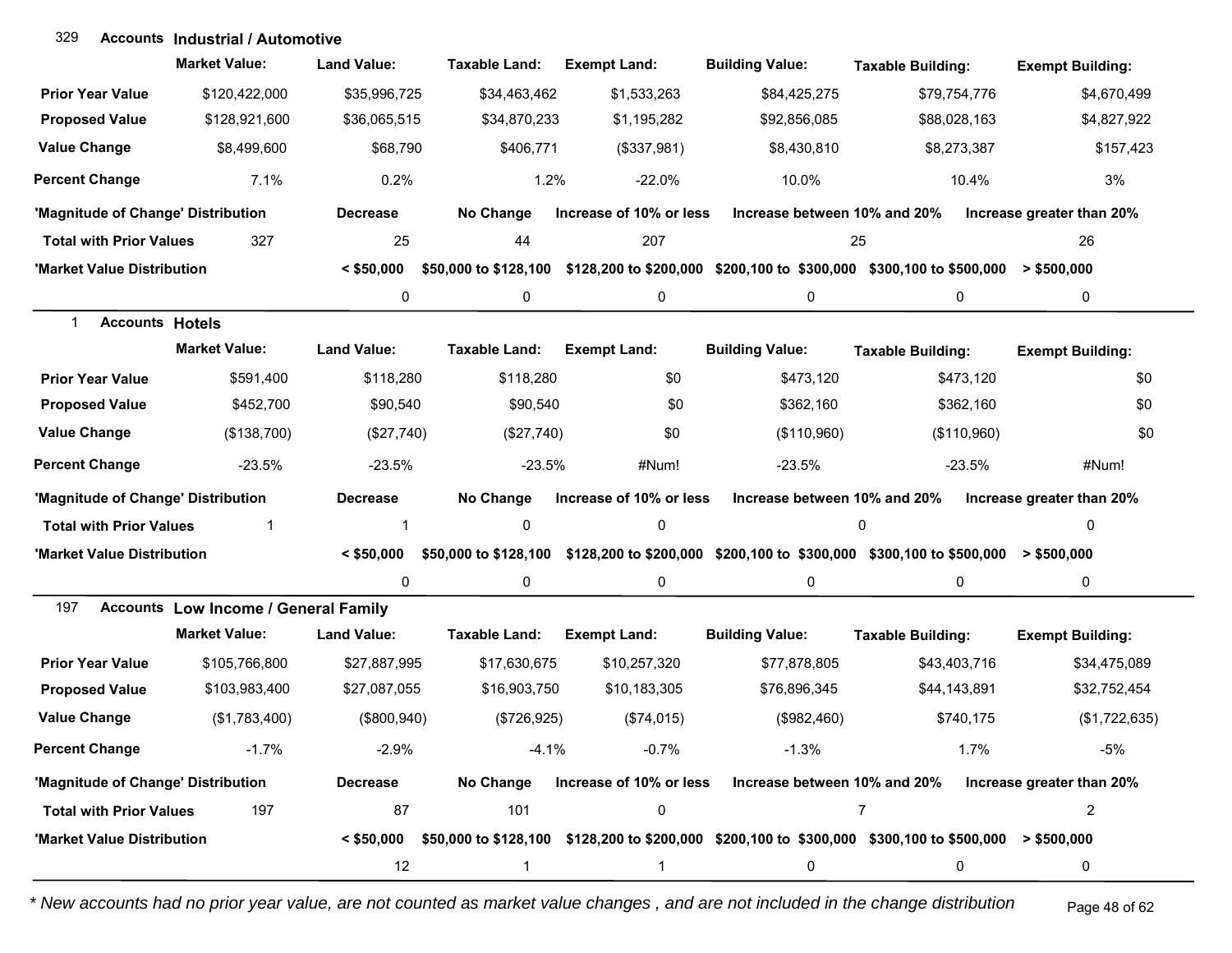| 539                                | <b>Accounts Institutional</b>                                |                    |                       |                         |                              |                                                                                                                        |                           |
|------------------------------------|--------------------------------------------------------------|--------------------|-----------------------|-------------------------|------------------------------|------------------------------------------------------------------------------------------------------------------------|---------------------------|
|                                    | <b>Market Value:</b>                                         | <b>Land Value:</b> | Taxable Land:         | <b>Exempt Land:</b>     | <b>Building Value:</b>       | <b>Taxable Building:</b>                                                                                               | <b>Exempt Building:</b>   |
| <b>Prior Year Value</b>            | \$883,958,300                                                | \$177,507,458      | \$32,590,042          | \$144,917,416           | \$706,450,842                | \$78,582,860                                                                                                           | \$627,867,982             |
| <b>Proposed Value</b>              | \$872,368,100                                                | \$192,580,365      | \$33,901,615          | \$158,678,750           | \$679,787,735                | \$67,751,175                                                                                                           | \$612,036,560             |
| <b>Value Change</b>                | (\$11,590,200)                                               | \$15,072,907       | \$1,311,573           | \$13,761,334            | (\$26,663,107)               | (\$10,831,685)                                                                                                         | (\$15,831,422)            |
| <b>Percent Change</b>              | $-1.3%$                                                      | 8.5%               | 4.0%                  | 9.5%                    | $-3.8%$                      | $-13.8%$                                                                                                               | $-3%$                     |
| 'Magnitude of Change' Distribution |                                                              | <b>Decrease</b>    | No Change             | Increase of 10% or less | Increase between 10% and 20% |                                                                                                                        | Increase greater than 20% |
| <b>Total with Prior Values</b>     | 539                                                          | 57                 | 453                   | 15                      |                              | 3                                                                                                                      | 11                        |
| 'Market Value Distribution         |                                                              | $<$ \$50,000       | \$50,000 to \$128,100 |                         |                              | \$128,200 to \$200,000 \$200,100 to \$300,000 \$300,100 to \$500,000                                                   | $>$ \$500,000             |
|                                    |                                                              | 3                  | 28                    | 18                      | 16                           | 11                                                                                                                     | 13                        |
| 120                                | <b>Accounts Government / Institutional Land</b>              |                    |                       |                         |                              |                                                                                                                        |                           |
|                                    | <b>Market Value:</b>                                         | <b>Land Value:</b> | <b>Taxable Land:</b>  | <b>Exempt Land:</b>     | <b>Building Value:</b>       | <b>Taxable Building:</b>                                                                                               | <b>Exempt Building:</b>   |
| <b>Prior Year Value</b>            | \$390,592,500                                                | \$63,203,451       | \$5,685,993           | \$57,517,458            | \$327,389,049                | \$22,489,119                                                                                                           | \$304,899,930             |
| <b>Proposed Value</b>              | \$390,049,200                                                | \$62,385,820       | \$5,685,993           | \$56,699,827            | \$327,663,380                | \$22,489,119                                                                                                           | \$305,174,261             |
| <b>Value Change</b>                | (\$543,300)                                                  | (\$817,631)        | \$0                   | (\$817,631)             | \$274,331                    | \$0                                                                                                                    | \$274,331                 |
| <b>Percent Change</b>              | $-0.1%$                                                      | $-1.3%$            | 0.0%                  | $-1.4%$                 | 0.1%                         | 0.0%                                                                                                                   | 0%                        |
| 'Magnitude of Change' Distribution |                                                              | <b>Decrease</b>    | No Change             | Increase of 10% or less | Increase between 10% and 20% |                                                                                                                        | Increase greater than 20% |
| <b>Total with Prior Values</b>     | 120                                                          | 1                  | 118                   | 0                       |                              | 0                                                                                                                      |                           |
| 'Market Value Distribution         |                                                              | $<$ \$50,000       |                       |                         |                              | \$50,000 to \$128,100 \$128,200 to \$200,000 \$200,100 to \$300,000 \$300,100 to \$500,000 > \$500,000                 |                           |
|                                    |                                                              | 0                  | $\Omega$              | 0                       | $\mathbf{1}$                 | 0                                                                                                                      | $\mathbf 0$               |
| 479                                | Accounts Non-Res / Non-Institutional Vacant Land / Cemeterie |                    |                       |                         |                              |                                                                                                                        |                           |
|                                    | <b>Market Value:</b>                                         | <b>Land Value:</b> | <b>Taxable Land:</b>  | <b>Exempt Land:</b>     | <b>Building Value:</b>       | <b>Taxable Building:</b>                                                                                               | <b>Exempt Building:</b>   |
| <b>Prior Year Value</b>            | \$797,747,000                                                | \$789,201,839      | \$29,551,859          | \$759,649,980           | \$8,545,161                  | \$4,744,861                                                                                                            | \$3,800,300               |
| <b>Proposed Value</b>              | \$177,956,500                                                | \$175,562,484      | \$42,704,723          | \$132,857,761           | \$2,394,016                  | \$2,394,016                                                                                                            | \$0                       |
| <b>Value Change</b>                | (\$619,790,500)                                              | (\$613, 639, 355)  | \$13,152,864          | (\$626,792,219)         | (\$6, 151, 145)              | (\$2,350,845)                                                                                                          | (\$3,800,300)             |
| <b>Percent Change</b>              | $-77.7%$                                                     | $-77.8%$           | 44.5%                 | $-82.5%$                | $-72.0%$                     | $-49.5%$                                                                                                               | $-100%$                   |
| 'Magnitude of Change' Distribution |                                                              | <b>Decrease</b>    | No Change             | Increase of 10% or less | Increase between 10% and 20% |                                                                                                                        | Increase greater than 20% |
| <b>Total with Prior Values</b>     | 478                                                          | 77                 | 9                     | 254                     |                              | 11                                                                                                                     | 127                       |
| 'Market Value Distribution         |                                                              |                    |                       |                         |                              | $\leq$ \$50,000 \$50,000 to \$128,100 \$128,200 to \$200,000 \$200,100 to \$300,000 \$300,100 to \$500,000 > \$500,000 |                           |
|                                    |                                                              | 0                  | 0                     | 0                       | 0                            | 0                                                                                                                      | 0                         |

*\* New accounts had no prior year value, are not counted as market value changes , and are not included in the change distribution* Page 49 of 62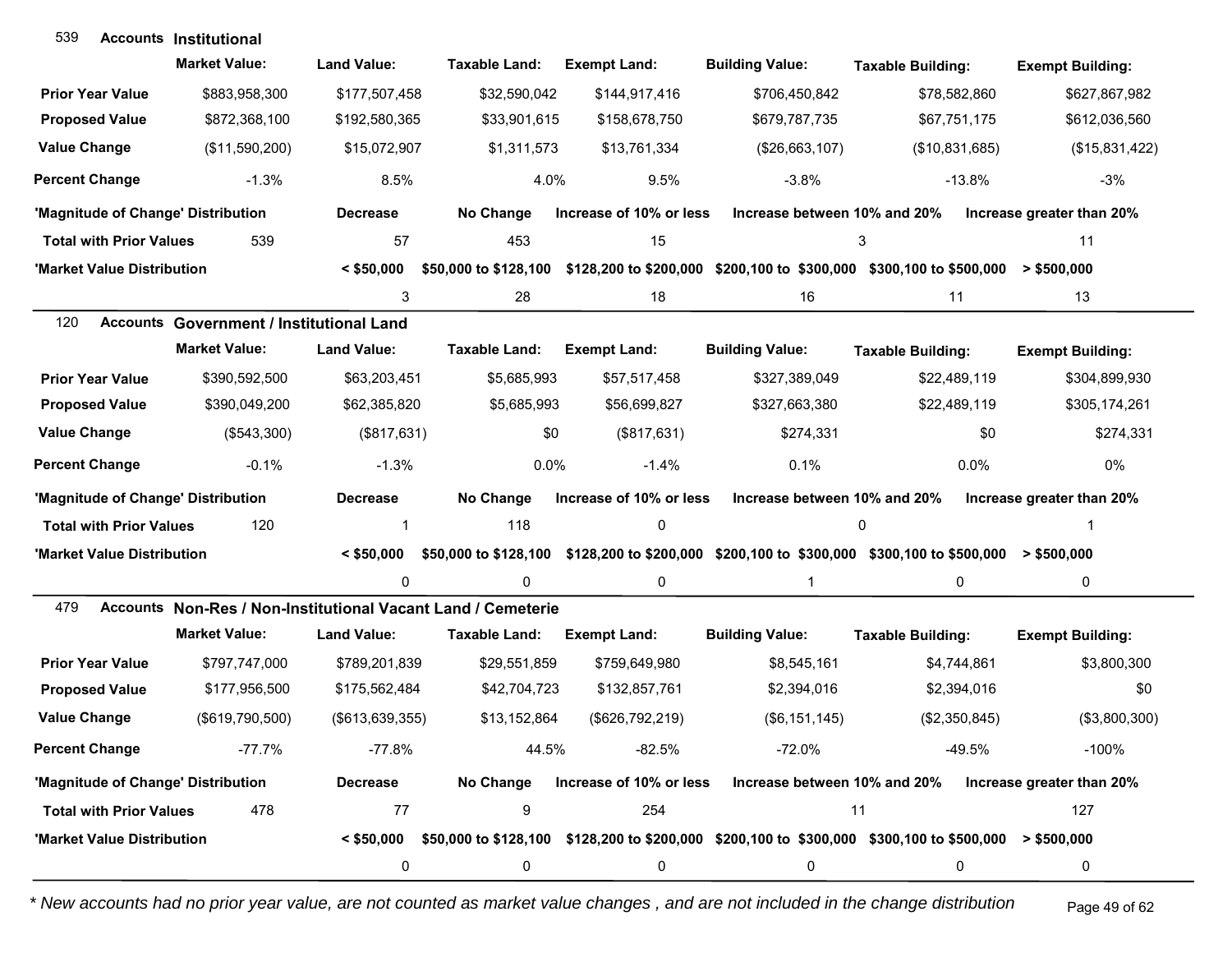| 108                                | <b>Accounts Railroad Land</b> |                    |                       |                         |                              |                                                                      |                           |
|------------------------------------|-------------------------------|--------------------|-----------------------|-------------------------|------------------------------|----------------------------------------------------------------------|---------------------------|
|                                    | <b>Market Value:</b>          | <b>Land Value:</b> | <b>Taxable Land:</b>  | <b>Exempt Land:</b>     | <b>Building Value:</b>       | <b>Taxable Building:</b>                                             | <b>Exempt Building:</b>   |
| <b>Prior Year Value</b>            | \$53,932,400                  | \$26,049,594       | \$7,341,506           | \$18,708,088            | \$27,882,806                 | \$1,105,500                                                          | \$26,777,306              |
| <b>Proposed Value</b>              | \$56,385,400                  | \$28,502,594       | \$9,794,506           | \$18,708,088            | \$27,882,806                 | \$1,105,500                                                          | \$26,777,306              |
| <b>Value Change</b>                | \$2,453,000                   | \$2,453,000        | \$2,453,000           | \$0                     | \$0                          | \$0                                                                  | \$0                       |
| <b>Percent Change</b>              | 4.5%                          | 9.4%               | 33.4%                 | 0.0%                    | $0.0\%$                      | $0.0\%$                                                              | 0%                        |
| 'Magnitude of Change' Distribution |                               | <b>Decrease</b>    | No Change             | Increase of 10% or less | Increase between 10% and 20% |                                                                      | Increase greater than 20% |
| <b>Total with Prior Values</b>     | 108                           | 0                  | 100                   |                         |                              | 0                                                                    |                           |
| 'Market Value Distribution         |                               | $<$ \$50.000       | \$50,000 to \$128,100 |                         |                              | \$128,200 to \$200,000 \$200,100 to \$300,000 \$300,100 to \$500,000 | > \$500,000               |
|                                    |                               | 0                  | 0                     | $\pmb{0}$               | 0                            | 0                                                                    | 0                         |
| <b>Accounts Wireless</b><br>4      |                               |                    |                       |                         |                              |                                                                      |                           |
|                                    | <b>Market Value:</b>          | <b>Land Value:</b> | Taxable Land:         | <b>Exempt Land:</b>     | <b>Building Value:</b>       | <b>Taxable Building:</b>                                             | <b>Exempt Building:</b>   |
| <b>Prior Year Value</b>            | \$625,000                     | \$607,400          | \$596,040             | \$11,360                | \$17,600                     | \$17,600                                                             | \$0                       |
| <b>Proposed Value</b>              | \$2,882,600                   | \$2,865,000        | \$2,853,640           | \$11,360                | \$17,600                     | \$17,600                                                             | \$0                       |
| <b>Value Change</b>                | \$2,257,600                   | \$2,257,600        | \$2,257,600           | \$0                     | \$0                          | \$0                                                                  | \$0                       |
| <b>Percent Change</b>              | 361.2%                        | 371.7%             | 378.8%                | 0.0%                    | $0.0\%$                      | $0.0\%$                                                              | #Num!                     |
| 'Magnitude of Change' Distribution |                               | <b>Decrease</b>    | No Change             | Increase of 10% or less | Increase between 10% and 20% |                                                                      | Increase greater than 20% |
| <b>Total with Prior Values</b>     | 4                             | 0                  | 0                     | 0                       |                              | 0                                                                    |                           |
| 'Market Value Distribution         |                               | $<$ \$50,000       | \$50,000 to \$128,100 |                         |                              | \$128,200 to \$200,000 \$200,100 to \$300,000 \$300,100 to \$500,000 | > \$500,000               |
|                                    |                               | 0                  | $\mathbf{0}$          | 0                       | 0                            | 0                                                                    | 0                         |

 $100$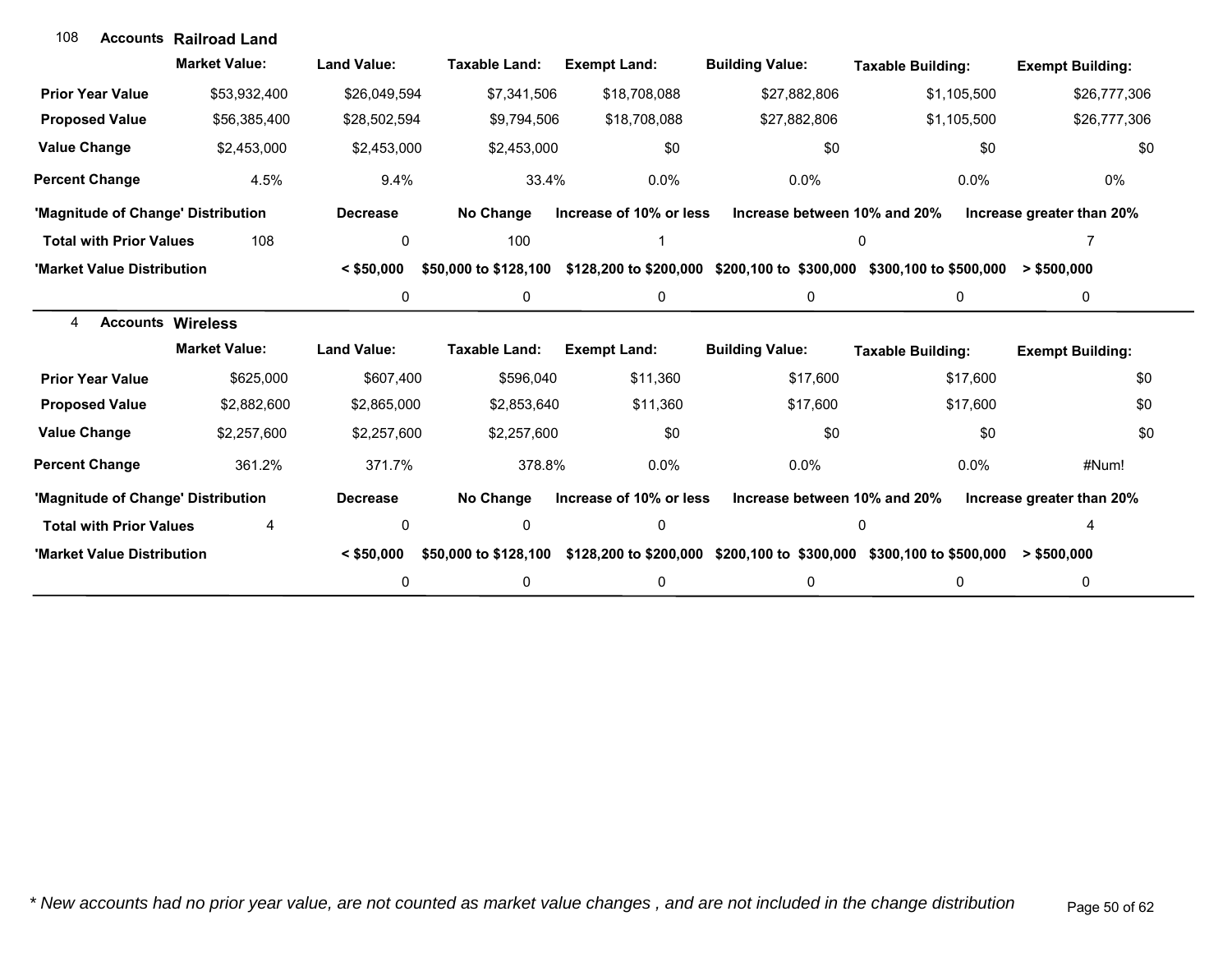# **Impact Analysis for 2019 Valuation Project by Council District**

**Council District**

 **09***Comparison of 2018 to 2019 Values for Properties in the 2019 Valuation Project.* 

| <b>Totals</b>                      | 52.686<br><b>Accounts</b>                |                    |                       |                         |                              |                                                        |                           |
|------------------------------------|------------------------------------------|--------------------|-----------------------|-------------------------|------------------------------|--------------------------------------------------------|---------------------------|
|                                    | <b>Market Value:</b>                     | <b>Land Value:</b> | <b>Taxable Land:</b>  | <b>Exempt Land:</b>     | <b>Building Value:</b>       | <b>Taxable Building:</b>                               | <b>Exempt Building:</b>   |
| <b>Prior Year Value</b>            | \$8,083,298,900                          | \$1,566,885,358    | \$1,354,313,529       | \$212,571,829           | \$6,516,413,542              | \$5,814,780,723                                        | \$701,632,819             |
| <b>Proposed Value</b>              | \$8,232,094,400                          | \$1,583,080,313    | \$1,373,842,169       | \$209,238,144           | \$6,649,014,087              | \$5,955,914,590                                        | \$693,099,497             |
| <b>Value Change</b>                | \$148,795,500                            | \$16,194,955       | \$19,528,640          | (\$3,333,685)           | \$132,600,545                | \$141,133,867                                          | (\$8,533,322)             |
| <b>Percent Change</b>              | 1.8%                                     | 1.0%               | 1.4%                  | $-1.6%$                 | 2.0%                         | 2.4%                                                   | $-1.2%$                   |
| 'Magnitude of Change' Distribution |                                          | <b>Decrease</b>    | No Change             | Increase of 10% or less |                              | Increase between 10% and 20% Increase greater than 20% |                           |
| <b>Total with Prior Values</b>     | 52.661                                   | 19,036             | 1,587                 | 22,361                  | 6,991                        |                                                        | 2.686                     |
| <b>Market Value Distribution</b>   |                                          | $<$ \$50,000       | \$50,000 to \$128,100 | \$128,200 to \$200,000  | \$200,100 to \$300,000       | \$300,100 to \$500,000                                 | > \$500,000               |
|                                    |                                          | 328                | 27,651                | 19,359                  | 2,131                        | 117                                                    | $\overline{2}$            |
| 49,749                             | <b>Accounts Residential Improvements</b> |                    |                       |                         |                              |                                                        |                           |
|                                    | <b>Market Value:</b>                     | <b>Land Value:</b> | <b>Taxable Land:</b>  | <b>Exempt Land:</b>     | <b>Building Value:</b>       | <b>Taxable Building:</b>                               | <b>Exempt Building:</b>   |
| <b>Prior Year Value</b>            | \$6,102,156,200                          | \$1,045,864,082    | \$1,039,326,128       | \$6,537,954             | \$5,056,292,118              | \$5,009,004,838                                        | \$47,287,280              |
| <b>Proposed Value</b>              | \$6,256,296,100                          | \$1,072,886,950    | \$1,066,136,452       | \$6,750,498             | \$5,183,409,150              | \$5,136,454,879                                        | \$46,954,271              |
| <b>Value Change</b>                | \$154,139,900                            | \$27,022,868       | \$26,810,324          | \$212,544               | \$127,117,032                | \$127,450,041                                          | (\$333,009)               |
| <b>Percent Change</b>              | 2.5%                                     | 2.6%               | 2.6%                  | 3.3%                    | 2.5%                         | 2.5%                                                   | $-1%$                     |
| 'Magnitude of Change' Distribution |                                          | <b>Decrease</b>    | No Change             | Increase of 10% or less | Increase between 10% and 20% |                                                        | Increase greater than 20% |
| <b>Total with Prior Values</b>     | 49.730                                   | 18,325             | 567                   | 21,298                  | 6,945                        |                                                        | 2,595                     |
| 'Market Value Distribution         |                                          | $<$ \$50,000       | \$50,000 to \$128,100 | \$128,200 to \$200,000  | \$200,100 to \$300,000       | \$300,100 to \$500,000                                 | > \$500,000               |
|                                    |                                          | 250                | 27,610                | 19,343                  | 2,120                        | 111                                                    |                           |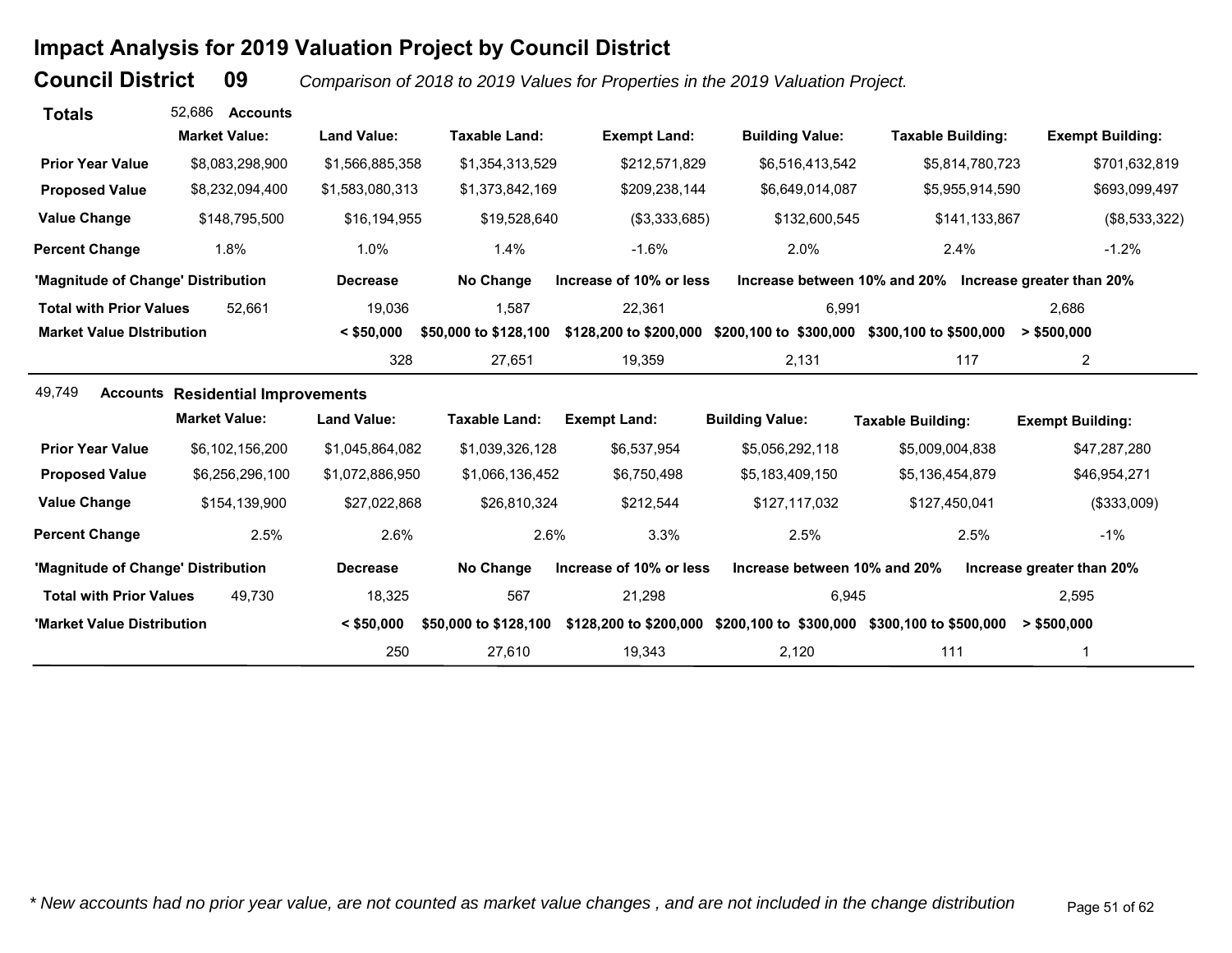| 575                            | <b>Accounts Residential Vacant Land</b>            |                    |                       |                         |                                                                                                        |                          |                           |
|--------------------------------|----------------------------------------------------|--------------------|-----------------------|-------------------------|--------------------------------------------------------------------------------------------------------|--------------------------|---------------------------|
|                                | <b>Market Value:</b>                               | <b>Land Value:</b> | <b>Taxable Land:</b>  | <b>Exempt Land:</b>     | <b>Building Value:</b>                                                                                 | <b>Taxable Building:</b> | <b>Exempt Building:</b>   |
| <b>Prior Year Value</b>        | \$24,186,300                                       | \$24,179,180       | \$13,995,680          | \$10,183,500            | \$7,120                                                                                                | \$7,120                  | \$0                       |
| <b>Proposed Value</b>          |                                                    |                    |                       |                         |                                                                                                        |                          |                           |
| <b>Value Change</b>            |                                                    |                    |                       |                         |                                                                                                        |                          |                           |
| <b>Percent Change</b>          |                                                    |                    |                       |                         |                                                                                                        |                          |                           |
|                                | 'Magnitude of Change' Distribution                 | <b>Decrease</b>    | No Change             | Increase of 10% or less | Increase between 10% and 20%                                                                           |                          | Increase greater than 20% |
| <b>Total with Prior Values</b> | 574                                                | 0                  | 573                   | $\pmb{0}$               |                                                                                                        | 0                        |                           |
| 'Market Value Distribution     |                                                    | $<$ \$50,000       | \$50,000 to \$128,100 |                         | \$128,200 to \$200,000 \$200,100 to \$300,000 \$300,100 to \$500,000                                   |                          | $>$ \$500,000             |
|                                |                                                    | 0                  | 0                     | 0                       | 0                                                                                                      | 0                        | 0                         |
| 106                            | <b>Accounts Residential Condos</b>                 |                    |                       |                         |                                                                                                        |                          |                           |
|                                | <b>Market Value:</b>                               | <b>Land Value:</b> | <b>Taxable Land:</b>  | <b>Exempt Land:</b>     | <b>Building Value:</b>                                                                                 | <b>Taxable Building:</b> | <b>Exempt Building:</b>   |
| <b>Prior Year Value</b>        | \$3,455,400                                        | \$539,771          | \$539,771             | \$0                     | \$2,915,629                                                                                            | \$2,915,629              | \$0                       |
| <b>Proposed Value</b>          | \$3,583,400                                        | \$558,971          | \$558,971             | \$0                     | \$3,024,429                                                                                            | \$3,024,429              | \$0                       |
| <b>Value Change</b>            | \$128,000                                          | \$19,200           | \$19,200              | \$0                     | \$108,800                                                                                              | \$108,800                | \$0                       |
| <b>Percent Change</b>          | 3.7%                                               | 3.6%               | 3.6%                  | #Num!                   | 3.7%                                                                                                   | 3.7%                     | #Num!                     |
|                                | 'Magnitude of Change' Distribution                 | <b>Decrease</b>    | No Change             | Increase of 10% or less | Increase between 10% and 20%                                                                           |                          | Increase greater than 20% |
| <b>Total with Prior Values</b> | 106                                                | 0                  | 86                    | 20                      |                                                                                                        | 0                        | 0                         |
| 'Market Value Distribution     |                                                    | $<$ \$50,000       | \$50,000 to \$128,100 |                         | $$128,200$ to $$200,000$ $$200,100$ to $$300,000$ $$300,100$ to $$500,000$ > $$500,000$                |                          |                           |
|                                |                                                    | 78                 | 28                    | 0                       | 0                                                                                                      | 0                        | 0                         |
| 182                            | <b>Accounts Apts/Nursing Homes/Student Housing</b> |                    |                       |                         |                                                                                                        |                          |                           |
|                                | <b>Market Value:</b>                               | <b>Land Value:</b> | <b>Taxable Land:</b>  | <b>Exempt Land:</b>     | <b>Building Value:</b>                                                                                 | <b>Taxable Building:</b> | <b>Exempt Building:</b>   |
| <b>Prior Year Value</b>        | \$373,636,000                                      | \$105,258,130      | \$91,547,990          | \$13,710,140            | \$268,377,870                                                                                          | \$227,686,510            | \$40,691,360              |
| <b>Proposed Value</b>          | \$396,556,000                                      | \$114,045,195      | \$99,894,170          | \$14,151,025            | \$282,510,805                                                                                          | \$240,529,730            | \$41,981,075              |
| <b>Value Change</b>            | \$22,920,000                                       | \$8,787,065        | \$8,346,180           | \$440,885               | \$14,132,935                                                                                           | \$12,843,220             | \$1,289,715               |
| <b>Percent Change</b>          | 6.1%                                               | 8.3%               | 9.1%                  | 3.2%                    | 5.3%                                                                                                   | 5.6%                     | 3%                        |
|                                | 'Magnitude of Change' Distribution                 | <b>Decrease</b>    | No Change             | Increase of 10% or less | Increase between 10% and 20%                                                                           |                          | Increase greater than 20% |
| <b>Total with Prior Values</b> | 182                                                | 12                 | 0                     | 127                     |                                                                                                        | 17                       | 26                        |
| 'Market Value Distribution     |                                                    | $<$ \$50,000       |                       |                         | \$50,000 to \$128,100 \$128,200 to \$200,000 \$200,100 to \$300,000 \$300,100 to \$500,000 > \$500,000 |                          |                           |
|                                |                                                    | 0                  | 0                     | $\pmb{0}$               | 0                                                                                                      | 0                        | 0                         |

*\* New accounts had no prior year value, are not counted as market value changes , and are not included in the change distribution* Page 52 of 62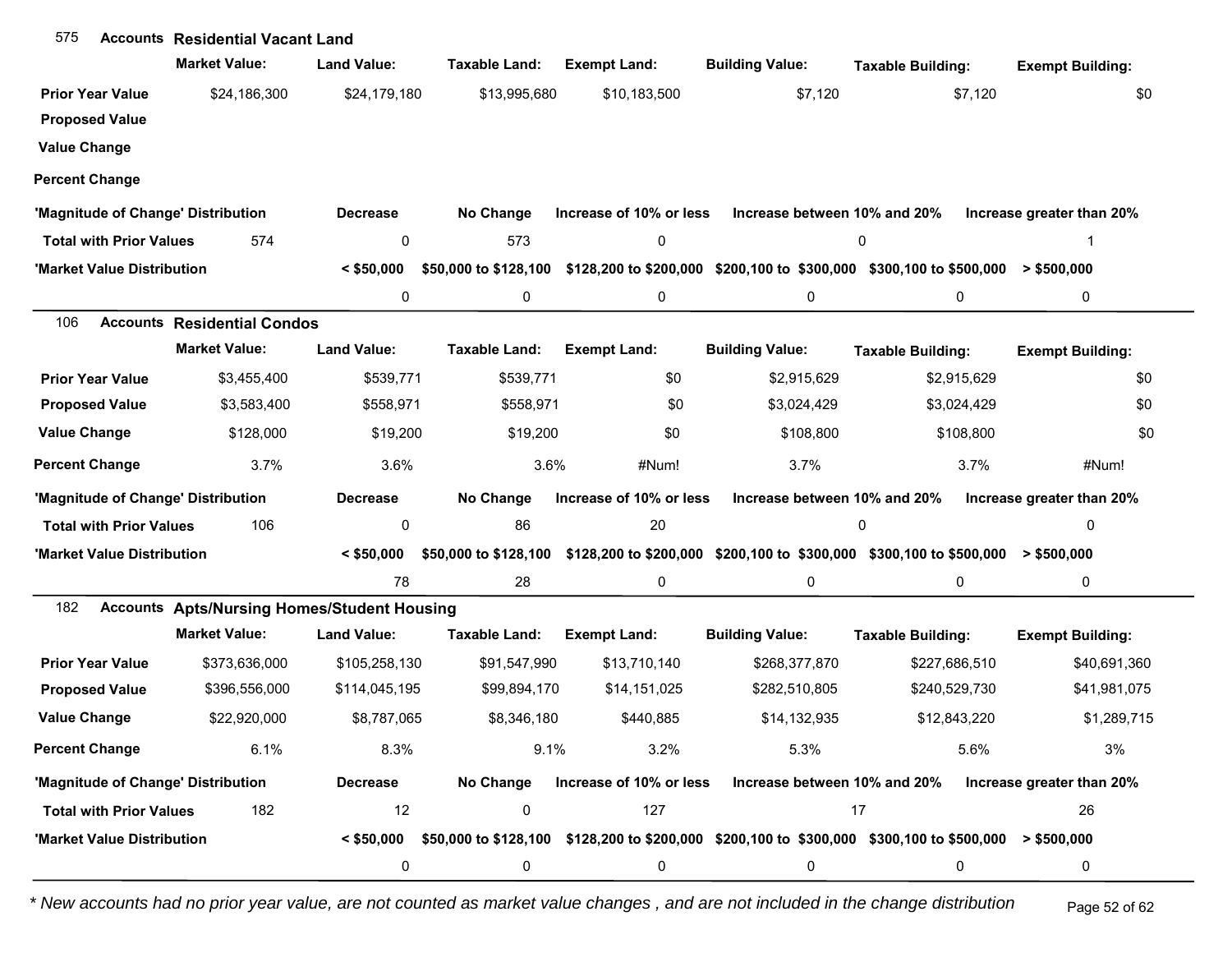#### **Accounts Commercial/Restaurants/Gas Stations/ Amusements**738

|                                    | <b>Market Value:</b>             | <b>Land Value:</b> | <b>Taxable Land:</b>  | <b>Exempt Land:</b>     | <b>Building Value:</b>       | <b>Taxable Building:</b>                                                                                               | <b>Exempt Building:</b>   |
|------------------------------------|----------------------------------|--------------------|-----------------------|-------------------------|------------------------------|------------------------------------------------------------------------------------------------------------------------|---------------------------|
| <b>Prior Year Value</b>            | \$479,708,500                    | \$124,967,342      | \$124,395,297         | \$572,045               | \$354,741,158                | \$346,538,852                                                                                                          | \$8,202,306               |
| <b>Proposed Value</b>              | \$481,657,800                    | \$121,586,030      | \$121,015,849         | \$570,181               | \$360,071,770                | \$352,166,482                                                                                                          | \$7,905,288               |
| <b>Value Change</b>                | \$1,949,300                      | (\$3,381,312)      | (\$3,379,448)         | (\$1,864)               | \$5,330,612                  | \$5,627,630                                                                                                            | (\$297,018)               |
| <b>Percent Change</b>              | 0.4%                             | $-2.7%$            | $-2.7%$               | $-0.3%$                 | 1.5%                         | 1.6%                                                                                                                   | $-4%$                     |
| 'Magnitude of Change' Distribution |                                  | <b>Decrease</b>    | No Change             | Increase of 10% or less | Increase between 10% and 20% |                                                                                                                        | Increase greater than 20% |
| <b>Total with Prior Values</b>     | 738                              | 507                | 40                    | 153                     | 17                           |                                                                                                                        | 21                        |
| 'Market Value Distribution         |                                  | $<$ \$50,000       | \$50,000 to \$128,100 |                         |                              | \$128,200 to \$200,000 \$200,100 to \$300,000 \$300,100 to \$500,000                                                   | $>$ \$500,000             |
|                                    |                                  | 0                  | 0                     | 0                       | 0                            | 0                                                                                                                      | 0                         |
| 731                                | <b>Accounts Mixed Use</b>        |                    |                       |                         |                              |                                                                                                                        |                           |
|                                    | <b>Market Value:</b>             | <b>Land Value:</b> | <b>Taxable Land:</b>  | <b>Exempt Land:</b>     | <b>Building Value:</b>       | <b>Taxable Building:</b>                                                                                               | <b>Exempt Building:</b>   |
| <b>Prior Year Value</b>            | \$131,479,400                    | \$26,854,993       | \$26,519,239          | \$335,754               | \$104,624,407                | \$102,802,554                                                                                                          | \$1,821,853               |
| <b>Proposed Value</b>              | \$133,121,200                    | \$27,220,144       | \$26,899,265          | \$320,879               | \$105,901,056                | \$104,120,115                                                                                                          | \$1,780,941               |
| <b>Value Change</b>                | \$1,641,800                      | \$365,151          | \$380,026             | (\$14,875)              | \$1,276,649                  | \$1,317,561                                                                                                            | (\$40,912)                |
| <b>Percent Change</b>              | 1.2%                             | 1.4%               | 1.4%                  | $-4.4%$                 | 1.2%                         | 1.3%                                                                                                                   | $-2%$                     |
| 'Magnitude of Change' Distribution |                                  | <b>Decrease</b>    | No Change             | Increase of 10% or less | Increase between 10% and 20% |                                                                                                                        | Increase greater than 20% |
| <b>Total with Prior Values</b>     | 731                              | 121                | $\mathbf 0$           | 604                     |                              | 4                                                                                                                      | $\overline{2}$            |
| 'Market Value Distribution         |                                  | $<$ \$50,000       | \$50,000 to \$128,100 |                         |                              | $$128,200$ to $$200,000$ $$200,100$ to $$300,000$ $$300,100$ to $$500,000$ > $$500,000$                                |                           |
|                                    |                                  | 0                  | 0                     | 0                       | 0                            | $\mathbf{0}$                                                                                                           | 0                         |
| 36                                 | <b>Accounts Office Buildings</b> |                    |                       |                         |                              |                                                                                                                        |                           |
|                                    | <b>Market Value:</b>             | <b>Land Value:</b> | <b>Taxable Land:</b>  | <b>Exempt Land:</b>     | <b>Building Value:</b>       | <b>Taxable Building:</b>                                                                                               | <b>Exempt Building:</b>   |
| <b>Prior Year Value</b>            | \$69,038,600                     | \$13,995,433       | \$12,622,692          | \$1,372,741             | \$55,043,167                 | \$40,230,271                                                                                                           | \$14,812,896              |
| <b>Proposed Value</b>              | \$60,619,200                     | \$10,862,200       | \$9,663,849           | \$1,198,351             | \$49,757,000                 | \$35,505,707                                                                                                           | \$14,251,293              |
| <b>Value Change</b>                | (\$8,419,400)                    | (\$3,133,233)      | (\$2,958,843)         | (\$174,390)             | (\$5,286,167)                | (\$4,724,564)                                                                                                          | (\$561,603)               |
| <b>Percent Change</b>              | $-12.2%$                         | $-22.4%$           | $-23.4%$              | $-12.7%$                | $-9.6%$                      | $-11.7%$                                                                                                               | $-4%$                     |
| 'Magnitude of Change' Distribution |                                  | <b>Decrease</b>    |                       |                         |                              | No Change Increase of 10% or less Increase between 10% and 20% Increase greater than 20%                               |                           |
| <b>Total with Prior Values</b>     | 36                               | 4                  | 0                     | 30                      |                              | 0                                                                                                                      | 2                         |
| 'Market Value Distribution         |                                  |                    |                       |                         |                              | $\leq$ \$50,000 \$50,000 to \$128,100 \$128,200 to \$200,000 \$200,100 to \$300,000 \$300,100 to \$500,000 > \$500,000 |                           |
|                                    |                                  | 0                  | 0                     | 0                       | 0                            | 0                                                                                                                      | 0                         |

*\* New accounts had no prior year value, are not counted as market value changes , and are not included in the change distribution* Page 53 of 62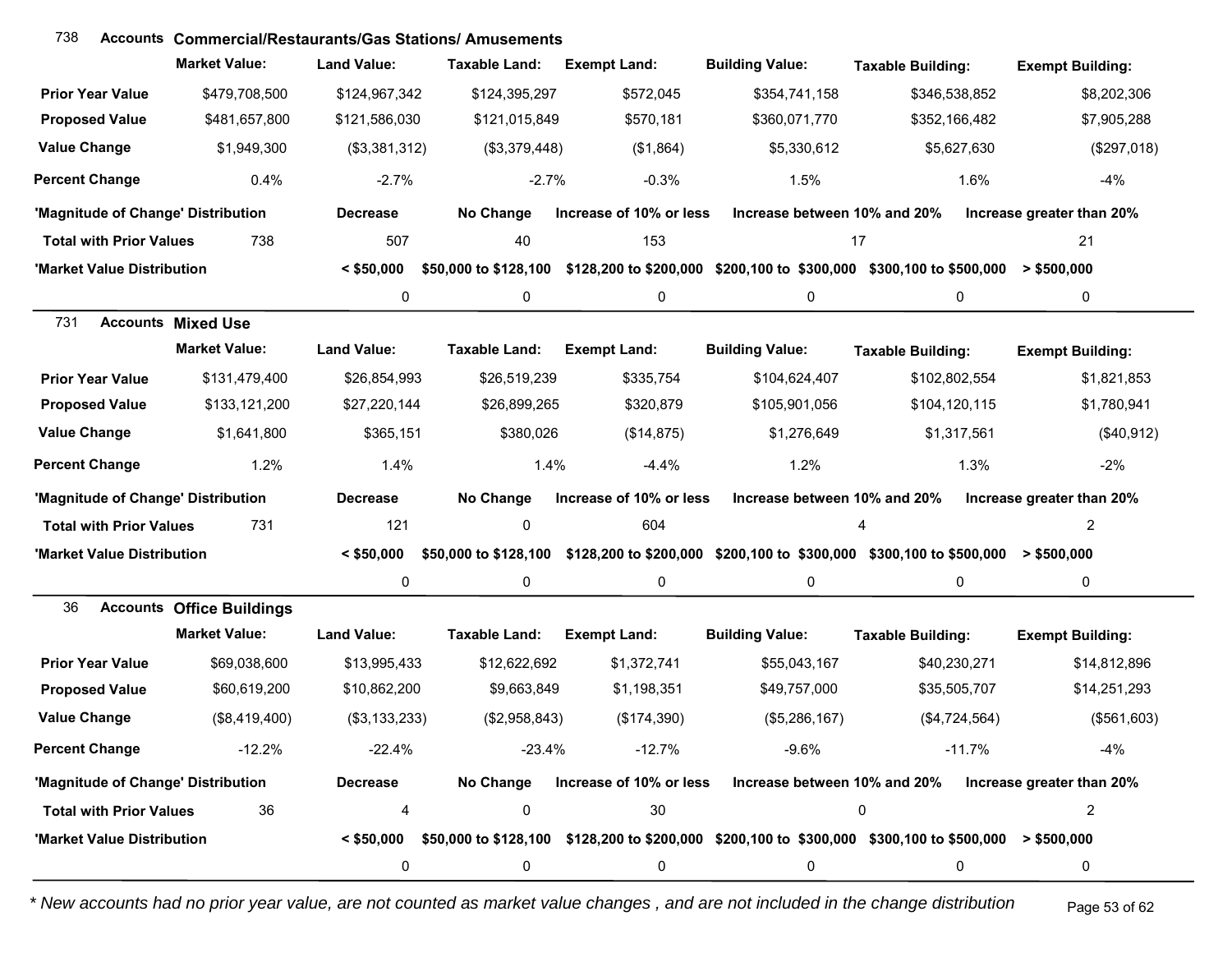#### **Accounts Industrial / Automotive**91

|                                    | <b>Market Value:</b>                        | <b>Land Value:</b> | Taxable Land:        | <b>Exempt Land:</b>     | <b>Building Value:</b>                                                                                                      | <b>Taxable Building:</b> | <b>Exempt Building:</b>   |
|------------------------------------|---------------------------------------------|--------------------|----------------------|-------------------------|-----------------------------------------------------------------------------------------------------------------------------|--------------------------|---------------------------|
| <b>Prior Year Value</b>            | \$128,167,100                               | \$33,294,268       | \$19,770,308         | \$13,523,960            | \$94,872,832                                                                                                                | \$49,275,892             | \$45,596,940              |
| <b>Proposed Value</b>              | \$130,040,200                               | \$40,519,668       | \$20,615,014         | \$19,904,654            | \$89,520,532                                                                                                                | \$50,304,986             | \$39,215,546              |
| <b>Value Change</b>                | \$1,873,100                                 | \$7,225,400        | \$844,706            | \$6,380,694             | (\$5,352,300)                                                                                                               | \$1,029,094              | (\$6,381,394)             |
| <b>Percent Change</b>              | 1.5%                                        | 21.7%              | 4.3%                 | 47.2%                   | $-5.6%$                                                                                                                     | 2.1%                     | $-14%$                    |
| 'Magnitude of Change' Distribution |                                             | <b>Decrease</b>    | No Change            | Increase of 10% or less | Increase between 10% and 20%                                                                                                |                          | Increase greater than 20% |
| <b>Total with Prior Values</b>     | 86                                          | 22                 | 25                   | 20                      |                                                                                                                             | 4                        | 15                        |
| 'Market Value Distribution         |                                             | $<$ \$50,000       |                      |                         | \$50,000 to \$128,100 \$128,200 to \$200,000 \$200,100 to \$300,000 \$300,100 to \$500,000 > \$500,000                      |                          |                           |
|                                    |                                             | 0                  | 1                    | 0                       | 0                                                                                                                           | 0                        | 0                         |
| <b>Accounts Hotels</b>             |                                             |                    |                      |                         |                                                                                                                             |                          |                           |
|                                    | <b>Market Value:</b>                        | <b>Land Value:</b> | <b>Taxable Land:</b> | <b>Exempt Land:</b>     | <b>Building Value:</b>                                                                                                      | <b>Taxable Building:</b> | <b>Exempt Building:</b>   |
| <b>Prior Year Value</b>            | \$6,897,800                                 | \$1,379,560        | \$1,379,560          | \$0                     | \$5,518,240                                                                                                                 | \$5,518,240              | \$0                       |
| <b>Proposed Value</b>              | \$5,253,100                                 | \$1,050,620        | \$1,050,620          | \$0                     | \$4,202,480                                                                                                                 | \$4,202,480              | \$0                       |
| <b>Value Change</b>                | (\$1,644,700)                               | (\$328,940)        | (\$328,940)          | \$0                     | (\$1,315,760)                                                                                                               | (\$1,315,760)            | \$0                       |
| <b>Percent Change</b>              | $-23.8%$                                    | $-23.8%$           | $-23.8%$             | #Num!                   | $-23.8%$                                                                                                                    | $-23.8%$                 | #Num!                     |
| 'Magnitude of Change' Distribution |                                             | <b>Decrease</b>    | No Change            | Increase of 10% or less | Increase between 10% and 20%                                                                                                |                          | Increase greater than 20% |
| <b>Total with Prior Values</b>     | 1                                           | 1                  | 0                    | 0                       |                                                                                                                             | $\mathbf 0$              | 0                         |
| 'Market Value Distribution         |                                             | $<$ \$50,000       |                      |                         | \$50,000 to \$128,100 \$128,200 to \$200,000 \$200,100 to \$300,000 \$300,100 to \$500,000 > \$500,000                      |                          |                           |
|                                    |                                             | 0                  | 0                    | 0                       | 0                                                                                                                           | 0                        | 0                         |
| $12 \overline{ }$                  | <b>Accounts Low Income / General Family</b> |                    |                      |                         |                                                                                                                             |                          |                           |
|                                    | <b>Market Value:</b>                        | <b>Land Value:</b> | <b>Taxable Land:</b> | <b>Exempt Land:</b>     | <b>Building Value:</b>                                                                                                      | <b>Taxable Building:</b> | <b>Exempt Building:</b>   |
| <b>Prior Year Value</b>            | \$20,233,300                                | \$5,847,710        | \$1,024,410          | \$4,823,300             | \$14,385,590                                                                                                                | \$1,665,132              | \$12,720,458              |
| <b>Proposed Value</b>              | \$19,606,400                                | \$5,663,950        | \$840,650            | \$4,823,300             | \$13,942,450                                                                                                                | \$1,221,992              | \$12,720,458              |
| <b>Value Change</b>                | (\$626,900)                                 | (\$183,760)        | (\$183,760)          | \$0                     | (\$443, 140)                                                                                                                | (\$443, 140)             | \$0                       |
| <b>Percent Change</b>              | $-3.1%$                                     | $-3.1%$            | $-17.9%$             | $0.0\%$                 | $-3.1%$                                                                                                                     | $-26.6%$                 | 0%                        |
| 'Magnitude of Change' Distribution |                                             | <b>Decrease</b>    | No Change            | Increase of 10% or less | Increase between 10% and 20%                                                                                                |                          | Increase greater than 20% |
| <b>Total with Prior Values</b>     | 12                                          | 4                  | 8                    | 0                       |                                                                                                                             | 0                        | 0                         |
| 'Market Value Distribution         |                                             |                    |                      |                         | $\leq$ \$50,000 \$50,000 to \$128,100 \$128,200 to \$200,000 \$200,100 to \$300,000 \$300,100 to \$500,000 $\geq$ \$500,000 |                          |                           |
|                                    |                                             | 0                  | 0                    | 0                       | 0                                                                                                                           | 0                        | 0                         |

*\* New accounts had no prior year value, are not counted as market value changes , and are not included in the change distribution* Page 54 of 62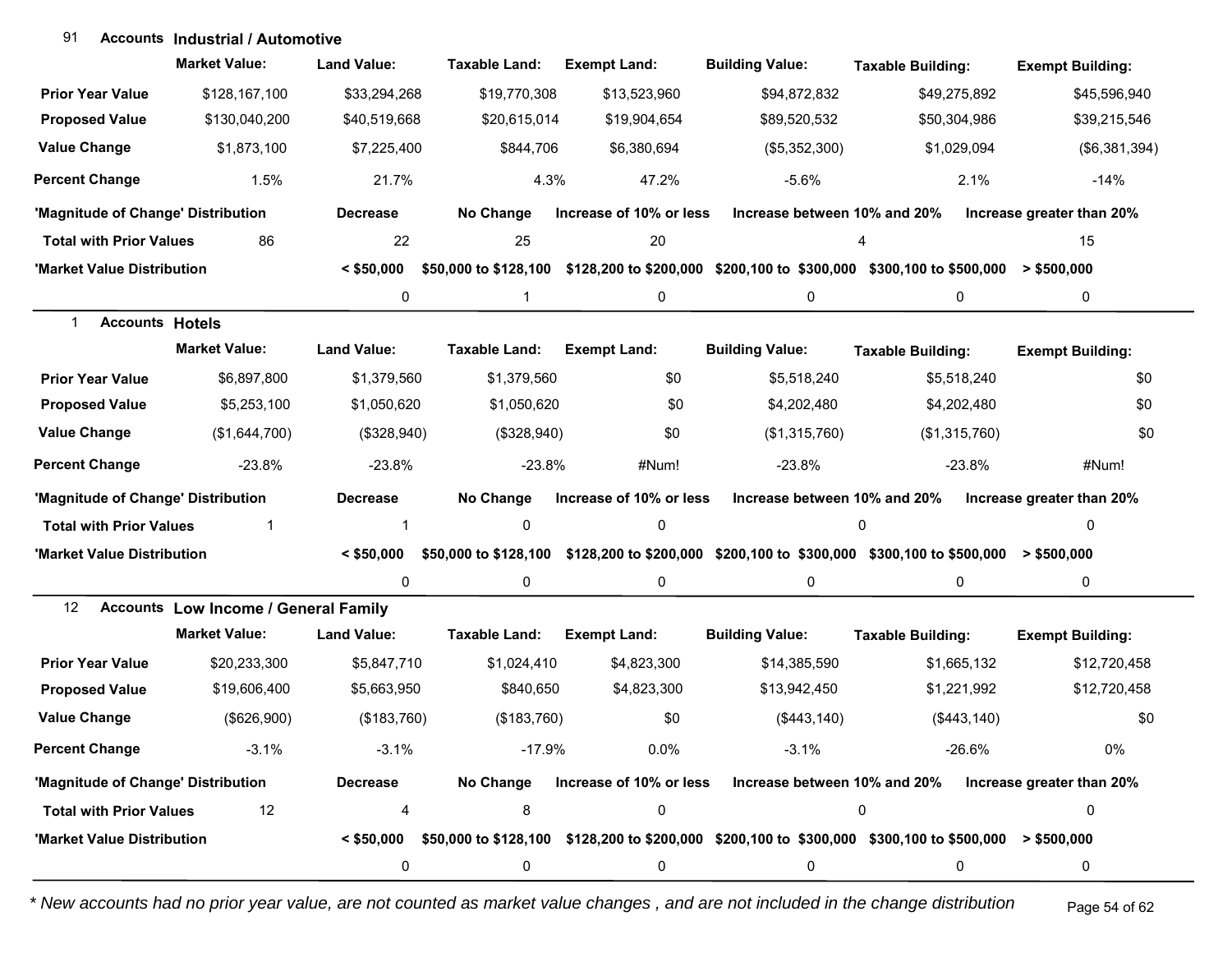| 250                                | <b>Accounts Institutional</b>                                |                    |                       |                         |                              |                                                                                                           |                           |
|------------------------------------|--------------------------------------------------------------|--------------------|-----------------------|-------------------------|------------------------------|-----------------------------------------------------------------------------------------------------------|---------------------------|
|                                    | <b>Market Value:</b>                                         | <b>Land Value:</b> | Taxable Land:         | <b>Exempt Land:</b>     | <b>Building Value:</b>       | <b>Taxable Building:</b>                                                                                  | <b>Exempt Building:</b>   |
| <b>Prior Year Value</b>            | \$349,666,300                                                | \$75,342,401       | \$12,722,219          | \$62,620,182            | \$274,323,899                | \$28,809,629                                                                                              | \$245,514,270             |
| <b>Proposed Value</b>              | \$348,749,100                                                | \$77,295,802       | \$14,294,308          | \$63,001,494            | \$271,453,298                | \$28,057,683                                                                                              | \$243,395,615             |
| <b>Value Change</b>                | (\$917,200)                                                  | \$1,953,401        | \$1,572,089           | \$381,312               | (\$2,870,601)                | (\$751,946)                                                                                               | (\$2,118,655)             |
| <b>Percent Change</b>              | $-0.3%$                                                      | 2.6%               | 12.4%                 | 0.6%                    | $-1.0%$                      | $-2.6%$                                                                                                   | $-1\%$                    |
| 'Magnitude of Change' Distribution |                                                              | <b>Decrease</b>    | No Change             | Increase of 10% or less | Increase between 10% and 20% |                                                                                                           | Increase greater than 20% |
| <b>Total with Prior Values</b>     | 250                                                          | 23                 | 200                   | 14                      |                              | 3                                                                                                         | 10                        |
| 'Market Value Distribution         |                                                              | $<$ \$50,000       | \$50,000 to \$128,100 |                         |                              | \$128,200 to \$200,000 \$200,100 to \$300,000 \$300,100 to \$500,000                                      | > \$500,000               |
|                                    |                                                              | 0                  | 12                    | 16                      | 11                           | 6                                                                                                         | $\mathbf{1}$              |
| 56                                 | <b>Accounts Government / Institutional Land</b>              |                    |                       |                         |                              |                                                                                                           |                           |
|                                    | <b>Market Value:</b>                                         | <b>Land Value:</b> | <b>Taxable Land:</b>  | <b>Exempt Land:</b>     | <b>Building Value:</b>       | <b>Taxable Building:</b>                                                                                  | <b>Exempt Building:</b>   |
| <b>Prior Year Value</b>            | \$336,357,200                                                | \$51,699,868       | \$269,000             | \$51,430,868            | \$284,657,332                | \$326,056                                                                                                 | \$284,331,276             |
| <b>Proposed Value</b>              | \$336,357,200                                                | \$51,699,862       | \$451,621             | \$51,248,241            | \$284,657,338                | \$326,056                                                                                                 | \$284,331,282             |
| <b>Value Change</b>                | \$0                                                          | $($ \$6)           | \$182,621             | (\$182,627)             | \$6                          | \$0                                                                                                       | \$6                       |
| <b>Percent Change</b>              | 0.0%                                                         | 0.0%               | 67.9%                 | $-0.4%$                 | 0.0%                         | 0.0%                                                                                                      | 0%                        |
| 'Magnitude of Change' Distribution |                                                              | <b>Decrease</b>    | No Change             | Increase of 10% or less | Increase between 10% and 20% |                                                                                                           | Increase greater than 20% |
| <b>Total with Prior Values</b>     | 56                                                           | 0                  | 56                    | $\pmb{0}$               |                              | 0                                                                                                         | $\Omega$                  |
| 'Market Value Distribution         |                                                              | $<$ \$50,000       |                       |                         |                              | \$50,000 to \$128,100 \$128,200 to \$200,000 \$200,100 to \$300,000 \$300,100 to \$500,000 > \$500,000    |                           |
|                                    |                                                              | 0                  | $\Omega$              | 0                       | 0                            | 0                                                                                                         | $\mathbf 0$               |
| 126                                | Accounts Non-Res / Non-Institutional Vacant Land / Cemeterie |                    |                       |                         |                              |                                                                                                           |                           |
|                                    | <b>Market Value:</b>                                         | <b>Land Value:</b> | Taxable Land:         | <b>Exempt Land:</b>     | <b>Building Value:</b>       | <b>Taxable Building:</b>                                                                                  | <b>Exempt Building:</b>   |
| <b>Prior Year Value</b>            | \$50,084,300                                                 | \$49,963,360       | \$9,359,585           | \$40,603,775            | \$120,940                    | \$0                                                                                                       | \$120,940                 |
| <b>Proposed Value</b>              | \$50,597,100                                                 | \$50,566,561       | \$10,154,650          | \$40,411,911            | \$30,539                     | \$51                                                                                                      | \$30,488                  |
| <b>Value Change</b>                | \$512,800                                                    | \$603,201          | \$795,065             | (\$191,864)             | (\$90,401)                   | \$51                                                                                                      | (\$90,452)                |
| <b>Percent Change</b>              | 1.0%                                                         | 1.2%               | 8.5%                  | $-0.5%$                 | $-74.7%$                     | #Div/0!                                                                                                   | $-75%$                    |
| 'Magnitude of Change' Distribution |                                                              | <b>Decrease</b>    | No Change             | Increase of 10% or less | Increase between 10% and 20% |                                                                                                           | Increase greater than 20% |
| <b>Total with Prior Values</b>     | 126                                                          | 17                 | $\overline{2}$        | 95                      |                              | 1                                                                                                         | 11                        |
| 'Market Value Distribution         |                                                              | $<$ \$50,000       |                       |                         |                              | $$50,000$ to \$128,100 $$128,200$ to \$200,000 $$200,100$ to \$300,000 \$300,100 to \$500,000 > \$500,000 |                           |
|                                    |                                                              | 0                  | 0                     | 0                       | 0                            | 0                                                                                                         | 0                         |

*\* New accounts had no prior year value, are not counted as market value changes , and are not included in the change distribution* Page 55 of 62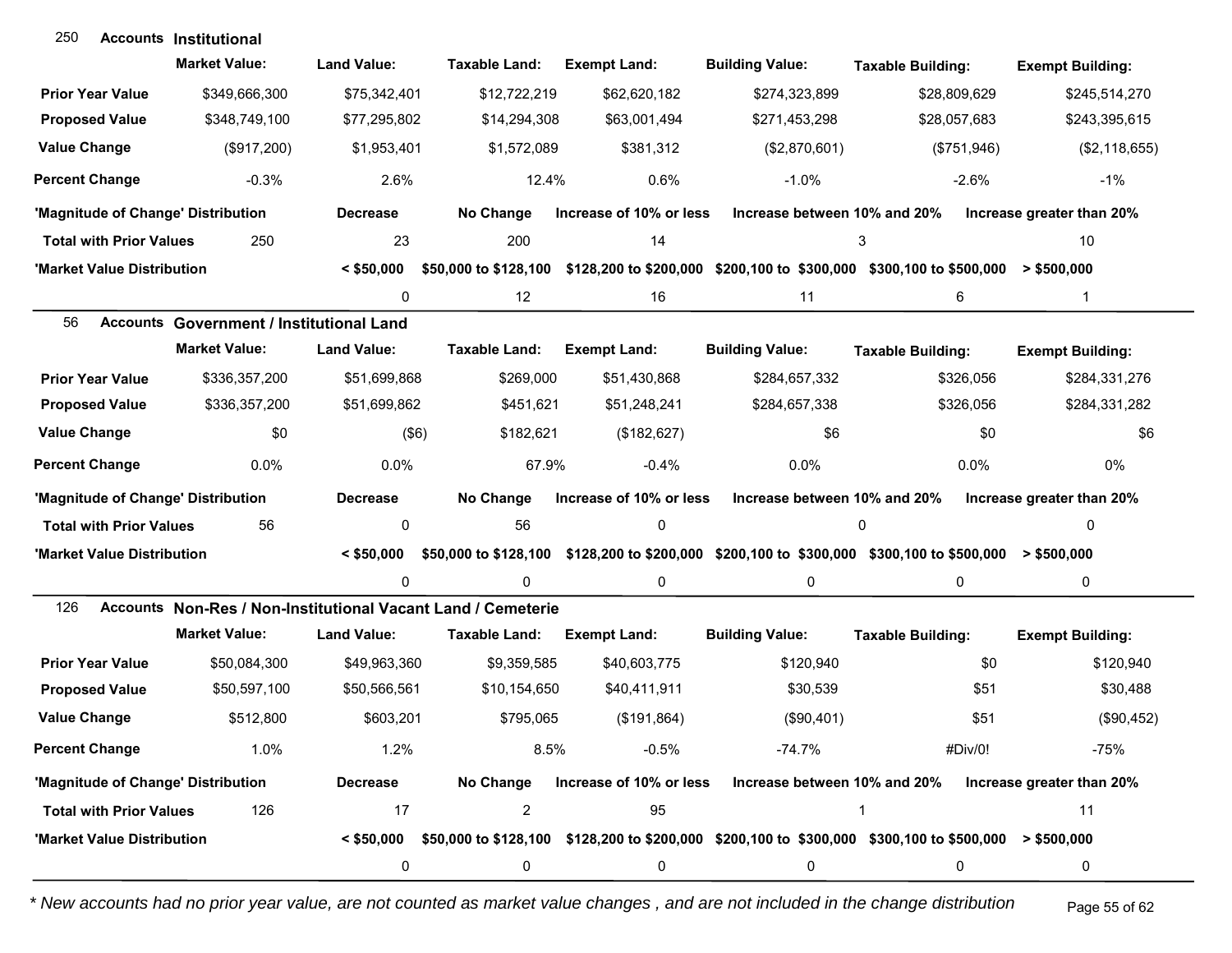| 29                                 | <b>Accounts Railroad Land</b> |                    |                       |                         |                                                                      |                          |                           |
|------------------------------------|-------------------------------|--------------------|-----------------------|-------------------------|----------------------------------------------------------------------|--------------------------|---------------------------|
|                                    | <b>Market Value:</b>          | <b>Land Value:</b> | <b>Taxable Land:</b>  | <b>Exempt Land:</b>     | <b>Building Value:</b>                                               | <b>Taxable Building:</b> | <b>Exempt Building:</b>   |
| <b>Prior Year Value</b>            | \$6,734,800                   | \$6,201,560        | \$512,750             | \$5,688,810             | \$533,240                                                            | \$0                      | \$533,240                 |
| <b>Proposed Value</b>              | \$6,734,800                   | \$6,201,560        | \$512,750             | \$5,688,810             | \$533,240                                                            | \$0                      | \$533,240                 |
| <b>Value Change</b>                | \$0                           | \$0                | \$0                   | \$0                     | \$0                                                                  | \$0                      | \$0                       |
| <b>Percent Change</b>              | 0.0%                          | 0.0%               | 0.0%                  | 0.0%                    | 0.0%                                                                 | #Num!                    | 0%                        |
| 'Magnitude of Change' Distribution |                               | <b>Decrease</b>    | No Change             | Increase of 10% or less | Increase between 10% and 20%                                         |                          | Increase greater than 20% |
| <b>Total with Prior Values</b>     | 29                            | 0                  | 29                    | 0                       | 0                                                                    |                          | 0                         |
| 'Market Value Distribution         |                               | $<$ \$50.000       | \$50,000 to \$128,100 |                         | \$128,200 to \$200,000 \$200,100 to \$300,000 \$300,100 to \$500,000 |                          | $>$ \$500,000             |
|                                    |                               | 0                  | $\mathbf{0}$          | 0                       | 0                                                                    | 0                        | 0                         |
| <b>Accounts Wireless</b><br>4      |                               |                    |                       |                         |                                                                      |                          |                           |
|                                    | <b>Market Value:</b>          | <b>Land Value:</b> | <b>Taxable Land:</b>  | <b>Exempt Land:</b>     | <b>Building Value:</b>                                               | <b>Taxable Building:</b> | <b>Exempt Building:</b>   |
| <b>Prior Year Value</b>            | \$1,497,700                   | \$1,497,700        | \$328,900             | \$1,168,800             | \$0                                                                  | \$0                      | \$0                       |
| <b>Proposed Value</b>              | \$2,922,800                   | \$2,922,800        | \$1,754,000           | \$1,168,800             | \$0                                                                  | \$0                      | \$0                       |
| <b>Value Change</b>                | \$1,425,100                   | \$1,425,100        | \$1,425,100           | \$0                     | \$0                                                                  | \$0                      | \$0                       |
| <b>Percent Change</b>              | 95.2%                         | 95.2%              | 433.3%                | 0.0%                    | #Num!                                                                | #Num!                    | #Num!                     |
| 'Magnitude of Change' Distribution |                               | <b>Decrease</b>    | No Change             | Increase of 10% or less | Increase between 10% and 20%                                         |                          | Increase greater than 20% |
| <b>Total with Prior Values</b>     | 4                             | 0                  |                       | 0                       | 0                                                                    |                          | 3                         |
| 'Market Value Distribution         |                               | $<$ \$50,000       | \$50,000 to \$128,100 |                         | \$128,200 to \$200,000 \$200,100 to \$300,000                        | \$300,100 to \$500,000   | $>$ \$500,000             |
|                                    |                               | 0                  | $\mathbf 0$           | 0                       | 0                                                                    | 0                        | 0                         |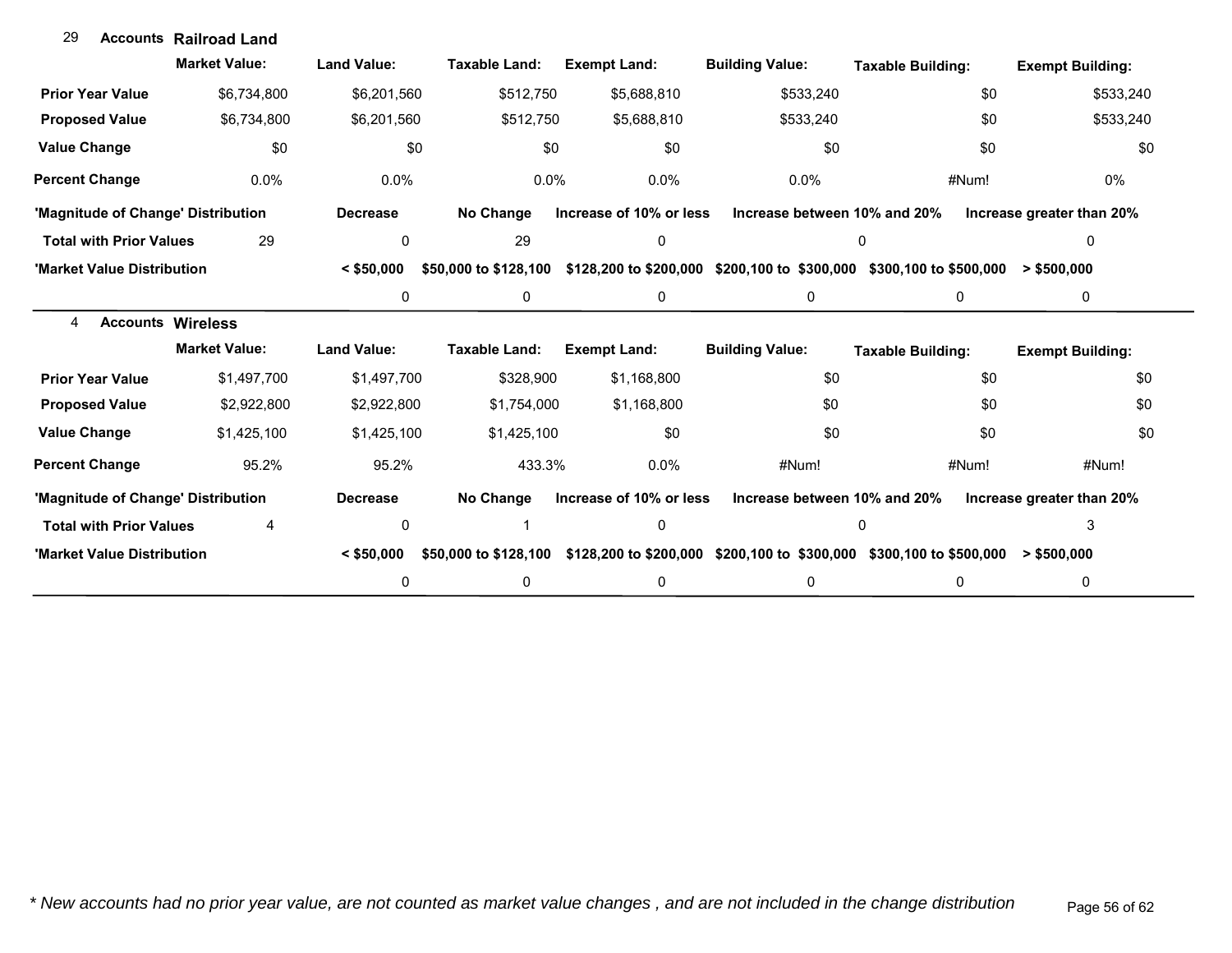# **Impact Analysis for 2019 Valuation Project by Council District**

**Council District**

 **10***Comparison of 2018 to 2019 Values for Properties in the 2019 Valuation Project.* 

| <b>Totals</b>                      | 50.472<br><b>Accounts</b>                |                    |                       |                         |                              |                                                        |                           |
|------------------------------------|------------------------------------------|--------------------|-----------------------|-------------------------|------------------------------|--------------------------------------------------------|---------------------------|
|                                    | <b>Market Value:</b>                     | <b>Land Value:</b> | <b>Taxable Land:</b>  | <b>Exempt Land:</b>     | <b>Building Value:</b>       | <b>Taxable Building:</b>                               | <b>Exempt Building:</b>   |
| <b>Prior Year Value</b>            | \$14,558,943,000                         | \$4,370,387,646    | \$3,292,972,236       | \$1,077,415,410         | \$10,188,555,354             | \$8,923,773,749                                        | \$1,264,781,605           |
| <b>Proposed Value</b>              | \$15,331,162,600                         | \$4,433,312,635    | \$3,432,764,972       | \$1,000,547,663         | \$10,897,849,965             | \$9,612,920,873                                        | \$1,284,929,092           |
| <b>Value Change</b>                | \$772,219,600                            | \$62,924,989       | \$139,792,736         | (\$76,867,747)          | \$709,294,611                | \$689,147,124                                          | \$20,147,487              |
| <b>Percent Change</b>              | 5.3%                                     | 1.4%               | 4.2%                  | $-7.1%$                 | 7.0%                         | 7.7%                                                   | 1.6%                      |
| 'Magnitude of Change' Distribution |                                          | <b>Decrease</b>    | No Change             | Increase of 10% or less |                              | Increase between 10% and 20% Increase greater than 20% |                           |
| <b>Total with Prior Values</b>     | 50.425                                   | 2,848              | 2,479                 | 28,838                  | 14,325                       |                                                        | 1,935                     |
| <b>Market Value Distribution</b>   |                                          | $<$ \$50,000       | \$50,000 to \$128,100 | \$128,200 to \$200,000  | \$200,100 to \$300,000       | \$300,100 to \$500,000                                 | > \$500,000               |
|                                    |                                          | 48                 | 2,313                 | 22,737                  | 19,781                       | 3,160                                                  | 44                        |
| 44,222                             | <b>Accounts Residential Improvements</b> |                    |                       |                         |                              |                                                        |                           |
|                                    | <b>Market Value:</b>                     | <b>Land Value:</b> | <b>Taxable Land:</b>  | <b>Exempt Land:</b>     | <b>Building Value:</b>       | <b>Taxable Building:</b>                               | <b>Exempt Building:</b>   |
| <b>Prior Year Value</b>            | \$8,896,953,600                          | \$2,352,225,120    | \$2,339,156,743       | \$13,068,377            | \$6,544,728,480              | \$6,382,850,525                                        | \$161,877,955             |
| <b>Proposed Value</b>              | \$9,606,178,000                          | \$2,537,970,654    | \$2,524,072,813       | \$13,897,841            | \$7,068,207,346              | \$6,921,998,558                                        | \$146,208,788             |
| <b>Value Change</b>                | \$709,224,400                            | \$185,745,534      | \$184,916,070         | \$829,464               | \$523,478,866                | \$539,148,033                                          | (\$15,669,167)            |
| <b>Percent Change</b>              | 8.0%                                     | 7.9%               | 7.9%                  | 6.3%                    | 8.0%                         | 8.4%                                                   | $-10%$                    |
| 'Magnitude of Change' Distribution |                                          | <b>Decrease</b>    | No Change             | Increase of 10% or less | Increase between 10% and 20% |                                                        | Increase greater than 20% |
| <b>Total with Prior Values</b>     | 44.222                                   | 1,923              | 437                   | 26,857                  | 13,550                       |                                                        | 1,455                     |
| 'Market Value Distribution         |                                          | $<$ \$50,000       | \$50,000 to \$128,100 | \$128,200 to \$200,000  | \$200,100 to \$300,000       | \$300,100 to \$500,000                                 | $>$ \$500,000             |
|                                    |                                          | 0                  | 50                    | 21,386                  | 19,538                       | 3,140                                                  | 42                        |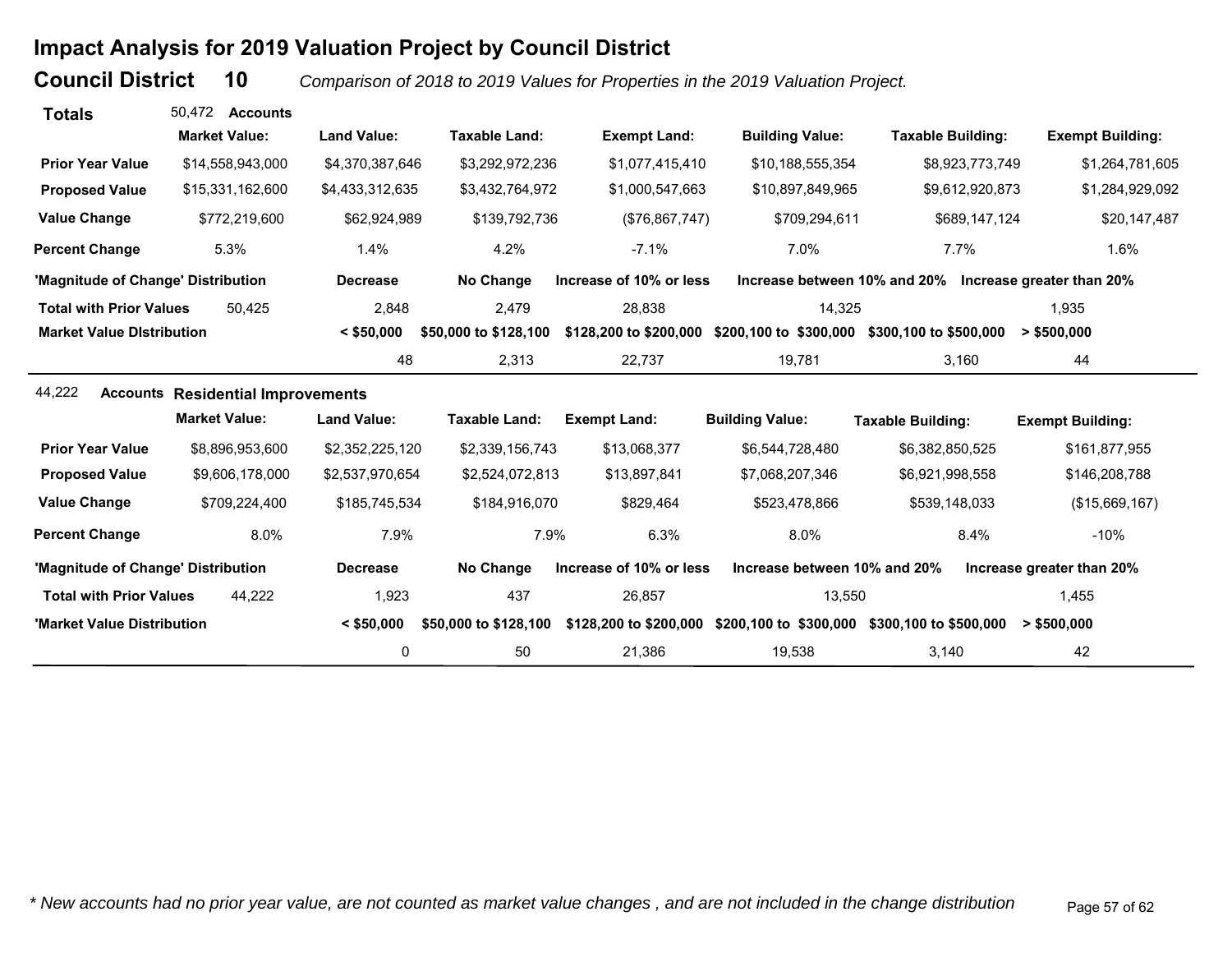| 477                                | <b>Accounts Residential Vacant Land</b>            |                    |                       |                         |                              |                                                                                                        |                           |
|------------------------------------|----------------------------------------------------|--------------------|-----------------------|-------------------------|------------------------------|--------------------------------------------------------------------------------------------------------|---------------------------|
|                                    | <b>Market Value:</b>                               | <b>Land Value:</b> | Taxable Land:         | <b>Exempt Land:</b>     | <b>Building Value:</b>       | <b>Taxable Building:</b>                                                                               | <b>Exempt Building:</b>   |
| <b>Prior Year Value</b>            | \$117,215,500                                      | \$117,215,500      | \$24,229,400          | \$92,986,100            | \$0                          | \$0                                                                                                    | \$0                       |
| <b>Proposed Value</b>              |                                                    |                    |                       |                         |                              |                                                                                                        |                           |
| <b>Value Change</b>                |                                                    |                    |                       |                         |                              |                                                                                                        |                           |
| <b>Percent Change</b>              |                                                    |                    |                       |                         |                              |                                                                                                        |                           |
| 'Magnitude of Change' Distribution |                                                    | <b>Decrease</b>    | No Change             | Increase of 10% or less | Increase between 10% and 20% |                                                                                                        | Increase greater than 20% |
| <b>Total with Prior Values</b>     | 472                                                | 0                  | 472                   | $\pmb{0}$               |                              | 0                                                                                                      | 0                         |
| 'Market Value Distribution         |                                                    | $<$ \$50,000       | \$50,000 to \$128,100 |                         |                              | \$128,200 to \$200,000 \$200,100 to \$300,000 \$300,100 to \$500,000                                   | $>$ \$500,000             |
|                                    |                                                    | 0                  | 0                     | 0                       | 0                            | 0                                                                                                      | 0                         |
| 3,899                              | <b>Accounts Residential Condos</b>                 |                    |                       |                         |                              |                                                                                                        |                           |
|                                    | <b>Market Value:</b>                               | <b>Land Value:</b> | Taxable Land:         | <b>Exempt Land:</b>     | <b>Building Value:</b>       | <b>Taxable Building:</b>                                                                               | <b>Exempt Building:</b>   |
| <b>Prior Year Value</b>            | \$452,392,500                                      | \$77,382,295       | \$77,267,053          | \$115,242               | \$375,010,205                | \$350,021,556                                                                                          | \$24,988,649              |
| <b>Proposed Value</b>              | \$478,286,200                                      | \$82,123,166       | \$81,996,480          | \$126,686               | \$396,163,034                | \$376,065,649                                                                                          | \$20,097,385              |
| <b>Value Change</b>                | \$25,893,700                                       | \$4,740,871        | \$4,729,427           | \$11,444                | \$21,152,829                 | \$26,044,093                                                                                           | (\$4,891,264)             |
| <b>Percent Change</b>              | 5.7%                                               | 6.1%               | 6.1%                  | 9.9%                    | 5.6%                         | 7.4%                                                                                                   | $-20%$                    |
| 'Magnitude of Change' Distribution |                                                    | <b>Decrease</b>    | No Change             | Increase of 10% or less | Increase between 10% and 20% |                                                                                                        | Increase greater than 20% |
| <b>Total with Prior Values</b>     | 3,899                                              | 257                | 1,268                 | 1,212                   | 733                          |                                                                                                        | 429                       |
| 'Market Value Distribution         |                                                    | $<$ \$50,000       | \$50,000 to \$128,100 |                         |                              | \$128,200 to \$200,000 \$200,100 to \$300,000 \$300,100 to \$500,000                                   | $>$ \$500,000             |
|                                    |                                                    | 48                 | 2,262                 | 1,341                   | 219                          | 19                                                                                                     | $\mathbf{1}$              |
| 231                                | <b>Accounts Apts/Nursing Homes/Student Housing</b> |                    |                       |                         |                              |                                                                                                        |                           |
|                                    | <b>Market Value:</b>                               | <b>Land Value:</b> | <b>Taxable Land:</b>  | <b>Exempt Land:</b>     | <b>Building Value:</b>       | <b>Taxable Building:</b>                                                                               | <b>Exempt Building:</b>   |
| <b>Prior Year Value</b>            | \$902,358,900                                      | \$227,477,895      | \$200,214,766         | \$27,263,129            | \$674,881,005                | \$589,864,020                                                                                          | \$85,016,985              |
| <b>Proposed Value</b>              | \$930,790,300                                      | \$238,710,229      | \$210,197,851         | \$28,512,378            | \$692,080,071                | \$602,031,619                                                                                          | \$90,048,452              |
| <b>Value Change</b>                | \$28,431,400                                       | \$11,232,334       | \$9,983,085           | \$1,249,249             | \$17,199,066                 | \$12,167,599                                                                                           | \$5,031,467               |
| <b>Percent Change</b>              | 3.2%                                               | 4.9%               | 5.0%                  | 4.6%                    | 2.5%                         | 2.1%                                                                                                   | 6%                        |
| 'Magnitude of Change' Distribution |                                                    | <b>Decrease</b>    | No Change             | Increase of 10% or less | Increase between 10% and 20% |                                                                                                        | Increase greater than 20% |
| <b>Total with Prior Values</b>     | 231                                                | 54                 | -1                    | 164                     |                              | 6                                                                                                      | 6                         |
| 'Market Value Distribution         |                                                    | $<$ \$50,000       |                       |                         |                              | \$50,000 to \$128,100 \$128,200 to \$200,000 \$200,100 to \$300,000 \$300,100 to \$500,000 > \$500,000 |                           |
|                                    |                                                    | 0                  | 0                     | 0                       | 0                            | 0                                                                                                      | 0                         |

*\* New accounts had no prior year value, are not counted as market value changes , and are not included in the change distribution* Page 58 of 62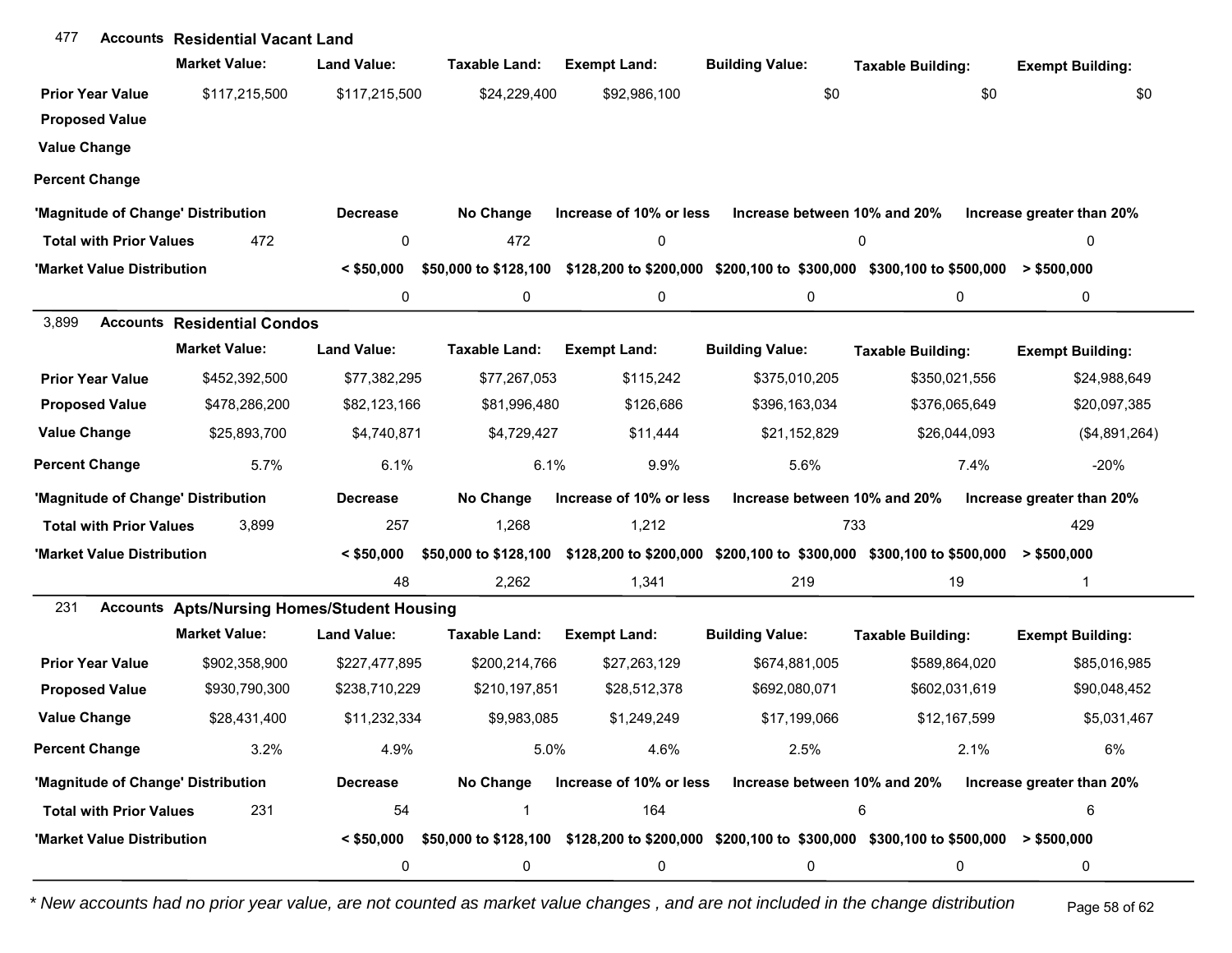| 629                                | <b>Accounts Commercial/Restaurants/Gas Stations/Amusements</b> |                    |                       |                         |                              |                                                                                                                           |                           |
|------------------------------------|----------------------------------------------------------------|--------------------|-----------------------|-------------------------|------------------------------|---------------------------------------------------------------------------------------------------------------------------|---------------------------|
|                                    | <b>Market Value:</b>                                           | <b>Land Value:</b> | <b>Taxable Land:</b>  | <b>Exempt Land:</b>     | <b>Building Value:</b>       | <b>Taxable Building:</b>                                                                                                  | <b>Exempt Building:</b>   |
| <b>Prior Year Value</b>            | \$1,168,164,900                                                | \$334,582,140      | \$329,837,985         | \$4,744,155             | \$833,582,760                | \$789,431,577                                                                                                             | \$44,151,183              |
| <b>Proposed Value</b>              | \$1,144,727,400                                                | \$272,231,807      | \$270,708,555         | \$1,523,252             | \$872,495,593                | \$844,005,492                                                                                                             | \$28,490,101              |
| <b>Value Change</b>                | (\$23,437,500)                                                 | (\$62,350,333)     | (\$59, 129, 430)      | (\$3,220,903)           | \$38,912,833                 | \$54,573,915                                                                                                              | (\$15,661,082)            |
| <b>Percent Change</b>              | $-2.0%$                                                        | $-18.6%$           | $-17.9%$              | $-67.9%$                | 4.7%                         | 6.9%                                                                                                                      | $-35%$                    |
| 'Magnitude of Change' Distribution |                                                                | <b>Decrease</b>    | No Change             | Increase of 10% or less | Increase between 10% and 20% |                                                                                                                           | Increase greater than 20% |
| <b>Total with Prior Values</b>     | 627                                                            | 407                | 7                     | 184                     |                              | 19                                                                                                                        | 10                        |
| 'Market Value Distribution         |                                                                | $<$ \$50,000       | \$50,000 to \$128,100 |                         |                              | \$128,200 to \$200,000 \$200,100 to \$300,000 \$300,100 to \$500,000                                                      | > \$500,000               |
|                                    |                                                                | 0                  | 0                     | 1                       | 0                            | 0                                                                                                                         | 1                         |
| 186                                | <b>Accounts Mixed Use</b>                                      |                    |                       |                         |                              |                                                                                                                           |                           |
|                                    | <b>Market Value:</b>                                           | <b>Land Value:</b> | <b>Taxable Land:</b>  | <b>Exempt Land:</b>     | <b>Building Value:</b>       | <b>Taxable Building:</b>                                                                                                  | <b>Exempt Building:</b>   |
| <b>Prior Year Value</b>            | \$43,728,000                                                   | \$8,972,933        | \$8,890,234           | \$82,699                | \$34,755,067                 | \$34,390,333                                                                                                              | \$364,734                 |
| <b>Proposed Value</b>              | \$44,984,000                                                   | \$9,101,622        | \$9,025,797           | \$75,825                | \$35,882,378                 | \$35,516,846                                                                                                              | \$365,532                 |
| <b>Value Change</b>                | \$1,256,000                                                    | \$128,689          | \$135,563             | (\$6,874)               | \$1,127,311                  | \$1,126,513                                                                                                               | \$798                     |
| <b>Percent Change</b>              | 2.9%                                                           | 1.4%               | 1.5%                  | $-8.3%$                 | 3.2%                         | 3.3%                                                                                                                      | 0%                        |
| 'Magnitude of Change' Distribution |                                                                | <b>Decrease</b>    | No Change             | Increase of 10% or less | Increase between 10% and 20% |                                                                                                                           | Increase greater than 20% |
| <b>Total with Prior Values</b>     | 186                                                            | 42                 | 0                     | 135                     |                              | $\overline{7}$                                                                                                            | $\overline{2}$            |
| 'Market Value Distribution         |                                                                | $<$ \$50,000       |                       |                         |                              | \$50,000 to \$128,100 \$128,200 to \$200,000 \$200,100 to \$300,000 \$300,100 to \$500,000 > \$500,000                    |                           |
|                                    |                                                                | 0                  | 0                     | 0                       | 0                            | $\mathbf 0$                                                                                                               | 0                         |
| 129                                | <b>Accounts Office Buildings</b>                               |                    |                       |                         |                              |                                                                                                                           |                           |
|                                    | <b>Market Value:</b>                                           | <b>Land Value:</b> | <b>Taxable Land:</b>  | <b>Exempt Land:</b>     | <b>Building Value:</b>       | <b>Taxable Building:</b>                                                                                                  | <b>Exempt Building:</b>   |
| <b>Prior Year Value</b>            | \$205,931,600                                                  | \$40,650,405       | \$39,788,725          | \$861,680               | \$165,281,195                | \$145,363,873                                                                                                             | \$19,917,322              |
| <b>Proposed Value</b>              | \$214,478,500                                                  | \$41,431,444       | \$40,488,114          | \$943,330               | \$173,047,056                | \$153,250,119                                                                                                             | \$19,796,937              |
| <b>Value Change</b>                | \$8,546,900                                                    | \$781,039          | \$699,389             | \$81,650                | \$7,765,861                  | \$7,886,246                                                                                                               | (\$120,385)               |
| <b>Percent Change</b>              | 4.2%                                                           | 1.9%               | 1.8%                  | 9.5%                    | 4.7%                         | 5.4%                                                                                                                      | $-1%$                     |
| 'Magnitude of Change' Distribution |                                                                | <b>Decrease</b>    | No Change             | Increase of 10% or less | Increase between 10% and 20% |                                                                                                                           | Increase greater than 20% |
| <b>Total with Prior Values</b>     | 129                                                            | 4                  | 0                     | 119                     |                              | 3                                                                                                                         | 3                         |
| 'Market Value Distribution         |                                                                |                    |                       |                         |                              | $\le$ \$50,000 \$50,000 to \$128,100 \$128,200 to \$200,000 \$200,100 to \$300,000 \$300,100 to \$500,000 $\ge$ \$500,000 |                           |
|                                    |                                                                | 0                  | 0                     | 0                       | 0                            | 0                                                                                                                         | 0                         |

*\* New accounts had no prior year value, are not counted as market value changes , and are not included in the change distribution* Page 59 of 62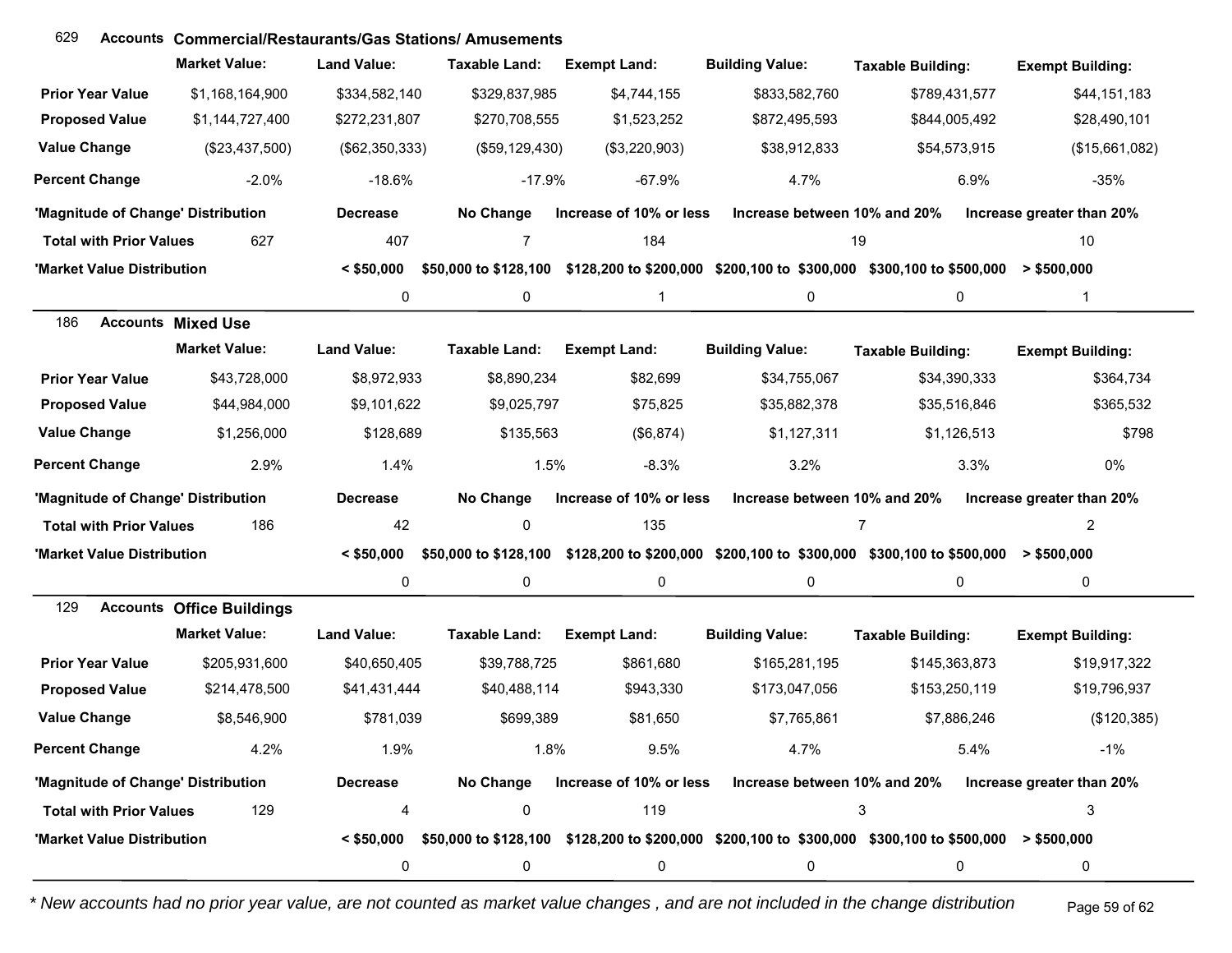| 268                                | <b>Accounts Industrial / Automotive</b> |                    |                       |                         |                              |                                                                                            |                           |
|------------------------------------|-----------------------------------------|--------------------|-----------------------|-------------------------|------------------------------|--------------------------------------------------------------------------------------------|---------------------------|
|                                    | <b>Market Value:</b>                    | <b>Land Value:</b> | Taxable Land:         | <b>Exempt Land:</b>     | <b>Building Value:</b>       | <b>Taxable Building:</b>                                                                   | <b>Exempt Building:</b>   |
| <b>Prior Year Value</b>            | \$814,698,200                           | \$206,826,646      | \$202,226,629         | \$4,600,017             | \$607,871,554                | \$577,368,276                                                                              | \$30,503,278              |
| <b>Proposed Value</b>              | \$817,441,700                           | \$218,314,284      | \$214,039,027         | \$4,275,257             | \$599,127,416                | \$568,742,198                                                                              | \$30,385,218              |
| <b>Value Change</b>                | \$2,743,500                             | \$11,487,638       | \$11,812,398          | (\$324,760)             | (\$8,744,138)                | (\$8,626,078)                                                                              | (\$118,060)               |
| <b>Percent Change</b>              | 0.3%                                    | 5.6%               | 5.8%                  | $-7.1%$                 | $-1.4%$                      | $-1.5%$                                                                                    | 0%                        |
| 'Magnitude of Change' Distribution |                                         | <b>Decrease</b>    | No Change             | Increase of 10% or less | Increase between 10% and 20% |                                                                                            | Increase greater than 20% |
| <b>Total with Prior Values</b>     | 228                                     | 102                | 68                    | 53                      |                              |                                                                                            | 4                         |
| 'Market Value Distribution         |                                         | $<$ \$50,000       | \$50,000 to \$128,100 |                         |                              | \$128,200 to \$200,000 \$200,100 to \$300,000 \$300,100 to \$500,000                       | $>$ \$500,000             |
|                                    |                                         | 0                  | 0                     | 0                       | 0                            | 0                                                                                          | 0                         |
| 2<br><b>Accounts Hotels</b>        |                                         |                    |                       |                         |                              |                                                                                            |                           |
|                                    | <b>Market Value:</b>                    | <b>Land Value:</b> | Taxable Land:         | <b>Exempt Land:</b>     | <b>Building Value:</b>       | <b>Taxable Building:</b>                                                                   | <b>Exempt Building:</b>   |
| <b>Prior Year Value</b>            | \$12,486,600                            | \$2,497,320        | \$2,497,320           | \$0                     | \$9,989,280                  | \$9,989,280                                                                                | \$0                       |
| <b>Proposed Value</b>              | \$9,509,800                             | \$1,901,960        | \$1,901,960           | \$0                     | \$7,607,840                  | \$7,607,840                                                                                | \$0                       |
| <b>Value Change</b>                | (\$2,976,800)                           | (\$595,360)        | (\$595,360)           | \$0                     | (\$2,381,440)                | (\$2,381,440)                                                                              | \$0                       |
| <b>Percent Change</b>              | $-23.8%$                                | $-23.8%$           | $-23.8%$              | #Num!                   | $-23.8%$                     | $-23.8%$                                                                                   | #Num!                     |
| 'Magnitude of Change' Distribution |                                         | <b>Decrease</b>    | No Change             | Increase of 10% or less | Increase between 10% and 20% |                                                                                            | Increase greater than 20% |
| <b>Total with Prior Values</b>     | $\overline{c}$                          | $\overline{2}$     | $\mathbf 0$           | 0                       |                              | 0                                                                                          | 0                         |
| 'Market Value Distribution         |                                         | $<$ \$50,000       |                       |                         |                              | \$50,000 to \$128,100 \$128,200 to \$200,000 \$200,100 to \$300,000 \$300,100 to \$500,000 | $>$ \$500,000             |
|                                    |                                         | 0                  | 0                     | 0                       | 0                            | 0                                                                                          | 0                         |
| -1                                 | <b>Accounts Data Centers</b>            |                    |                       |                         |                              |                                                                                            |                           |
|                                    | <b>Market Value:</b>                    | <b>Land Value:</b> | Taxable Land:         | <b>Exempt Land:</b>     | <b>Building Value:</b>       | <b>Taxable Building:</b>                                                                   | <b>Exempt Building:</b>   |
| <b>Prior Year Value</b>            | \$66,847,500                            | \$13,369,500       | \$0                   | \$13,369,500            | \$53,478,000                 | \$0                                                                                        | \$53,478,000              |
| <b>Proposed Value</b>              | \$66,847,500                            | \$13,369,500       | \$13,369,500          | \$0                     | \$53,478,000                 | \$53,478,000                                                                               | \$0                       |
| <b>Value Change</b>                | \$0                                     | \$0                | \$13,369,500          | (\$13,369,500)          | \$0                          | \$53,478,000                                                                               | (\$53,478,000)            |
| <b>Percent Change</b>              | 0.0%                                    | 0.0%               | #Div/0!               | $-100.0\%$              | 0.0%                         | #Div/0!                                                                                    | $-100%$                   |
| 'Magnitude of Change' Distribution |                                         | <b>Decrease</b>    | No Change             | Increase of 10% or less | Increase between 10% and 20% |                                                                                            | Increase greater than 20% |
| <b>Total with Prior Values</b>     |                                         | 0                  | -1                    | $\pmb{0}$               |                              | 0                                                                                          | 0                         |
| 'Market Value Distribution         |                                         |                    |                       |                         |                              |                                                                                            | $>$ \$500,000             |
|                                    |                                         | 0                  | 0                     | 0                       | 0                            | 0                                                                                          | 0                         |

*\* New accounts had no prior year value, are not counted as market value changes , and are not included in the change distribution* Page 60 of 62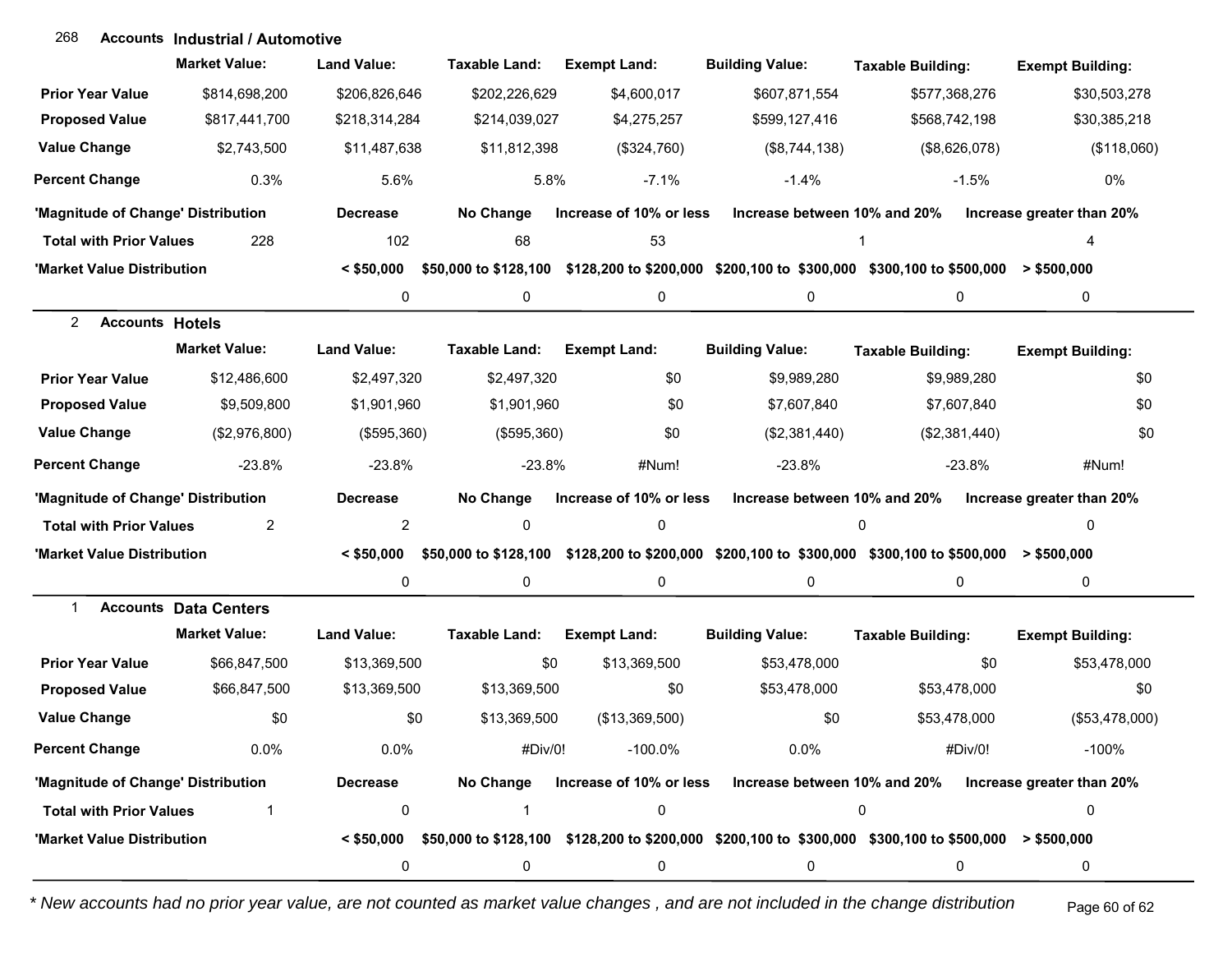| 6                                     | <b>Accounts Low Income / General Family</b>     |                    |                       |                         |                              |                                                                                                                             |                           |
|---------------------------------------|-------------------------------------------------|--------------------|-----------------------|-------------------------|------------------------------|-----------------------------------------------------------------------------------------------------------------------------|---------------------------|
|                                       | <b>Market Value:</b>                            | <b>Land Value:</b> | <b>Taxable Land:</b>  | <b>Exempt Land:</b>     | <b>Building Value:</b>       | <b>Taxable Building:</b>                                                                                                    | <b>Exempt Building:</b>   |
| <b>Prior Year Value</b>               | \$31,110,800                                    | \$7,979,450        | \$7,979,450           | \$0                     | \$23,131,350                 | \$23,131,350                                                                                                                | \$0                       |
| <b>Proposed Value</b>                 | \$35,121,800                                    | \$8,982,200        | \$8,982,200           | \$0                     | \$26,139,600                 | \$26,139,600                                                                                                                | \$0                       |
| <b>Value Change</b>                   | \$4,011,000                                     | \$1,002,750        | \$1,002,750           | \$0                     | \$3,008,250                  | \$3,008,250                                                                                                                 | \$0                       |
| <b>Percent Change</b>                 | 12.9%                                           | 12.6%              | 12.6%                 | #Num!                   | 13.0%                        | 13.0%                                                                                                                       | #Num!                     |
| 'Magnitude of Change' Distribution    |                                                 | <b>Decrease</b>    | No Change             | Increase of 10% or less | Increase between 10% and 20% |                                                                                                                             | Increase greater than 20% |
| <b>Total with Prior Values</b>        | 6                                               | 0                  | $\overline{c}$        | 0                       |                              | 4                                                                                                                           | 0                         |
| 'Market Value Distribution            |                                                 | $<$ \$50,000       | \$50,000 to \$128,100 |                         |                              | \$128,200 to \$200,000 \$200,100 to \$300,000 \$300,100 to \$500,000                                                        | $>$ \$500,000             |
|                                       |                                                 | 0                  | 0                     | 0                       | 0                            | 0                                                                                                                           | 0                         |
| 173                                   | <b>Accounts Institutional</b>                   |                    |                       |                         |                              |                                                                                                                             |                           |
|                                       | <b>Market Value:</b>                            | <b>Land Value:</b> | <b>Taxable Land:</b>  | <b>Exempt Land:</b>     | <b>Building Value:</b>       | <b>Taxable Building:</b>                                                                                                    | <b>Exempt Building:</b>   |
| <b>Prior Year Value</b>               | \$485,232,500                                   | \$136,132,155      | \$10,731,044          | \$125,401,111           | \$349,100,345                | \$18,744,886                                                                                                                | \$330,355,459             |
| <b>Proposed Value</b>                 | \$486,785,000                                   | \$135,334,842      | \$11,321,863          | \$124,012,979           | \$351,450,158                | \$21,395,619                                                                                                                | \$330,054,539             |
| <b>Value Change</b>                   | \$1,552,500                                     | (\$797,313)        | \$590,819             | (\$1,388,132)           | \$2,349,813                  | \$2,650,733                                                                                                                 | (\$300,920)               |
| <b>Percent Change</b>                 | 0.3%                                            | $-0.6%$            | 5.5%                  | $-1.1%$                 | 0.7%                         | 14.1%                                                                                                                       | 0%                        |
| 'Magnitude of Change' Distribution    |                                                 | <b>Decrease</b>    | No Change             | Increase of 10% or less | Increase between 10% and 20% |                                                                                                                             | Increase greater than 20% |
| 173<br><b>Total with Prior Values</b> |                                                 | 15                 | 133                   | 18                      |                              | $\overline{c}$                                                                                                              | 5                         |
| 'Market Value Distribution            |                                                 | $<$ \$50,000       |                       |                         |                              | \$50,000 to \$128,100 \$128,200 to \$200,000 \$200,100 to \$300,000 \$300,100 to \$500,000 > \$500,000                      |                           |
|                                       |                                                 | 0                  | 1                     | 9                       | 24                           | $\mathbf{1}$                                                                                                                | $\mathbf 0$               |
| 76                                    | <b>Accounts Government / Institutional Land</b> |                    |                       |                         |                              |                                                                                                                             |                           |
|                                       | <b>Market Value:</b>                            | <b>Land Value:</b> | <b>Taxable Land:</b>  | <b>Exempt Land:</b>     | <b>Building Value:</b>       | <b>Taxable Building:</b>                                                                                                    | <b>Exempt Building:</b>   |
| <b>Prior Year Value</b>               | \$1,189,917,700                                 | \$676,611,436      | \$44,926              | \$676,566,510           | \$513,306,264                | \$202,524                                                                                                                   | \$513,103,740             |
| <b>Proposed Value</b>                 | \$1,296,221,100                                 | \$676,611,636      | \$44,926              | \$676,566,710           | \$619,609,464                | \$203,224                                                                                                                   | \$619,406,240             |
| <b>Value Change</b>                   | \$106,303,400                                   | \$200              | \$0                   | \$200                   | \$106,303,200                | \$700                                                                                                                       | \$106,302,500             |
| <b>Percent Change</b>                 | 8.9%                                            | 0.0%               | 0.0%                  | 0.0%                    | 20.7%                        | 0.3%                                                                                                                        | 21%                       |
| 'Magnitude of Change' Distribution    |                                                 | <b>Decrease</b>    | No Change             | Increase of 10% or less | Increase between 10% and 20% |                                                                                                                             | Increase greater than 20% |
| 76<br><b>Total with Prior Values</b>  |                                                 | -1                 | 73                    | -1                      |                              | 0                                                                                                                           | 1                         |
| 'Market Value Distribution            |                                                 |                    |                       |                         |                              | $\leq$ \$50,000 \$50,000 to \$128,100 \$128,200 to \$200,000 \$200,100 to \$300,000 \$300,100 to \$500,000 $\geq$ \$500,000 |                           |
|                                       |                                                 | 0                  | 0                     | 0                       | 0                            | 0                                                                                                                           | 0                         |

6

*\* New accounts had no prior year value, are not counted as market value changes , and are not included in the change distribution* Page 61 of 62